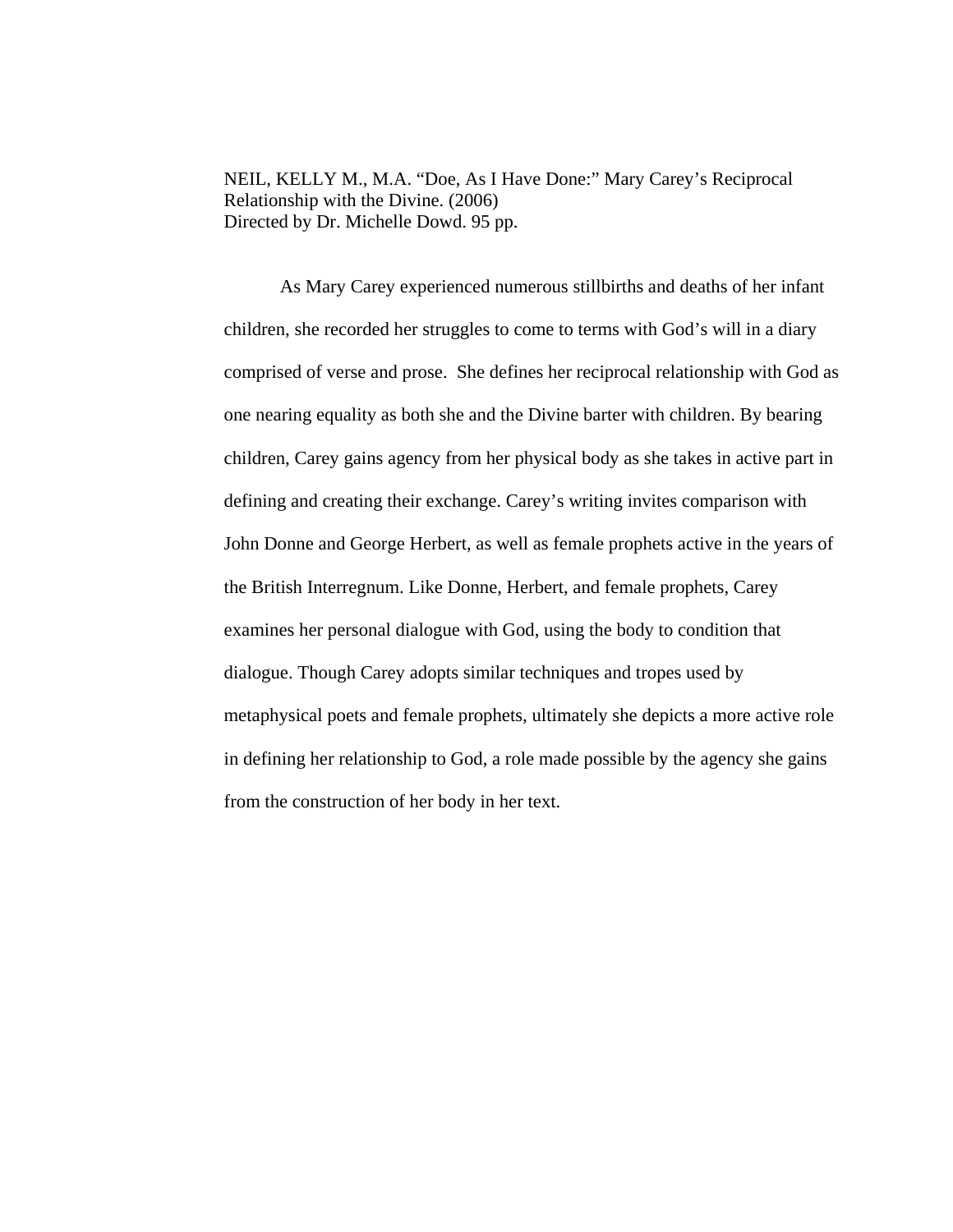# "DOE, AS I HAVE DONE": MARY CAREY'S RECIPROCAL

#### RELATIONSHIP WITH THE DIVINE

by

Kelly M. Neil

A Thesis Submitted to the Faculty of the Graduate School at the University of North Carolina at Greensboro in Partial Fulfillment of the Requirements for the Degree Master of Arts

> Greensboro 2006

 $\overline{\phantom{a}}$  , which is a set of the contract of the contract of the contract of the contract of the contract of the contract of the contract of the contract of the contract of the contract of the contract of the contract

Approved by

Committee Chair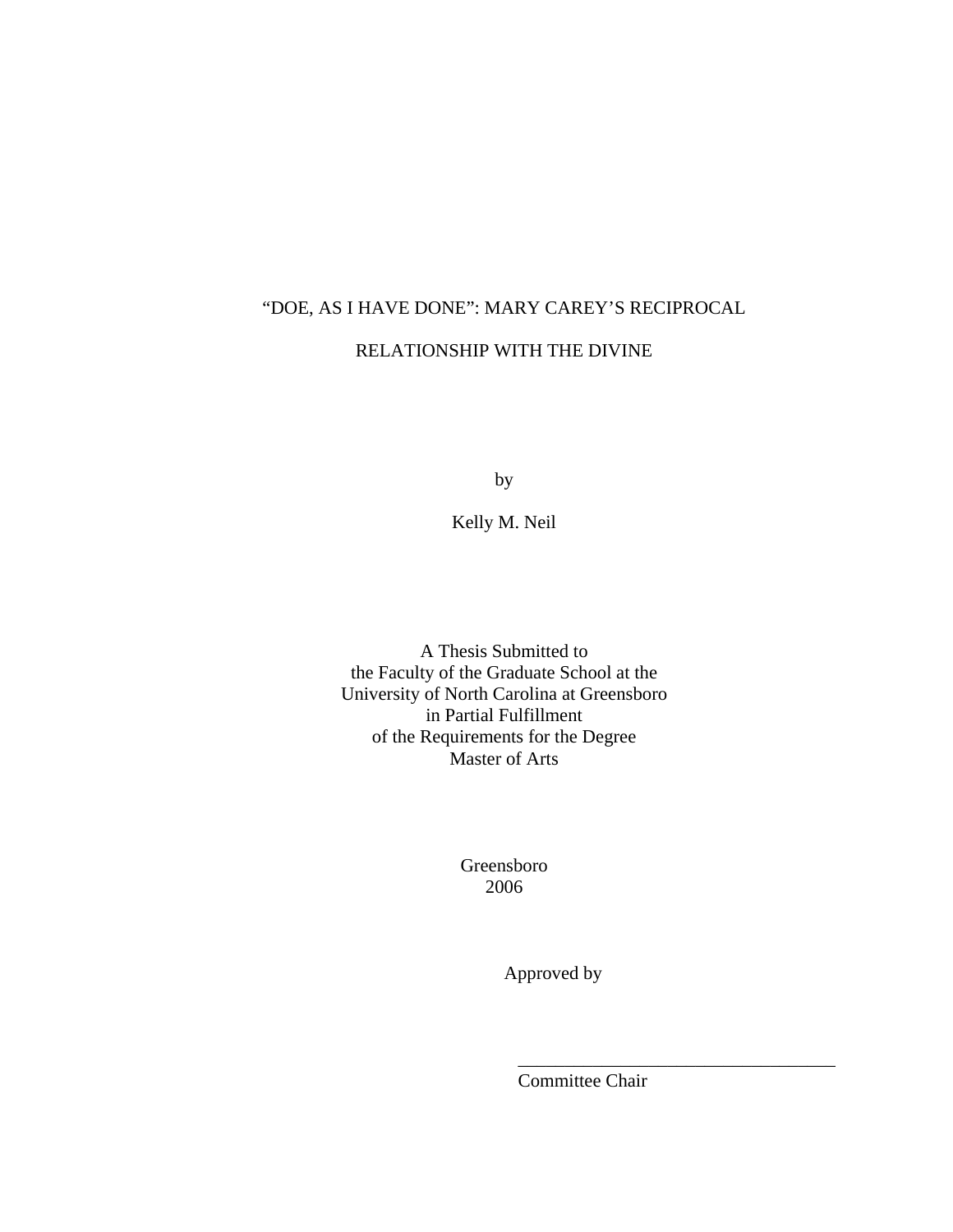#### APPROVAL PAGE

This thesis has been approved by the following committee of the Faculty of The Graduate School at The University of North Carolina at Greensboro.

Committee Chair\_\_\_\_\_\_\_\_\_\_\_\_\_\_\_\_\_\_\_\_\_\_\_\_\_\_\_\_\_\_\_\_\_

Committee Members\_\_\_\_\_\_\_\_\_\_\_\_\_\_\_\_\_\_\_\_\_\_\_\_\_\_\_\_\_\_\_\_

\_\_\_\_\_\_\_\_\_\_\_\_\_\_\_\_\_\_\_\_\_\_\_\_\_\_\_ Date of Acceptance by Committee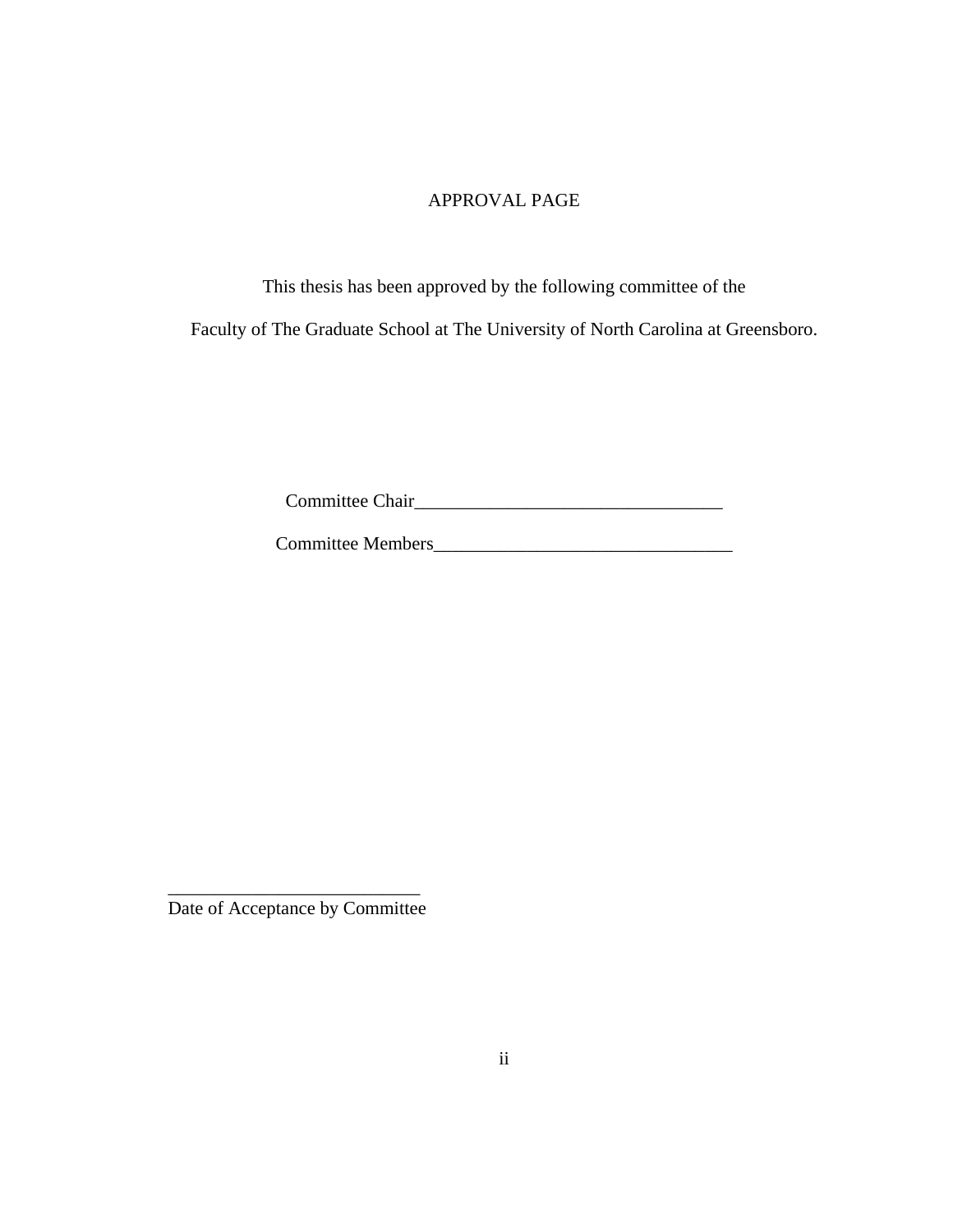## TABLE OF CONTENTS

### "DOE AS I HAVE DONE": MARY CAREY"S RECIPROCAL RELATIONSHIP WITH THE DIVINE

| Introduction: Mary Carey's Diary and the Social Context of the Seventeenth   |  |
|------------------------------------------------------------------------------|--|
|                                                                              |  |
| Mary Carey, John Donne, and George Herbert: Divine Reciprocity and the       |  |
|                                                                              |  |
| Mary Carey, Female Visionaries, and the Construction of a Discourse with the |  |
|                                                                              |  |
|                                                                              |  |
|                                                                              |  |

|--|--|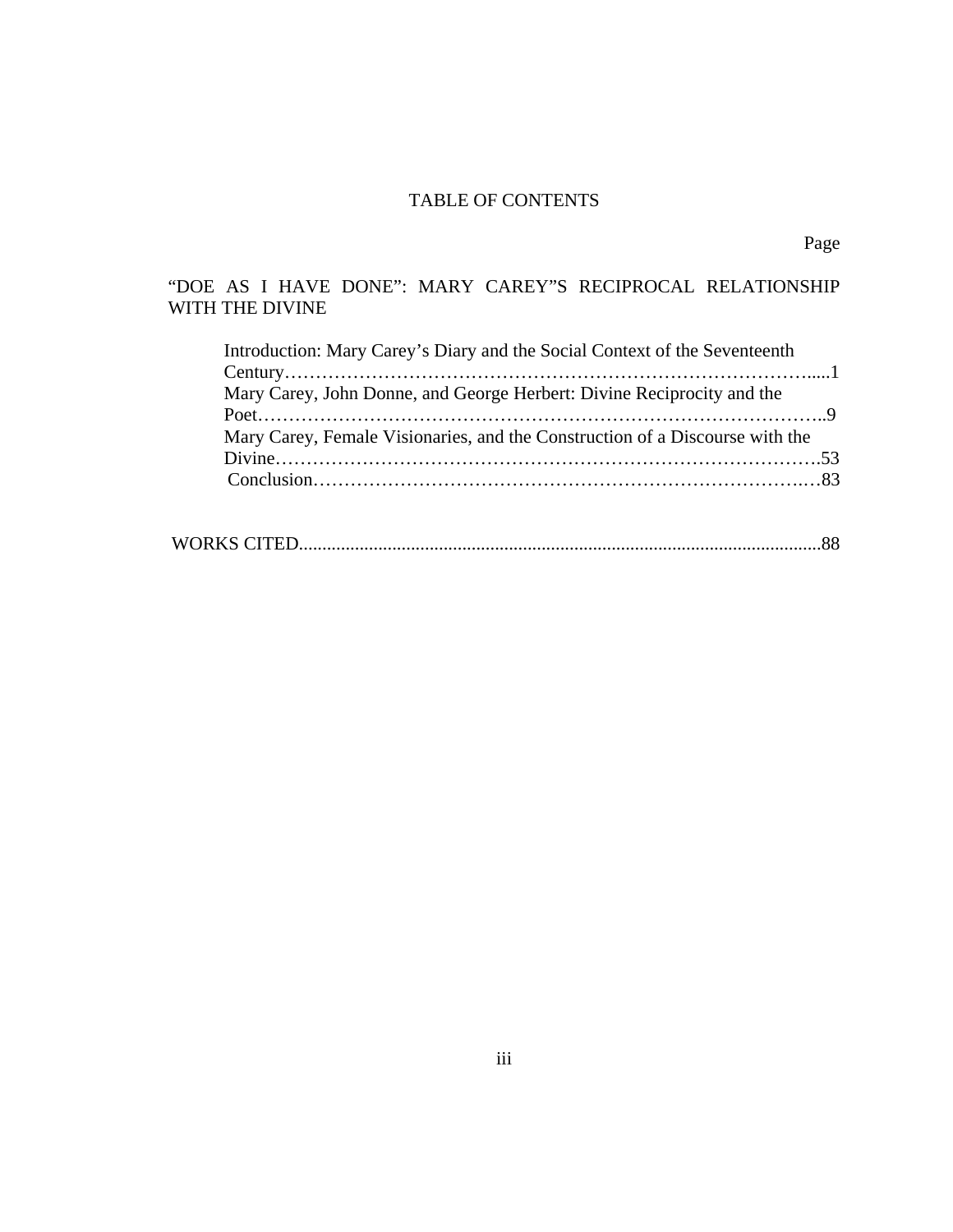# **Introduction - Mary Carey's Diary and the Social Context of the Seventeenth Century**

 The entirety of Mary Carey's writing is contained in a single diary comprised of poetry, prose dialogues, meditations, and brief autobiographical sketches. Written in the mid-seventeenth century, Carey's texts articulate the efforts of a woman attempting to reconcile herself with God after six of her nine pregnancies resulted in miscarriages or infant deaths. By embodying those attempts in a text, Carey demonstrates to her audience how the utility of her body allows the possibility of such reconciliations in the form of equal exchanges of children with God. Within that discourse, Carey portrays her agency as autonomous, and constructs her childbearing body as an instrument used to her advantage. Proclaiming that if God has thus fulfilled his will by taking her children, she remains pleased and "Compleatly happy still" ("Upon ye sight of my abortive birth..." 16). But within her acceptance and submission to God's decisions, the authority Carey's body allows her makes it possible to question His actions tentatively, asserting that because she has provided God with children, He must reciprocate magnanimously. Carey constructs a mode of reciprocity between herself and God, a mode which operates on a system of equal exchanges. Carey has no choice in the fate of her children; they die regardless of any intervention on her part. Yet Carey does have control over her acceptance of God's will. If she is to submit spiritually to His authority, he must reciprocate the gift of her children's souls with a gift of his own; that of His Son, Jesus Christ.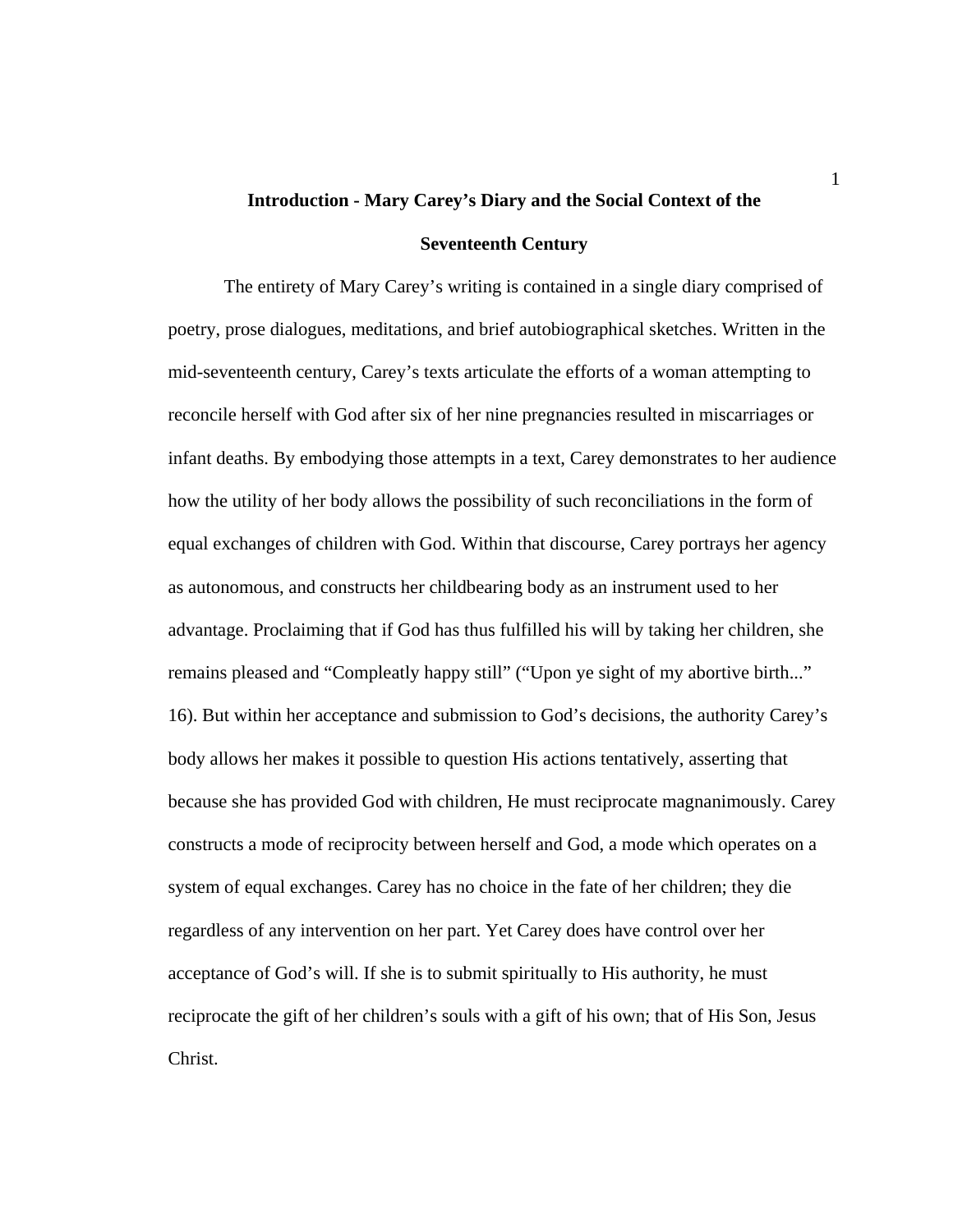Carey has received little critical attention, though Donna Long has written a significant article examining Carey's use of the religious lyrical mode to examine and cope with the grief Carey experienced through successive losses of children, and a few of Carey's poems, along with brief biographical information, were included in Germaine Greer's 1988 anthology Kissing the Rod. The information we have surrounding the circumstances of Carey's life is scarce at best, though we do know that she was married twice and her second marriage, to George Payler, a paymaster for the Parliamentary forces, was the marriage that produced the trials of her motherhood expounded in her diary. Carey, who never took her second husband's name, is believed to have had one child surviving from her first marriage and two, Nat and Bethia, surviving from her second marriage (Greer 155-156). Carey depicts her days as a young women as sinfully engaged in "carding, dice, dancing,

masking, dressing, vain company, going to plays, following the fashions, and the like" ("A Dialogue Betwixt the Soul and the Body" 16), but it was during this time that she tells us it was the "Lord's pleasure to smite me with a sore sickness" (16). After her recovery, Carey tells us that God's mercy "did so win upon [her] heart" (17) that she resolved to end her erring ways and devote herself to the life of a Godly woman. From her concern throughout her diary with sin and salvation we can assume that Carey was Calvinist, especially in her depiction of what Barbara Lewalski has identified as the Calvinist belief in "man's radical sinfulness and God's overpowering grace" (14).

In constructing a relationship with God, Carey portrays an intensively private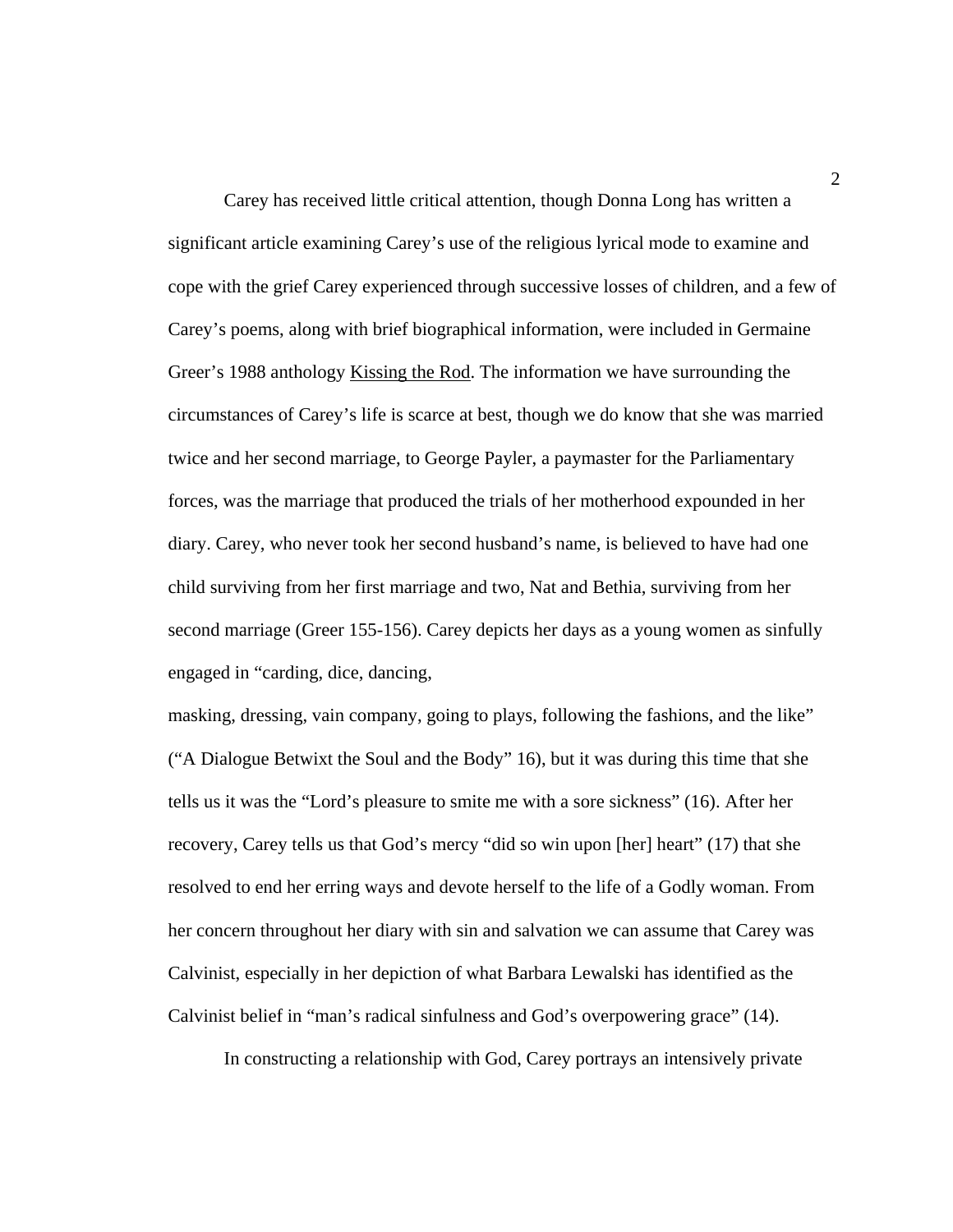discourse as she tries to establish the terms of her soul's redemption through the actions of her body. This discourse invites comparison with other writers whose work displays attempts to define and negotiate relationships to the divine, particularly the metaphysical poets John Donne and George Herbert and female prophets of the mid seventeenth century. Carey's writing shares themes common to Protestant writers of the religious lyric in the sixteenth and seventeenth centuries, and the influence of Donne and Herbert appears in the sexually suggestive and often violent language conveyed in the strong lines that thus emerge in her verse. Carey's discourse is rich in figurative language, and jarring, ambivalent syntax in her writing reinforce the concern with her reciprocal relationship to God as they imply an intense yet unstable interaction, writing reminiscent of Donne and Herbert.

 This interaction was also at the forefront of the words and messages written and spoken by female prophets during the years leading up to and during the Interregnum, though this interaction involved not only the relationship between speaker and the divine, but it necessarily also involved the interaction between speaker and human audience. As an intermediary between God and the general public to whom they convey messages, female prophets were translators of divine messages. Herbert and Donne do occupy a similar intermediary position between God and their congregations and readers of their verse, but they do not defend their positions as Carey and female prophets do by anticipating how their audiences will receive the depiction of their relationship to God. The relationships to God depicted by Carey and female prophets could be unsettling to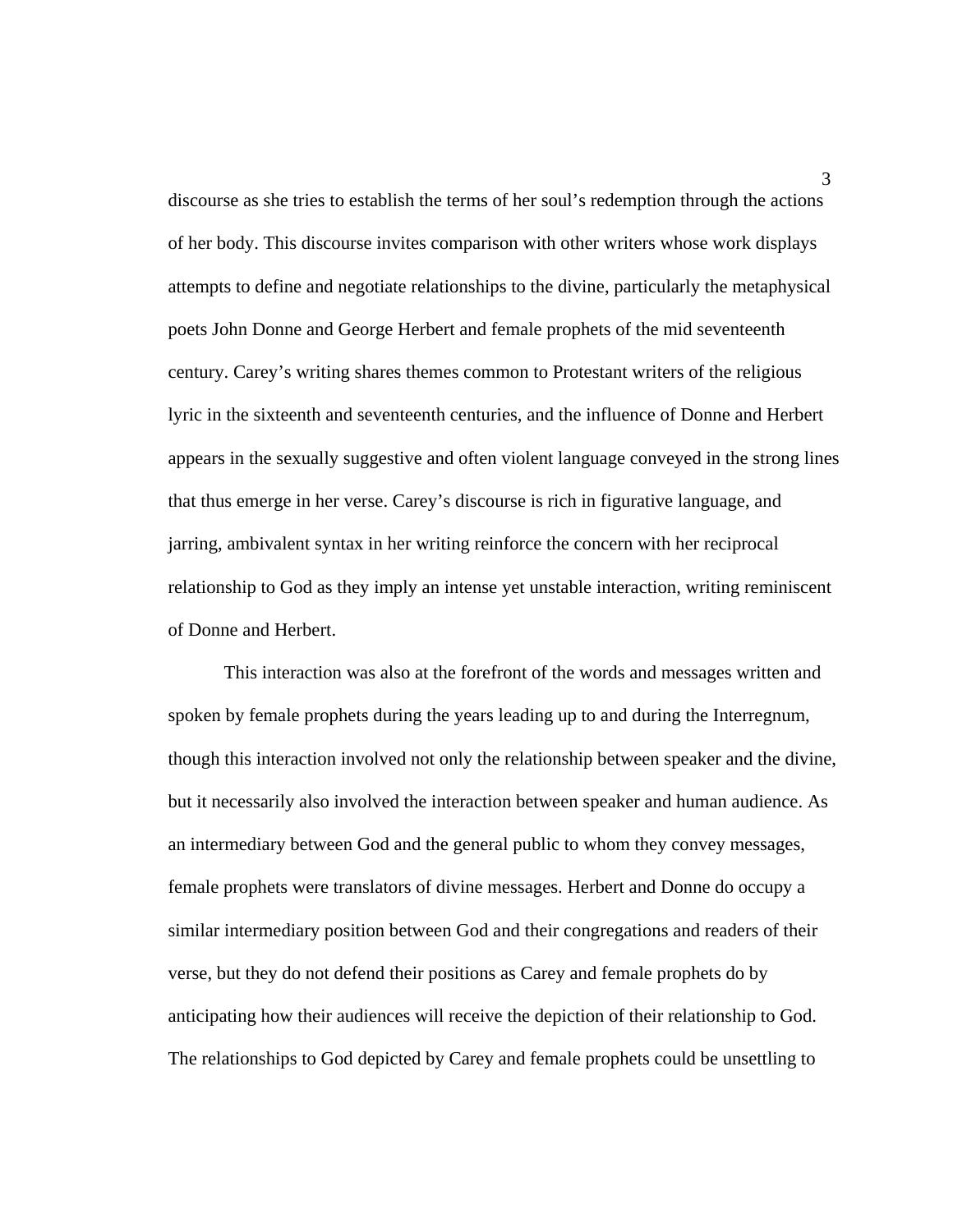early modern society in how such relationships denoted authority and autonomy to their female speakers as the public received God's Word through the words of women. Consequently, Carey and prophets employed similar strategies to deflect suspicion about the legitimacy of their words due to the indeterminacy of the boundaries between their voices and God's voice.

 Also within Carey's writing, the writing of male metaphysical poets, and the textual and verbal messages of female prophets, the human body was a central focus in how a discourse with God was defined. Carey's depiction of an equal exchange with God on the basis of their "children" and her acceptance of God's will precipitated by her body's actions provide Carey with more authority and autonomy in shaping her relationship with God than female prophets, Donne, or Herbert construct for their speakers. As they search for ways to define that relationship, Donne's and Herbert's poetic voice alternates between artistic authority and spiritual subordination to the Word of God as they negotiate the source of that authority (their spiritual soul) and the corporeal body which hinders it. As Lewalski has pointed out in her definitive study of the seventeenth century religious lyric, writers such as Donne and Herbert engaged the question of "how a poet using biblical materials and models can find his own artistic stance and release his own poetic voice through these materials" (11). Donne's and Herbert's verse represents a carefully constructed self as split between the poet's authority and the acknowledgment of man's intrinsic state of sin and subordination to God. Female prophets displayed fragmentation in the construction of their identities as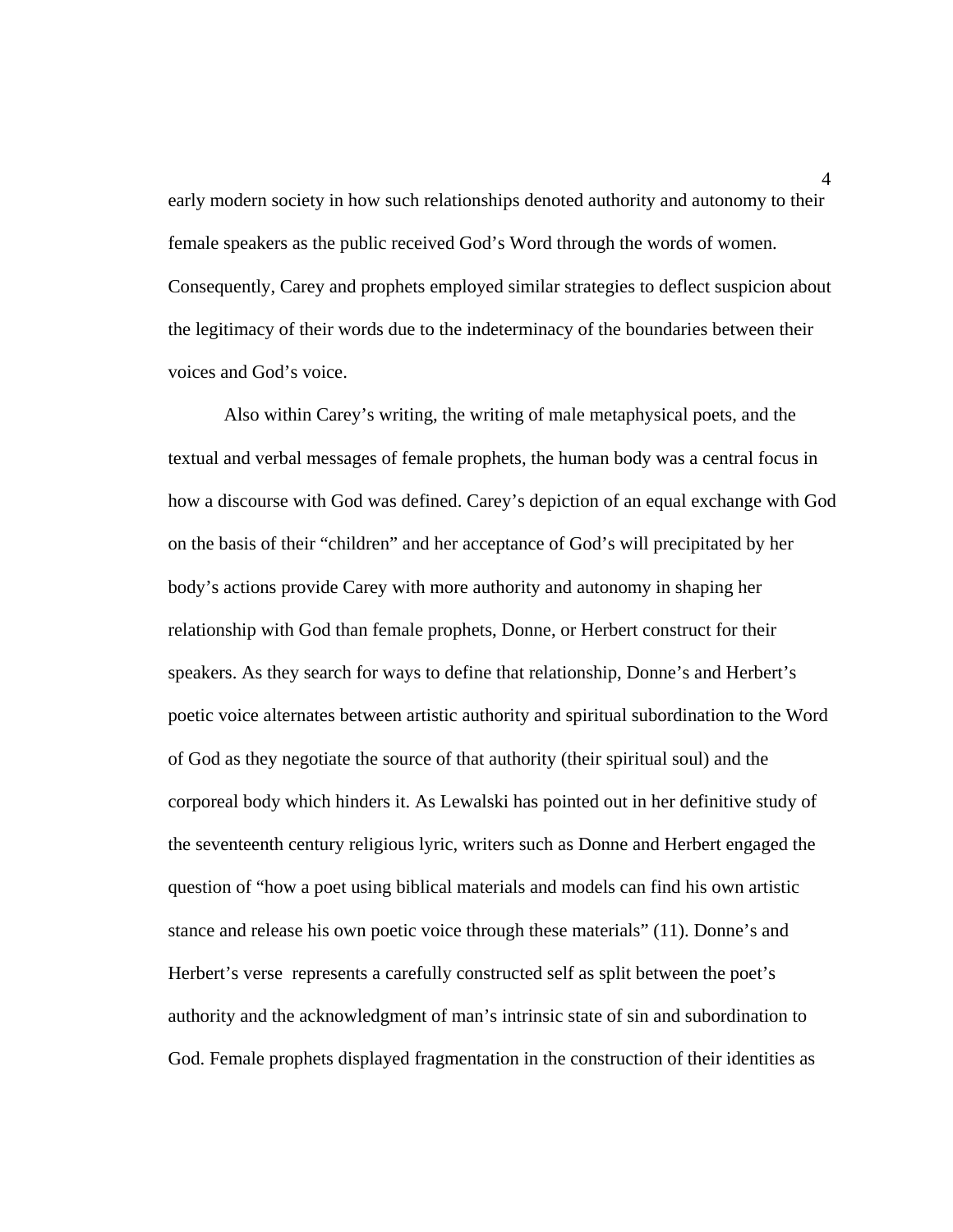well, though not between their superhuman artistic endeavors and a recognition of mankind's impaired and tarnished faculties caused by original sin, but by how the authoritative male voice of the divine was divorced from the fallible female body.

 In the case of Carey, her writing displays a fragmented identity, caused in part by the authority she designates for herself in terms of a spiritual exchange with God, an exchange initiated by her body's performance of bearing children, and the problems which such authority raised. Carey's writing is situated between female prophets (as a speaker for God conscious of her female voice speaking the words of God before a collective body, whether textual or political) and Donne and Herbert (as strong lines convey her prophetic voice balancing between poetic authority and subordination before God). Yet Carey uses her body differently than prophets or metaphysical poets: in the depiction of her exchange with God, Carey's body allows her an authority unimagined by either group. Thus, her diary records a search for an identity that rests crucially not only on how she reconciles herself to God through her body's actions, but also how her body is reconciled to her voice.

 Carey's writing differs from that of the male poets in how it suggests an equality between the narrator and God in terms of a symbiotic exchange, an equality absent, or at least much less pronounced, in the work of Donne and Herbert. I suggest that Carey constructs her stance of equality based on her capabilities as a woman and child-bearer; Carey manipulates and barters with her physical body in return for spiritual fulfillment from God.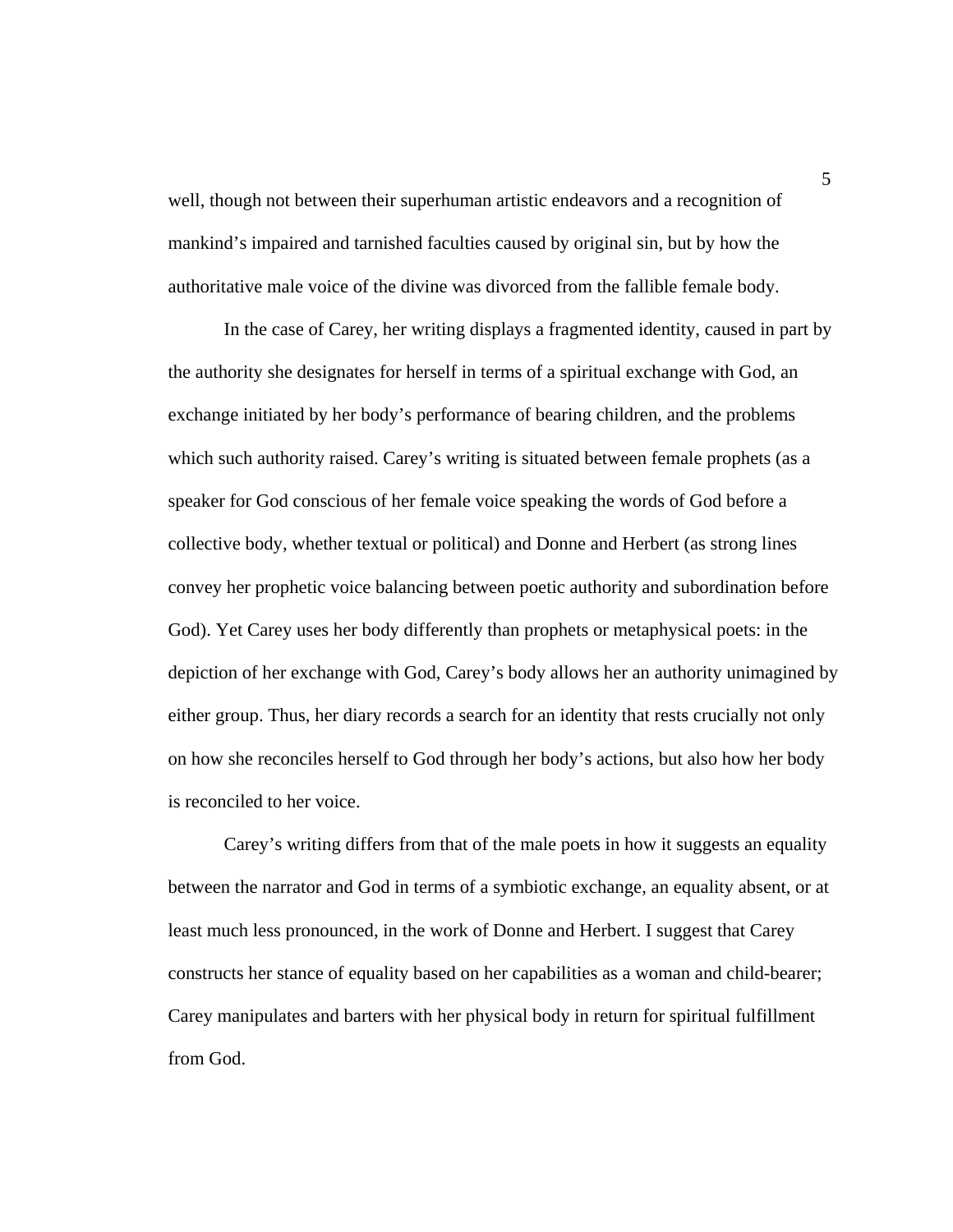In a poem reflecting on the death of her fourth child, Robert, written in December of 1650, Carey directs God to "Change with me; doe as I have done / Give me thy all; Even thy deare sonne" ("Wretten by me att the same tyme; on the death of my  $4<sup>th</sup>$  & only Child, Robert Payler" 7-8). Proceeded in the previous stanza by the conditional phrase "But if I give my all to the[e]" (5-6), the terms of the exchange rest in mutual action on the part of both God and Carey. Carey's imperative plea to God to change with her and do as she has done suggests that Carey feels vested with some authority in her address. Carey derives this sense of authority from her interaction with God; "Had not God spoke first to my heart in his word, it had never spoke to him in prayer" (19) Carey writes in a prose passage from "A Dialogue Betwixt the Soul and the Body." Their respective influence on each other and acknowledgment of and response to the other's offerings suggests a relationship nearing equality. God actively consoles Carey in her spiritual convictions and Carey gives Him, figuratively and also quite literally, a concrete voice made powerful by her reaction to it.

 Though Carey clearly equates her maternal rewards and losses with an expression of God's love and mercy, I suggest that at moments a hierarchy exists between the two as Carey's maternal suffering is eclipsed by her desire for a physical dialogue with God. Long and other critics have predominantly used Carey's texts to examine how the process of writing aided her in coping with the loss of a child and her numerous failures in producing live offspring. Long writes that Carey's despair over losing her children is closely related to feelings of insufficiency in the eyes of God, and aligns Carey's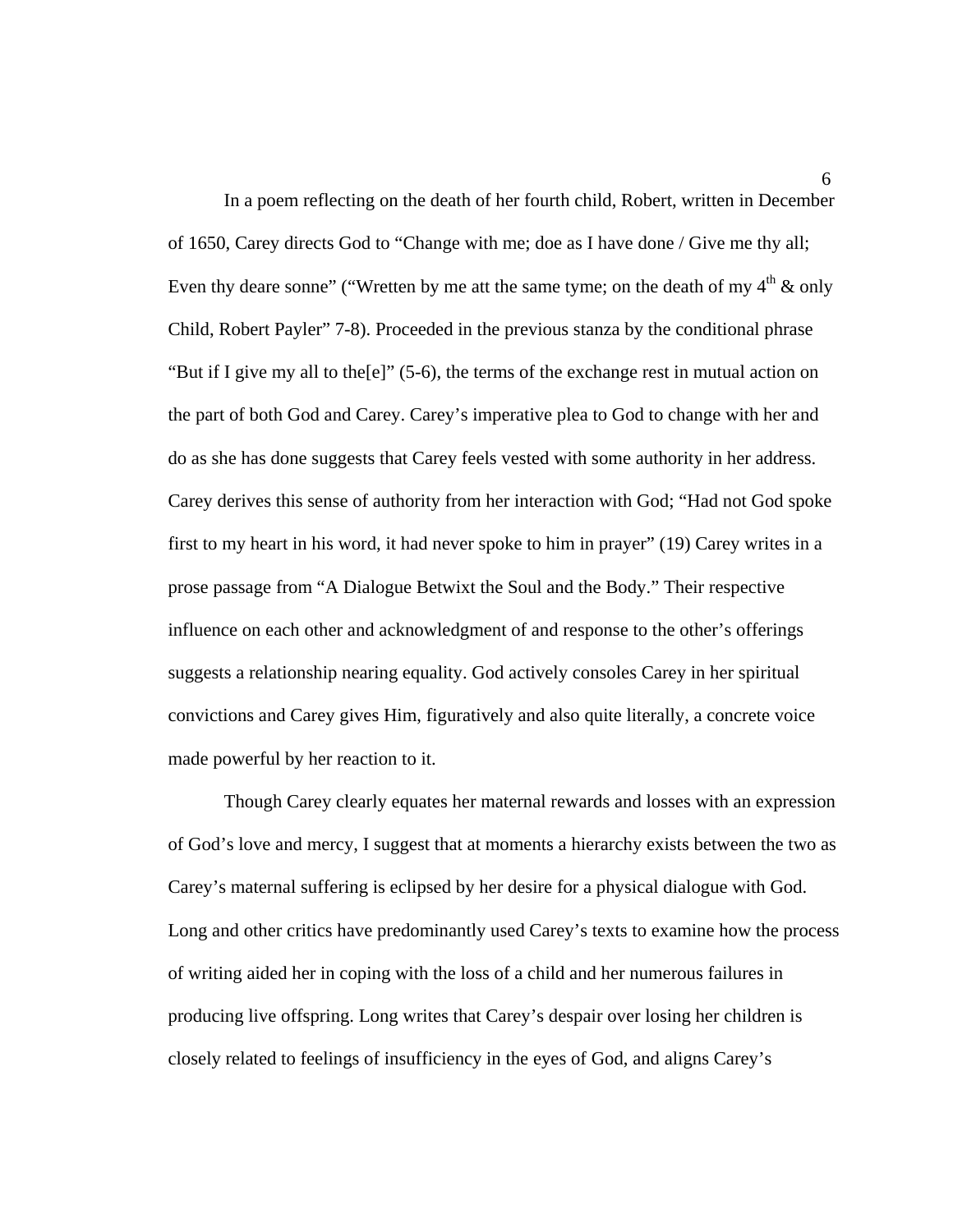relationship with her children as "synonymous" with her relationship to God, stating that Carey "values...God's grace as evidenced by a living child" (126). Long recognizes the reciprocity apparent in Carey's texts, citing that Carey's childbearing abilities were a "gift given both to her and by her" (249), and it is this exchange that colors the depiction of God and Carey as two separate, capable entities whose relationship is finely balanced between sharp demand and tenuous submission. Yet though the theme of maternal loss is prevalent throughout her work, Carey concentrates on her relationship with God to such a level that tension inevitably results between her concern for her children on the one hand and her concern for her own salvation emerging from her repeated attempts to define her relationship with God on the other.

 After miscarrying a pregnancy, Carey writes, "...God most mild / His will's more deare to me; then any child" ("Upon ye Sight of my abortive Birth ye 31th: of December 1657" 14). Carey is undeniably distraught over her repeated failures at producing viable children and she does rely on God's omnipotent wisdom to justify her frequent losses, and hence God is, at moments, the provider of consolation with regard to the more prominent concern of her children. Yet while stark moments of maternal suffering overtake other concerns, these moments are frequently usurped by Carey's preoccupation in performing her duty sufficiently in the eyes of God and being granted a comparable return. After losing a child, Carey states, "That was great wisedome, goodnesse, power love praise / to my deare lord; lovely in all his wayes: / This is no lesse; ye same God hath it donne; / submits my hart, thats better than a sonne" ("Upon ye Sight of my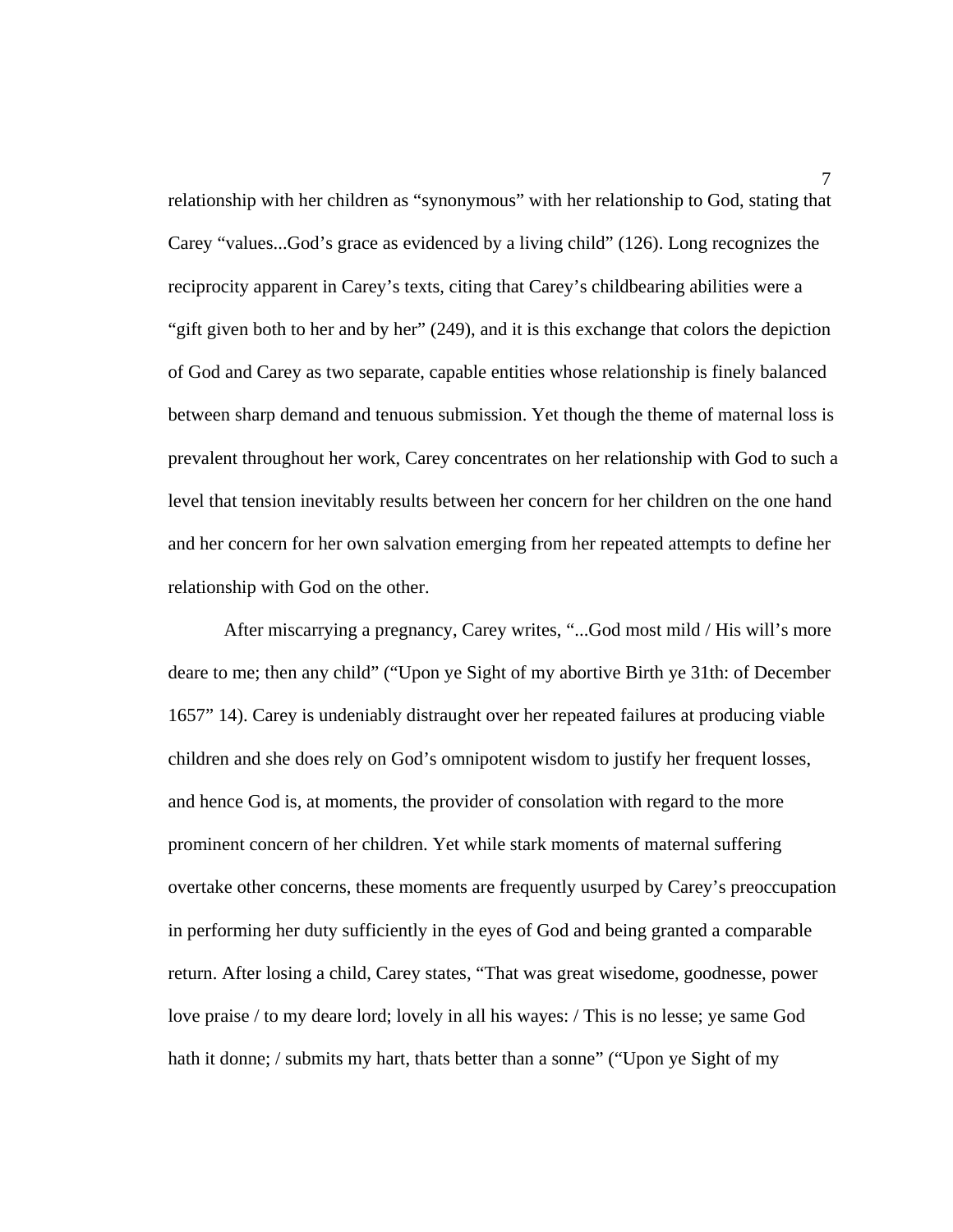abortive Birth..." 8-11) Carey views her submission to God as more important than a living child, and this ambiguous line also suggests God may appreciate her submission even more than her son. The pain of losing a child, expressed in proceeding lines that describe the "little Embrio; void of life, and feature" (2) quickly fades in the fourth stanza when God is introduced into the text. Ultimately, Carey is more concerned with her personal relationship to the Divine than in the grief she does stingingly feel over the stillbirths, miscarriages, and deaths of her children.

 Carey does acknowledge that God is ultimately the force she must submit to, yet a current of self-assertion runs throughout her work, intermittently placing her on an equal playing field with God. Carey writes in "A Dialogue Betwixt the Soul and the Body" that God was the one seeking reconciliation with her: "...he set himself so forth, to my apprehension, both by his word and his spirit, as a God seeking reconciliation with me, in Jesus Christ, making him mine, and all Christ's mine, and I in Christ, his" (22). Before God and Carey embarked on their journey of taking and receiving children, they were enemies, as Carey clearly states in "A Dialogue Betwixt the Soul and Body:" "I apprehended God mine enemy formerly, but now in Christ reconciled to me. No sight of a reconciled God, but through a crucified Christ" (25). Carey clearly states that her submission to God's will is initiated by God Himself, and without His gift of Christ bestowed upon her, no reconciliation would have been possible. Carey's ability to choose to submit to God is made possible through the actions of her child-bearing body, and as a result, Carey depicts her body as more useful in defining the conditions of her exchange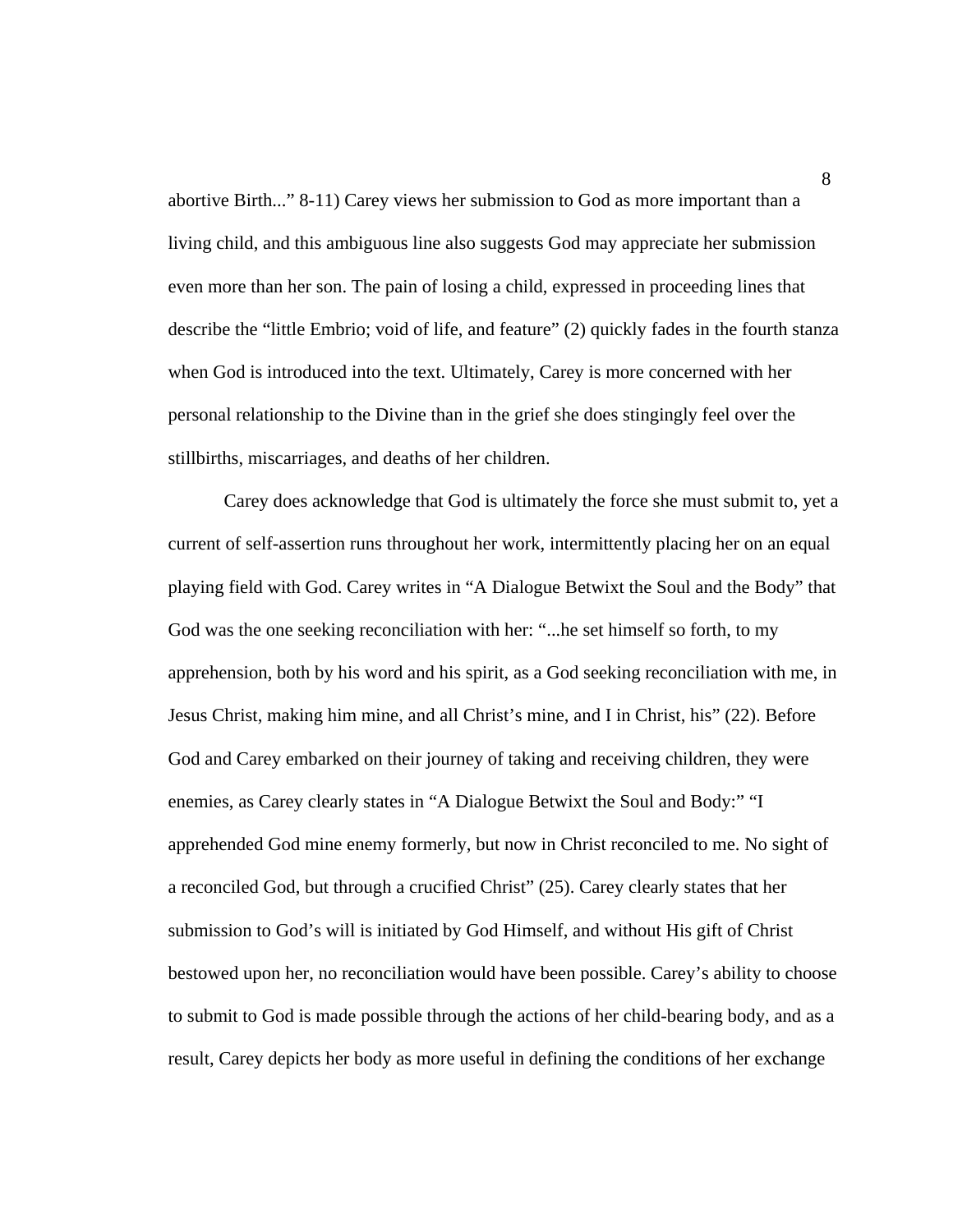with God. Though Carey uses similar tropes and stylistic techniques found in the work of these other writers and speakers, the exchange between Carey and God is more equal than that which is depicted by Donne, Herbert, and female prophets. Carey aspired to speak to, and for, God as she negotiated her personal relationship with Him, and her goals are thus similar to those of Donne, Herbert, and female prophets. Because of these similar goals, it is easier to approach the differences in their texts and voices based on various rhetorical constraints. Though they all attempted similar endeavors, the way in which they presented their physical bodies depended on such aspects as the genre of their communication, the audience who listened to them, and their personal role in early modern society.

#### **Mary Carey, John Donne, and George Herbert: Divine Reciprocity and the Poet**

 Carey's determination to examine her relationship with God was a determination also at the forefront of the religious lyrics of John Donne and George Herbert as they examined their relationships with God. Graham Parry has shown that early in the 1600s, people commonly perceived that the world was in its last age and the return of Christ and the day of final judgement were soon approaching (67). This perception, according to Parry, was emphasized by the flurry of sermons and prophecies that viewed the Reformation as a sign that God was intervening in history to prepare the earth for the upcoming return of Christ. Such an influx of concern with the end of the world coincided with Protestant doctrine and emphasized introspective examinations before God, as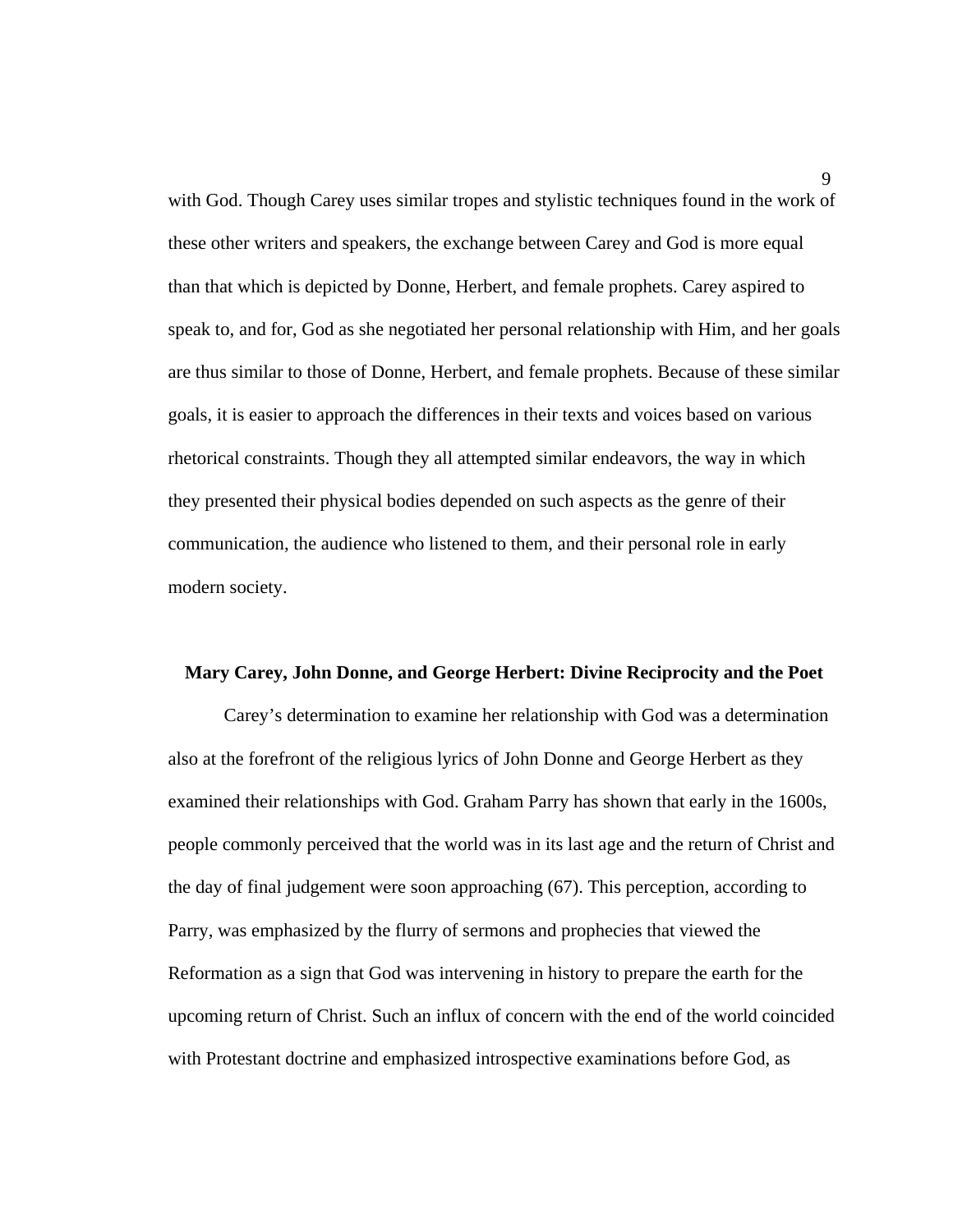evident in the works of Carey, Donne, Herbert, and other metaphysical writers in the early to mid-seventeenth century. Helen Wilcox writes that " $17<sup>th</sup>$  century religious poets took verbal activity to be a central vital part of understanding the divine" (12), and suggests that the religious lyric was a definitive genre invested in a "literary exploration of the self and its spiritual or material creators" as the notion of the self as an individual was emerging for the first time in the early seventeenth century (11). David Reid concurs with Wilcox as he identifies the metaphysical expression "of singularity, of individual self-consciousness" (4) and frames his study of metaphysical poets by a "theme of interiority" (10). Carey's collection of verse and prose in her diary is indeed a record concerned with interiority as it presents the conciliation of her child-bearing body, her soul, and God.

 Donne's and Herbert's influence on their contemporaneous and successive generations is evident in the works of such writers as Andrew Marvell, Henry Vaughan, and Thomas Traherne, and it is likely that such an influence would extend to female writers as well. As Maureen Quilligan has shown in her comparative study of Mary Wroth and Donne, a "disservice" is done to female contemporaries of these metaphysical writers by neglecting to situate them in a larger social context which incorporates both genders (48). Quilligan writes that "to take Wroth up as not merely of her family or gender, but of her generational cohort, promises to add something that heretofore has been missing from our sense of the dominant poets themselves, that is, the other side of the conversation" (42). In comparing Carey to Donne and Herbert, we see that which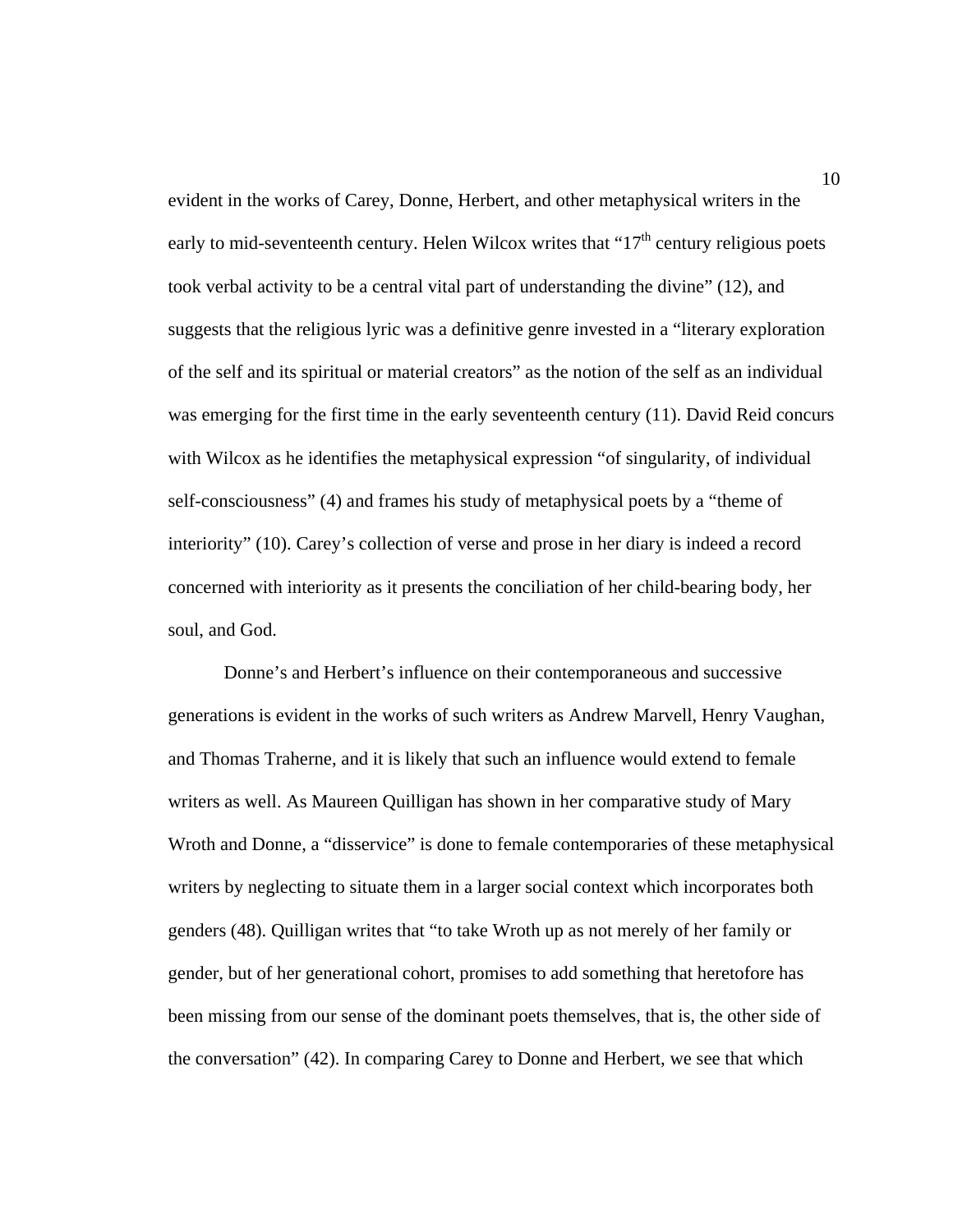Donne and Herbert did not: how the body before redemption could be used to facilitate a dialogue between a human speaker and God, a dialogue which could be conceived not as one-sided, but which in some ways could be equal, and furthermore that equality could stem from the bodily actions over which the speaker had autonomy in controlling.

 Though Lady Mary Wroth and John Donne belonged to higher social classes and may have been acquainted through Wroth's familial ties, there is ample probability that Carey and other female writers were also influenced by Donne, as well as Herbert. We know that the anonymous female author of Eliza's Babes (1652) borrowed poetic forms from Herbert.<sup>1</sup> Patricia Demers has shown the correspondence between the imagery of several female poets of the mid seventeenth century (Amelia Lanyer among them), and the imagery found in Donne's verse, while Sidney Sondergard has recorded the textual dialogue existing between Anne Southwell and Donne in the early 1600s regarding marriage and family.<sup>2</sup> As these examples demonstrate, some women of the seventeenth century were well-read in the works of their male predecessors and contemporaries, both the famous and the less well known, and women were acutely aware of men's treatment of sexuality, the body, and human relationships to God.

 As Quilligan succinctly asserts, studying seventeenth century women in a context unlimited by gender "will remake the history of early modern English literature" (49) and create a place for women within the male-dominated genre of the religious lyric and consequently "deghettoize them" (42). Carey's writing does invite comparison with male metaphysical writers, a group Helen Wilcox notes as only loosely defined and who may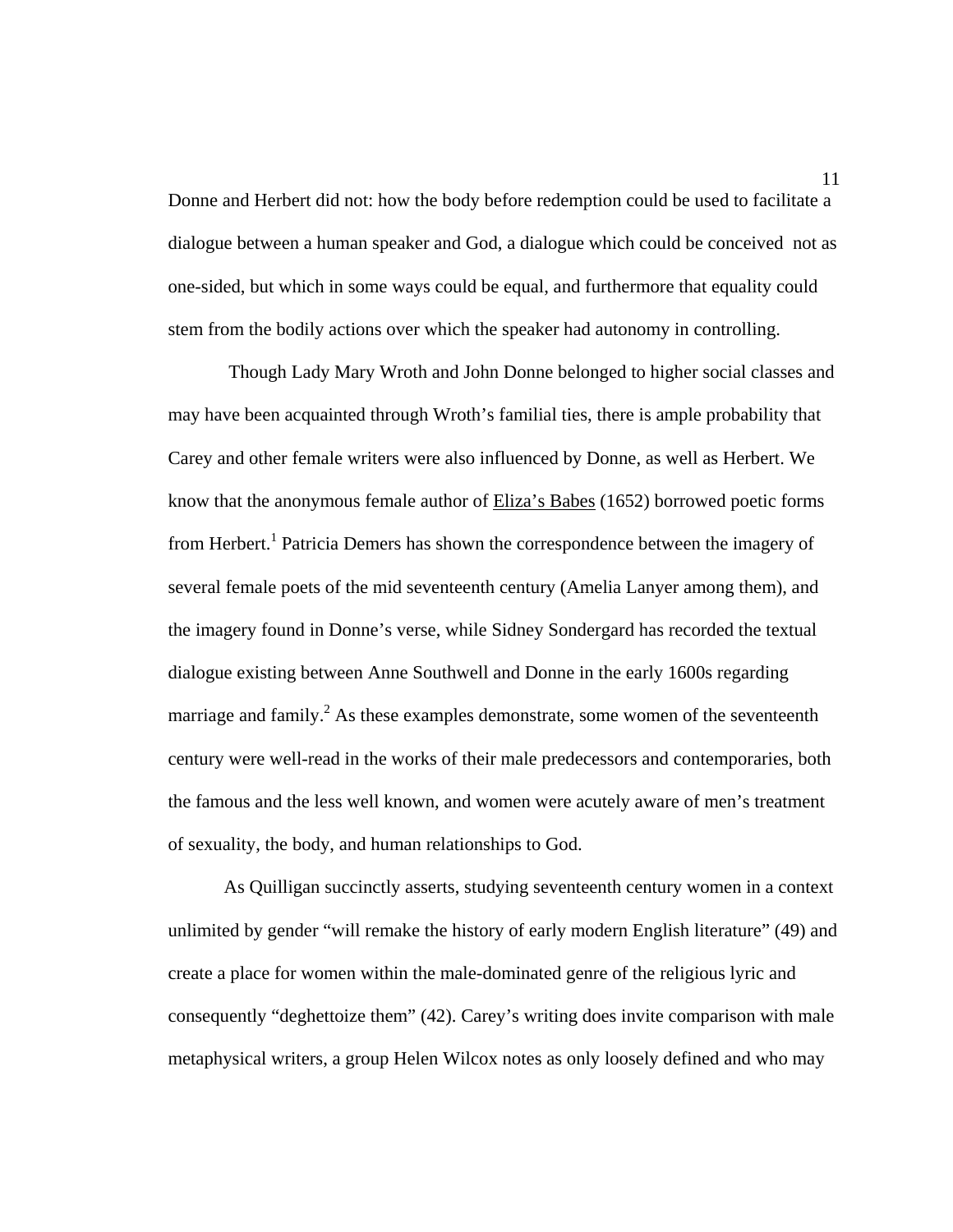share a "common theological or stylistic foundation" (10) but vary greatly in theme and structure. Carey's work displays strong lines built by jarring syntax and Donnean language, a redemption-through-annihilation theme, and a preoccupation with the self's relationship to God. The structure of Carey's verse suggests she was intimately familiar with Donne and Herbert, and though she uses many of the same biblical tropes Donne and Herbert use, those were common to many writers of religious lyrics in the sixteenth and seventeenth centuries.<sup>3</sup> Carey's syntactical complexity and diction, however, suggest a specific link between her writing and that of Herbert and Donne.

 Though these three writers vary in the extent to which they highlight, merely acknowledge, or avoid human agency in the circle of reciprocity with the Divine, the force of their poetic voices frequently relies on the metaphysical trope of strong lines to convey their complex spiritual experiences. In the first line of "Wretten by me att the same tyme...," God asks for a return from Carey. "My Lord hath called for my sonne," Carey tells us, and the mutual exchange of children has begun, an exchange continuing for years as Carey experiences successive losses of children. The first two lines - "My Lord hath called for my sonne, / My heart breathes forth thy will be done" - acknowledge God's request for Carey's son and her compliance with that request, and are written in iambic tetrameter. The steady iambic pattern establishes a lulling rhythm reminiscent of a beating heart, a pulsation soothing to a child regardless of age or parentage (whether human or divine). Yet that regular rhythm is disrupted in the following lines when Carey introduces the complexities of her relationship to God; "My all that mercy hath made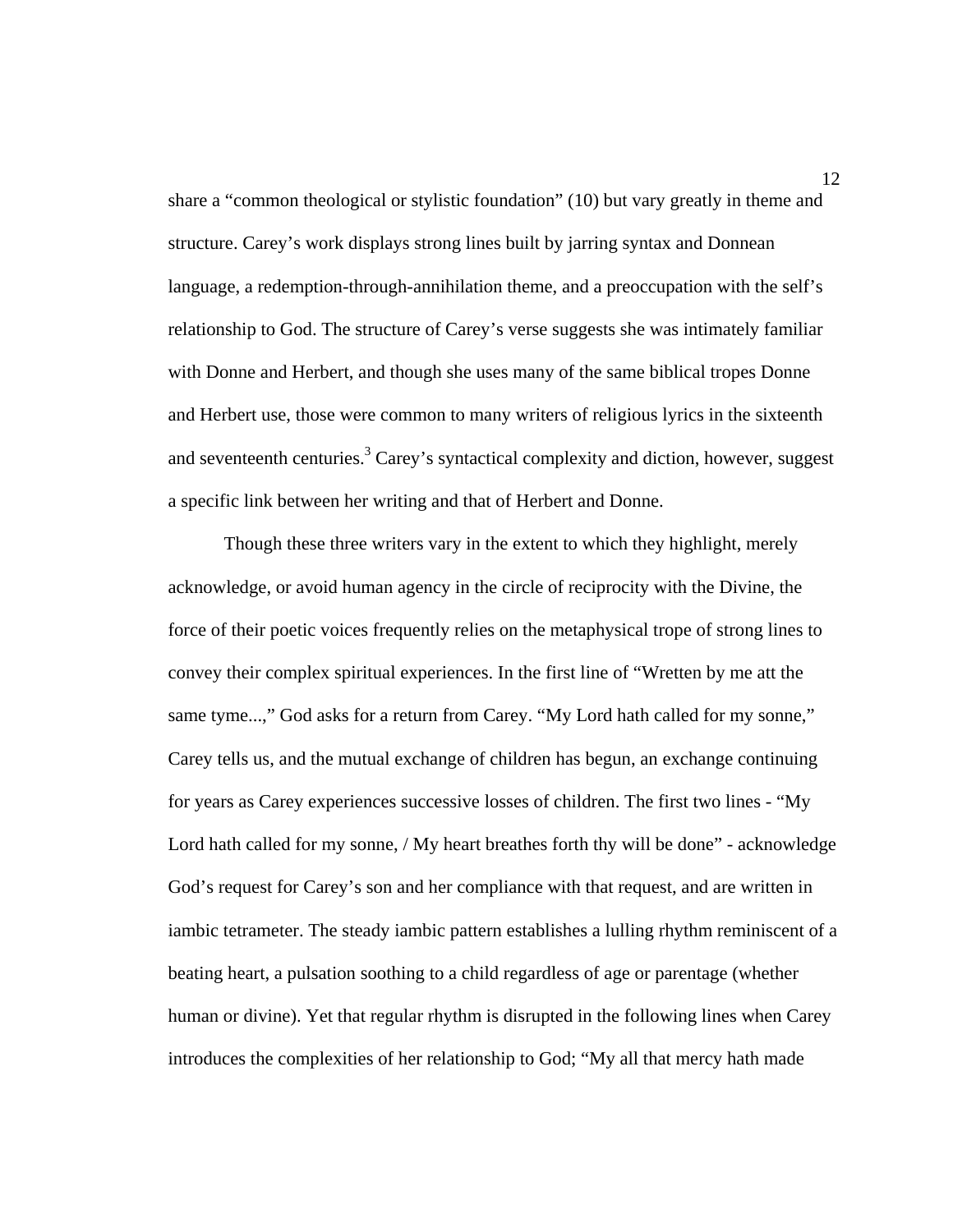mine / Freely's surrendered to be thine" (3-4). A spondee on "made mine" and a trochee on "Freely's" reflect the instability in Carey's relationship to God as the beating pulse diminishes when Carey begins to contemplate the equality between herself and another parental figure as they barter with each other's children. These lines then lead into Carey's blatant statement of conditional terms surrounding her acceptance of God's will as she states, "But if I give my all to thee" (5). Though this line is curiously regular, the rest of the poem continues the theme of instability as spondees and trochees abound while Cary proposes the terms of their exchange.

In a poem commemorating the death of her  $5<sup>th</sup>$  child, Perigrene Payler, Carey writes, "I thought my all was given before / but mercy ordered me one more; / A Perigrene; my God me sent / him back againe I doe present / as a love token; 'mongst my others," ("Wretten by me at the death of my  $4<sup>th</sup>$  sonne and  $5<sup>th</sup>$  Child Perigrene Payler"1-5). The ambiguous syntactical arrangement heightened by a disorienting line break in lines 3-4 concerning the giving and taking of Perigrene again suggests a complex interplay between God and Carey. The phrase "my God me sent" could be interpreted as God initially sending Perigrene to Carey, who then returns him to the sender, or they could imply only Carey is doing the sending as she sends her Perigrene to God as yet another child he demands, suggesting that afterwards it is God's duty to return the gift with an equivalent substitution. And, interestingly, the name of the child heightens the irony of the passage as a peregrine was a hunting falcon trained to bring prey back to a master.<sup>4</sup> In this sense, the master's identity is unclear: Carey's son could originally be God's son,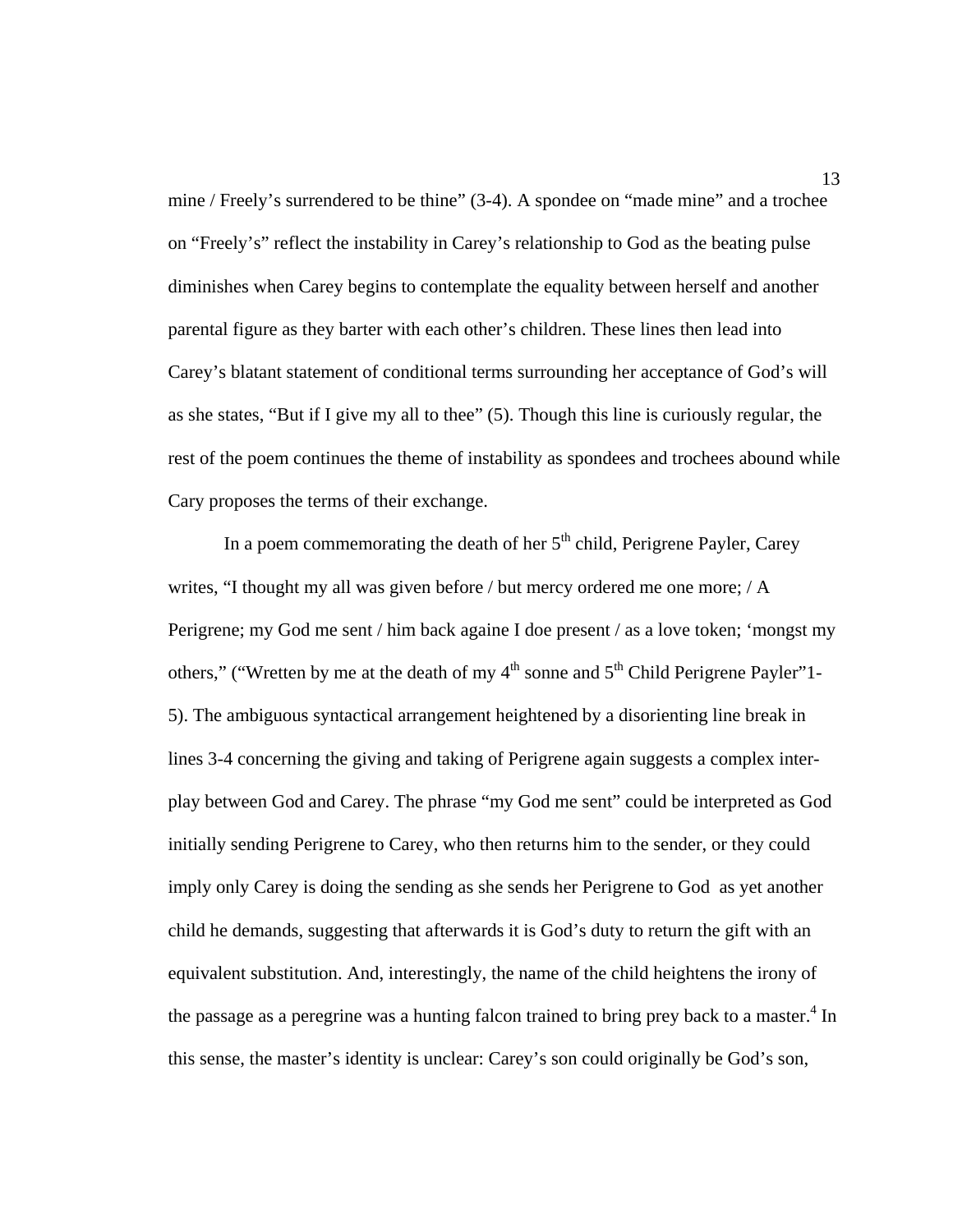perhaps one that God "lent" which He is now reclaiming, or Carey could be the master wishing to find salvation not only to be closer to God, but to retake her trained bird who helped bring her the "prey" of eternal life. The ambiguity of this passage suggests that neither Carey or God can claim domination over the other by the magnitude of their complimentary exchanges.

 The ambiguity apparent in the previous poem is magnified in "Upon ye Sight of my abortive Birth ye 31th: of December 1657" as Carey draws from the power of complex pronoun arrangement and grammatical disruption in her verse. In the sixth stanza of the poem, Carey writes that God's will "In giveing; taking; stroking; striking still; / his Glorie & my good; is. his. my will:"  $(12-13)$ . Not only does this passage display the duplicity of God in his actions as they oscillate between benevolence and severity, but duplicity is also suggested in the parallel of phrases between actions and the subjects performing those actions. The semi-colons (which, because of their abundance, may be used by Carey as commas) in the first phrase produce a jarring abruptness throughout the line which is amplified by the similar disjointedness in the second phrase with periods between "is," "his," and "my will," exemplifying the difficulty Carey faces in aligning her will with God's. "His" and "my" are complexly juxtaposed as the pronoun "his" is left hanging without identifying what he possesses. That is finally disclosed with the noun "will," but not before the insertion of a period (highlighting the struggle suggested by the proceeding verbs) and "my," which emphasizes that God's will is affirmed only by the parallel affirmation of Carey's will. These lines give Carey's voice a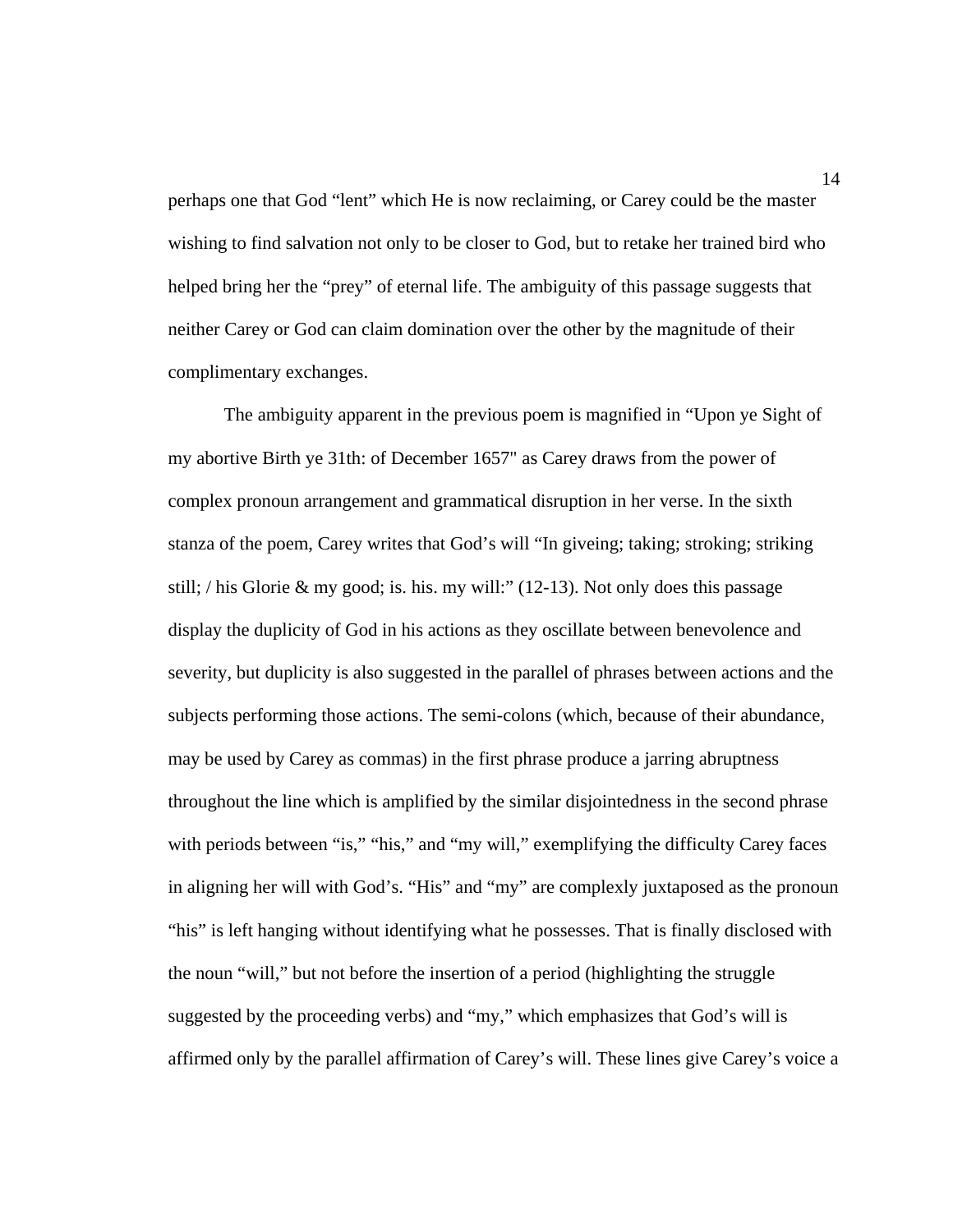quality remarkably similar to Donne's and Herbert's voices when they use such phrases as the "else-immortal us" (Donne, "Holy Sonnet IX" 2) and "Let me not love thee, if I love thee not" (Herbert, "Affliction (1)" 66) where the line is disrupted by inverting word order and inserting dashes and commas to highlight differences in physical or mental states.

 Reid defines "strong lines" as "expressions made arresting and difficult through abrupt or riddling syntax or of course through paradox or conceit" (4), and Carey's expressions are undoubtedly arresting through her use of ambiguous syntax. Not only do the arrangement of Carey's words call to mind Donne and Herbert, but the pervasive sense of frequent urgency and intensity of devotional longing align her with her male predecessors as well. This is particularly evident when Carey articulates her longing for Christ as the present she wishes to be returned to her in exchange for the souls of her children. Carey writes that "Christ is my all; / that I do want, can crave; or ever shall" ("Upon ye sight of my Abortive birth..." 62) and a few lines later she again expresses her desire: "It is in Christ; he's mine, and I am his;" (66). In "Wretten by me att the same tyme...," Carey writes "Tis Jesus Christ: lord I would have; / he's thine, mine all: 'tis him I crave" (9-10) and in "Wretten by me at the death of my  $4<sup>th</sup>$  sonne...," Carey states, "To my Lord Christ; my only bless;  $\ell$  is, he is mine; and I am his" (7-8). These four passages demonstrate urgency and intensity behind Carey's desire to possess Christ, not only in semantic terms, but also by their fragmented and choppy construction, parallelism of phrase structure, and the tension which arises when structural pauses disrupt internal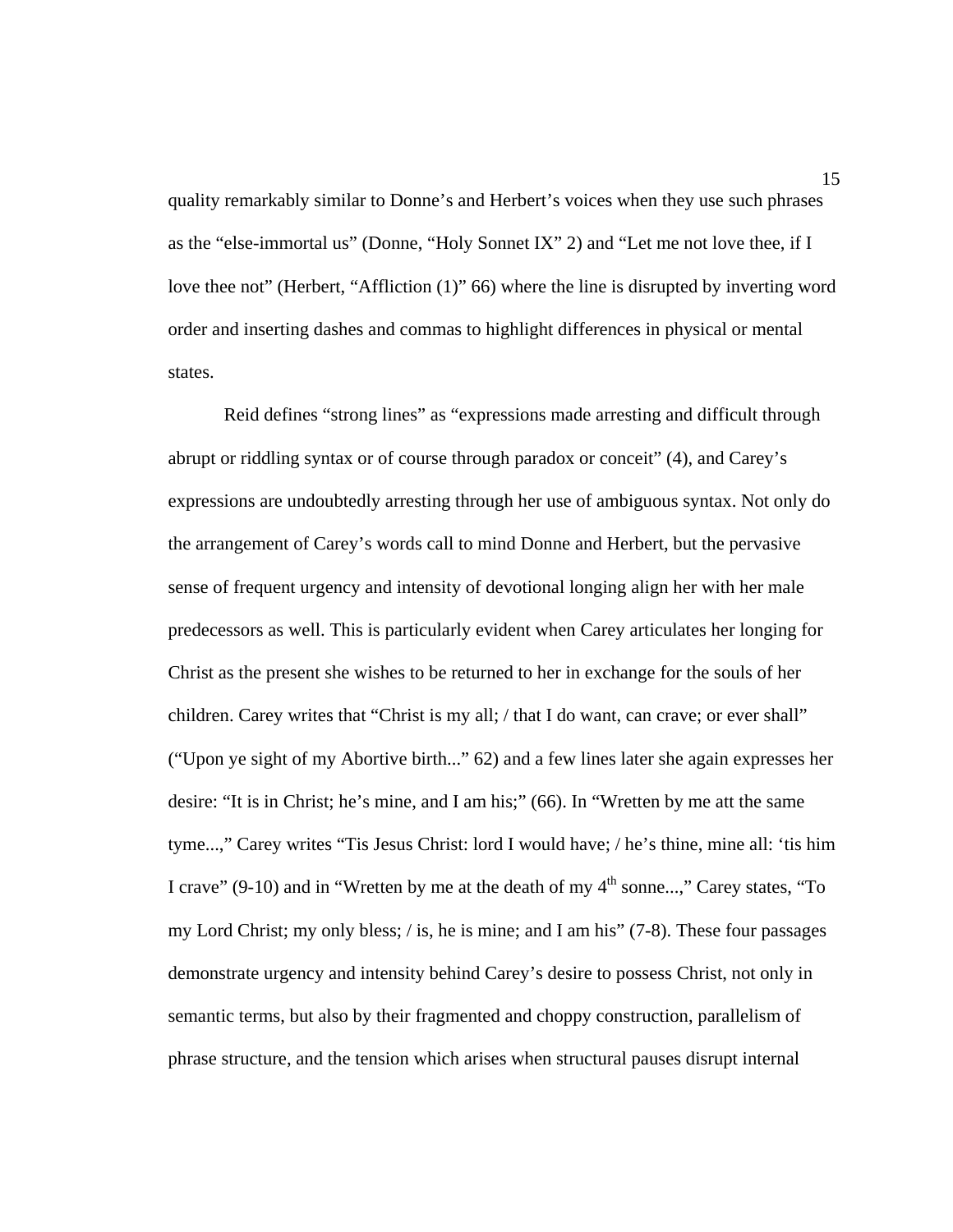rhyme and/or consonance.

The last passage quoted from "Wretten by me at the death of my 4<sup>th</sup> sonne..." merits closer examination in this context. The longest phrase in "To my Lord Christ; my only bless; / is, he is mine; and I am his" is only four words, and the intensity Carey's narrator feels is manifested in the sputtering brevity of each phrase. After all, as she earlier states in prose, the happiness Christ inspired was such that "the tongue of man and angel cannot express it" (A Dialogue betwixt the Soul and the Body 26). As Carey stumbles over the inexpressible, she craftily arranges the phrases to mirror the reciprocity she wishes for between the divine and the human. The phrases "he is mine" and "I am his" parallel each other in syntax and simplicity, and emphasize the interchangeability between the narrator and the divine. Finally, the magnitude of emotion experienced by the narrator is expressed through various structural pauses while they simultaneously undercut the fluidity developed by internal rhyme. Particularly the enjambment between lines 7-8 with a line break between "my only bless" and "is" indicates a haltingly invasive break as it frustrates the reader's understanding of the blessing that Carey seeks, while a consequent accent on the word "is" suggests that a simple state of being is not so easy. Even more disruptive is the insertion of a comma after "is," separating that word from the phrase "he is mine," hence isolating the verb and giving it powerful tension as it clings to nothing but itself. Within the pauses, the sibilance of the repetitious "s" works to overcome those disruptions just as they become more pronounced by rampant punctuation and enjambment. The breaths, or mortal biological necessities, that Carey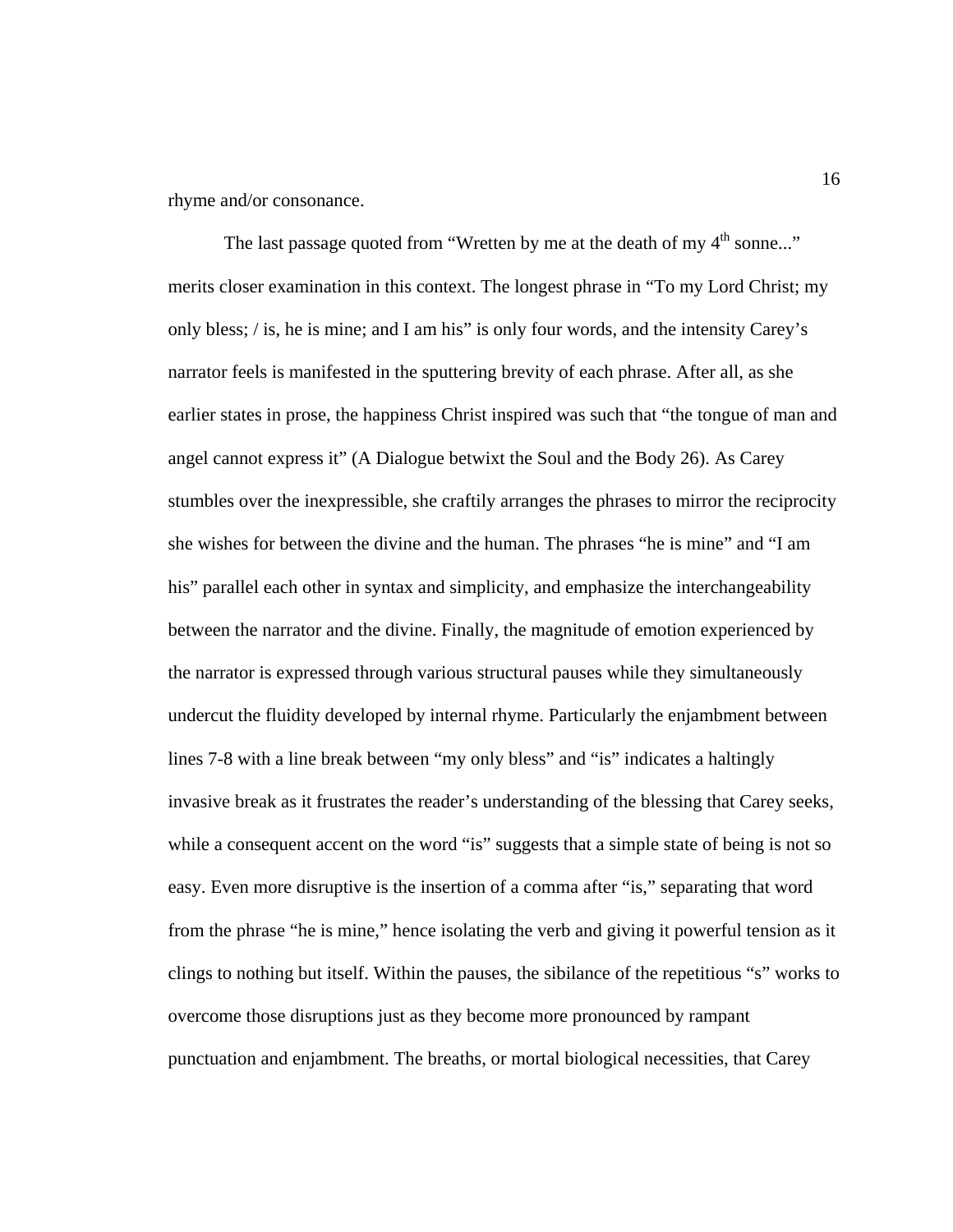indicates by punctuation in her verse work against the intensity and urgency of her longing for the Divine.

 Though Carey shares a concern with Donne and Herbert over their interaction with God, the relationship of careful reciprocity Carey depicts in her poetry and prose differs greatly from the reciprocity expressed by Herbert and the reciprocity disavowed by Donne. She enables herself to be compared to God by emphasizing her capability to bear children, and this thus provides a bargaining tool for Carey, who can demand an exchange with God on a basis that is unattainable, or at least un-envisioned by Donne or Herbert. Yet even if such an idea was conceptualized by Donne or Herbert, they ultimately are interested in different aspects of their sacred relationship with God than is Carey. In Donne's Holy Sonnets, Donne focuses on his own failures as perceived by himself and God, not their mutual exchanges. Herbert, though still attuned to the "self" as substantive thematic material, probes the motivations and power of God. But neither writer examines the influence exerted by the self over God and vice-versa with an intensity reached by Carey, and though Herbert iterates an exchange with God in several poems, his reciprocal acts position his self as subservient.

 Robert Ellrodt's study of the metaphysical poets is particularly useful in evaluating the theme of autonomous presence before God by what he terms "selfawareness" in Donne and Herbert, a theme that simultaneously connects them to and differentiates them from Carey. Ellrodt cites Donne's devotion to God as "self-centered" (56). Ellrodt shows that Donne's concern with himself as subject pervades his poetry and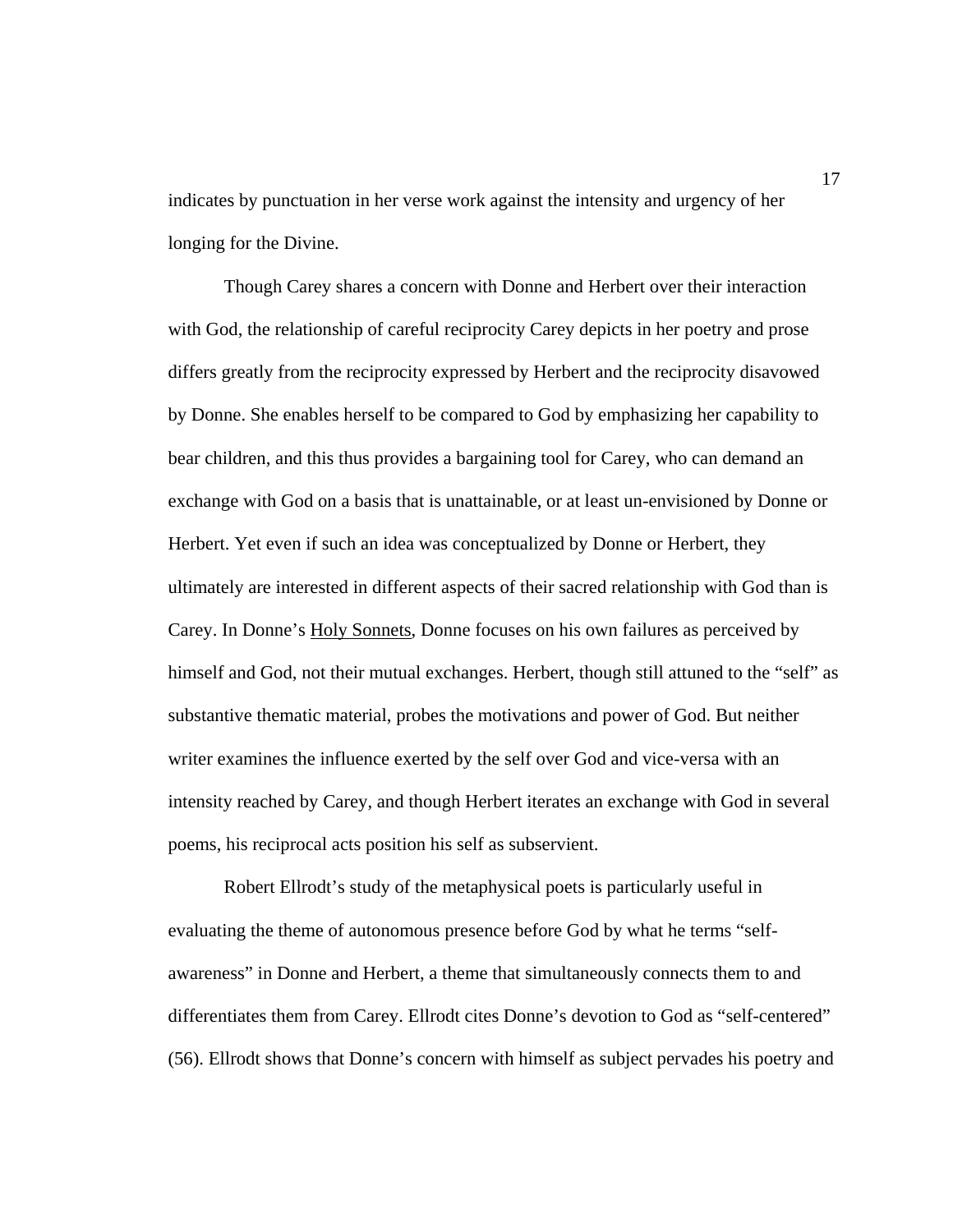notes the "intensely personal character of his hymns and their self-centredness when he invites God to look at them" (27). Herbert's attention, according to Ellrodt, "centered on the intercourse between God and his own soul" (56), yet this intercourse is unbalanced. Herbert seeks to discover God as he defines his boundaries in their relationship not by mutual shaping, but as sculpted by God only; Ellrodt refers to Herbert's selfconsciousness as one that is "God-orientated." Ellrodt argues that Herbert does look to the self for examination, yet "seeks to analyze God, not himself" (48). "The self doesn't intrude as frequently in Herbert than in Donne," writes Ellrodt, "yet there is a critical self-awareness even in the absence of personal expression" (55). Like Donne and Herbert, Carey is interested in examining herself and her own motivations and thoughts, separate from those of God. Yet she also examines the influential intercourse existing between them, an intercourse dictated by the sacrifice and mutual exchange of Carey's aborted, stillborn, or deceased children and God's Christ.

 Herbert writes of a reciprocal relationship between himself and God, yet unlike Carey, he does not assume that his part in the exchange is equal to God's. Herbert's relationship with God, though interactive and sustained by modes of give and take, is ultimately presented as hierarchical. In his poem "Redemption," Herbert portrays the narrator as "tenant long to a rich lord" (1), the lord, of course, being God. The narrator resolves to "make a suit unto him" (3) and ask for "a new small-rented lease, and cancel th' old" (4). After the narrator searches for his lord and eventually finds him, the lord grants his suit, then dies. Dennis Burden writes that the new lease sought in this poem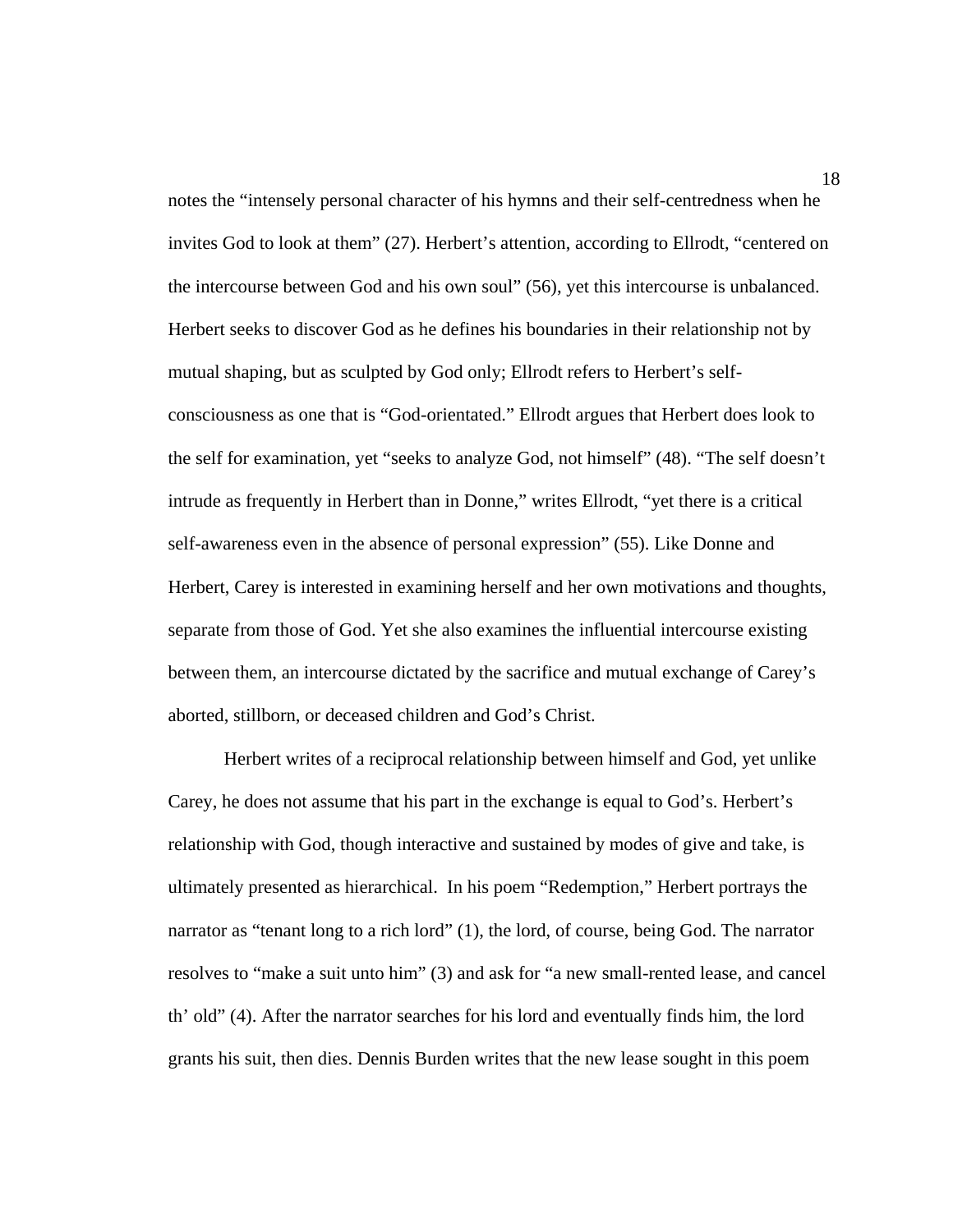refers to the Biblical land of Canaan belonging to God, and which, with man's neglect, resulted "with the breaking of a covenant" (446-447). Burden states that in the Bible, "rights and tenures of land are established in ways that prevent injustice and provide for man's posterity and welfare, an important part of Herbert's argument in 'Redemption'" (447). Indeed the feudal tenant/lord relationship is one built on exchanges; the tenant works the land or engages in a trade to supply his lord with goods while the lord maintains and protects the tenant's home. Yet the lord and tenant exist in a social hierarchy where subservience is expected by the latter because the lord's "gift," bodily protection, is of a greater magnitude than any tactile goods produced by the tenant.

 Thus, in "Redemption," Herbert establishes a clear separation between a powerful entity and a weak one unable to offer a comparable return. Analogous to their respective powers in shaping the discourse between them is their concise command of language; the tenant/poet stumbles over 11 lines of verse haphazardly searching for his Lord while the Lord resolves the poem with four words in the final line. Richard Strier traces what he calls the "direct discourse" throughout "Redemption" and recognizes that God's words come to the speaker at the end of the poem without warrant from the speaker himself. The phrase "your suit is granted" comes from God suddenly, rewarding the speaker by what he has been "misguidedly struggling to attain" (Strier 58). According to Strier, this poem emphasizes "not only the strangeness of the means of grace, but also the strange *giveness* of grace" (58). With brevity and little decorum, the naive speaker's request is satisfied by God in a way that suggests a strange simplicity because of the ease with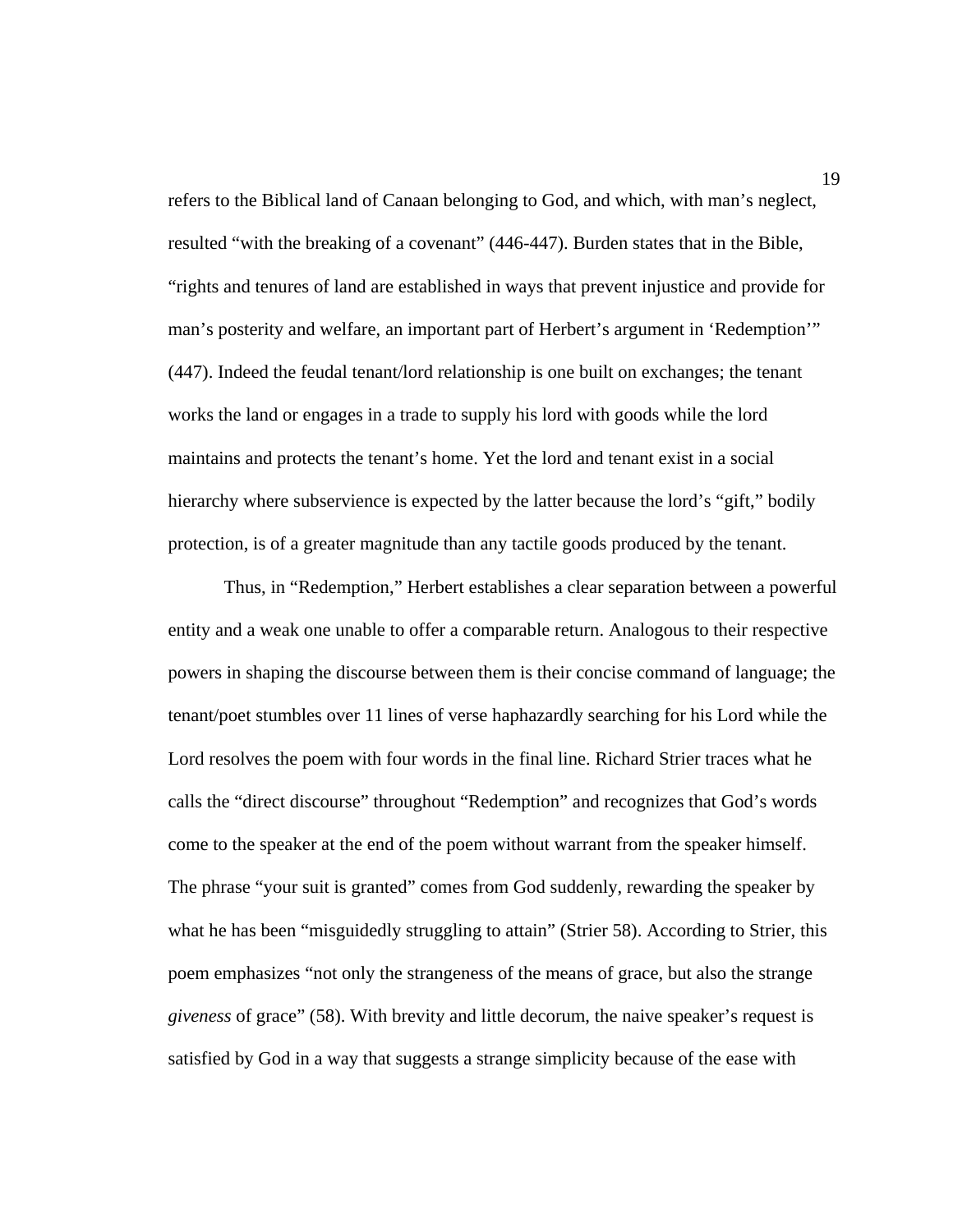which God fulfills the speakers' rather momentous request. This strangeness is not merely a commentary on the perplexity and mystery of God's ways, but it is also a demonstration of God's power and the human speaker's subordination.

 As in "Redemption," the speaker in Herbert's poem "The Odour. 2 Corinthians 2" is portrayed as passive witness and recorder of God's own instigation of a self-serving reciprocity whereby God receives what He Himself gives. God's grace, which Herbert represents as "breathing" is grace which Herbert explains will be returned to God after God breathes on the speaker. "This breathing would with gains by sweet'ning me / (As sweet things traffic when they meet) / Return to thee" (26-28) Herbert's speaker states. The speaker is thus only a passive observer who continues God's self-reciprocity by merely being the vessel whom God breathes upon, and afterwards God Himself reaps the sweet benefits. The speaker tells us that "this new commerce" (29) will busy him, and this statement can be interpreted in two ways: the "commerce" is in one sense the grace of God which the speaker searches for throughout The Temple, and in another sense the "commerce" could keep the speaker/writer occupied in how he is consumed with trying to capture his discourse with God on the page. Herbert's speaker doesn't help to define and condition the terms of God's self-serving reciprocity, and instead only informs the readers of his passive participation as a reflective surface from which God bounces back His sweetness to Himself.

 In "Man," Herbert describes God as the builder of palaces, palaces of both the physical world and the microcosmic human body. "As the world serves us, we may serve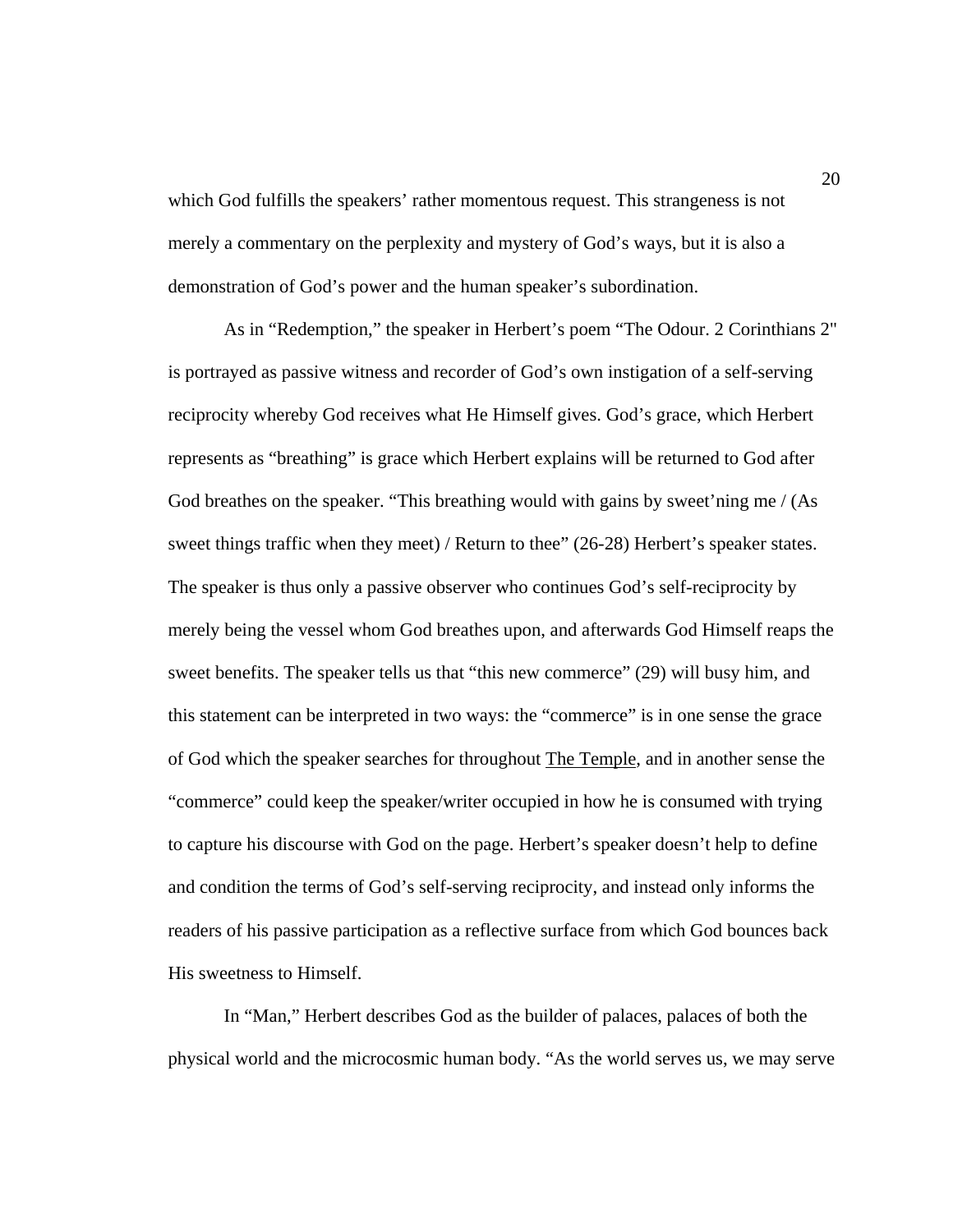thee, / and both thy servants be" (53-54) states the narrator, and though his servitude before God is stimulated by reciprocity, God initiates their exchange. Herbert's narrator begs of God to "afford us so much wit" (52) in order for man to serve Him, implying that it is from God the gift of wit must first come, though once such wit is bestowed, as we shall soon see, writers of verse are able to obtain some agency in the shaping of reciprocal intercourse with the Divine. However, as the instigator, God possesses power and the narrator is positioned beneath his master in their correspondence. This relationship of God and narrator is differently constructed in Carey's writing; though God does occasionally initiate exchanges with Carey, such as in the "Dialogue" where He speaks to her first, Carey frequently sparks the exchange herself. In "Wretten by me att the same time...," she gives her son to God first (though this is not her willing choice, her body nonetheless initiates the exchange), and then requests God to do the same. In this example, Carey entices God to engage in a discourse over the exchange of their children and this gives Carey more power in defining their relationship, and hence more equality in their exchange, as she determines the circumstances under which their bartering begins.

 Reid writes that God is "the sole authentic centre of self" to Herbert; God is the "sole giver" and is also, consequently, a receiver as Herbert "has given up himself to put on a divine self through which God reflects himself to himself" (127). Reid also notes that a competition exists between Herbert and God, "but the upshot of this competition is always a realization of total indebtedness" (127). In comparison, God's face in Carey's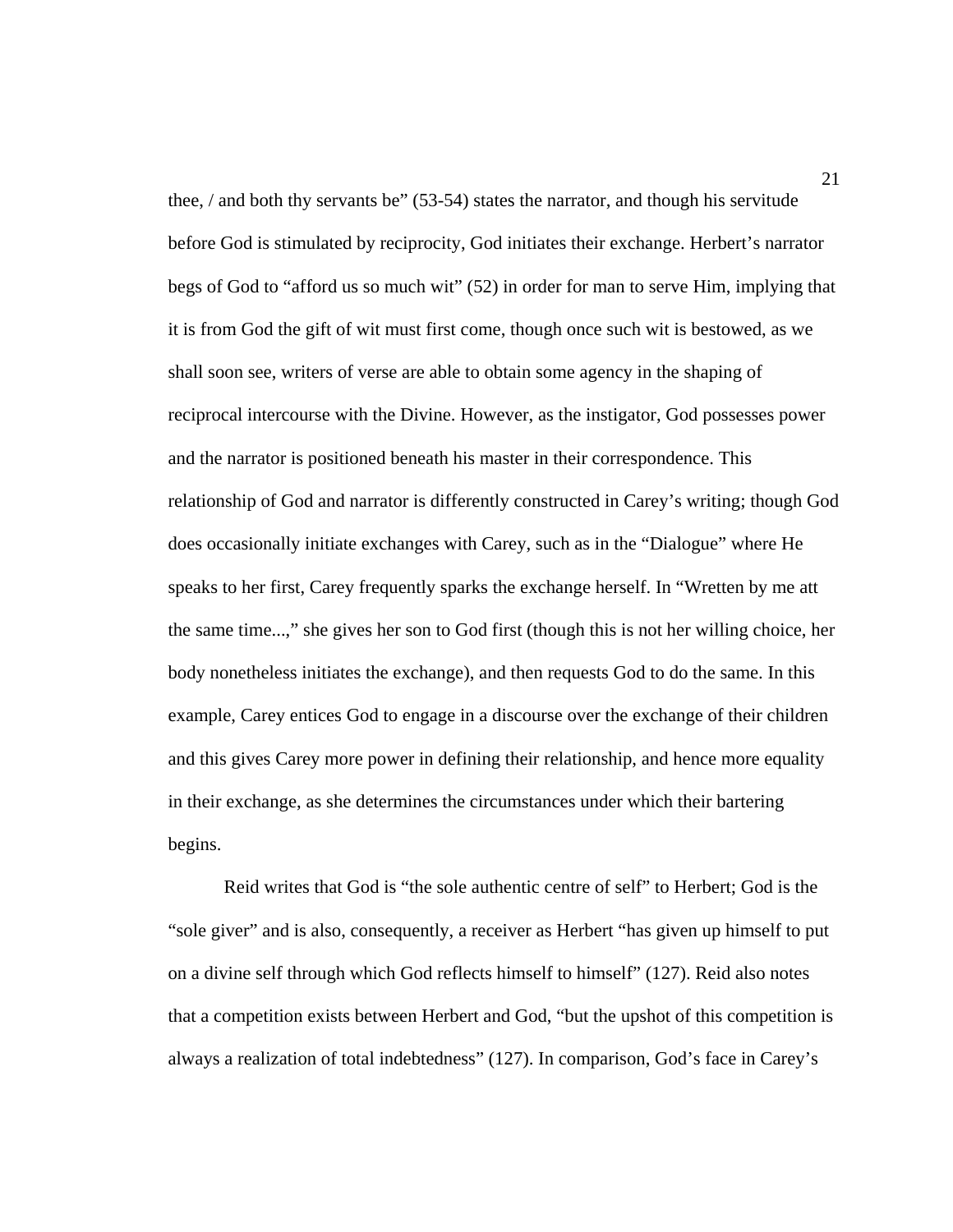verse seems to amplify her own reflection and her voice reverberating off the mirror, sharpening its outline instead of diminishing it as is the case for Herbert when the divine voice frequently usurps the narrator's voice. Carey's struggle with defining her boundaries in a relationship with God could be conceived as a competition of sorts, yet her relationship with God, in terms of reciprocity, suggests an equivalency in their exchange that destabilizes the idea of God as vocal prima donna.

Herbert's narrator refers to himself as God's "poor debtor" ("The Temper  $(1)$ ") whose "scores were by another paid / Who took the debt upon him" ("Love Unknown" 60-61). Though the failures of the narrator to make a comparable return to God prevail in The Temple, the narrator is able to make a feeble offering. Herbert's narrator is not able to return children to God as Carey does, which the he admits in "Evensong (1)" when he states "But I have got his son, and he hath none" (8), and instead only returns "balls of wind" (14) in place of Christ. However, Herbert's narrator does manage to return more than "balls of wind;" he returns witty verbal utterances buttressed by fluency in form. As he praises God, the narrator simultaneously likens himself to God and Christ just as Carey likens herself to God as she negotiates the terms of her participation in their exchange.

 Herbert continually refers to his ability to write verse as an offering to God in exchange for God's gifts: "To write a verse or two, is all the praise, / That I can raise: / Mend my estate in any ways, / Thou shalt have more" ( "Praise (1)" 1-4). Herbert suggests here that his gift of praise will mirror the magnitude of God's effort in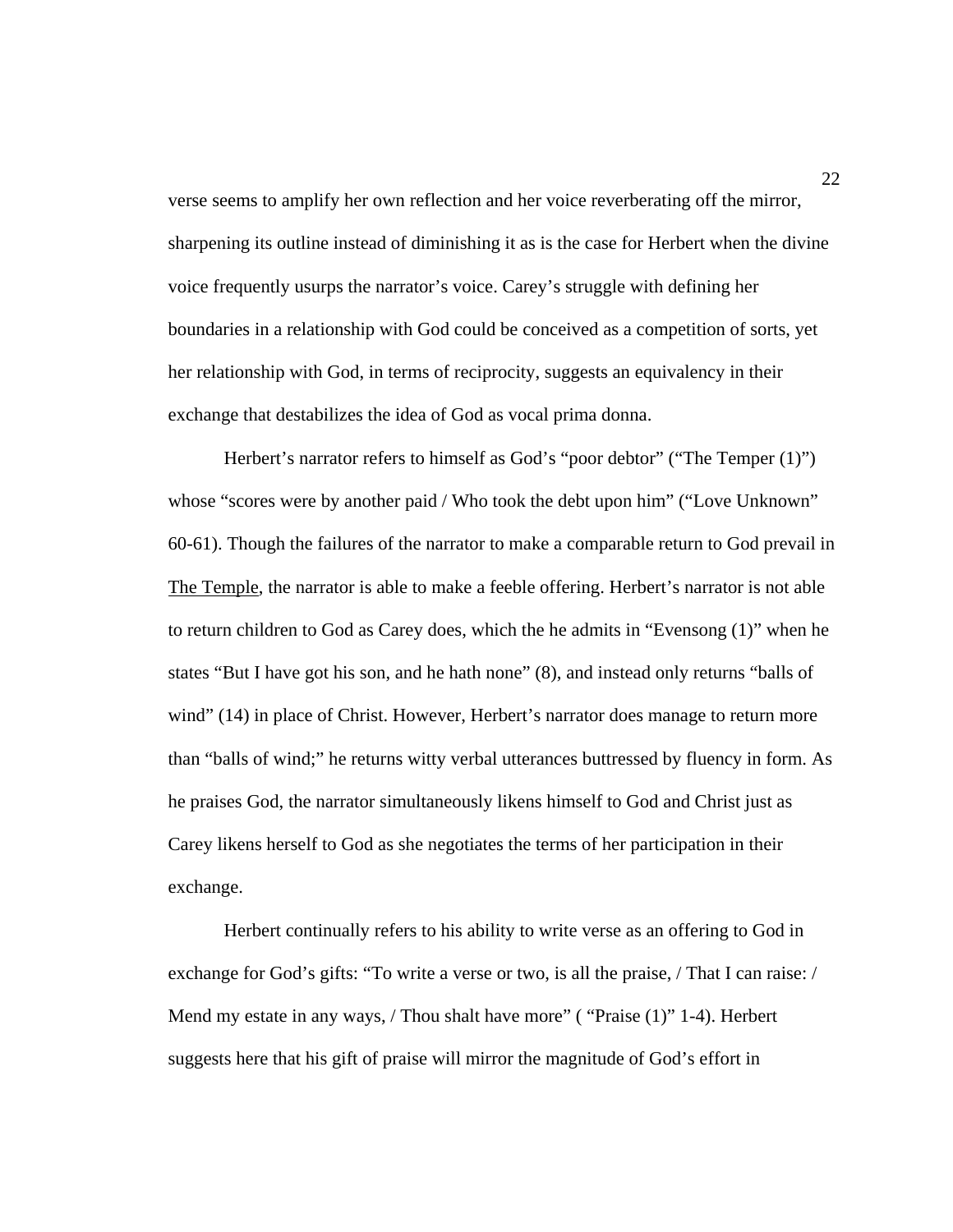bestowing gifts (though not in terms of relative worth), and in "Praise (2)," Herbert pledges to praise God "with my upmost art" (9). The emblem poems in The Temple praise God in theme and also structure, as Herbert writes in "The Altar" that "These stones to praise thee may not cease" (14). The "stones" of Herbert's verses are the very praises that exalt God, cementing a commitment on Herbert's part to attempt to promulgate God's greatness. In "Obedience," Herbert's narrator states that on "this poor paper," his heart "doth bleed / As many lines as there doth need / To pass itself and all it hath to thee. / To which I do agree, / And here present it as my special deed" (6-10). The poem itself is the gift to God, and through his lines Herbert's narrator attempts to reciprocate, but also to increase the value of his gift exponentially by stating that one of his goals is for another man to read his verse, "thrust his heart / Into these lines" (42-43), and then be enabled to enter heaven. By helping to save the souls of potential readers, as well as boost his own standing in the eyes of God, Herbert's narrator is, in effect, assuming a Christ-like role. Herbert's art, the carefully crafted and witty verses which he believes have the ability to soar to heaven in an upward spiral and reach God's ears, reflect not only his mortal talent, but also suggest that because of his unusual ability he shares something unique with Christ as both are able to converse with God, send messages to him on the behalf of others, and bolster others' chances for spiritual salvation.

 Herbert demonstrates his narrator's likeness to Christ in the poem "The Bag," where Christ is depicted as speaking to Herbert's audience and who, after receiving the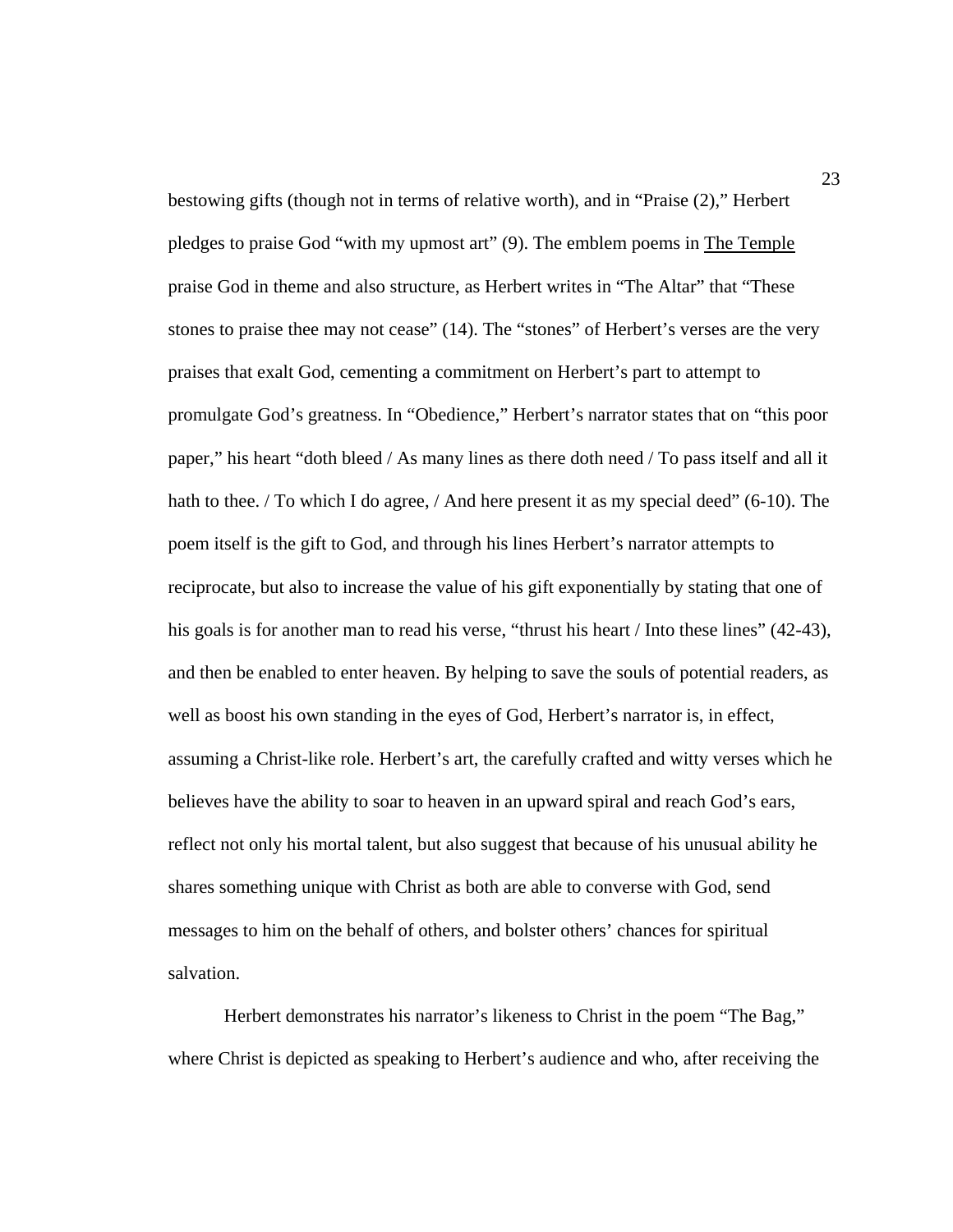"blow upon his side," turns to his listeners and says, "If ye have anything to send or write, / (I have no bag, but here is room) / Unto my father's hands and sight / (Believe me) it shall safely come. / That I shall mind, what you impart; Look, you may put it very near my heart" (31-36). Christ's speech serves two purposes in Herbert's poem: in one sense, Herbert speaks back to himself through the construction of an outside, divine voice, assuring himself and his readers that his verse, the "writing" poignantly referred to in the poem, will reach God. In another sense, Herbert aligns himself with Christ as both perform as intermediates between God and the human audience by communicating to Him on the behalf of others. In "Providence," Herbert's narrator writes to God that he will present "For me and all my fellows praise to thee" (26). Here, the narrator is a speaker for mankind, a role assumed by Christ in "The Bag."

Herbert seeks this conflation of human/non-human subjects in "The Bag" as a way to emphasize how his poetic ability, in some respects, gives him the authority to participate in an intimate exchange with God. William Miller identifies the speaker in "The Bag" as one who "exudes confidence" (39) and writes that the "singular force" of the bag conceit is "a tribute to Herbert's poetic genius." I would suggest that Herbert takes his conceit of a bag as vehicle for divine communication even further as he implicitly compares his poetic ability with the capability of Christ to deliver messages to God; Herbert's collection of poetry is his own bag and the sting of isolation is Herbert's wound. Like Christ who faces the oncoming spear "all alone / Bringing nor man, nor arms, nor fear" (27-28), Herbert's daunting task of constructing a metaphorical temple for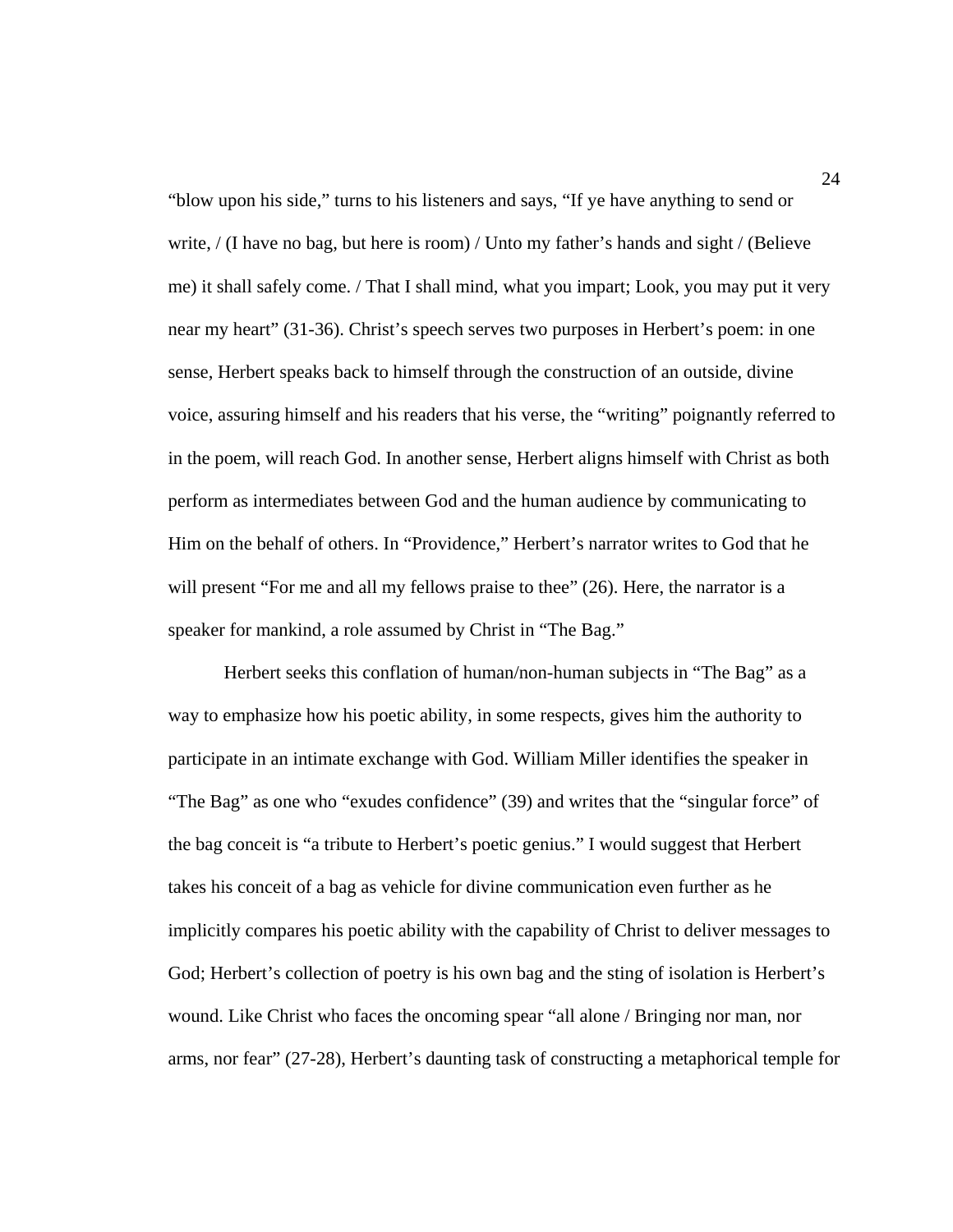God is solitary, and it is Herbert's hands alone which lay the foundation, stone by stone. In this parallel of the poet and Christ, Herbert constructs a self-complimentary tone in "The Bag" which is not interrupted by the invasion of a divine voice correcting the human speaker at the conclusion as is common in other poems. Just as the reader can conceive of Christ as "both man and God, as are we when we reach into his wound" (Miller 44), Herbert portrays the speaker's double identity as both a human son, vested with poetic suavity, and a sacred pseudo-Son with superhuman abilities to traverse the divide between the physical and spiritual worlds with Words.

 Just as Carey's ability to produce children enabled her to participate in a symbiotic relationship with God, Herbert's ability to write verse at once provides him with a gift to offer God as it narrows the communicative space between them. Ultimately, however, the moments of comparable reciprocity are more fleeting in Herbert's verse than in Carey's. It is Herbert's narrator who is in constant danger of failing: "Thou art not only to perform thy part, / But also mine; as when the league was made / Thou didst at once thyself indite, / And hold my hand, while I did write" ("Assurance" 27-30). The verb "art" in the first line is emphasized by its rhyme with "part," and the subsequent reference to writing, which Herbert frequently refers to as an art in other poems, emphasizes "art" as the craft of poetic wit. If thought of as a noun, "art" suggests the narrator's ability to wring lines of verse from his mind is partially dependent on God himself (the "part" He must perform) and is not an ability solely stemming from the narrator himself. God steadies the narrator's hand as he writes his verse, indicating that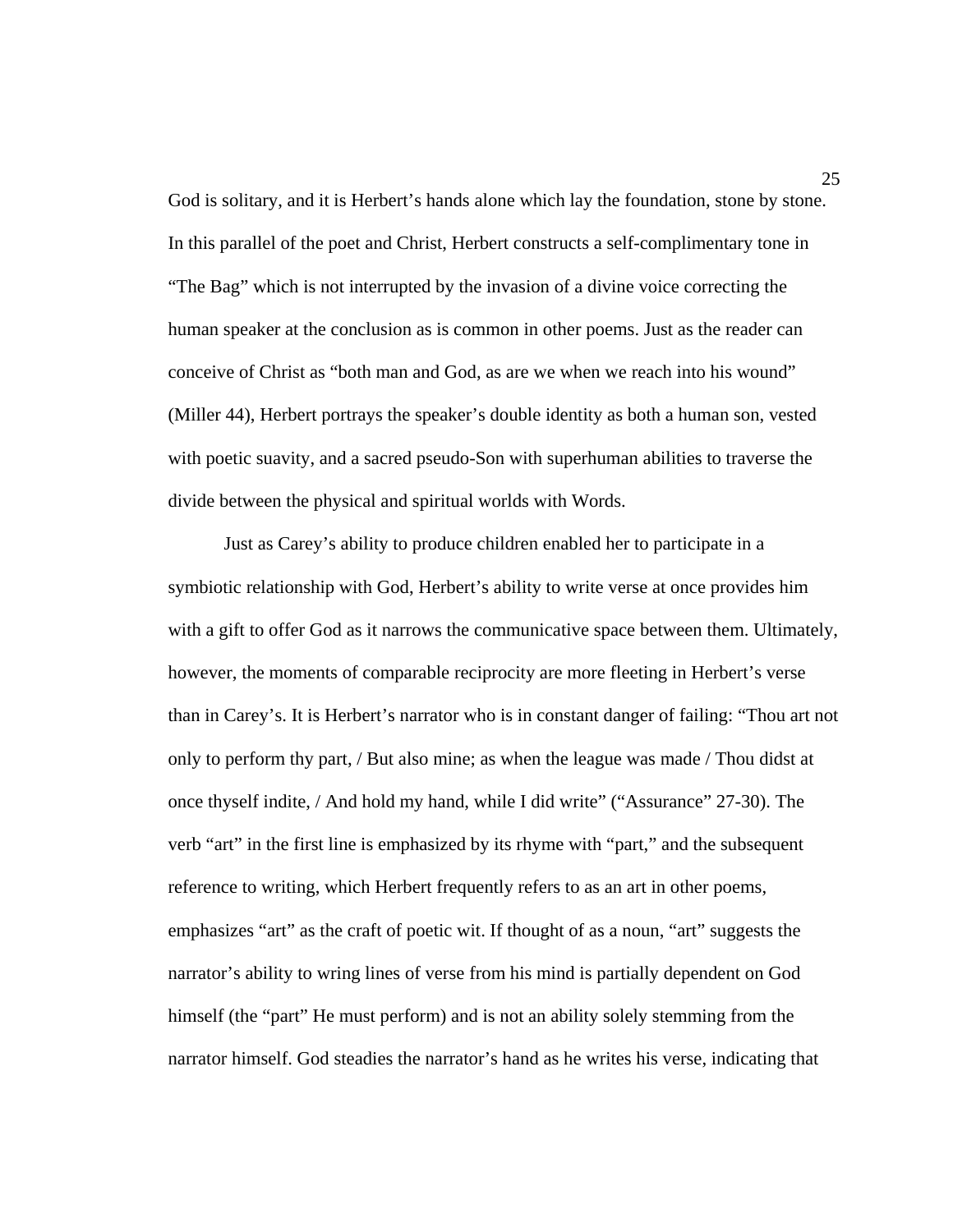ultimately the narrator can't sustain an equal partnership in the bartering of goods and services.

 Compared to Herbert, Carey's narrator is more independent within her exchange with God, though at times this independence wavers. Carey seems sensitive to the fact that the sweet babes are those "God hath given us" ("To my Most Loving and Dearly Beloved Husband"...8), yet at other times she establishes complete and sole ownership of her dead children. Referring to her fourth child, Robert Paylor, Carey states that "God hath called for my son" ("Wretten by me att the same tyme"...1), and identifies her son as "My all that mercy hath made mine / Freely's surrendered to be thine" (3-4). The repetitive use of "my" and "mine" demonstrate an ownership over her children that she can choose to submit, or not to submit, to God. She is proud to be made "Instrumental" to both "God's praise, babes blesse" ("Upon ye Sight of my abortive Birth"... 10-11), and though she is, in effect, employed by God is some way, she is not so dependent on God's assistance as is Herbert's narrator. Carey's actions of "surrendering" her children intimate a degree of subjective control which Herbert disallows his narrator.

 In Herbert's "The Thanksgiving," the narrator associates wit with art and addresses God by saying, "If thou shalt give me wit, it shall appear, / If thou hast giv'n it me, 'tis here... The art of love, which I'll turn back on thee" (43-47). The narrator's ability to reciprocate God's gifts with those of poetic praise precariously rests on the actions of God Himself. Carey needs no such reliance on her God. Though her desire to strengthen her relationship with Him is strong, the terms of the exchange are negotiated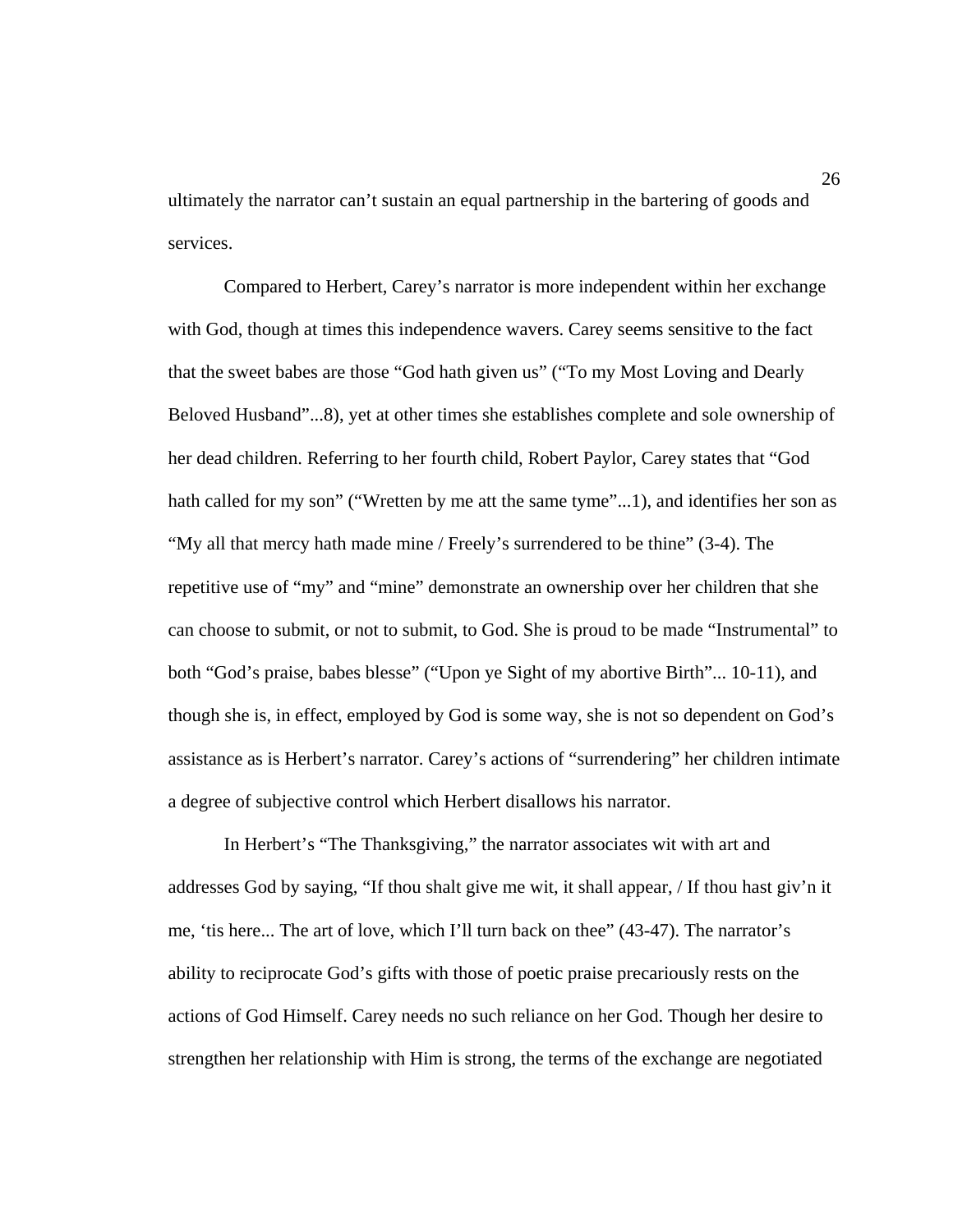between two able parties, and are not expounded by a single bestower of children, wit, or love. In her address to God, Carey writes, "But *if* I give my all to thee" ("Wretten by me att the same tyme"... 5, italics mine), significantly showing the narrator's autonomy because she has a choice, a choice authority as a childbearer provides her. This autonomy is considered by Herbert's narrator at moments of seemingly autonomous poetic wit, but then rejected. Those instances are conclusively acknowledged by Herbert as possible only with God's allowance while Carey's acceptance and participation in the exchange relies less on such Divine allowance and more on individual authority.

 Ultimately, while Carey believes her gifts secure God's happiness and satisfy his requests, Herbert depicts his gifts of praise as failing to truly substantiate an equal exchange. In "Jordan (2)," he narrator muses over the "quaint words" and "trim invention" (3) of his poetic lines and realizes their failure to satisfy his "friend." That "friend" responds to the narrator's overly ornamental verse by saying, "How wide is all this long pretense! / There is in love a sweetness ready penned: / Copy out only that, and save expense" (16-18). The "sweetness ready penned" exists outside Herbert's human narrator: that narrator is directed to partake of and use that sweetness, not to emit it himself. In this sense, the reciprocity existing between God and his subject is one created and sustained by God himself. In "The Posy," the human narrator writes that all his clever lines are "Less than the least / Of all God's mercies"  $(11-12)$ , demonstrating that his forms of praise will never equal God's mercy and love. Hence, the reciprocal relationship is weighted unevenly between the divine and the mortal. In contrast, Carey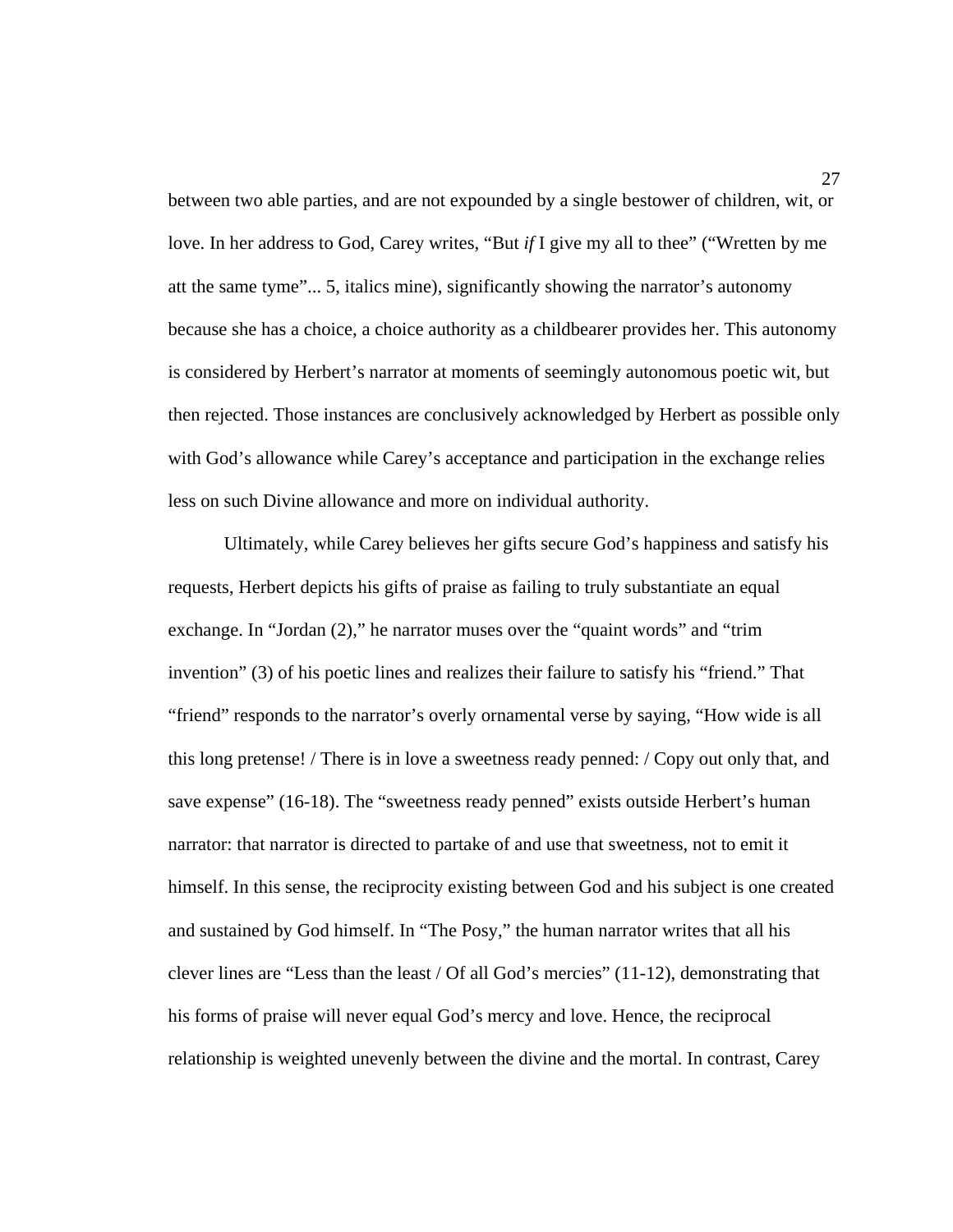28 and her God perform the same action of giving children to the other; Carey gives God her all and pleads with him to do the same. "Change with me; doe, as I have done / give me thy all" ("Wretten by me att the same tyme"...7-8) Carey asks of her God, which He does, to the consequent satisfaction of both parties.

 The ability of Carey's narrator to define and mold her relationship with God is an ability the narrator presented in Donne's Holy Sonnets does not possess. In these poems, Donne's narrator eagerly portrays his inability to shape his relationship with God because such an inability complements well the narrator's state of helplessness and surrender before God. The narrator's relationship to God is not reciprocal; the narrator is presented as too weak and unsteady to qualify for a system of exchange with the Divine. In "Holy Sonnet I," Donne asks God to "repair" him immediately (1), yet offers nothing in exchange for such a request, and in "Holy Sonnet VII," he pleads with God to "teach me how to repent" (13), yet again offers nothing in return. The narrator, feeble and unable to sustain himself from sin and unable to speed his redemption by actions or words, searches for the benevolent benefactor in his God without reciprocating. In "Holy Sonnet IX," the narrator, acknowledging his past sins as a debt owed to God, asks God to forget them and forgo the incurred debt. "That thou remember them some claim as debt;  $\overline{/}I$ think it mercy if thou wilt forget" (13-14) Donne writes, illustrating his believed inability to fulfill the proper response necessitated by his own errors. Though Donne does feel empowered enough to complain, his complaints are often silenced by the sharp sting of submission, as Donne admits that God's wrath invokes his narrator's "best dayes, when I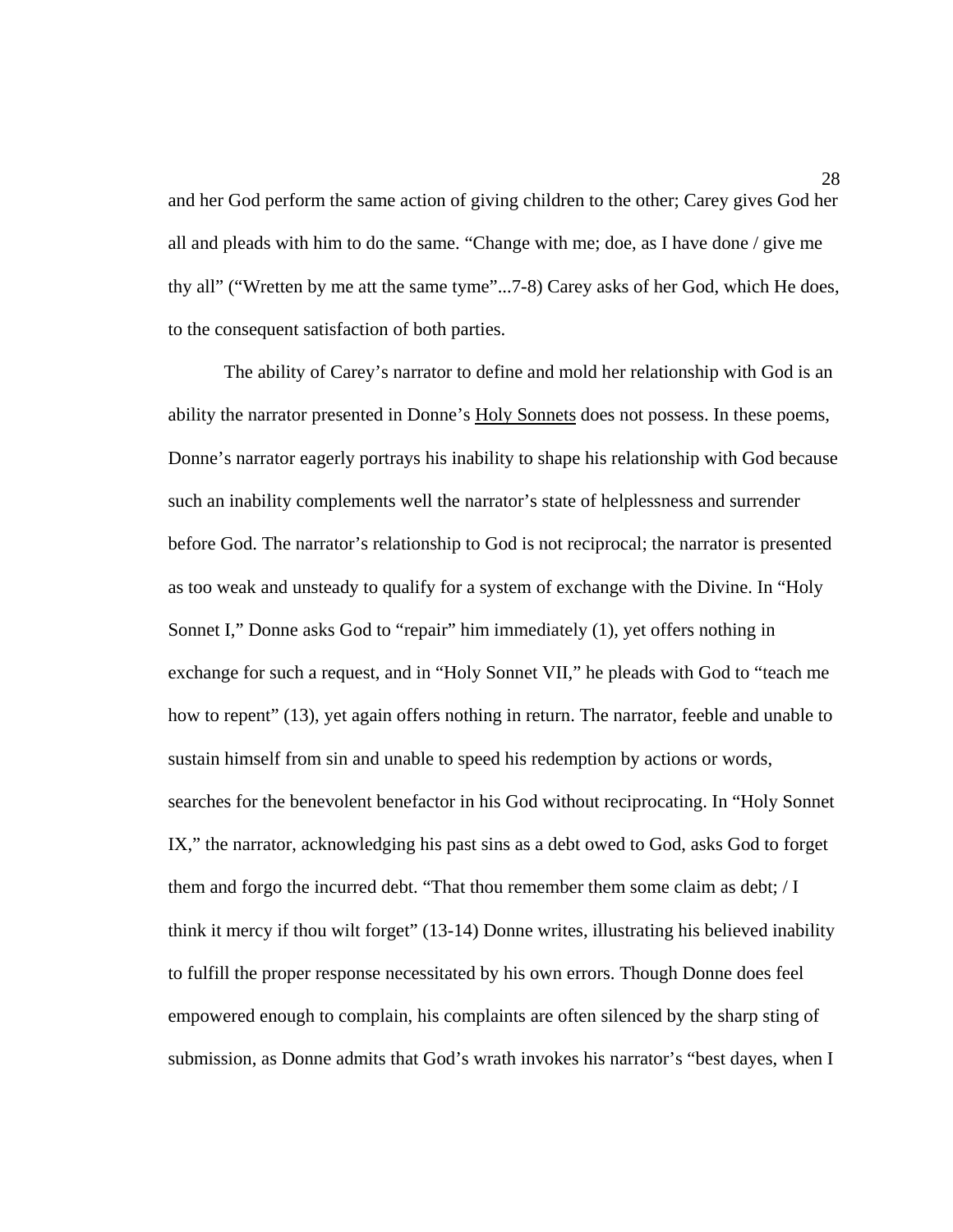shake with fear" ("Holy Sonnet XIX" 14).

 Though Herbert identifies his verse as a gift to God in their reciprocal exchange, albeit a gift that ultimately is insufficient, Donne portrays his narrator as a more passive observer to the system of receiving and giving that God Himself constructs, unable to attempt reciprocity. In "Devotions Upon Emergent Occasions," the narrator reflects on the sickness restricting him to invalidity and portrays his physical ailments as a tool by which God glorifies himself: "though thou have beene pleased to glorifie thy self in a long exercise of my patience, with an expectation of thy declaration of thy selfe in this my sicknesse..." (454). The praise God seeks is praise that He will give to Himself as the human subject is merely the vessel through which God operates. Donne's meditations are stimulated by physical ailments of some sort; Carey likewise experiences physical ailments in the form of pregnancy and childbirth which spur spiritual contemplations. Carey, however, depicts her ability to bear a child and withstand the "suffering before me" ("A Dialogue Betwixt the Soul and the Body" 14) as the gift she creates and presents to God in exchange for the equal return of Christ. The leverage childbirth affords Carey in her bargaining for spiritual fulfillment does not exist in Donne's suffering: his physical travail is caused and maintained by God, and the subsequent praises God receives when the human sufferer recovers are praises stimulated by God Himself. Lewalski notes that in the context of the trope of sickness as representative of sin, "Christ is the physician and his grace or redemption is the balm or medicine which cures us" (87). As Christ is the one who diagnoses and cures, God is the one who initiates the sickness and who receives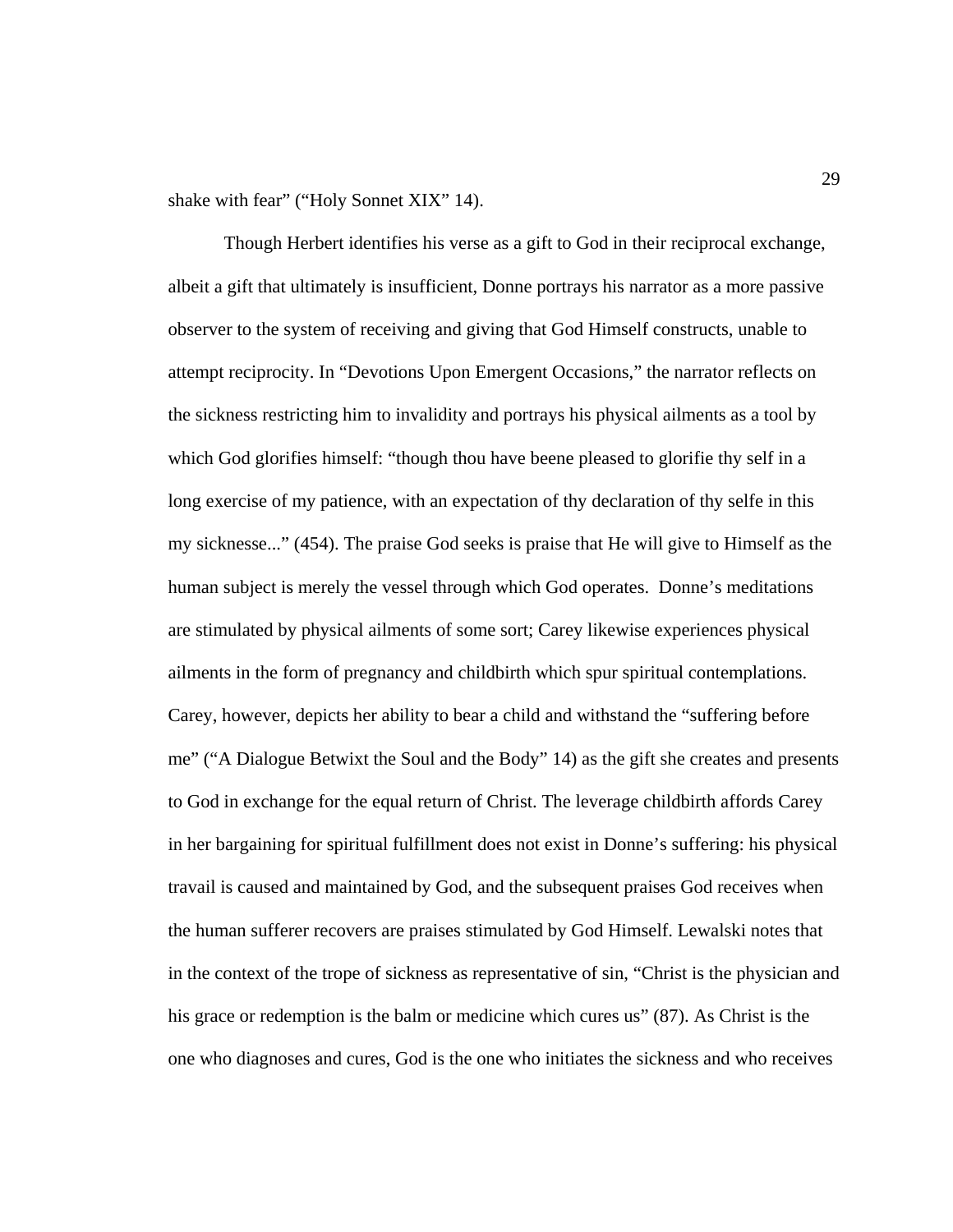the credit for the remedy. In effect, the human subject is not an active player in the system of reciprocity; in Donne's writing, the Divine needs no human interlocutor to satisfy its needs (though Donne does articulate them). As Donne states in "Holy Sonnet II," "O God, first I was made / *By* thee, and *for* thee..." (2-3 italics mine).

 Unlike Donne, Carey makes the conditions of her reciprocal terms with God explicitly tenuous as they rest not only on God's will, but her acceptance of the terms as well. While Donne is merely commentator to God's self-rewarding reciprocity, Carey actively partakes in the reciprocal system by the authority she develops from her maternal capabilities. Paradoxically, the female body, a negative image of dampness and coldness in the humoral world of early modern culture, becomes the very thing that allows Carey an autonomy inconceivable to Donne. Patricia Crawford notes that because a woman's body was considered less able to expel fluids than a man, such "sponginess" led women to be more "moody, passionate, impulsive, and emotionally powerful" (26). Taking advantage of the "emotionally powerful" aspect of her gender, Carey turns a stereotype into a strategy to increase her authority in terms of her passionately strong and reciprocally fulfilling relationship with the divine.

 Donne recognizes the ambiguity of a woman's less rational and sound "nature" and her crucial and somewhat autonomous role as childbearer, at least in biblical terms and with specific reference to Mary. Though men possessed reason, restraint, and physical prowess, they could not partake in the act of giving birth or the immediate ceremonies immediately surrounding the birth. The female body's ability to bear children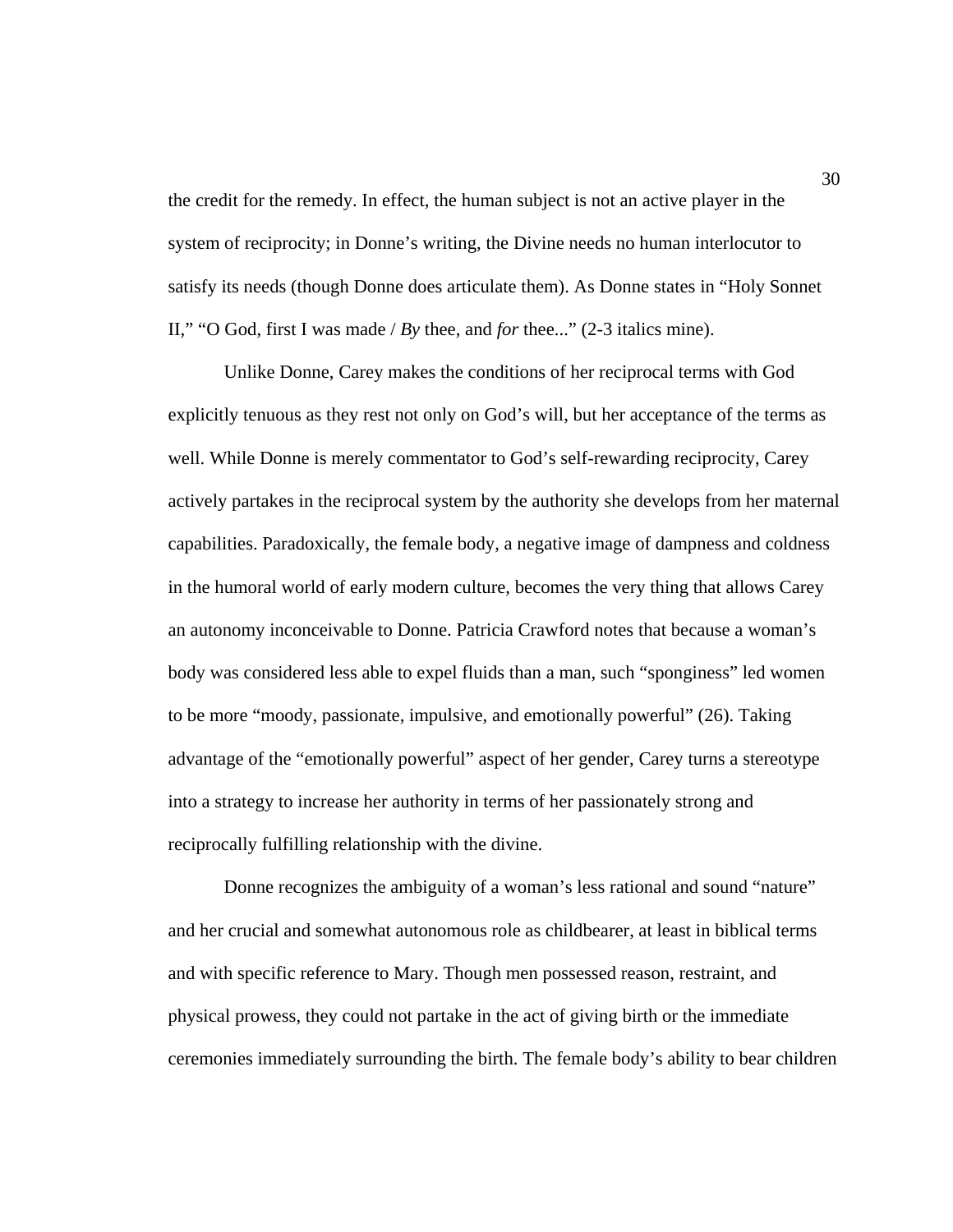could foster female agency despite the pervasive ideology that women were merely their husband's appendages. In "Goodfriday 1613, Riding Westward," Donne refers to Mary as "Gods partner here, and furnish'd thus / Halfe of that Sacrifice, which ransomed us" (31-32). Donne's reference to Mary suggests that she as God's partner had an equal part in producing Christ, and who not only submitted to divine will but took in active role in producing divine product. In "Upon the Annuntiation and Passion," Donne writes of Mary as "Not fully a mother, Shee's in Orbitie, / At once Receiver and legacie" (17-18). Mary is at once the catalyst for biblical legend and the vessel for spiritual command in this passage. According to the OED, "orbitie" during this time meant not only childlessness, but also referred to the spherical path of a heavenly body. As a return upon herself, Mary fulfills a circular system of giving and receiving as she births Christ and is also reborn through him. Though in these instances Donne designates autonomy and praise to Mary throughout her childbearing capabilities as Carey designated it for her narrator, at other times Donne refers to the womb as "death itself" ("Death's Duell" 576) which he likens to a "winding sheet," propelling the soul from the dark of the uterus to ensuing bodily death which begins from the moment of physical conception.

 As Donne's ideological dichotomy concerning childbirth demonstrates, early modern culture debated the agency/passivity and admiration/admonition of those who worshiped the Virgin Mother and the consequent emulation of Mary by mothers and wives. Throughout the medieval ages and into the early modern period, women emphasized the parallel existing between themselves and Mary, focusing on her agency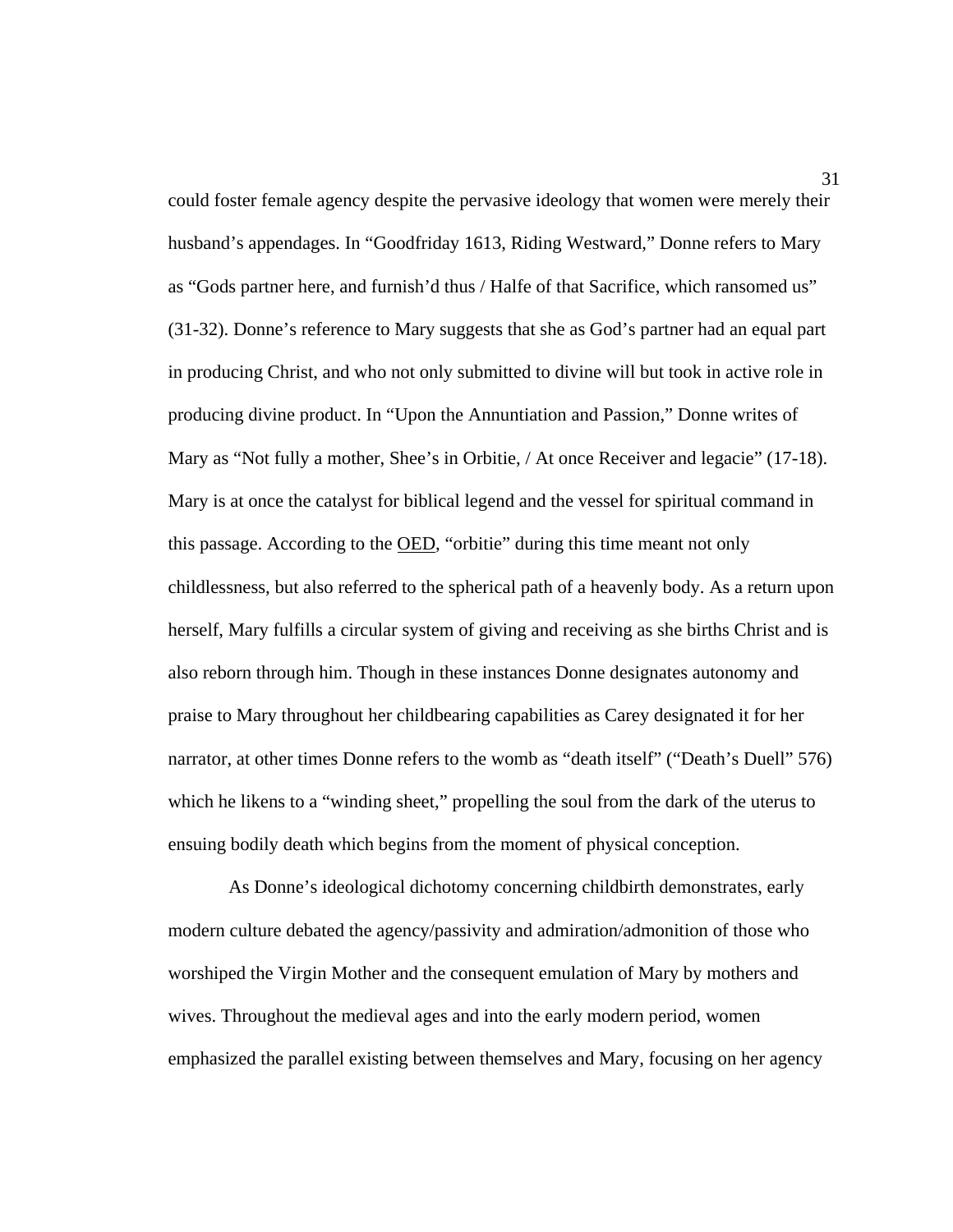and active role in producing the Son of God.<sup>5</sup> Frances Dolan has pointed out that although Mary was an unattainable ideal to some, "mothers might find in the Virgin a model of their own importance and influence, if not their bodily experience of intercourse, pregnancy, and labor" (283). Dolan identifies a rampant debate in early modern English culture about the "extent and value of maternal authority" (283), and a multitude of attitudes toward Mary, attitudes that were not necessarily aligned neatly with Catholic or Protestant beliefs. Carey is herself an example: though her religious beliefs align her with Calvinism, which disavowed the worship and emulation of Mary as a significant biblical figure and role model for female members of the church, she implicitly models her stance of equality with God based on her reproduction, so to speak, of Mary's actions. Carey is an interesting case though; she uses the Mary model yet undermines the Virgin Mother by explicitly establishing a parallel between her narrator and the masculine God. Though the image of Mary was often dismissed by Protestant groups as a heretical icon, Carey's appropriation of singularity in birthing her children, a singularity induced by the absence of references to her husband through the majority of her work, produces an ambiguous attitude toward the female autonomy some associated with Mary. That autonomy is recalled through Carey's bodily performance in her exchange with the Divine, but Carey's ability to produce children quickly disinherits Mary's legacy, and instead Carey represents herself as analogous to God's performance of giving spontaneous birth to souls. Carey never refers to her children as belonging to both she and her husband; Carey refers to them as "my sonne," ("Wretten by me att the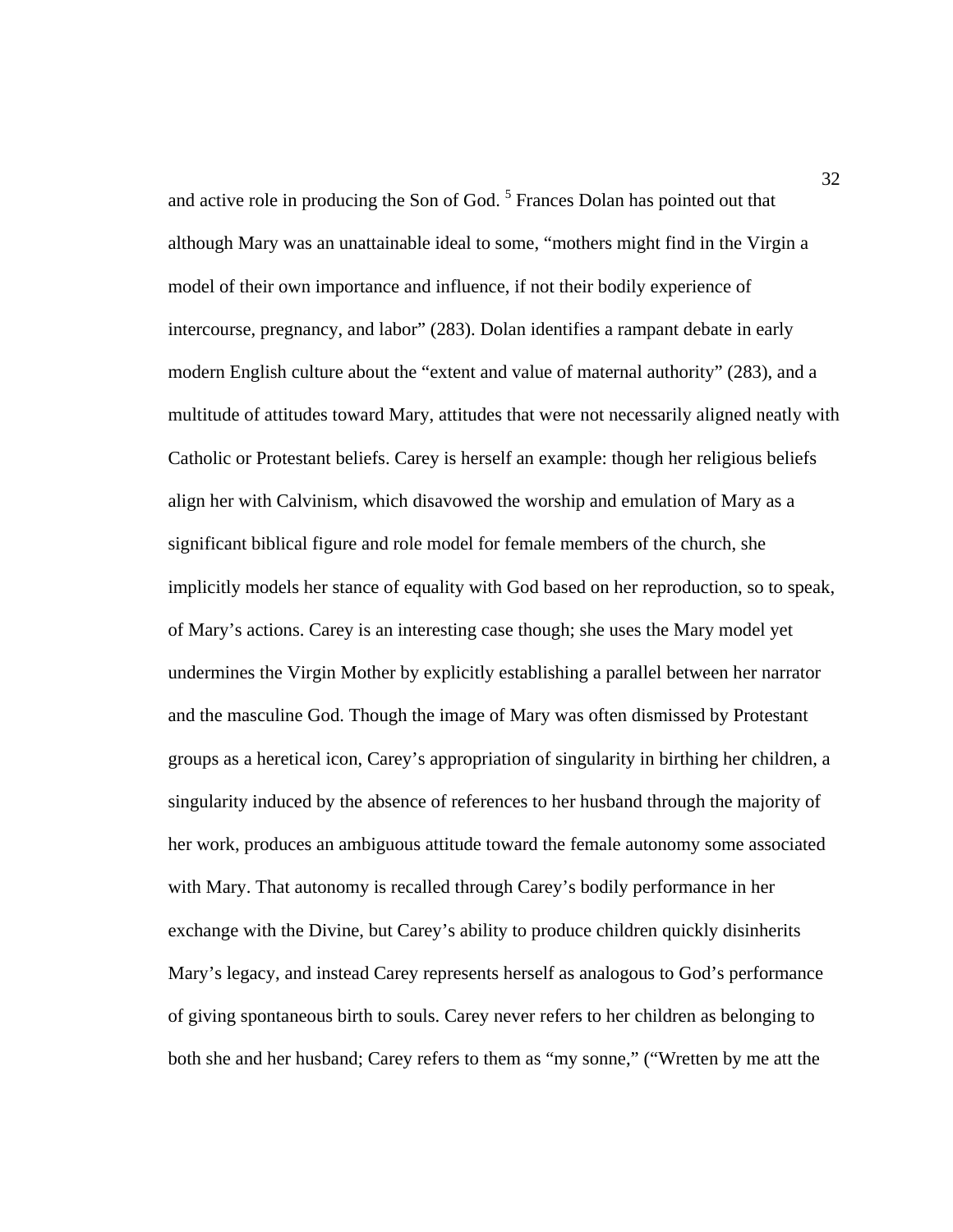same tyme..." 1), or "my dead formless babe" (Upon ye Sight...26) given to God among "my others," ("Wretten by me at the death of my  $4<sup>th</sup>$  sonne...5). Carey substantiates her worth by emulating Mary, yet reconfigures this paradigm of female authority by aligning her actions with those of God, an entity who doesn't need a partner to produce souls, and not a biblical female subject.

 By emphasizing their similar actions of producing children, Carey prepares and hastens her impending redemption and glorification in heaven as she directs God to recall that since her heart has been "lifted up to the [e]; / amend it Lord; & keep it still with thee" ( "Upon ye sight..." 92-93). Nine stanzas earlier, Carey begs God to "Lett not my hart, (as doth my wombe) miscarrie" (74). The heart, a common trope used in the seventeenth century religious lyric, $6$  represents the soul and Carey portrays her heart as something which God already holds, but which He may release at any moment. By a reference to her wombe in parenthesis, she reminds him of the sacrifices her body has made in their reciprocal exchange of children and thus emphasizes how her unredeemed body is aiding her by cementing her glorification in heaven. Donne, however, represents his heart as being "by dejection, clay, / And by self-murder, red" ("The Litanie" 249). He begs God for the body's redemption in heaven, but offers no way to view the unredeemed body as helping his request. For Herbert, the heart is a frequent image in his verse, and in "Praise (3)," he states: "Yet since my heart, / Though pressed, runs thin; / O that I might some other hearts convert, / And so take up at use good store" (37-40). Herbert reminds God of his "work" in converting the souls of men to God's Word through his own verse,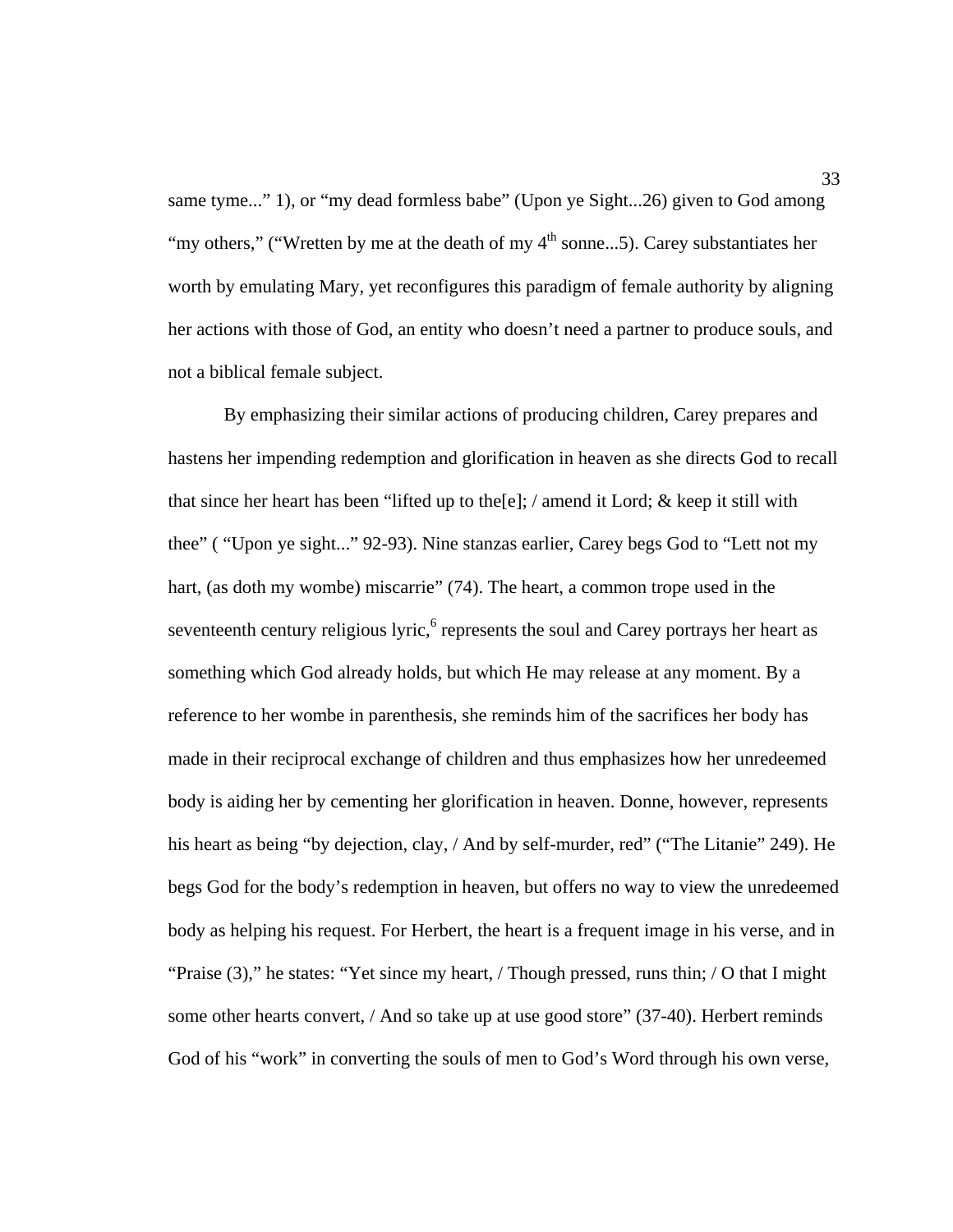and though his unredeemed body is the catalyst for this "work," in other ways his unredeemed body and the "stubbornness" of the flesh ("Doomsday" 17) is an impediment to such endeavors.

 The tension that results from the narrator's human, fallen body and the spiritual realm which the unredeemed body cannot enter and yet which the narrator constantly seeks is a tension shared by Carey, Donne and Herbert. Within the poetic structure of her verse Carey creates tension between the physical and the ethereal, between the human breaths and aspirations for spiritual possession and fulfillment, but she also perceives self-serving utility in the fallen body as it is the very mechanism fostering her discourse with the Divine and their exchange of children. For Donne and Herbert the body is advantageous to the narrator only when redeemed after death when it can be "glorified." Lewalski identifies death and "deadness" as a prominent metaphor for sin in seventeenth century religious lyrics, and she points out that Christ provides a model of how death can be surpassed in terms of the "regeneration and eternal life of the soul and by the resurrection of the body" (89). Thus the body after death, dislocated from earth, can be praised in its resurrection as a tool that allows closer communion with God, but the unredeemed physical body to Donne and Herbert remains an obstacle to be overcome. Lewalski suggests that Donne and Herbert "assign death a positive value in that the death of the carnal nature is a requisite to the growth and final perfecting of the regenerate life in Christ" (89). Donne and Herbert wish to leave mortality behind while Carey, though desiring an eventual spiritual union with God that necessitates the loss of the body,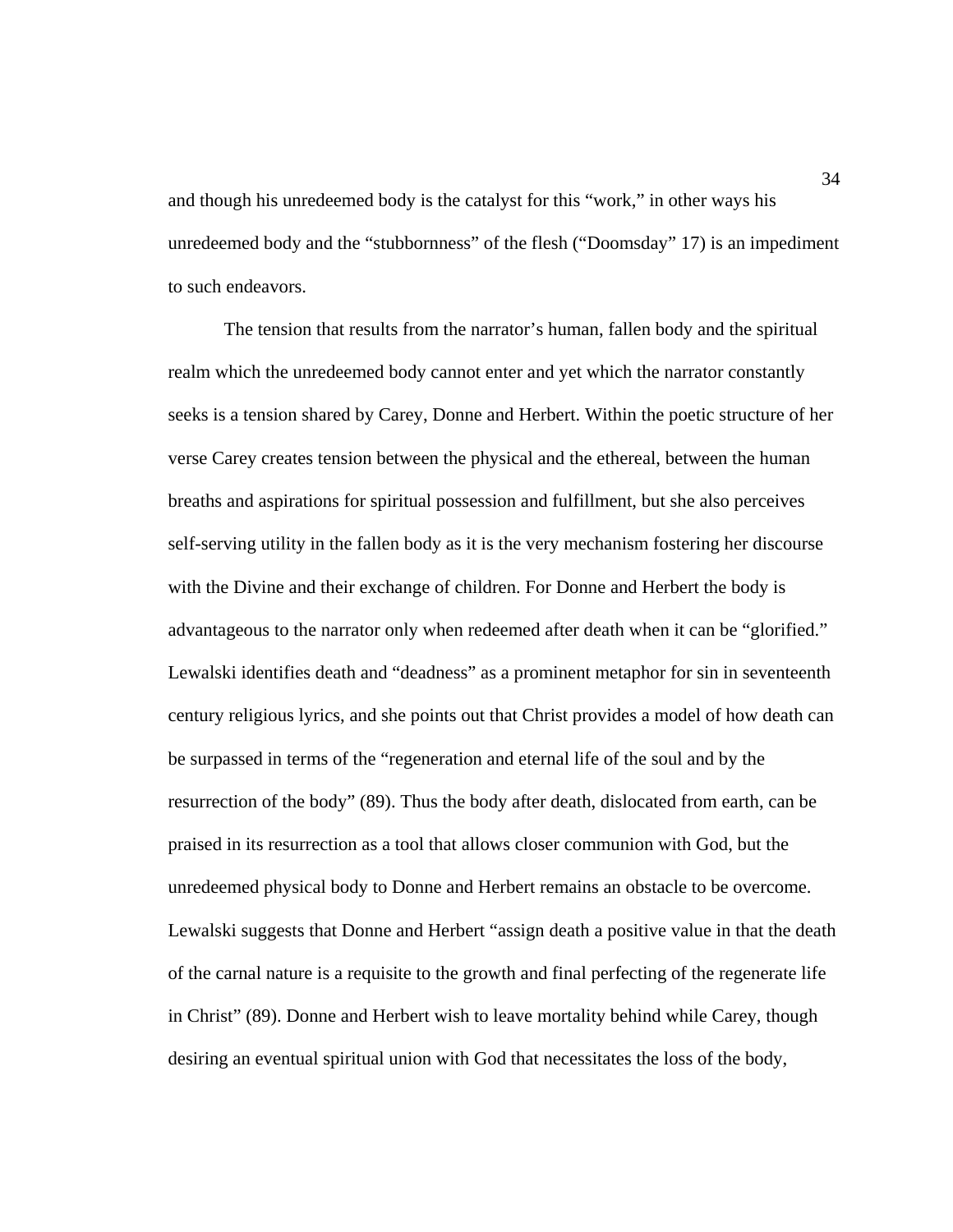focuses on how to use such inescapable physical limitations to her rhetorical advantage, limitations that ironically give her narrator more confidence and authority at times than Donne and Herbert give their narrators.

 In "Devotions Upon Emergent Occasions," Donne meditates upon the sickness that has ravaged his body and writes, "...but to cure the body, the root, the occasion of diseases, is a worke reserved for the great Phisitian, which he doth never any other way, but by glorifying these bodies in the next world"("Med. XXII" 459). The body was a barrier for Donne, an obstacle to be overcome, a "continuall labor" (458) to the spiritual soul; he earlier asks "But for the body, how poore a wretched thing is that?" ("Devotions, Med. XVIII" 448). The pre-redeemed body does offer Donne a mode of expressing devotion to God in the sense that his sick body was a sign of sin that could be interpreted as a spiritual text of meaning, used as a dialectical tool with which to converse with God. But when death occurs, the fallen body can be tossed aside, allowing true happiness for the soul joining God in heaven. The pre-redeemed body doesn't establish greater authority for Donne in terms of how it enables him to define his relationship to God as it does for Carey. Though both writers were concerned with "the going out, more than the coming in" ("Devotions, Med. XVIII" 447), and Carey does desire to shed mortal skin and join God, stating that after God has fulfilled his part of their reciprocal exchange, she swiftly gives Him permission to "now lett me dye" ("Wretten by me att the same tyme..." 12), the pre-redeemed body is critical for Carey in how it provides a way for her to produce children and enable the symbiotic reciprocity between herself and God.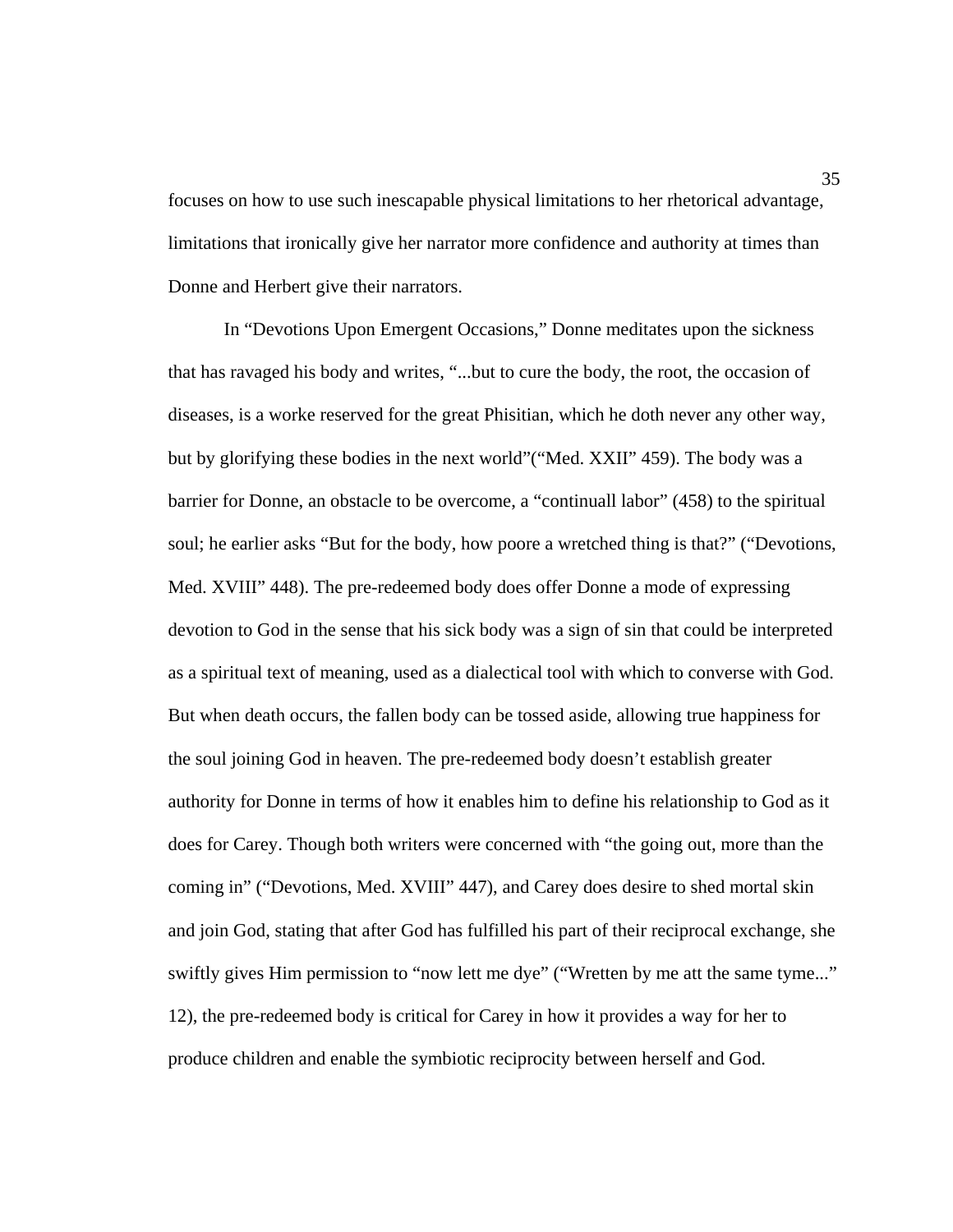Herbert depicts the body as something only to be transcended in death, not as a tool to be used in the structuring of his relationship to the divine. Though his poetic wit is translated through the actions from head to hand, such wit stems from God Himself, and Herbert writes, "Now I in you without a body move, / Rising and Falling with your wings" ("Church-Music" 5-6). Herbert's "children," the poems themselves, are possible only by God allowing Herbert to surpass physical limitations and transcend the body. According to Herbert, his soul is "pinioned with mortality, / As an entangled, hampered thing" ("The Reprisal" 63-64), demonstrating his perception that the body before redemption is not as critical in defining his relationship to God as it is for Carey. In "A Dialogue Betwixt the Soul and the Body," the soul of Carey's narrator speaks to her body; "Let us labor together to glorify God, whilst we abide together" (36). The partnership between the spiritual and the physical *before* death provides Carey with authority and utility as she substantiates her spiritual value to God by her ability to bear children. The body's performance in having children allows Carey's narrator a selfpromoting tone in her discourse with God, and in the discourse directed to human readers of her text, than Donne and Herbert designate for their narrators for whom the body becomes advantageous only in its glorification after death. In the comparison between the three writers, it becomes clear that the body carries with it a variety of meanings and a variety of interpretations as to its utility and purpose; hence, the body as object of analysis was an ever-changing variable with no stable definition. Carey's depiction of her narrator's body encapsulates this instability as she flips the female body's negative image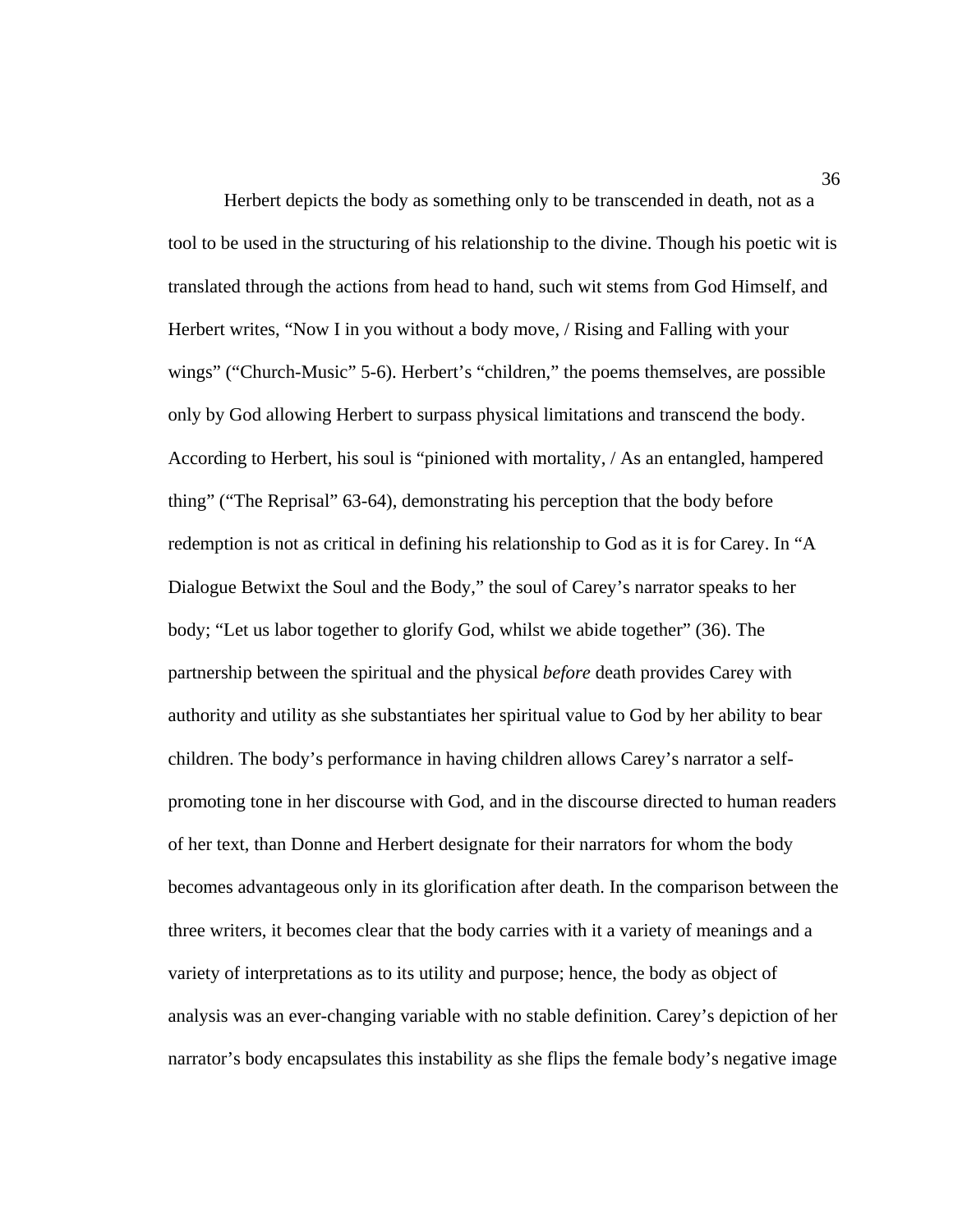into one which gives her text spiritual authority.

## \*\*\*\*\*

 The imagery that emerges from the three writers grappling with their physical presence inside constructed spiritual settings demonstrates such instability in defining and classifying the body, its different functions, and the setting appropriate to those functions. All three writers use varying degrees of sexualized and violent images to describe their relationship with God, creating a bizarre and disjarring physical interaction with Him indicative of intense emotional investment. The imagery of this interaction, however, reflects the varying degree of reciprocity Carey, Donne and Herbert explore in their writing as Donne and Herbert are physically dominated by their God to a greater extent than Carey is.

 In the conclusion of her poem "Upon ye Sight of my abortive birth," Carey pleads with God to "quicken" her, repeating that phrase five times in four stanzas. In exchange for His grace, she will return to him a gift. "It is a lovely boone I make to thee, / after thy loving Kindnesse quicken mee" (84-85) Carey writes, stating that only "after" God gives her His "loving Kindnesse" will she reciprocate with "a lovely boone." The uncertainty of what Carey's gift might be is magnified three lines later when the return of her gift is also uncertain, referred to as Christ's "fruts;" "And let the Presence of thy spirit deare, / be wittnessd by his fruts; let them appear; / To & for the; love" (86-87). The fruts of Christ given to Carey could be the "quickening grace" (80) she earlier pleads for, or they could suggest viable children, especially within the context of emphatically asking God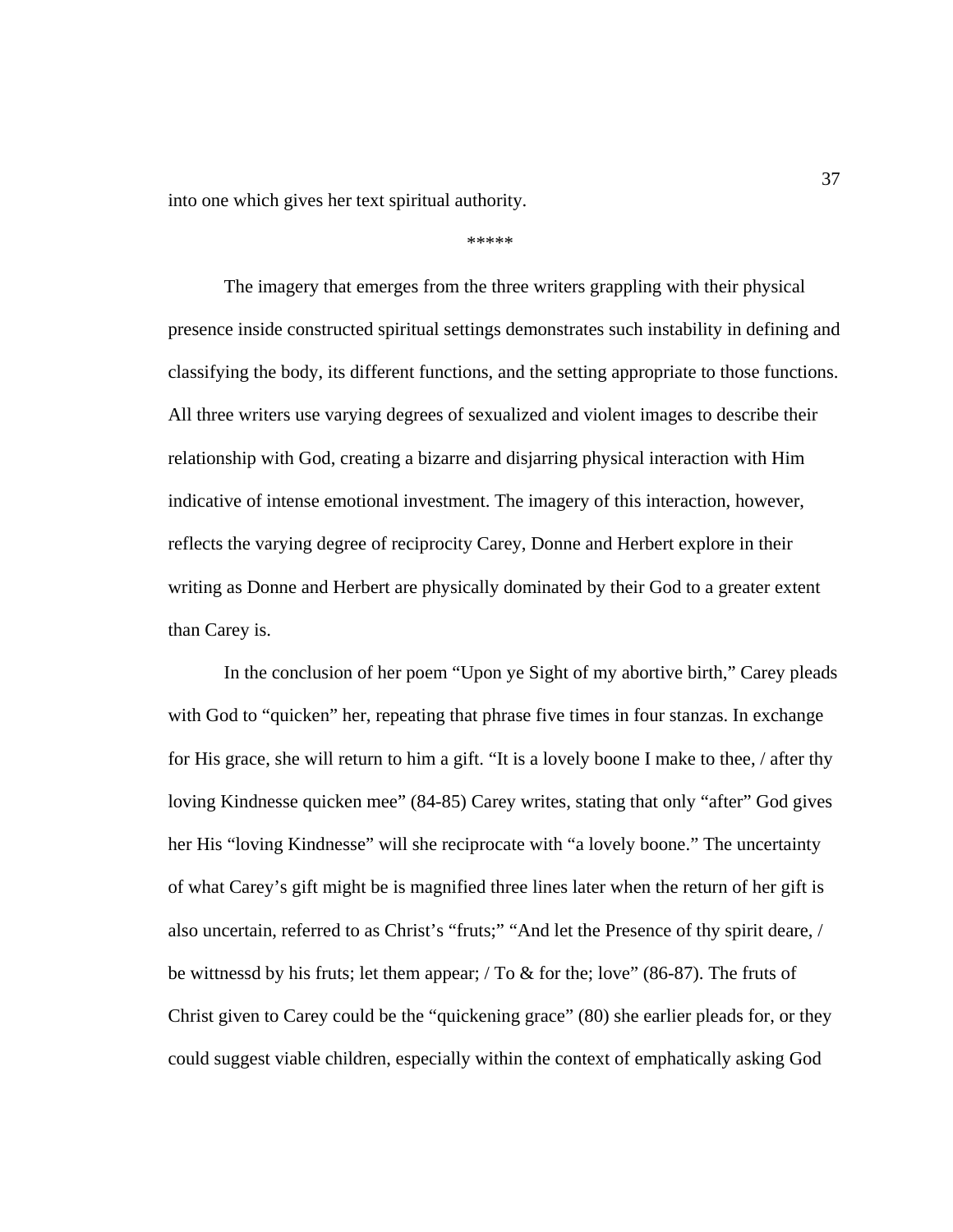to "quicken" her. In the seventeenth century, "quicken" meant both grace, in terms of restoring life and vigor and animating the soul to the body, and conception, specifically reaching the stage of pregnancy at which the fetus shows signs of life (OED). (Interestingly, Herbert pleads for "quickeness" in the poem "Dullness" so that he may emphatically praise God; hence, "quicken" in this context means to fill the writer not with a literal child, but wit. Though Herbert relies on the pregnancy metaphor to emphasize his passionate interaction with God, the result of that interaction is something appropriate for a writer, not a mother. Carey and Herbert thus use the verb subjectively as it reflects their desire to continue reciprocating to God with their individual gifts, children and verse respectfully.) Carey's plea for spiritual fulfillment is thus nearly indistinguishable from a plea for sexual gratification in the form of successful pregnancies, a literal concern for Carey as a wife and mother, suggesting a passionate interaction between she and Christ.

 Here, Carey draws on the tradition of the mystical marriage metaphor while simultaneously reconceiving the characters standing at the altar. The mystical marriage metaphor, which Erica Longfellow states was based on various biblical texts such as the erotic Song of Songs, likened mortal marriage between husband and wife to the relationship between Christ and the church (2). This analogy situated the human congregation as female, coalescing different genders of the community into one female representation as the bride of Christ and hence "disturbing" the notion of the individual and the community at large ( Longfellow 3). This sanctified disruption between genders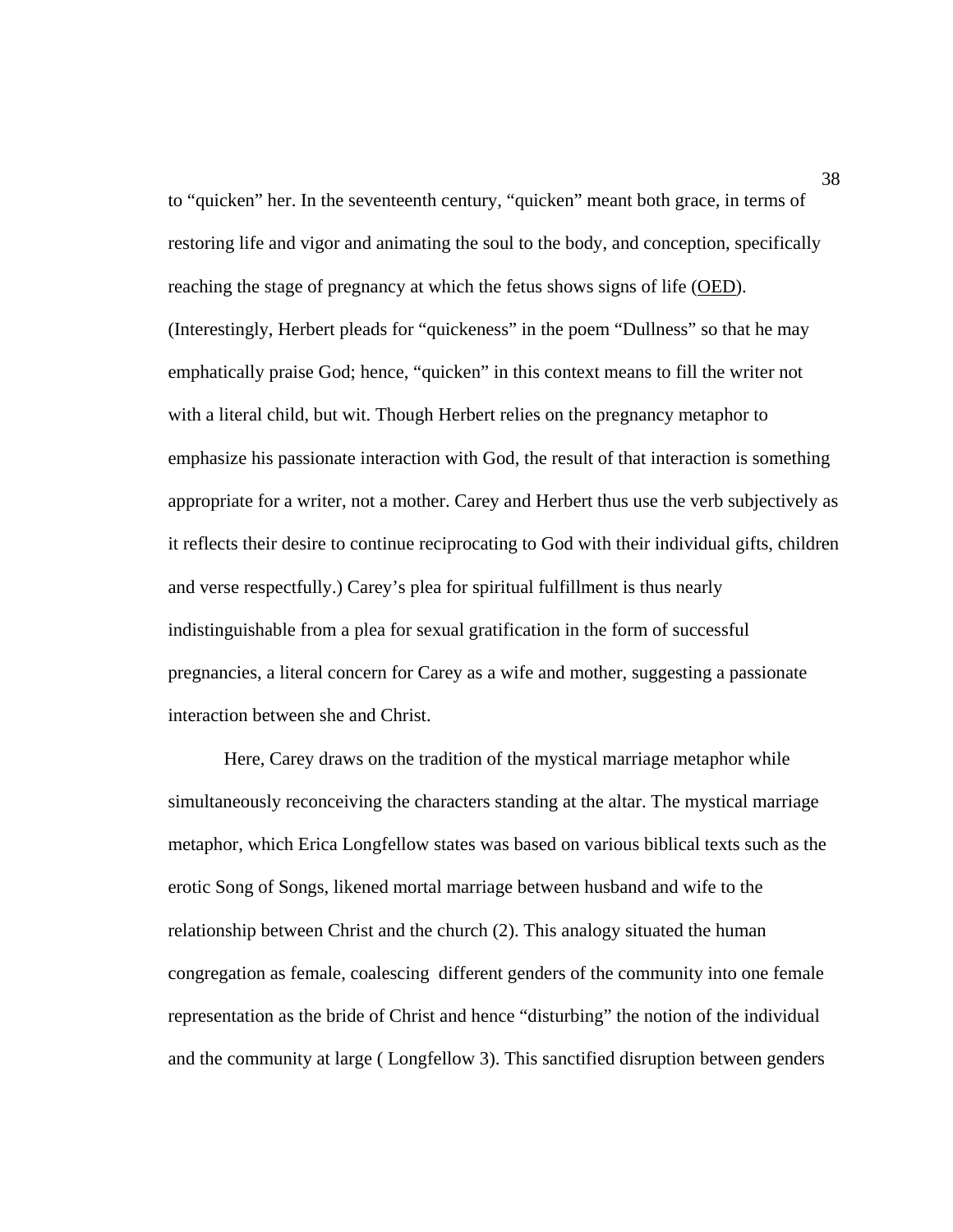allowed writers an opportunity to play within the rigid social patriarchy that defined the roles of women and men, a disruption that Carey takes advantage of to increase the authority of her textual body. Carey's passage implicitly asks God to endow her with an immaculate conception as it simultaneously begs for mortal offspring between herself and her husband. In Carey's implicit metaphorical arrangement of the relationship existing between herself and God, she fails to acknowledge the idea of community; Carey is the sole bride and as such is uniquely designated as privy to the private actions of God and Christ. Carey doesn't need the community that is crucial to the idea of Christ as spouse; her interaction with God surpasses His Son and is intensely private as a mortal marriage would be. The mystical marriage metaphor provides Carey with the opportunity to subvert condemnation as she represents her relationship to the divine as intensely erotic, as do Donne and, to a lesser extent, Herbert. In creating sexual imagery and portraying his narrator's spiritual surrender to God in terms of His physical domination, Donne must construct his narrator as passive to God's advances: Donne feminizes his narrator when dealing with God in order to emphasize the intensity of his devotion. To maintain his masculine persona would be to precariously tread on homoeroticism, while Carey, the writer, can transfer her childbearing ability to Carey, the narrator, and keep this ability at the forefront of her verse without such precariousness. Whereas Donne must often feign a transgendering of his narrator in order to structure his passionate relationship with God and Christ before their mortal audience, Carey feigns nothing and as a result she reinforces the legitimacy of her tangible body.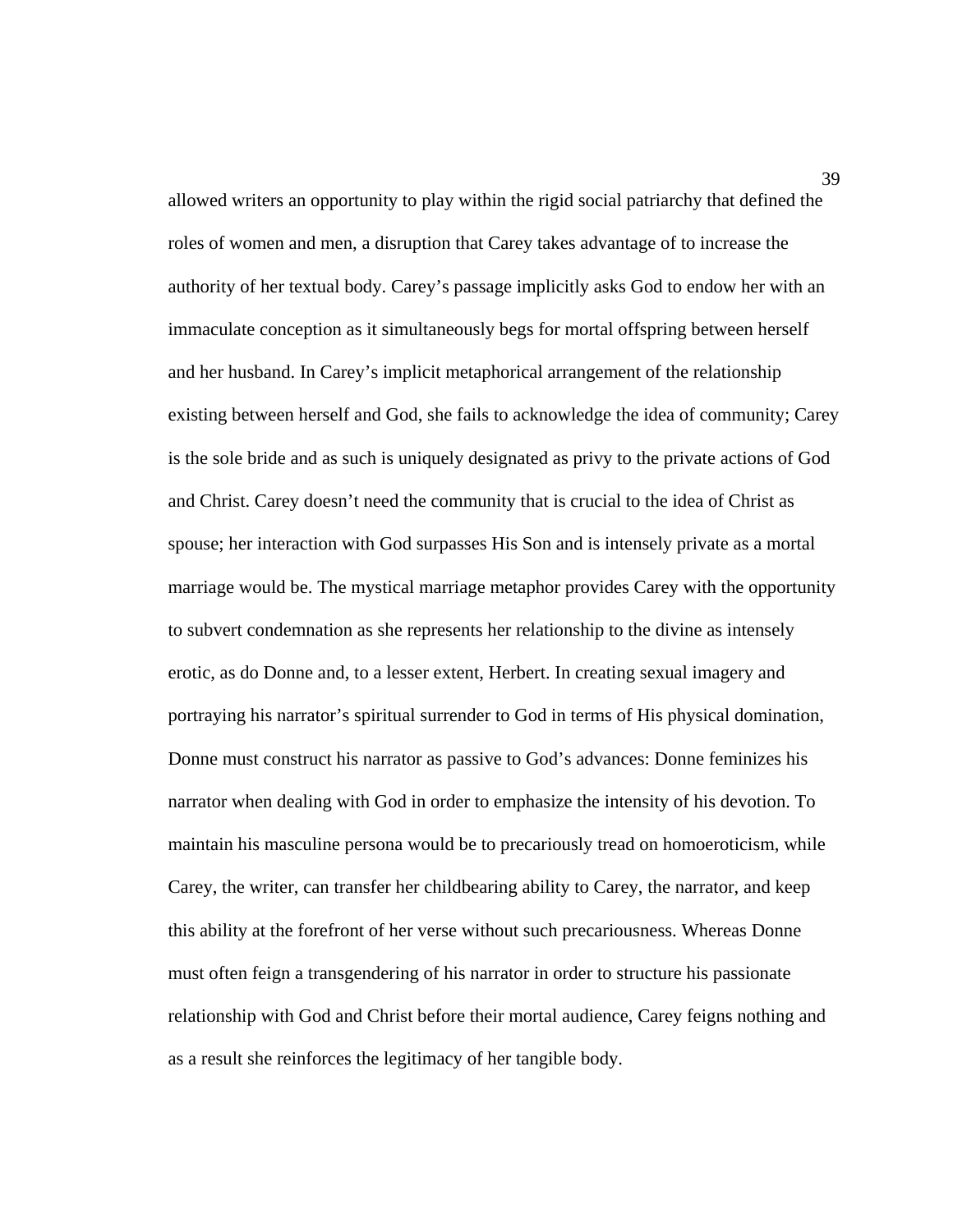However, it seems that once again Carey's spiritual needs trump her quest for physical satisfaction in the form of children; she prefaces her numerous pleas for quickening with the statement, "Lett not my hart, (as doth my wombe) miscarrie; / But precious meanes received, lett it tarie" (74-78). She accepts that her womb has failed numerous times, but desperately wants to avoid the failure of her faith. The intercourse she ultimately seeks occurs between herself and God, not herself and a mortal husband. This is interestingly reflected in how "as doth my wombe" is contained within parenthesis and emphasizes that the body is secondary to the spiritual well-being of Carey's soul (her "hart"); the wombe is thus contained within the body of the line, and Carey's physical and spiritual well-being are influential on one another.<sup>7</sup> A miscarrying womb is a public indication of a failed relationship with God, as Donne states in "Death's Duell" where he identifies the "highest of God's anger" as a "miscarrying wombe" (576), and this Carey desperately wants to avoid. Both Carey and Donne see failed pregnancies as a sign of a struggling relationship with God, and consequently Carey's sexual health is a public pronouncement of her faith's strength and her standing as a Godly woman.

 The "quickening" interaction between Carey and God is reminiscent of Donne's Holy Sonnets, particularly "XIV." Addressing himself to God, the narrator says "Take me to you, imprison me, for I, / Except you enthrall me, never shall be free, / Nor ever chaste, except you ravish me" (12-14). Like Carey, Donne creates a scenario of religious ecstacy so passionate that it reaches a sexually charged level, demonstrating the deep intensity both narrators felt regarding their relationship with God. In "Wretten by me att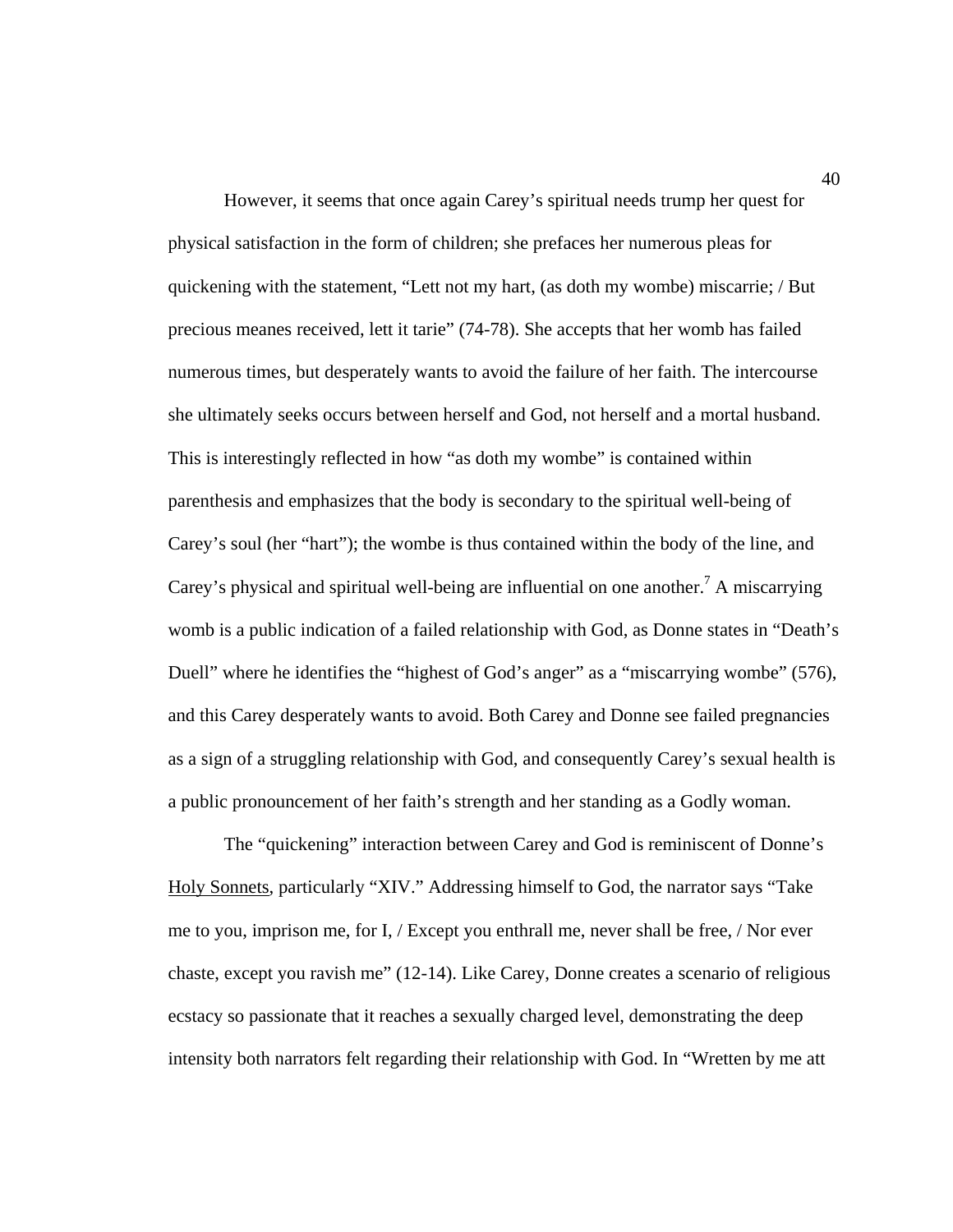the same tyme; on the death of my  $4<sup>th</sup>$  & only Child, Robert Payler," Carey writes that Christ is "mine all; tis him I crave" (10). Carey's use of the word "crave" is curiously suggestive of Donne's notoriously erotic diction, exemplifying the heightened intensity behind Carey's need of fulfillment that borders precariously between the physical and the spiritual.

 Aside from Carey's use of the word "crave," there are more instances of sexualized language reminiscent of Donne, but Carey uses this language more frequently to emphasize the equal reciprocity existing between herself and God while Donne uses this language to demonstrate God's control over his weak and mortal body. In "Upon ye sight...," Carey identifies the intimacy between herself and God's gift, Christ, as the "good that suteth all my whole desires" (64) and is found in their close interaction; "he's mine, and I am his; / this union is my only happyness" (66-67). By resulting in a happy union, the possession of Carey by Christ and vice versa is a form of matrimony built by, among other things, physical rights to another person. These physical rights that Carey intimates in her verse echo Donne's "Holy Sonnet XVIII," where the narrator pleads for Christ to show "thy Spouse," meaning the Church, and allow his "amorous soul" to "court thy mild Dove, / Who is most trew, and pleasing to thee, then / When she is embrac'd and open to most men" (12-14). The encounter between Donne's speaker and the Christian church that he seeks is vividly unsettling as it places the church in a position to be taken sexually. Just as Carey pleads with God to "quicken her," Donne seeks for spiritual fulfillment by sexual gratification; however the degree to which the bride is a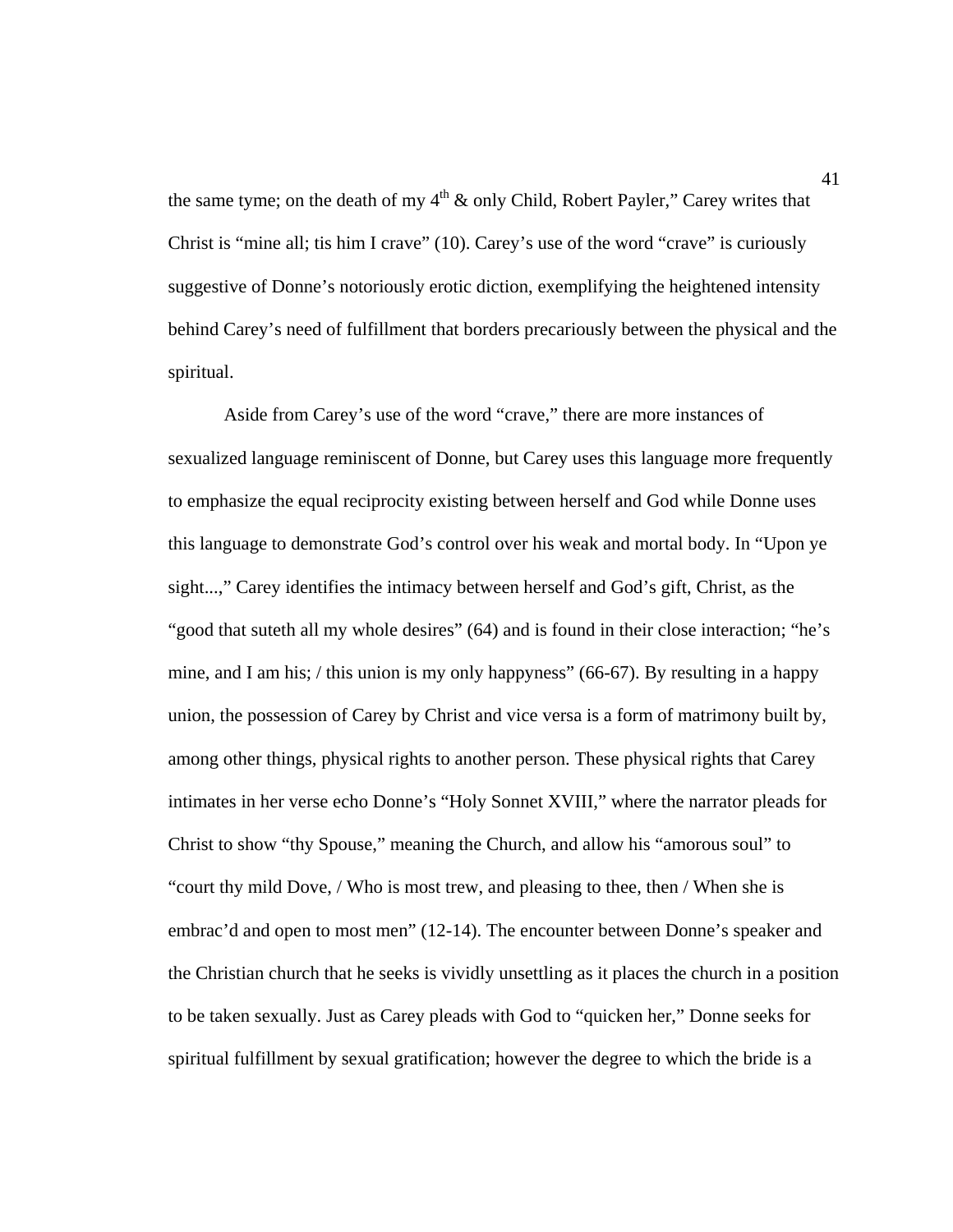public bride (in the form of the church) or a private bride (in the form of the individual) varies. Carey seems to be less conscious of the public bride than Donne; after all, Carey focuses on her individual authority by her agency in creating and defining the discourse of power she engages in with God.

 Sexually suggestive interactions with God and references to the mystical marriage metaphor, though with variations, are apparent in both writer's texts, yet Donne portrays his interactions with a degree of force and dominance that Carey does not. Donne asks God to "imprison," "enthrall," and "ravish" him, verbs that imply physical strength being used to subsume an unwilling or intimidated partner. In Carey's verse, "quicken" does not imply that the actor performing the action needs to forcefully overcome His partner, and the connotations of rape apparent in Donne's verse are not present in Carey's verse. Carey's sexual interaction with God mirrors their reciprocal exchange of equality; God doesn't appear to dominate Carey's narrator as He does to the narrator in Donne's texts.

 Though Carey establishes a more equal partnership in terms of bringing forth "frute," she does portray God as a stronger power with regard to the possible violence of his non-sexualized actions toward her. Carey writes of God as "stroking; striking still" ("Upon ye Sight of my abortive Birth"...12). In her prose passage "A Dialogue Betwixt the Body and the Soul," Carey writes that the power of God is "sharper than a two-edged sword, piercing, dividing soul and body, joints and marrow, a discerner of my heart and thoughts" (19), illustrating again the violent abilities of the God she is devoted to. The frequent violence in their words, coupled with the attention each devotes to their complex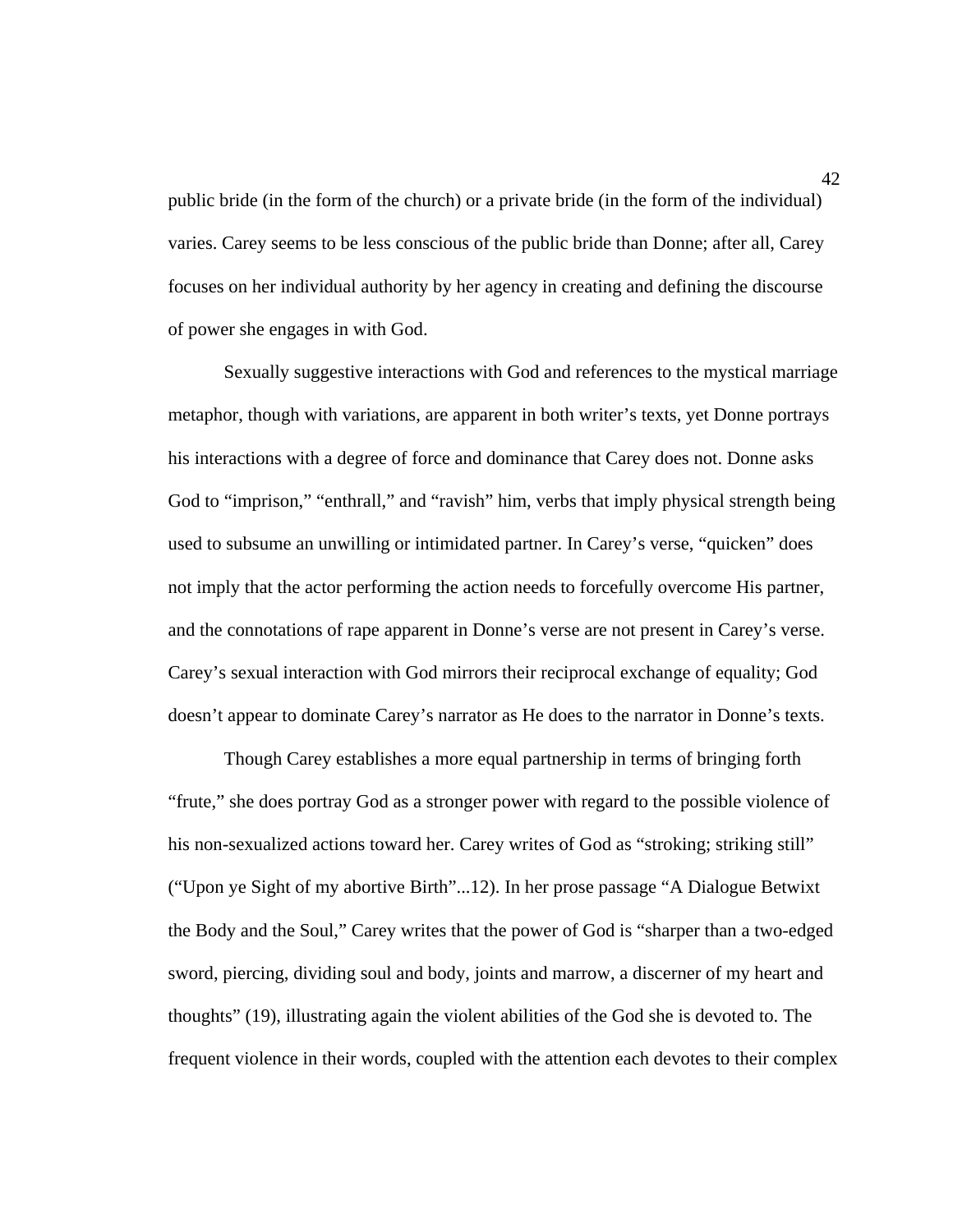physical encounters with God, strengthens the association between Donne and Carey. Donne says to God, "o'erthrow me, and bend / Your force to break, blow, burn, and make me new" (Sonnet XIV 3-4). In terms of sexual power, Carey, who constructs her narrator's bartering abilities with God based on her authority as a sexually active childbearer, positions her narrator as equal in some ways to God. Yet in other terms not associated with reproductive abilities, Carey's narrator clearly articulates the unquestioned power of God by describing the violent actions He is capable of, just as Donne's narrator does. This is not to say that Carey and Donne do not sweetly question God's actions at times; however, such questions are resolved by acknowledging human incompetence at being able to understand such actions and result in complete submission.

 Herbert's language in his religious verses is, at moments, similar to the passionate and violent outbursts in Carey and Donne, though Herbert's language is slightly more reserved in its blatant depiction of God. Michael Schoenfeldt also notices the increased subtlety in Herbert as he describes Herbert's eroticism as "at once more delicate and more deeply engrained in the divine" (263) when compared to Donne. Yet the tension between bodily passion and spiritual passion remains close to the surface of Herbert's poems. "Lord, thou didst make me, yet though woundest me" ("Justice (1)" 2) writes Herbert as he recognizes along with Carey and Donne the duplicitous nature of God. In "Bitter-Sweet," Herbert depicts God as one who "dost love, yet strike; / Cast down, yet help afford" (2-3), a depiction similar to Carey's God who strokes yet also strikes. In "Love (3)," Herbert constructs a dialogue between the narrator and God, personified as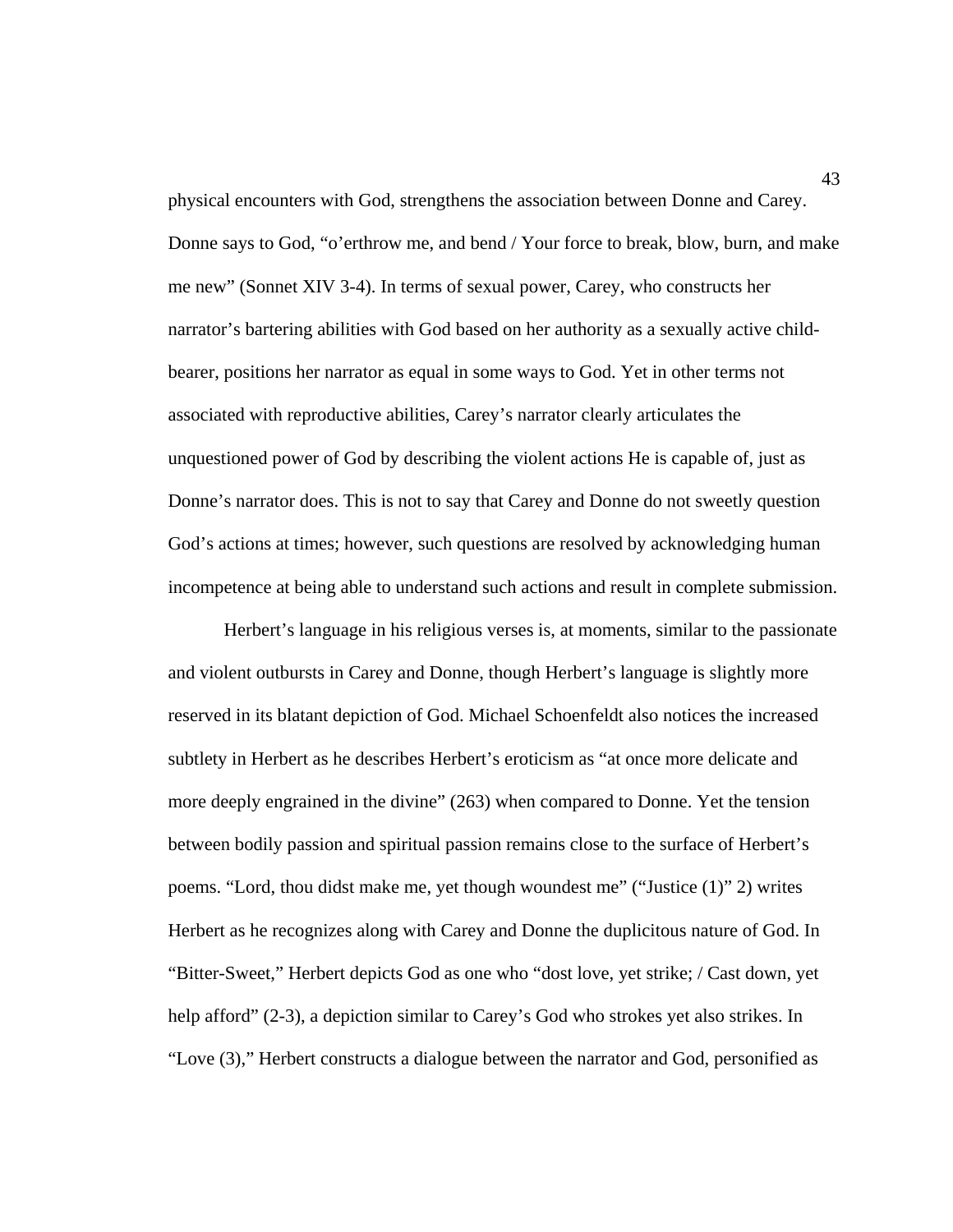"Love." In debating the worthiness of the narrator to sit and eat at God's table, the narrator finally agrees with Love's assertion that he is worthy. "'You must sit down,' says Love, 'and taste my meat.' / So I did sit and eat" (17-18). Referring to the consumption of the Eucharist, Herbert intertwines suggestions of cannibalism and animalistic action as the narrator is ultimately being asked to eat the flesh of the anthropomorphic God with whom he is speaking. This passage is bizarrely passionate as the eating of one entity by another results in the quite literal intermingling of physical bodies.

 Another example of entangled entities occurs in Herbert's poem "The Bunch of Grapes," where the narrator, referring to Christian precedents about God's grace, creates a conceit of God's love as wine and asks "Where's the taste / Of mine inheritance?" (19- 20). Herbert's use of the word "taste" suggests physical pleasure or satisfaction, and when this is considered in light of the final line, which states that God is "being pressed" for the narrator's sake as a grape would be to produce wine, yet again is the reader presented with the idea of physical bodies intermingling. Herbert's narrator waits for the taste of God on his tongue, thus demonstrating the idea of a mortal body physically interacting with a spiritual form.

 Donne suggests a similar intermingling of bodies when he writes in "Upon the Annuntiation and Passion" that his "soule eats twice, Christ hither and away" (2). Not only is his soul ascribed characteristics of physicality, but Donne emphasizes the dichotomous association between food for nourishment and devouring something for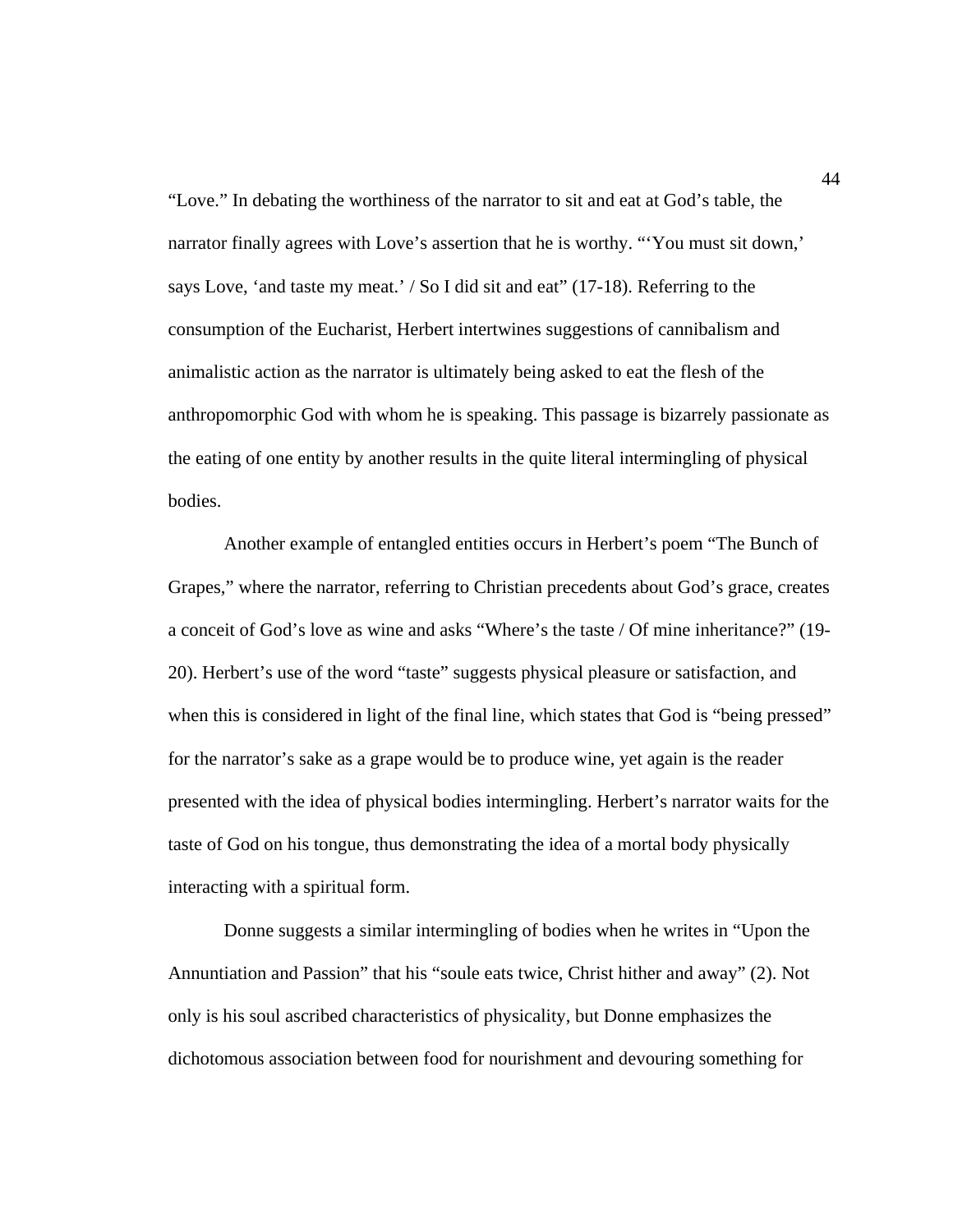satisfaction as the narrator desires the "treasure" (45) of Christ uncomfortably between the profane and the sacred.

 Schoenfeldt writes that "love is a hunger for consumption of another, a hunger inevitably frustrated in a mortal love but fully satisfied through the Eucharist, in which Christ, like a lover, offers the meat of his body to his beloved" (261). It is through the act of eating that sexual intercourse could be represented, and Schoenfeldt points out that as such, "divinity and humanity are conjoined" (263). Whether in terms of a sexual act that results in the conception of life or in terms of digesting food which sustains life, it is necessary that God and/or Christ become a part, figuratively and in a precariously literal sense, of the various human narrators constructed by Carey, Donne and Herbert in order to maintain and validate their spiritual health. Reading the Word is not enough to preserve faith; the Word must come into contact with not only the eyes, but with arms, legs, lips, and tongues with a physical ferocity that leaves a lasting imprint. Though the implications of that interaction vary between the three writers, the entire body, whether moving to sit down and eat at God's table or being enveloped in the embrace of intense love and what it can do (or not do) is critical in portraying the boundaries of the narrators' relationships to the Divine.

 Not only do Carey, Donne, and Herbert suggest an intense intermingling of their bodies with God or Christ at various moments in their verse and prose, but it is in this interaction that the narrator is destroyed or annihilated in some way, only to be redeemed by his or her destruction. In "Church Monuments," Herbert likens himself to the dust and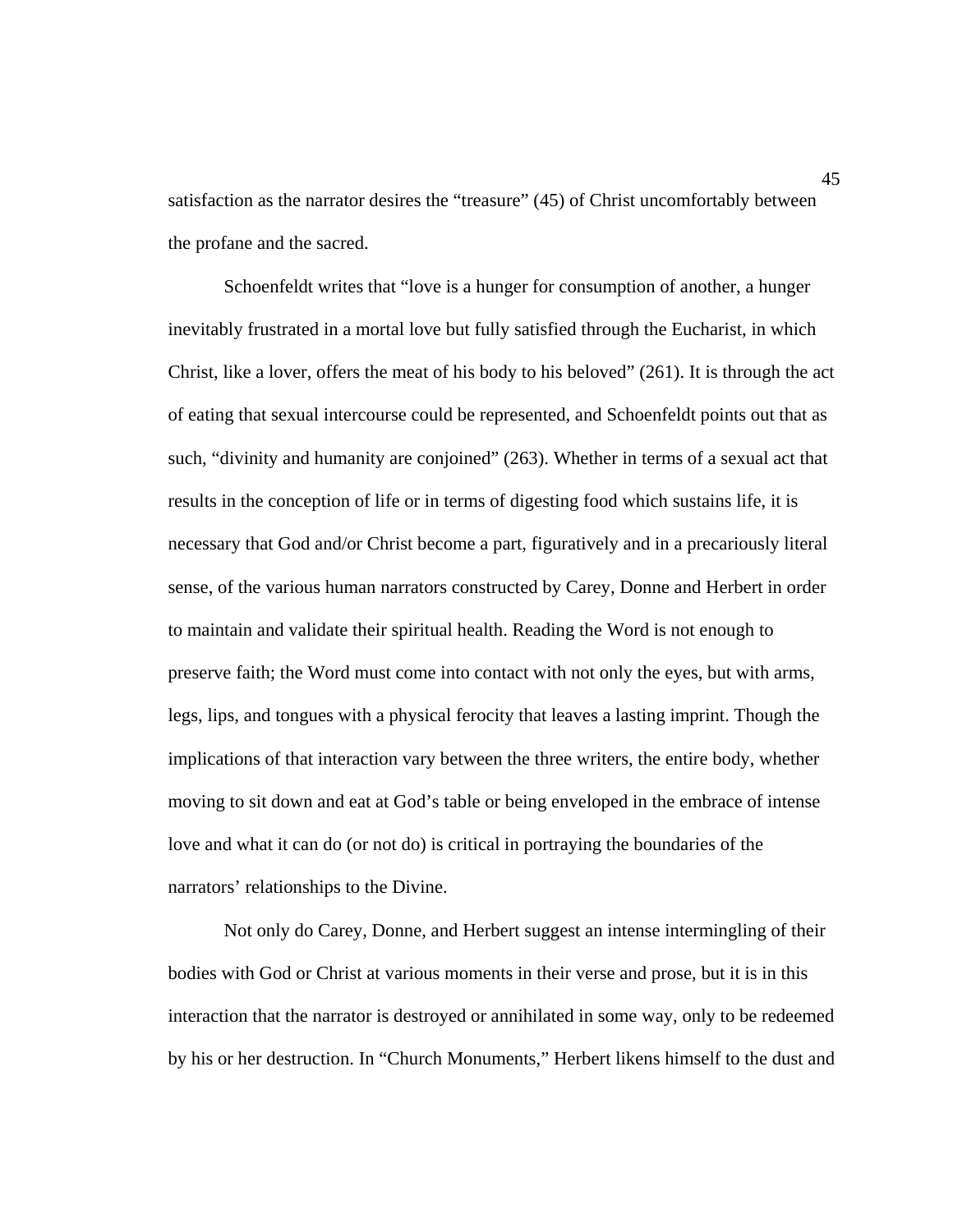ashes of which man's bodily elements are made and suggests that men will crumble to this, their "stem / And true descent" (17-18). The flesh God created is the same flesh that is "but the glass which holds the dust / That measures all our time, which also shall / Be crumbled into dust. Mark here below / How tame these ashes are, how free from lust, / That thou mayest fit thyself against thy fall" (20-24). Herbert asserts the possibility of redemption by recognizing the rudimentary state of existence, a state of mere dust from which God creates material bodies and which will return to ashes by disintegration in death, wherein lies the possibility of spiritual fulfillment. When Herbert's narrator dies, redemption is attainable.

 Redemption is attainable at the moment of death for Donne's narrator as well. Donne writes that "death and conception in mankinde is one" ("Upon the Annunciation and Passion" 34), indicating that spiritual birth occurs after the physical body is shed. Both parts of his microcosmic body, composed of "angelic sprite" and "black sinne," are inherently corrupt because of their elemental physicality and "both parts must die" ("Holy Sonnet V" 2, 4). Carey writes that "in all I find my nothingnesse," ("Upon ye sight of my abortive Birth..." 61), echoing Donne and Herbert's paradoxical statements that death and birth are simultaneous events.

 For Donne and Herbert, however, the possibility of redemption is not substantiated by the actions of their un-redeemed bodies. Carey's redemption, her act of accepting God's will, precipitates her death by her body's ability to produce children and then willingly acknowledge her exchange. In "A Dialogue Betwixt the Soul and the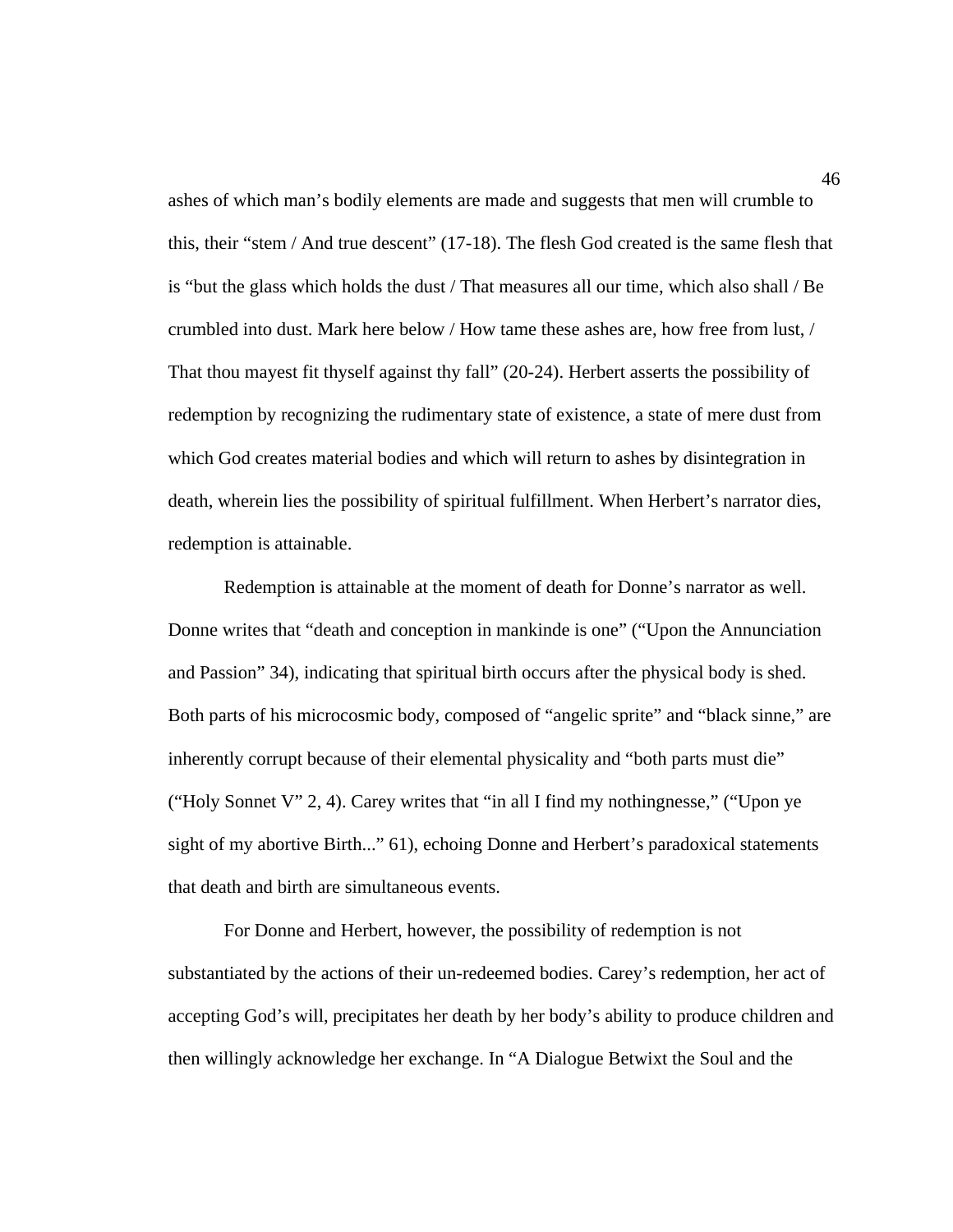Body," Carey states that when God takes the souls of her children, her narrator's goal is to "not only yield, but approve" (14). It is not enough for Carey's narrator to accept God's actions; He requires more of her than that. Her approval of God is demonstrated by her participation in a reciprocal exchange with him and it is that participation that facilitates her redemption which then allows for her death. In "Wretten by me att the same tyme...," Carey suggests that once God has given her His Son and cemented their reciprocity based on exchanging children, He has consequently acknowledges her redemption and it is then, only then, that Carey is comfortable enough to ask for death. "Give him to me; and I'll reply / Enoughe my lord; now let me dye"  $(11-12)$  writes Carey regarding God's gift of Christ. Once she has the sign from God that her redemption is assured, her death becomes welcome. Unlike Donne and Herbert who rely on divine promises and hope that redemption will emerge from their annihilation, Carey goes to great lengths to ensure her redemption before her death; both God and Carey negotiate the terms of Carey's "surrender" by participating in a physical dialogue through the utterances of their rod and womb, respectively. Carey's "surrender" is conditional on her will and God's will, reflecting the autonomy and individual agency her equal reciprocity with God provides her. This agency is not as apparent in Donne and Herbert's writing since they present themselves as passive players in shaping their relationship with God; their relationship with God exists already defined and they only translate that relationship in their verse, while Carey assists God in mutually creating their interactions (of course, paradoxically they control the articulation of this relationship in verse).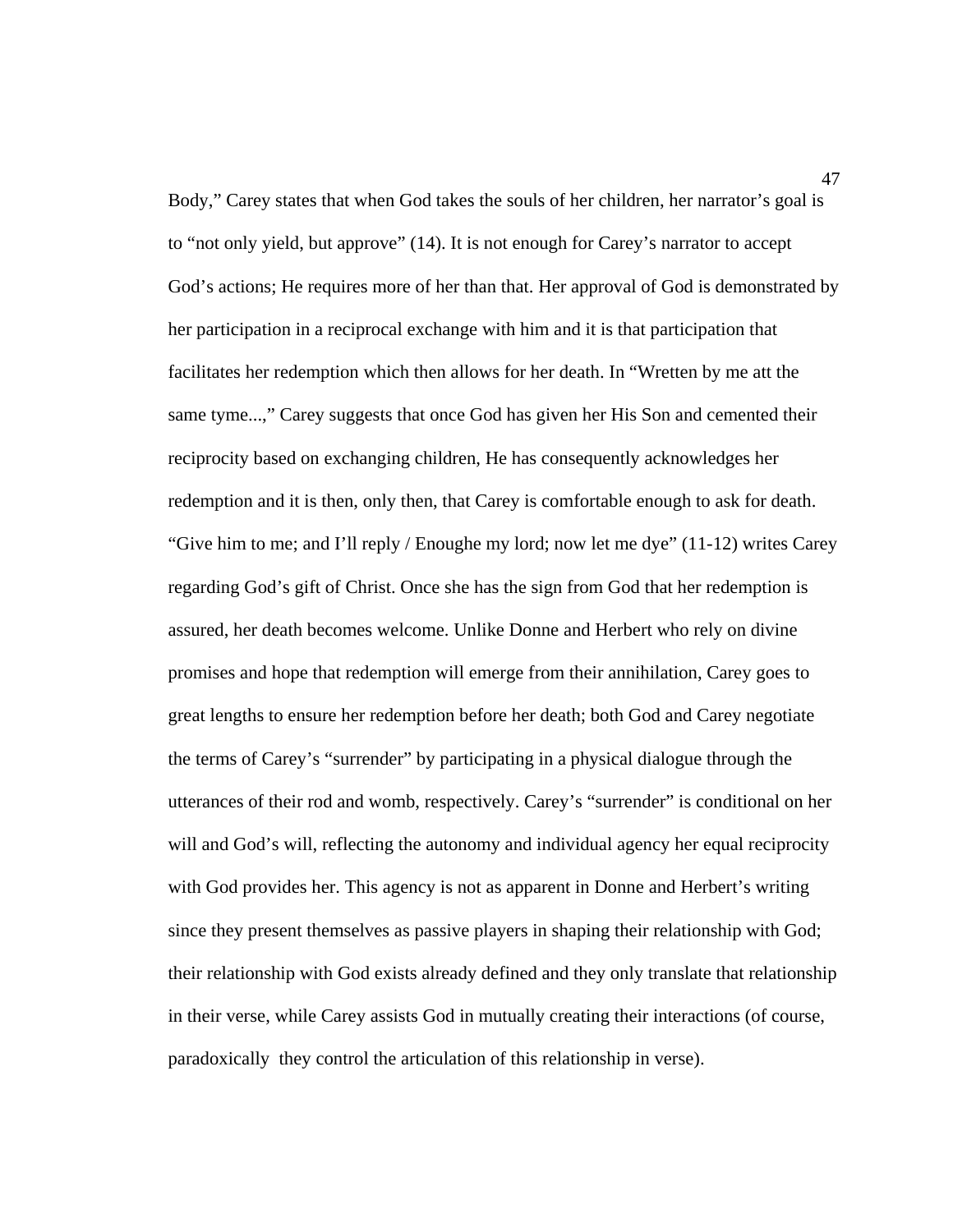Carey emphasizes the mutual creation of their reciprocal relationship by endowing words with double meanings which could plausibly come from either herself or God. This ambiguity reflects their symbiotic relationship, a relationship unlike that of Donne and Herbert who do not allow such ambiguity to arise between the various mortal and Divine interlocutors in their verse. In a passage of Carey's poem "Upon ye sight of my Abortive birth...," the rod and womb representing the divine and the narrator become conflated as Carey depicts an anthropomorphic God whom speaks to Carey's narrator, but whose words may come from Carey's mouth instead of from heaven. Both Herbert and Carey adopt a persona of God in their poetry by giving Him a voice to which their narrators respond, but Herbert clearly distinguishes between the voices without conflating his narrator's voice with God's voice to the extent Carey does. Though God and/or Christ speaking reinforces both narrators' respective abilities to participate in a reciprocal relationship with God by either giving praise in witty verse or by giving a child as an exchange for God's love, Herbert clearly distinguishes the narrator's voice from God's voice (which is often depicted as Christ's voice since, as John Savoie has noted, "Christ is God" for Herbert (58) and it is through God's son that Herbert's divine relationship is developed).

 Though Herbert occasionally constructs an intervening divine voice in his poetry, Donne does not. In his Holy Sonnets and his other divine poems, the narrator always takes center stage and though the presence of God is intimated through the narrator's frequent direct addresses to Him, God never speaks. Donne's devotion is, as Robert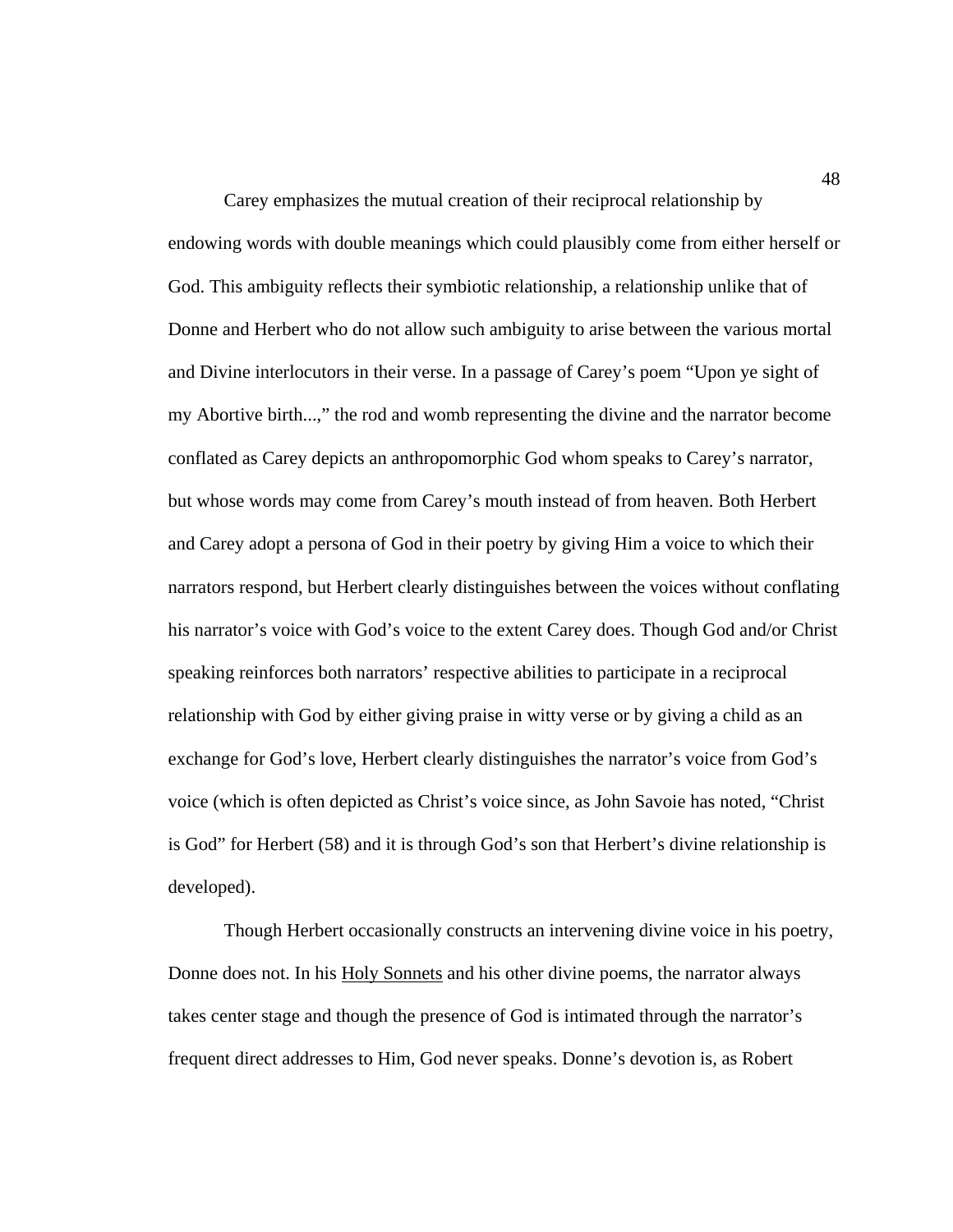Ellrodt states, "self-centered" (56), and Ellrodt shows that Donne's concern with himself as subject pervades his poetry and notes the "intensely personal character of his hymns and their self-centredness when he invites God to look at them" (27). Hence, Donne's human narrator establishes a one-sided communion with God, unlike Herbert who incorporates God's voice into his poetry. The blurred separation between the voice of Carey's speaker and the voice of God does not exist in Herbert's verse though; there is a clear separation between human and divine voices. The ambiguity in Carey's verse suggests that an interchangeability exists between her speaker and God since either one could be speaking the same words to the other, an interchangeability that Herbert carefully avoids.

 Carey assumes the authority to dictate God's voice to her readers as conceived in her imagination, and she depicts him as speaking thus; "Thou often dost present me with dead frute; / Why should not my returns, thy presents sute: / Dead Dutys; prayers; praises thou dost bring, / affections dead; dead hart in every thinge;" (40-43). Carey ends God's speech with the lines, "Mend now my child,  $\&$  lively frute bring me; / so though advantag'd much by this wilt be;" ("Upon ye sight..." 52-53). This speech is particularly resonant in the context of reciprocity due to the ambiguity of the speaker's identity. Carey tells us the words are spoken by God to her, but yet they are quite plausibly words she is capable of saying to God. If spoken by God, "Mend now my child" implies the child is Carey and God is wishing her recovery and renewed faith, possibly with a chance to produce a viable child. If spoken by Carey, the phrase implies the child is one of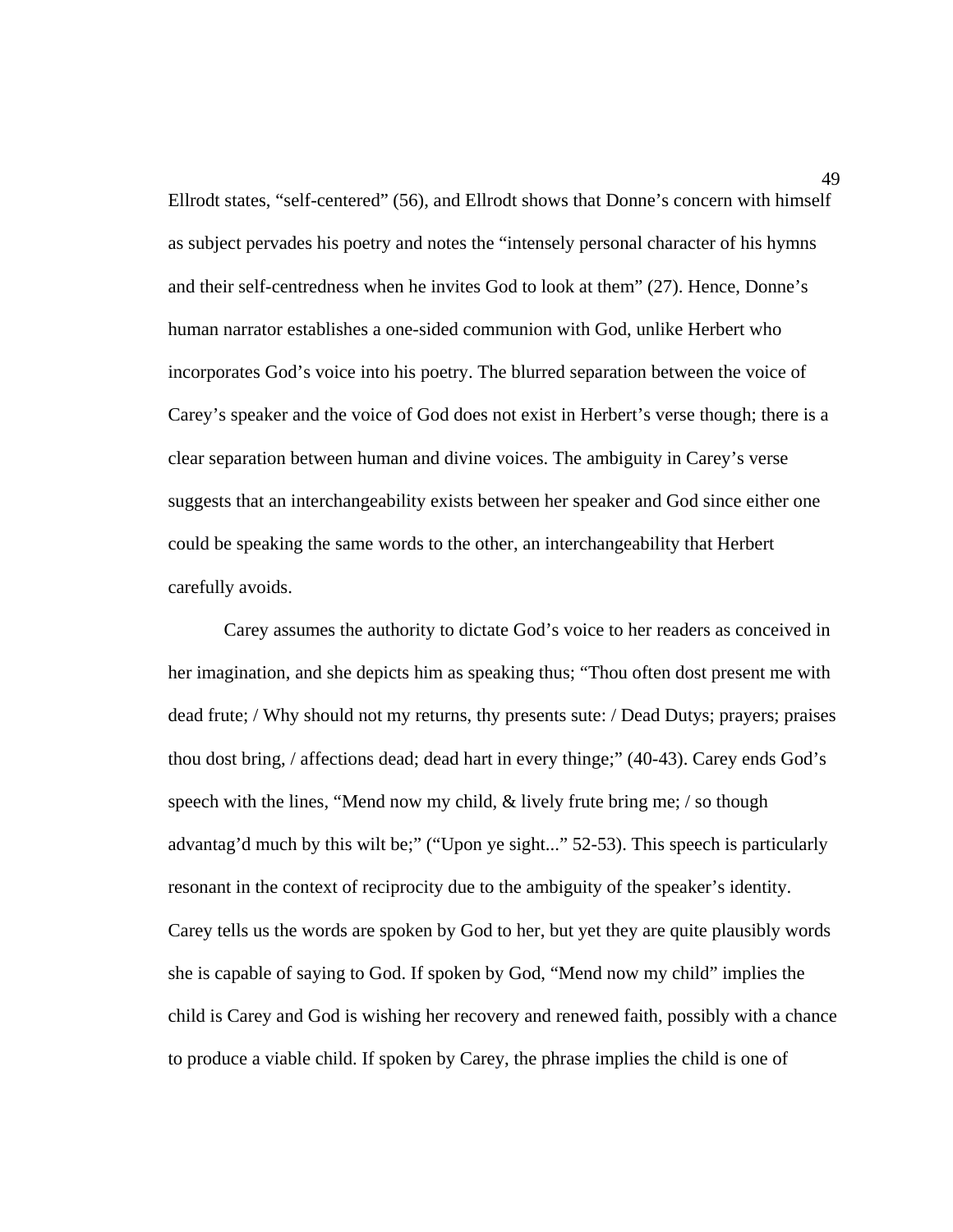Carey's future children whom she wishes will be successfully brought to term and survive infancy. Either God or Carey could be the possible receiver of "lively frute," as both have advantages to gain by children. It is unclear who gives and takes, illustrating an equal duty by both parties to contribute to either the other's well-being (as in the case of Carey) or to the other's glory (in the case of God). As Carey says in the prose passage "A Commemoration of the Love of God the Father, Son, and Holy Ghost" concerning their respective gains, "God gained himself much glory, and me abundance of good, out of such a condition" (49).

 In Herbert's "The Sacrifice," the narrator, representative of God, is once again Christ. He repeatedly asks the reader "Was ever grief like mine?" (4) as the poem recounts the Crucifixion. There is no doubt Christ is speaking, especially when "The Sacrifice" ends and the following poem, "The Thanksgiving," begins with the words "O King of grief!" There is an abrupt shift in speaker from one poem into the next as Herbert's speaker pointedly identifies and names Christ as the "King of grief" who spoke previously in "The Sacrifice." Another example of the solid distinction between God and the mortal speaker occurs in "The Pulley," where Herbert recounts the words of God when he "first made man" (1) and writes, "Let us (said he) pour on him all we can" (3). In both this first and third stanza of this brief poem Herbert identifies the speaker by writing "said he" in parenthesis when there is a change in voice from a human narrator to God as speaker.

Herbert marks a similar change in speaker in his poem "Dialogue," where the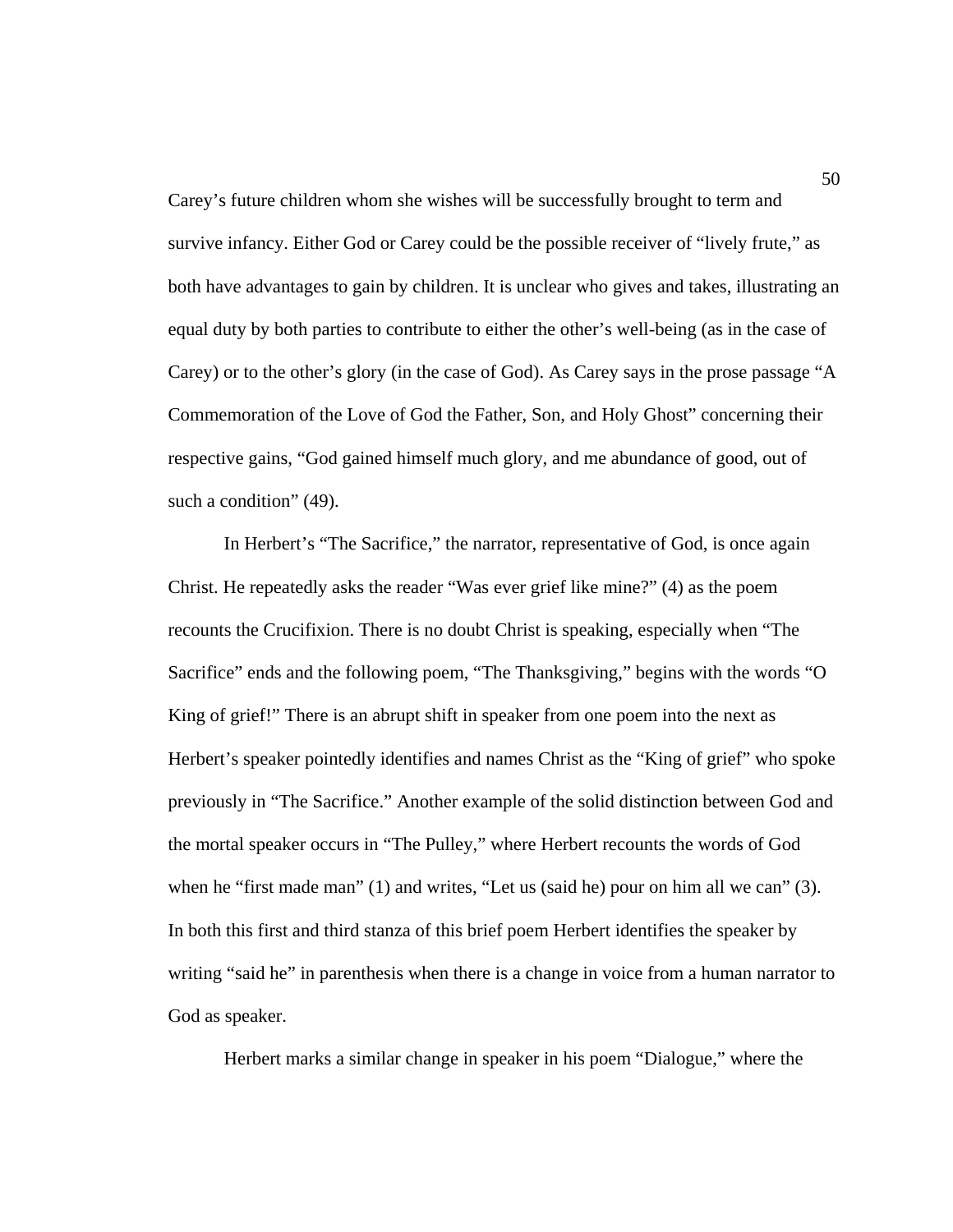narrator and God converse about God's sacrifice of Christ for all of mankind. The change in voice is represented by stanza breaks as the two voices debate the worth of man's soul, with God arguing for its worth based on the high price He paid for it with His sacrifice of Christ, and the narrator arguing that because he doesn't see God's plan clearly, he believes men's souls to be worthless. The voice of God calls the narrator "child," thus indicating the identity of each speaker, an indication which is absent in Carey's verse when God speaks because in Herbert's depiction of his relationship with God where reciprocity exists but without the symbiosis of Carey's relationship. Though the speaker in "Upon the sight of my..." does call the listener child, the context of the relationship between Carey and God of exchanging children does not allow this endearing term to signify a clear separation of human speaker and divine speaker as it does in Herbert's poetry. Instead, the term "child" in Carey's poetry heightens the ambiguity over who is speaking to whom.

 In "A True Hymn," both Herbert's speaker and God participate in a written exchange of words. Herbert's speaker states that if a carefully crafted rhyme is written with sincere emotion behind the words, then it epitomizes the praise God deserves and the circle of reciprocity will continue. The final lines of the poem read, "As when th' heart says (sighing to be approved) / *O, could I love!* and stops: God writeth, *Loved*" (19- 20). Not only do these lines demonstrate the desire of the speaker for a divine response, but once again God is the interlocutor, only this time not by a mode of spoken communication, but by written communication when God answers the poet with a single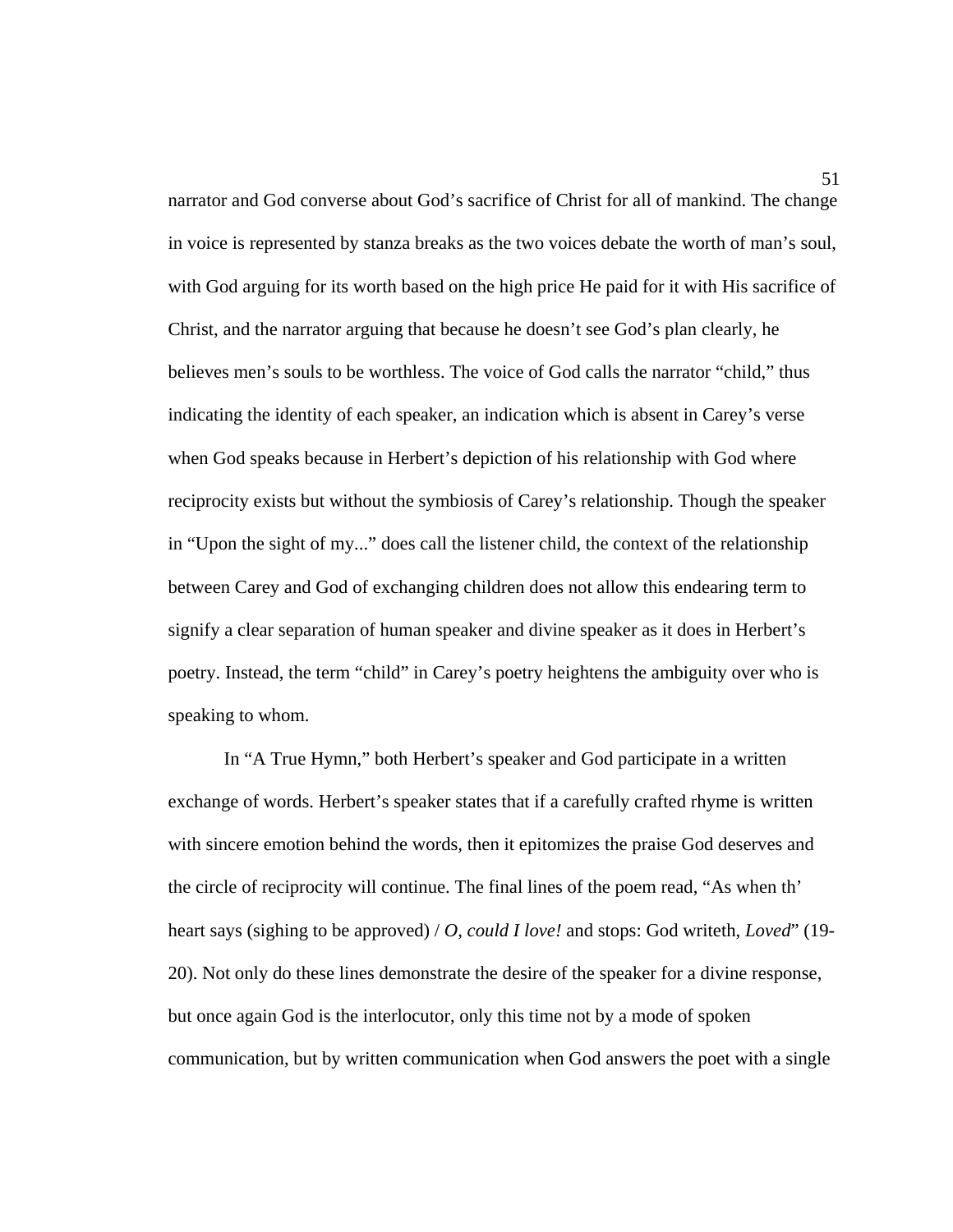word. Both Herbert and God are writing to each other, signaling that there exists a commonality between them that rests on their ability to write poetically. As Carey bases her authority in her intercourse with God on her ability to birth children, Herbert constructs his ability of writing verse as raising him to a level nearing equality with Divine entities, as both Herbert and God respond to each other in written forms and as Herbert and Christ, the Son of God, both take on similar roles of representatives of the general public before God by carrying messages to Him from general society. Marion Meilaender recognizes in Herbert's verse an existence of a "poetic partnership" that signifies Herbert's "confidence that he can communicate directly with God," but Meilander also notices the inequality between the divine entities and Herbert's mortal speaker (39). Both Herbert and Carey show how the gifts they use in the reciprocal exchange with God are examples of commonality between themselves and the Divine, yet Carey thrusts herself into a position comparable to God based on her capabilities as a child bearer and demonstrates this equality with the conflation of her narrator's voice with God's voice. By prefacing God's written word with the phrase "God writeth," and indicating that the human heart which has been writing has stopped, Herbert clearly distinguishes between his narrator and the divine entities responding back to the narrator. The voice of Herbert's human speaker is thus never confused with God's voice since their discourse is based on the subservience of the latter whose offering in a reciprocal exchange always falls short of God's offering. Carey's offering, however, not only meets God's offering, but she is also the one who raises the stakes as she sweetly challenges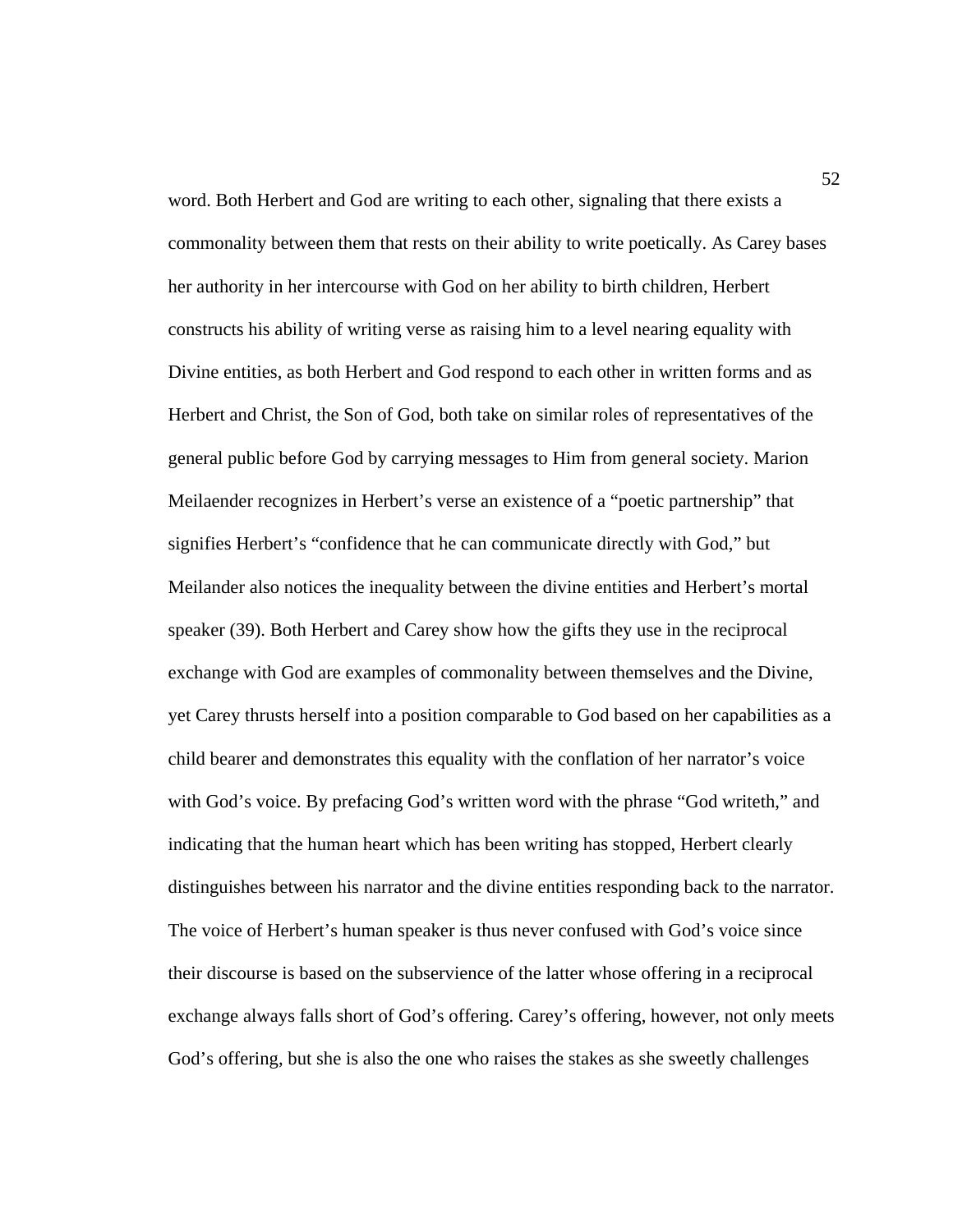53 Him to reciprocate her children's souls with Christ's, a challenge subtly reinforced by the conflation of the mortal and Divine interlocutors in her verse.

## **Mary Carey, Female Visionaries, and the Construction of a Discourse with the Divine**

 Carey's attention to the actions of the body in a discourse with an anthropomorphic God and the ambiguity of who is speaking at moments within that discourse are characteristic of female prophets during the mid-seventeenth century whose mode of discourse was based on the interaction of the prophet's body with the public audience it spoke to. It was during this time when such writings, as Crawford has noted, blossomed in popularity.<sup>8</sup> This protrusion of the female body into a dialectic with God suggests similarities between Carey and female prophets such as Anna Trapnel, Elinor Channel, Elizabeth Poole and Lady Eleanor Davies, who, in order to spread the word of God, had to present themselves physically before a human public. This presentation required prophets to carefully guide their audiences on how to conceive of the private female body and its foray onto the public stage, and this concern appears in Carey's work as her relationship with God rests crucially on how she presents the authority and ability of her body in producing children. Not only do female prophets and Carey speak to God in an intensely private mode and then speak for Him to a human audience, but in that dialogue with a powerful male voice the female body presents challenges which must be creatively circumvented in order to establish and legitimize the varying degrees of textual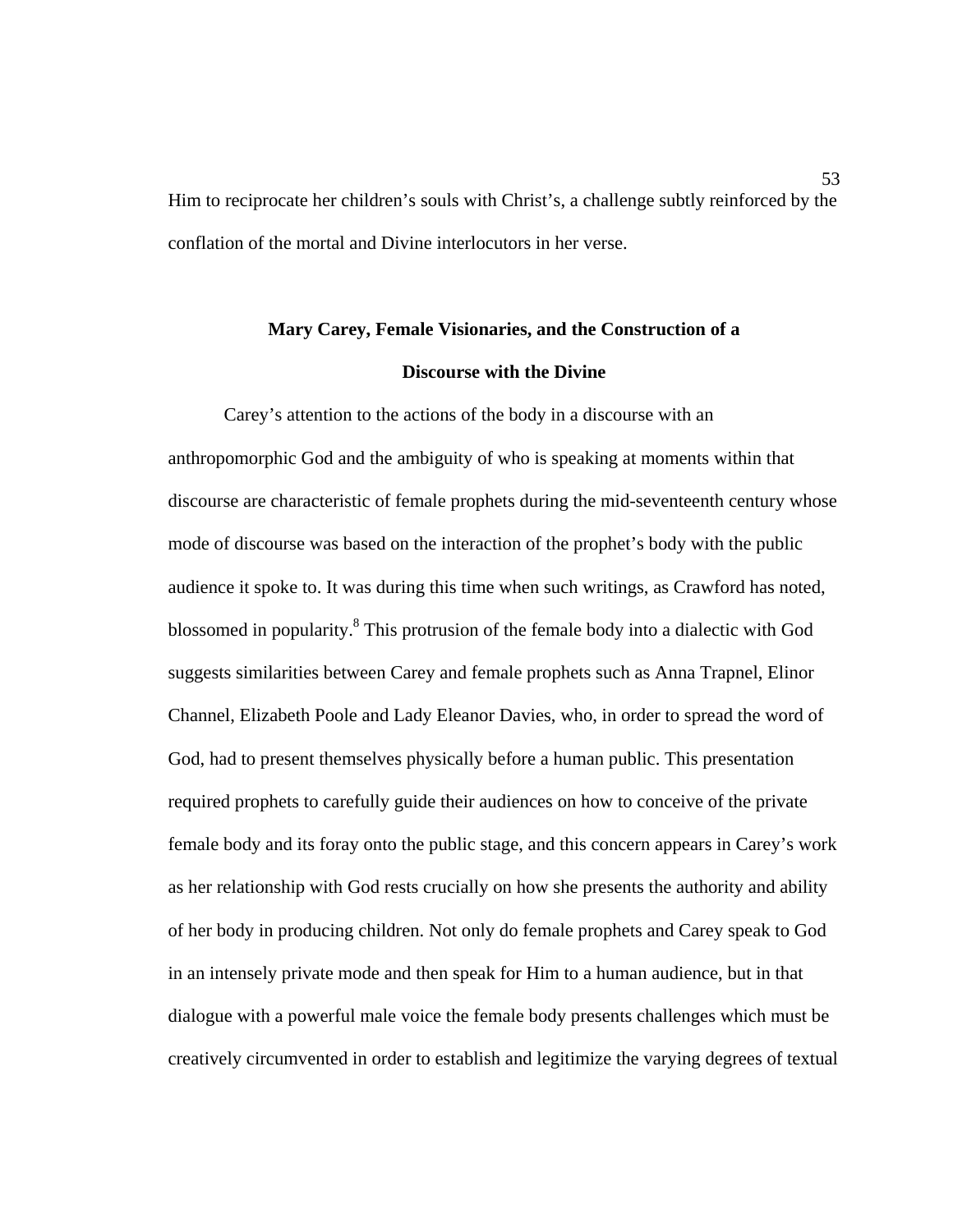or oratorical authority which Carey and visionaries seek.

 A conflation of mortal and Divine voices is a central element in the pamphlets and messages espoused by female prophets of the mid seventeenth century, and in an analysis of this conflation striking similarities emerge between Carey and such visionaries. It is useful to situate Carey within this context since like these visionaries she undertook to interpret her personal discourse with God, a discourse closely related to the body, and to not only portray herself as speaking to Him, but simultaneously for Him. By comparing Carey to female visionaries, we can study how writers attempted to reach the same goals (to speak intimately with God and share the conversation with others as they speak for Him) while negotiating different rhetorical constraints (such as a diary versus a public speech or pamphlet). Anna Trapnel, prophesying against Cromwell in the mid 1650s, conveys her discourse with God as one of fantastic dreams which send her into trances, consequently disclosing God's message in fits of ague to mesmerized audiences in her private chambers. Shortly after Trapnel's prophesies, Elinor Channel displays her support of the monarchy in messages first iterated to her by the "audible voice" (197) of God who then teaches her "how to express" that message (198). In the late 1640s, Elizabeth Poole is witness to visions concerning the present state and future of the body politic, visions she states are "set before me" (164) which she is then charged to share with and interpret for her male listeners. Lady Eleanor Davies, who began prophesying on various matters several decades before the influx of female visionaries, tells us that she herself was not only a "partaker" of God's Word, but that she was consequently made a "publique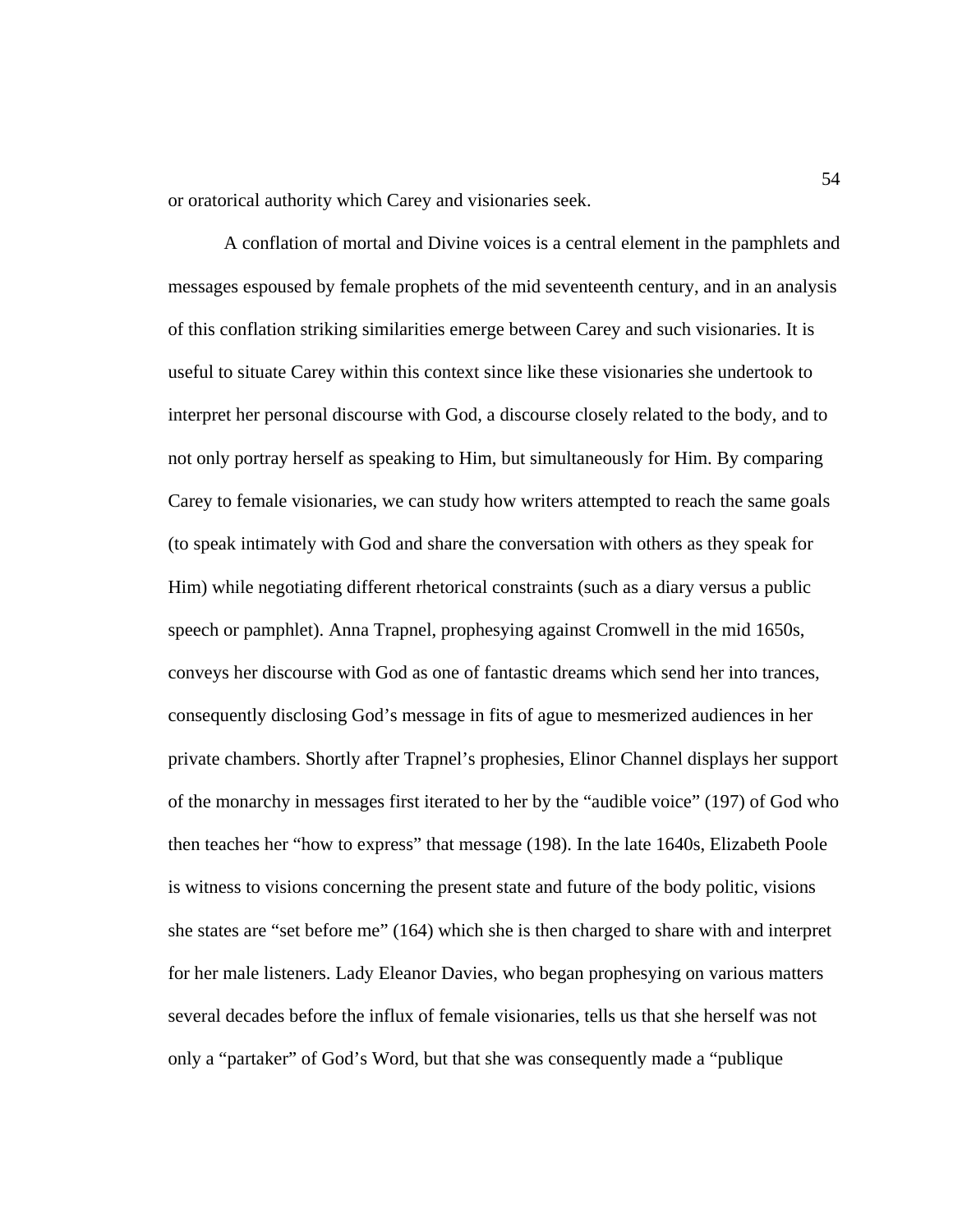example" in making God's message known to the world (146). Just as Trapnel, Channel, Poole and Davies first portray their deeply personal conversation with God and establish the existence of their intercourse with Him before they reveal the meat of His message, Carey describes at length how her soul and body engaged in a discourse with the Divine before she attempts to speak for Him in "Upon ye Sight..." where the rhetorical ambiguity of the speaker's identity positions Carey as the mediator for God's voice.

 Just as Herbert distinguishes between the human and divine interlocutors in his poetry, female prophets also distinguished between their human voice and the voice of God which came through them. However, those voices couldn't be as clearly separated as in Herbert's writing since it was the female prophet who presented herself visually to a public who watched God's voice emerge through the mortal's mouth. This oratorical muddling is similar to the conflation of voices occurring in Carey's writing, yet female prophets left less room for ambiguity, speaking with their own voice but stating explicitly that the words came from God. In order to be received as legitimate by the public, female prophets had to explicitly disengage their voices from their bodies by constructing a clear rhetorical division indicating when they were speaking for themselves and when they were speaking for God. How estranged their voices were from their bodies varies from one prophet to the next and this estrangement is much less pronounced in Carey's writing. Consequently, the relationship of voice to body is demonstrated as a fluid relationship dependent on the context and aims of each writer, and the body becomes at once a tool in providing legitimacy and an obstacle to be creatively breached.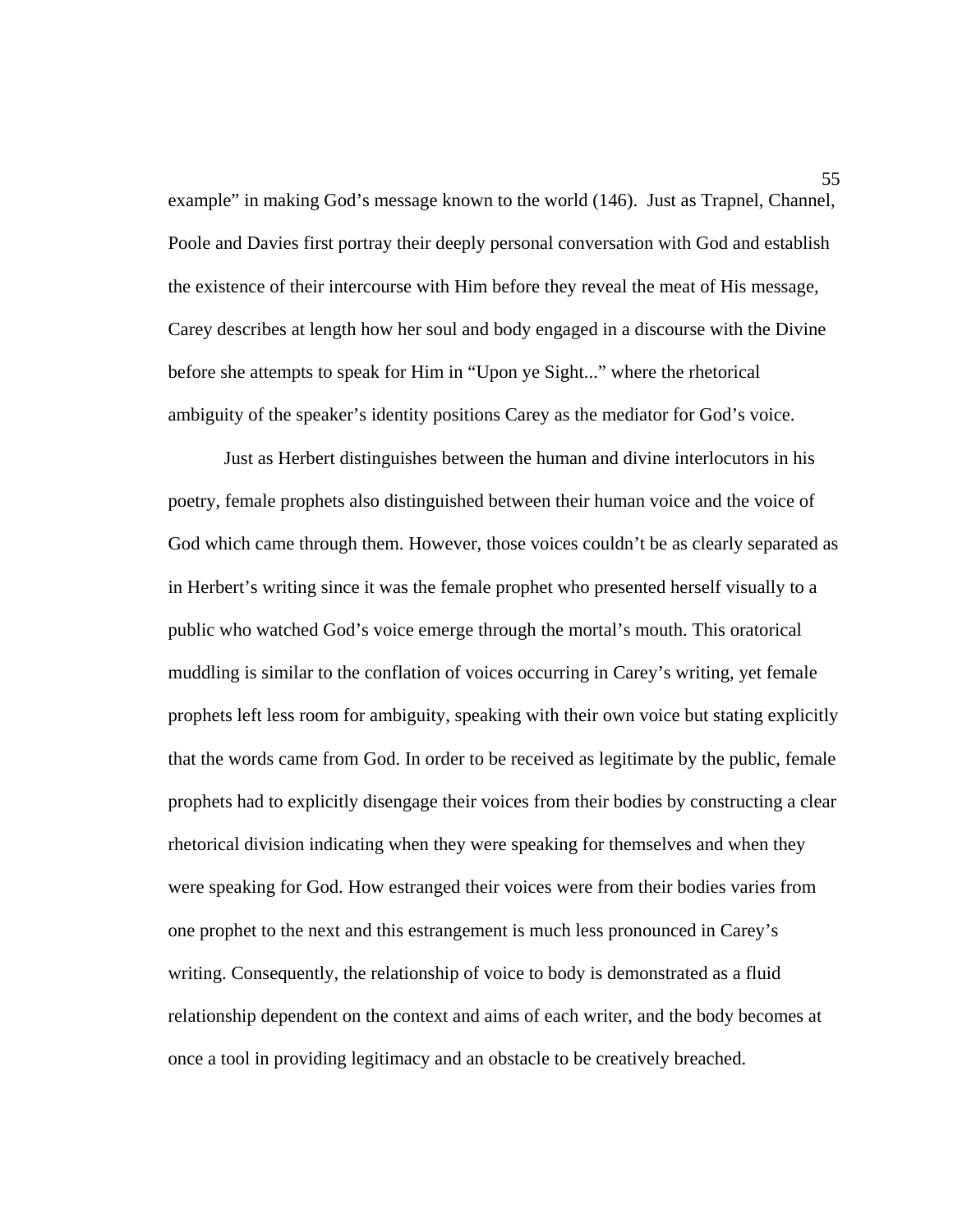Unlike Carey, who plays with the idea of autonomous creator of words and translator of God's message merging into one, Anna Trapnel and Elizabeth Poole present a clear separation of creator and translator, depicting the body as something to be overcome by God's voice. Trapnel, prophesying against Cromwell, tells her readers that she is spoken to by God, then speaks His words to the public, and in doing so clearly identifies from whom the words originated. She uses speaker tags carefully, like "But sayes the Lord, I will make you..." (195) which emphasize that the "I" is divine and not human. Trapnel creates herself as a conduit from God to the public, disallowing any conflation of her voice with God's voice. Similarly, Poole, in a 1648 pamphlet addressed to Cromwell, states "I beseech you for the Lord's sake, whose I am, and whom I serve in the spirit, that you let not goe the Vision which I showed you concerning the cure of England, as it was presented to me" (168-169). Unlike Carey who plays with the idea of creator and translator merging into one, Poole emphasizes her passivity in her speech. "I am therefore to signify unto you..." (165) she writes, denoting agency on the divine and not herself, even though her mouth is the one that moves. The message she conveys was presented *to* her by God, while Carey's message is not bestowed upon her but is selfcreated.

 Another visionary who spoke as passive vessel and not active agent was Elinor Channel, and whose "story" is presented to us by a male "petitioner," Arise Evans. After being refused visitation with the King, Channel and the message she carries is thus described by her relator: she "wandered up and down (the streets of London) to see if she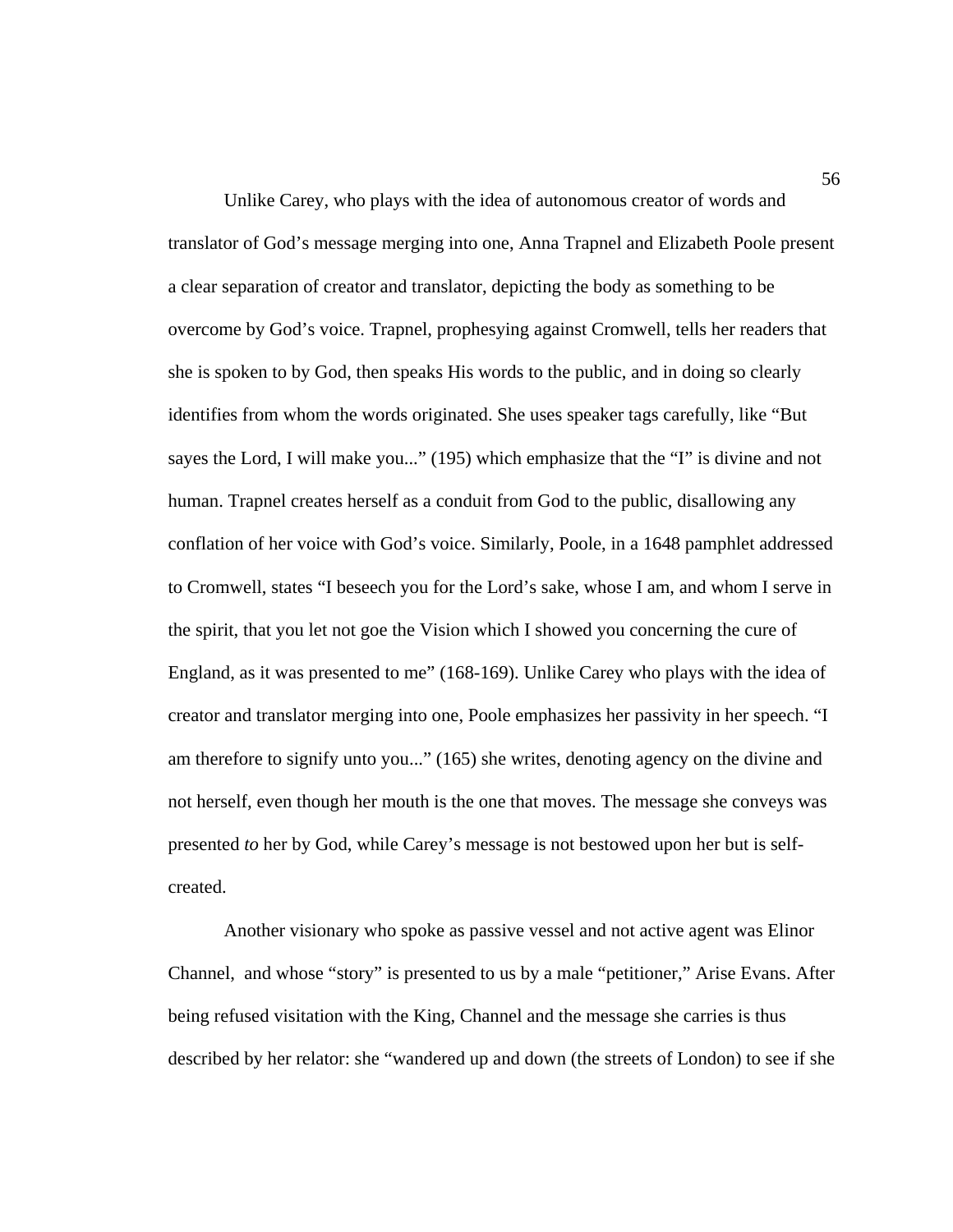could get anybody to take it from her mouth, and publish it in print" (199). Literally, the message is only carried by Channel in her mouth, and she is depicted as a vessel for words that have no internal origin. She carries them as she would food, looking to regurgitate them in print and consequently freeing herself of the suffocating burden. The body is thus passive as a carrier of words, much like an egg basket or pail of water carrying food and drink.

 This demonstrates how Channel, like Poole, renounced agency in order to heighten the legitimacy of their messages. Carey's portrayal of her body's ability to create souls worthy enough to barter with God for Christ accumulated agency instead of renouncing it, as such agency was needed by Carey to articulate her relationship with God and the conditions of her "surrender" to Divine will. Though they all undertake to convey God's words to a wider audience and in the process threaten established patriarchal norms that often demanded woman's silence in public, the relationship of body to voice and the relationship of the body's performance to the subversiveness of the message is not uniform. In Channel's "message," divine and human voices are not conflated but the former overtakes the latter, in essence eliminating Channel's human voice as God's utterances fill up all the room in her mouth, paralyzing the autonomy of her tongue. Carey's voice, however, is provided such autonomy by her body, particularly in "Upon ye sight...," as her body is the active catalyst that provides the basis for Carey to iterate her equality with God as both are capable of bearing "frute." Carey's words are not merely held in her mouth, but are born in her womb.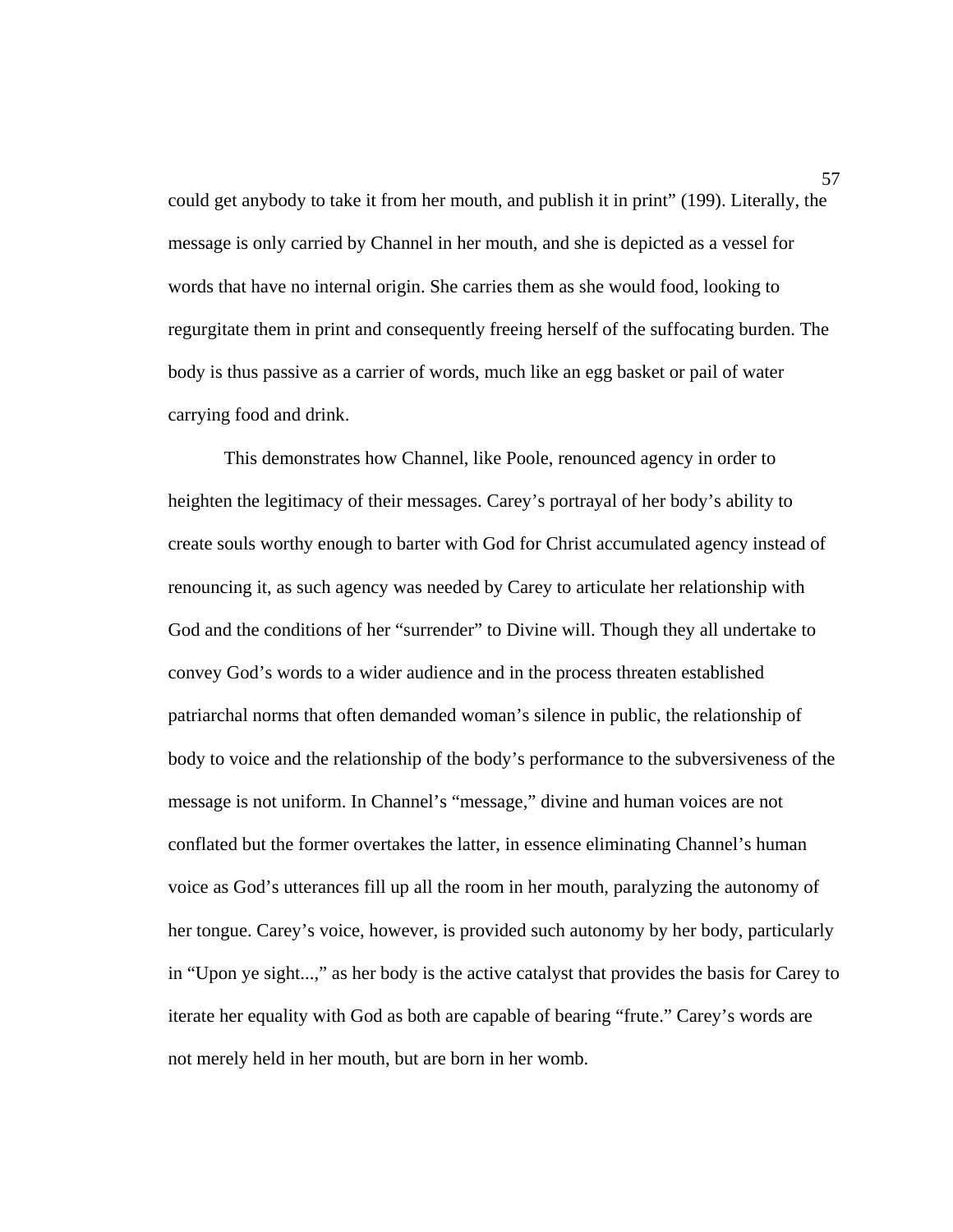Lady Eleanor Davies depicts a slightly more active relationship with God than Channel, Poole, or Trapnel, yet not as active a relationship with God as Carey creates. Davies is particularly interesting figure to compare with Carey because both depict more autonomy in deciding what they can and can not do with their bodies. Davies writes that "the Spirit of Prophesie falling likewise upon me... when laying aside household cares all, and no conversation with any but the Word of God" (147). Davies' use of the word "conversation" implies two-way communication existed between herself and God to a greater extent than the other prophets, suggesting that she took more advantage of her spiritually authorized position to increase her autonomy, especially in the casting aside of her domestic duties to concentrate on speaking with God as a private confidante. The body, to Davies, allows her verbal engagement with God as she uses the physical disruption of household chores to induce her voice to speak to God and then to the public. Davies' voice is thus her own when she interacts with God, and she does not become dumb in her discourse with the Divine as other female prophets portray themselves. Her body and voice complement each other: her body allows Davies to have time to speak with God while her speaking to God simultaneously allows the body to halt its normal activities of housewifery. Reminiscent of Carey's depiction of God speaking to her, and of Carey speaking to God in "Upon ye sight...," Davies hints at a more active relationship with the Divine than other prophets and their "relators" suggest, yet that agency is tempered by how her prophesy "fell" on her, implying that her acceptance of her role was passively made. Carey accepts nothing from God passively. Her reciprocal relationship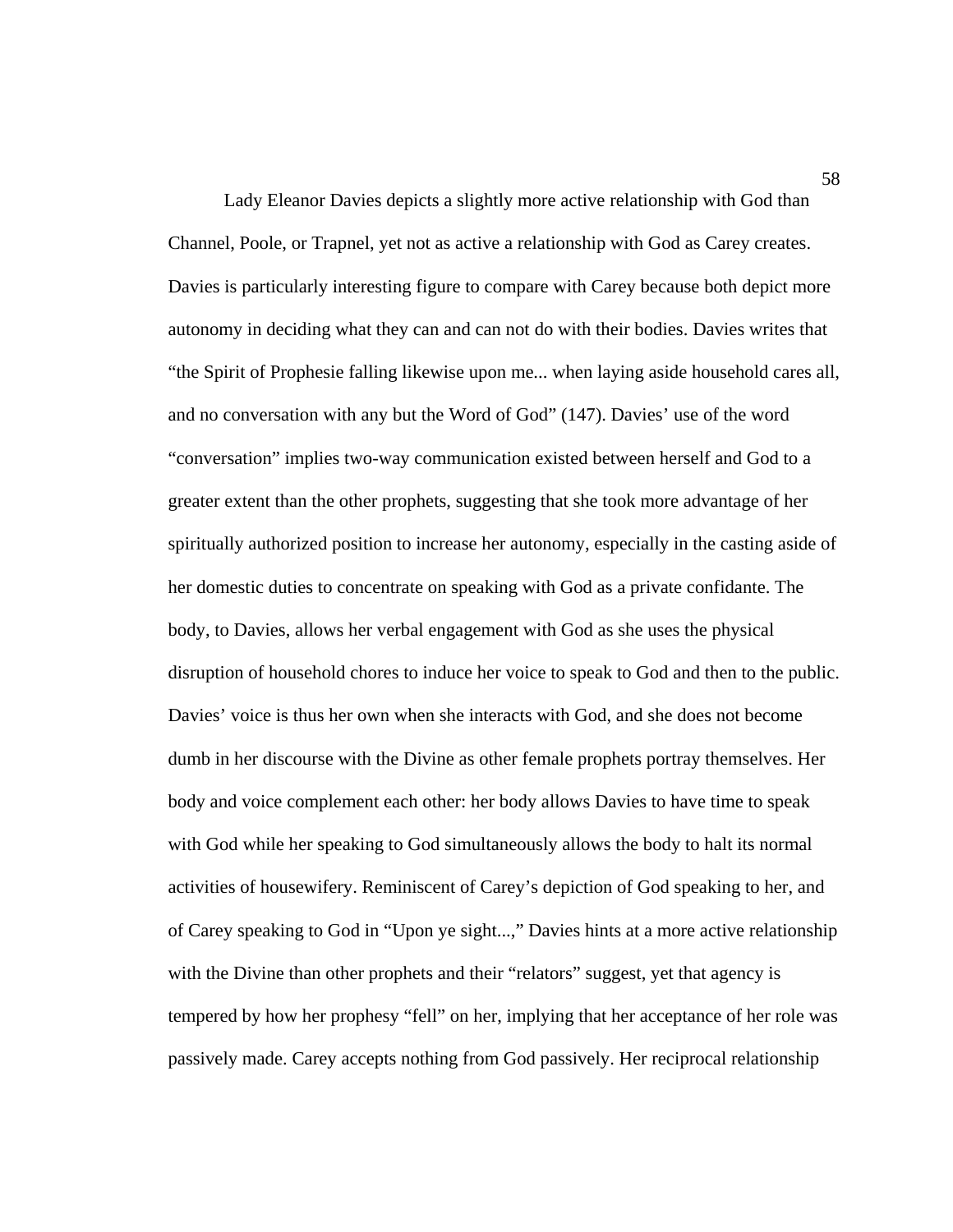with Him is founded on her ability to negotiate their exchange of children, and her willingness to "surrender" to God freely is possible only after she is assured that redemption, and Christ, are promised to her in return.

 Prophets not only emphasized the disjunction between female speakers and male voices to a greater extent than Carey, but they also presented their bodies as concrete visual aides instead of poetic images on which Carey's writing relies. Both prophets and Carey presented their interactions with God to the public, but the modes of presentation (textual or oral) and the voices used to present those modes (their own or someone else's) shape how the body is depicted. Though the separation of divine and human voice illustrates how prophets viewed the female body as necessarily passive in relation to a male voice in order to command attention from their intended audience, prophets used their bodies to manipulate their audience by focusing on the body as an indicator of Divine possession. Carey used her body as poetic image and as a tool to position her maternal capabilities as analogous to God's maternal capabilities of birthing Christ. Female prophets used their bodies as concrete visual aides by not merely circulating texts which referred to their bodies and often, as Diane Purkiss has shown, their reproductive abilities, but also by making "mad spectacles of themselves" by appearing and speaking in public (140). Phyllis Mack states that the "audience of a female prophet...responded to her largely in terms of her metaphoric qualities," as if her body was "a living text" (23-24). That "living text" was, for Carey, the image of the childbearing body in her diary.

The body did take on special significance for Carey and female prophets, but in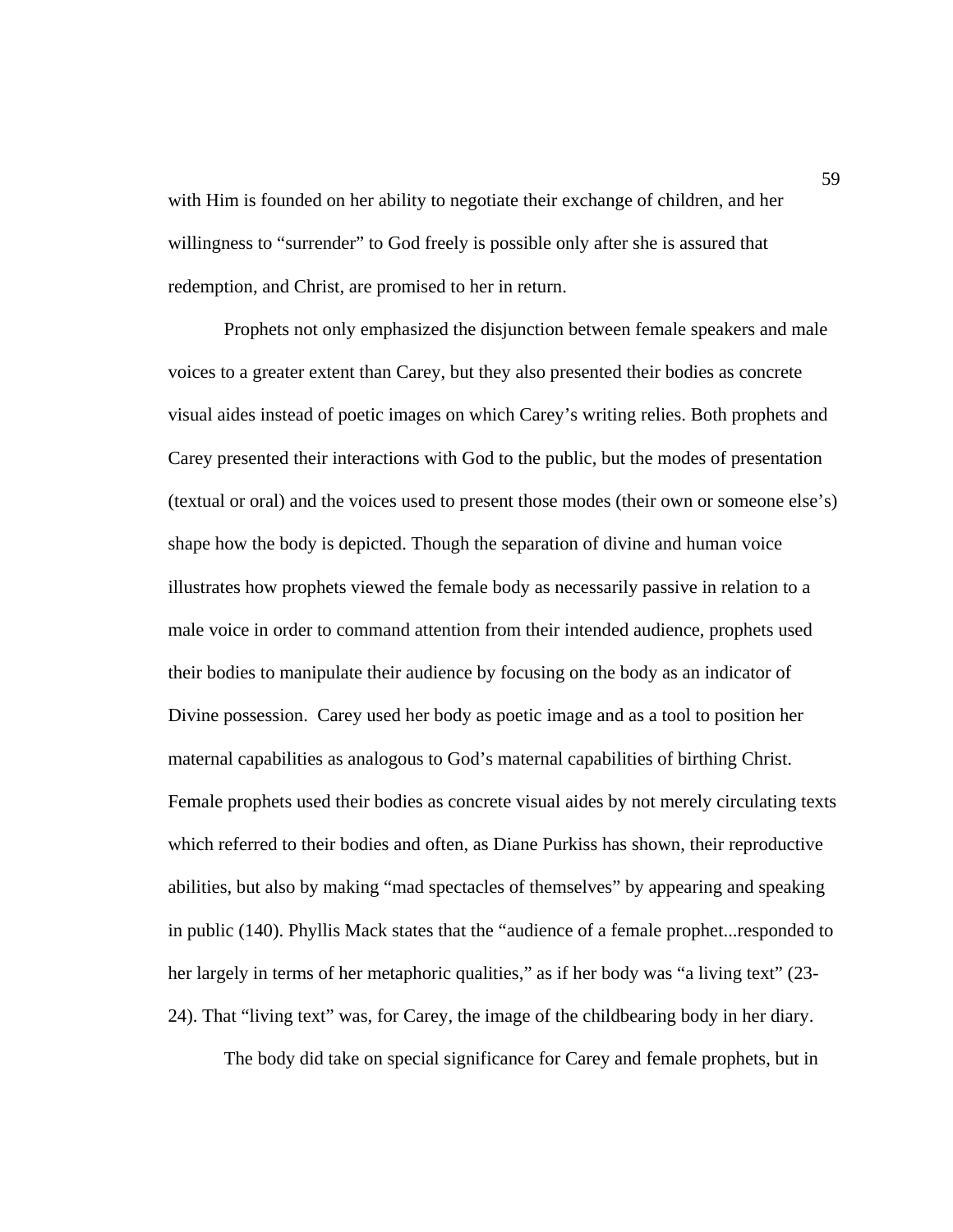different ways: for the latter, the female body was a blockade to overcome, much like the pre-redeemed body (albeit a genderless one) was a blockade for Donne and Herbert. Purkiss writes that in Protestant discourses, the body "involved an unsettling saturation of the believer's body with iconic or semiotic significance" (140). For Carey the body, though fallen, was in some ways not a blockade but a gateway which allowed the construction of her reciprocal relationship with God, which in turn established the legitimacy of Carey's words. Female prophets perceived the body differently; though prophets could represent the female body as the positive image of a Godly woman in how it was a source of nurturing and maternal comfort, the body also had to be presented as faltering in some way in order to establish the legitimacy of the male voice emanating from it. This perception is shaped by the rhetorical roles that were being undertaken, the mode of writing which allowed such roles, and the gender norms which partly governed such roles.

 In discussing the prophecy of Trapnel, Purkiss writes that because Trapnel not only published her texts, "but actually spoke them in public spaces, her body was necessarily on display" (140). Indeed, even when such public spaces were inside courtrooms or homes of friends and acquaintances, the physical symptoms of Trapnel's spiritual fits are of prominent concern in a male "realtor's" recounting of a particular incident occurring at Whitehall during the trial of Vavasor Powell, a Fifth Monarchist leader, in 1653. Being "seized by the Lord," Trapnel is "carried forth in a spirit of prayer and singing," and later "finding her natural strength going from her, she took to her bed"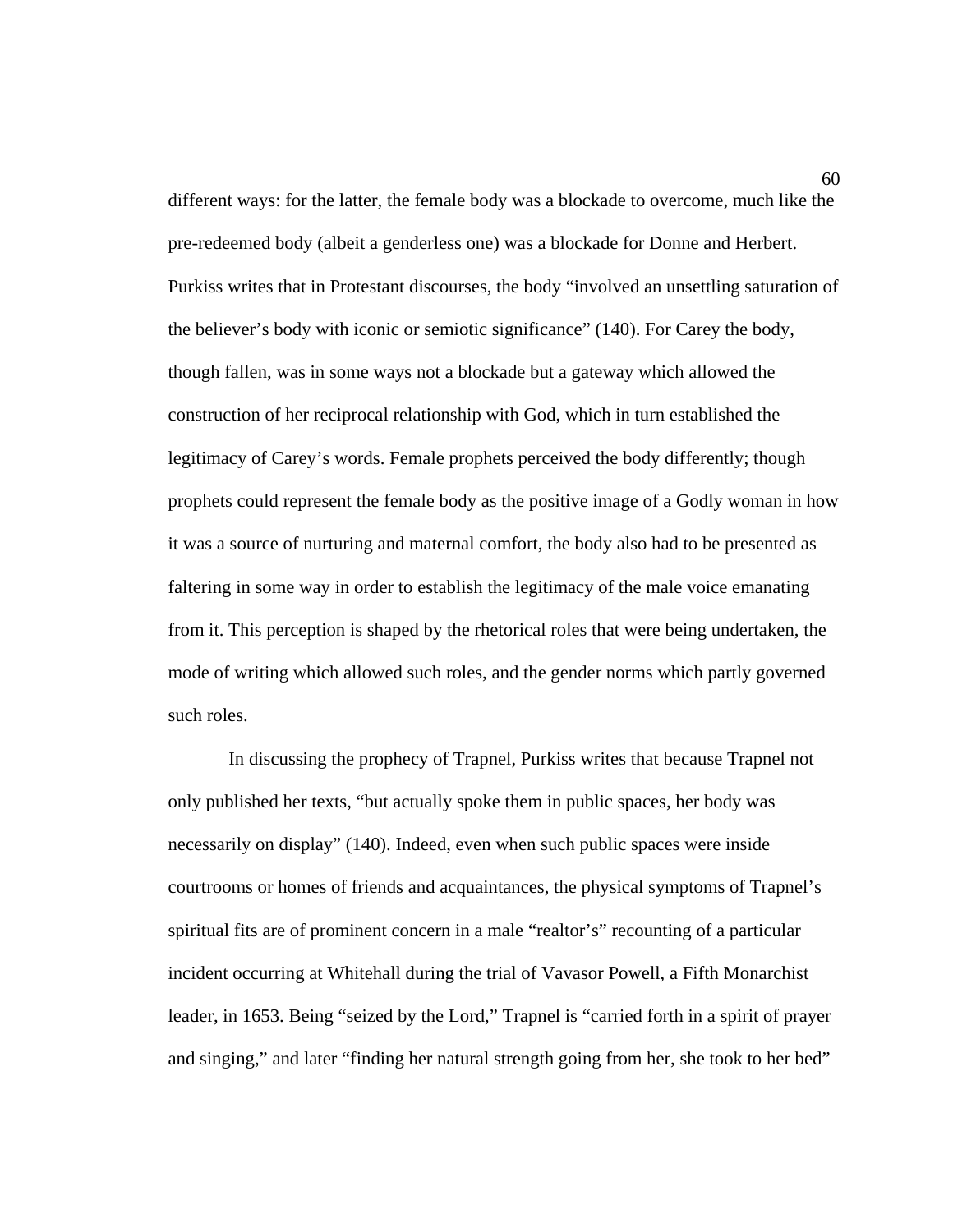(193). Trapnel spent several weeks "lying in bed with her eyes shut, and her hands seldom seem to move." Afer numerous visions and having "lain in bed 11 days and 12 nights...she rose up in the morning and the same day traveled on foot from White-hall to Hackney" (197).

 Trapnel's visions and the words she utters are held in high esteem by her listeners because of the actions (or inactions) of her body. Her "relator" emphasizes her physical travail in order to legitimize her prophecies, and just as Carey's success in full-term pregnancies was an indication of the strength of her faith, the body's condition in Trapnel's case was a kind of sign Mack recognizes as "visible to both oneself and to others, of the spiritual condition of the soul beneath the skin" (22). The oratorical success of Trapnel's visions (success measured in terms of how the speaker avoided being accused of heresy by misstating the Word of God) rested on the fact that her normal physical existence had to be disrupted and replaced with a body that was impaired in some way. Only after establishing a broken body could the male voice be emitted from the female mouth, and reconciliation between the functioning female body and the its voice could only occur after the visions ceased.

 Like Trapnel, Poole recounts her visions only after explicitly stating that her body was experiencing the same "distresses" that the kingdom of England was experiencing. Poole states that "the pangs of a traveling woman" were upon her and that the pangs of death felt by the "Land" were the same pangs that she felt "were oft-times panging me" (164). Just as the country was presented to Poole in one of her visions as "a woman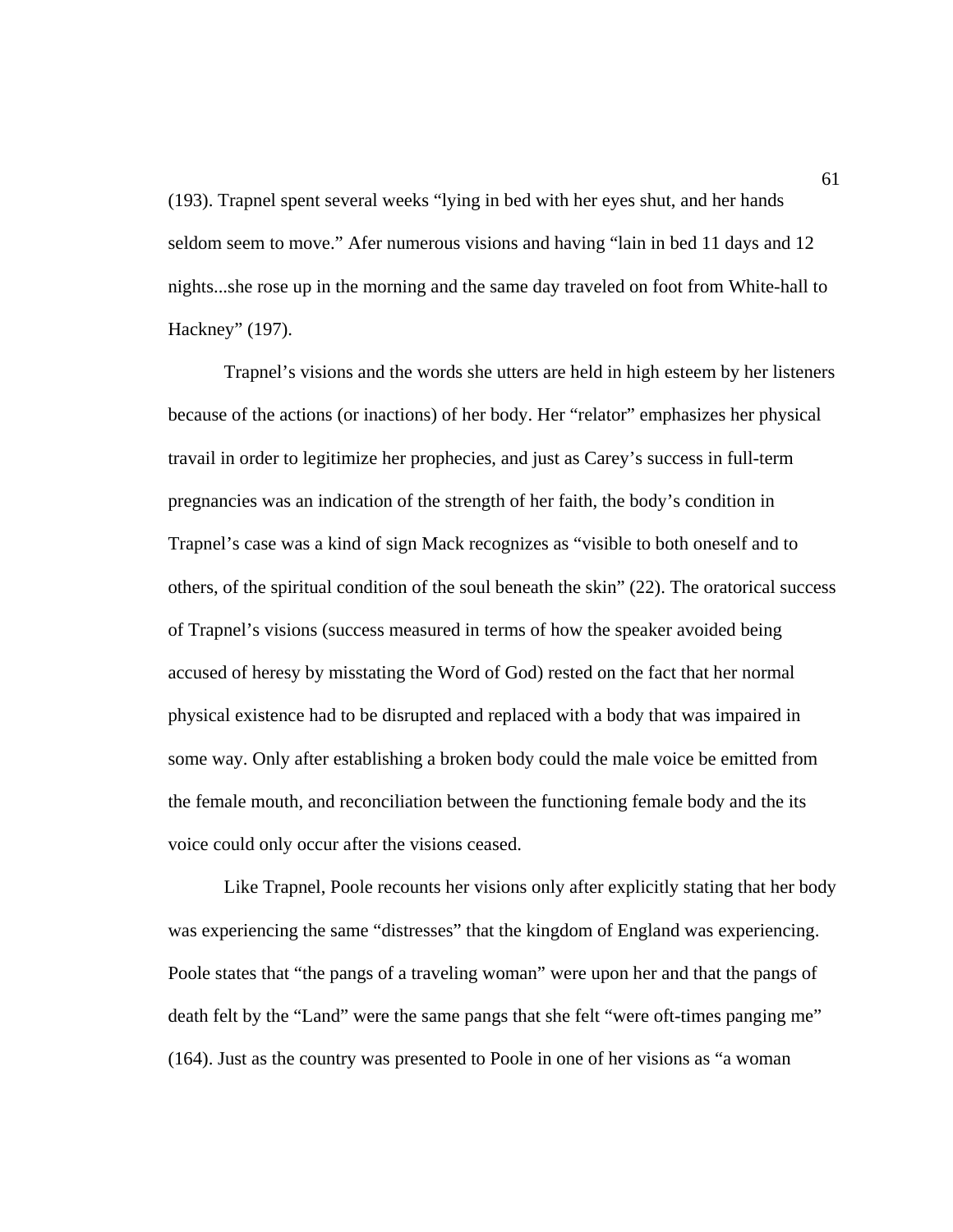crooked, sick, weak and imperfect in body" (165), Poole presents her body in the same way to her audience. Again, the female body must be dysfunctional in order to allow the "masculine voice" to speak: the appearance of a healthy female body is divorced from the sounds issued from it. The cure of the nation's body, suggests Poole, is through men's faith in her visions. In creating the close parallel between the state of her own body and the body politic, Poole implies that her impaired physicality will be cured, and thus a reconciliation between her voice and physical appearance is possible.

 Davies presents her body atypically, not by being frail or sick, but by being draped in mourning clothes after her first husband disregards her prophecies, including one forecasting his own death. Davies states that her book of prophecies was "sacrificed by my first Husbands hand, thrown into the fire, whose Doom I gave him in letters of his own name...within three years to expect the mortal blow; so put on my mourning garment from that time" (148). By dressing herself in black garments, Davies calls attention to the her abnormal physical appearance (the healthy female body interrupted by grief) and thus her prophecies are given more legitimacy before the "Servants and Friends" who watch her husband's decline and subsequent death.

 In order to allow their relationship with God as carriers of his words to emerge, prophets like Trapnel, Poole, and Davies had to showcase their bodies as impaired. Only then could they cross into public space and interrupt established gender hierarchies. Trill writes that because "it was God's spirit, not the woman who spoke," it would appear that the body becomes insignificant, yet in "interpreting the message and establishing its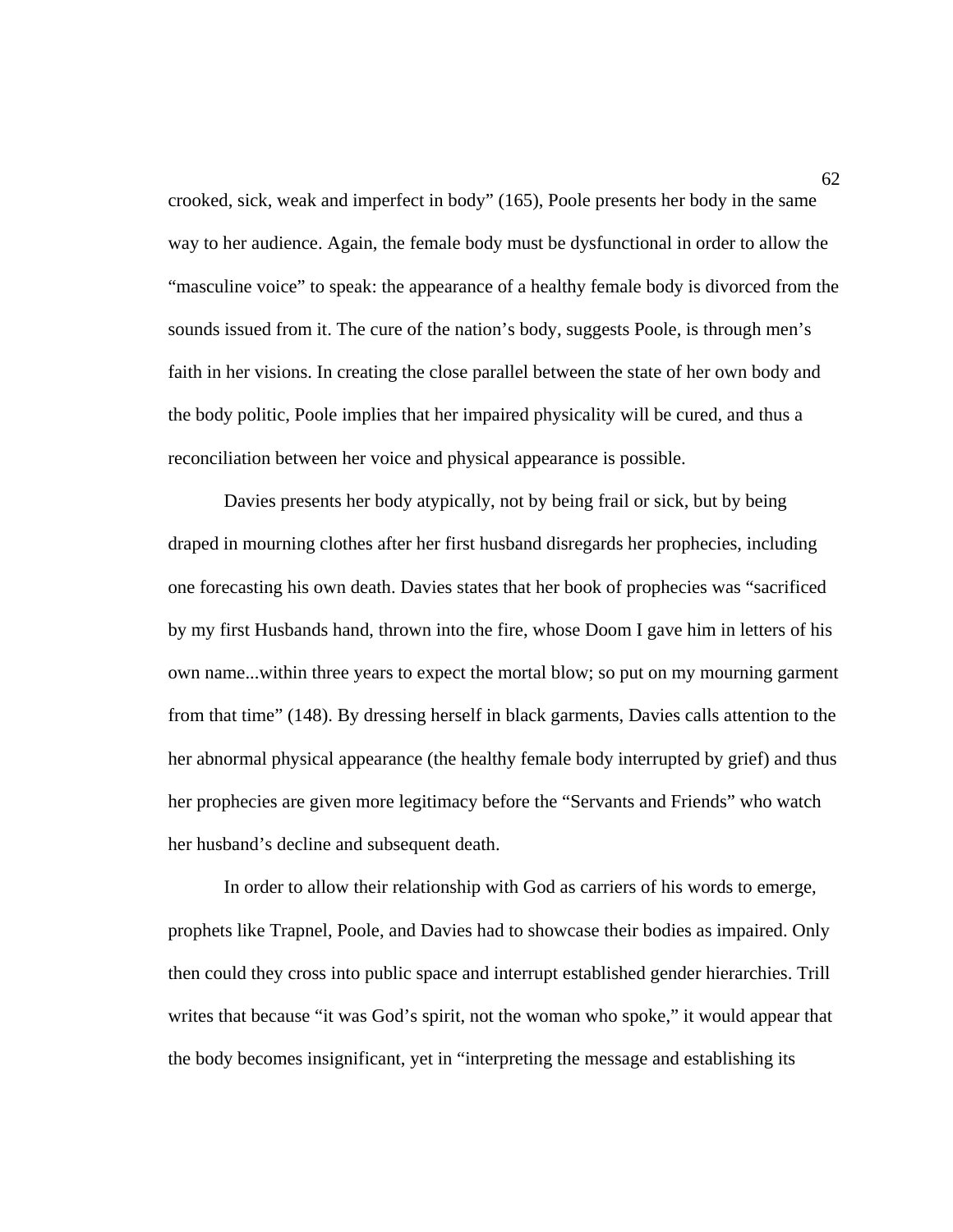veracity, the prophet's physical body became the locus of conflict" (43). Indeed the body was a central focus for the prophet's audience, because what they saw was the female mouth articulating God's voice, and questions about the autonomy of the individual as interlocutor between the Divine message and the public were necessarily at the forefront of the visual show put on by female visionaries.

 Trill writes that because female prophets failed to adhere to proper feminine behavior, "the stability of the category of 'woman'" is problematized. According to Trill, the characteristics of that category are thus shown to be "socially constructed, rather than naturalised or universal givens" (31). The social construction of the female body is shown in the comparison of Carey and female prophets as the body was approached in different ways. This approach was shaped by the rhetorical mode of either a written diary entering a dialogue already existing between male metaphysical poets or public speech entering the vision of an audience alert to political unease. Gender norms regarding what topics a women could speak of were closely related to when and where they spoke, and all of these considerations governed depictions of the body. Female prophets spoke of political issues at a time when the threat of civil war threatened the stability of their homes, and thus they were allowed more license to venture and speak in public about these issues. Yet because they were in public, a domain typically dominated by men, they had to present their bodies as broken or impaired to be allowed entrance into this domain. The autonomy Carey creates by depicting her body's actions in an exchange with God is enclosed in the covers of a diary, a personal record written in the private sphere. Though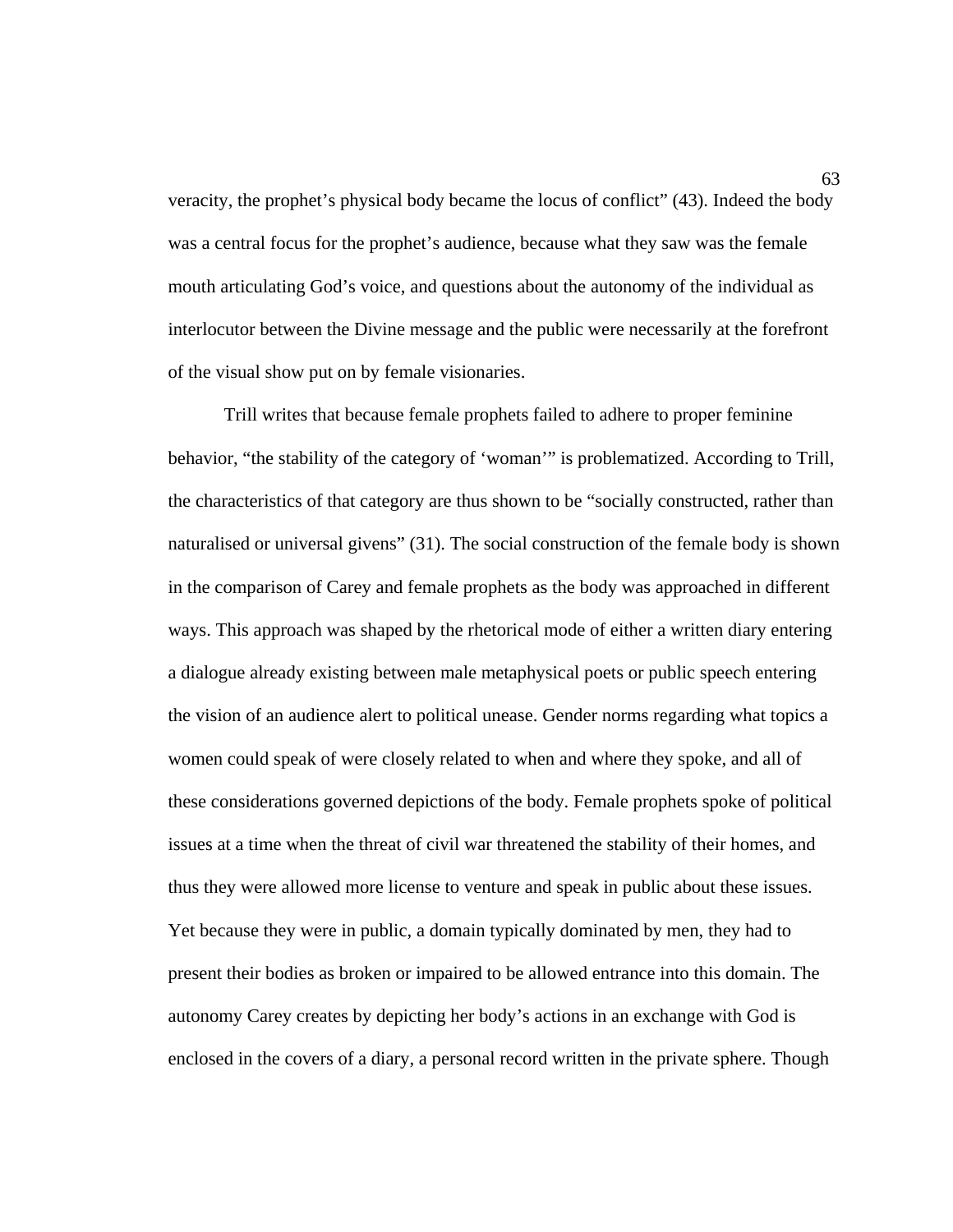Carey does assume greater autonomy in shaping her relationship with God and presenting her female body as equal to the Divine in some ways, she does so in private before others and this allows her to present her body in a way that may be unsettling, but was tolerated by her readers.

 The plausibility of Davies', Poole's, and Trapnel's visions was thus increased in the eyes of their audience when the female body was presented as weak, damaged, or abnormal in some way, allowing a break between the feminine form and the masculine voice coming from it. Carey, however, represented her body not as weak, damaged, or abnormal, but healthy without faltering physically or physiologically in a state of grief. Though, of course, it is the occasion of a dis-functioning body that is the impetus for Carey's writing of verse mourning her miscarriages and stillbirths. In some ways, the unhealthy body allows Carey to imagine the context of her text, but she ultimately presents the healthy body as key to an equal exchange with God and the autonomy that exchange gives her.

 The functioning female body for prophets had to be construed in some way for them to undertake traditional male roles of speaking before the body politic about public issues, and which consequently subverted patriarchal norms. Trill writes that for female visionaries "the struggle to establish the 'truth' of their utterances was integrally connected to their sex; often the women themselves made reference to contemporary assumptions about their supposed 'weakness' in order to legitimise their expression" (50). It was only within this weakness, when the female body was disrupted, that God's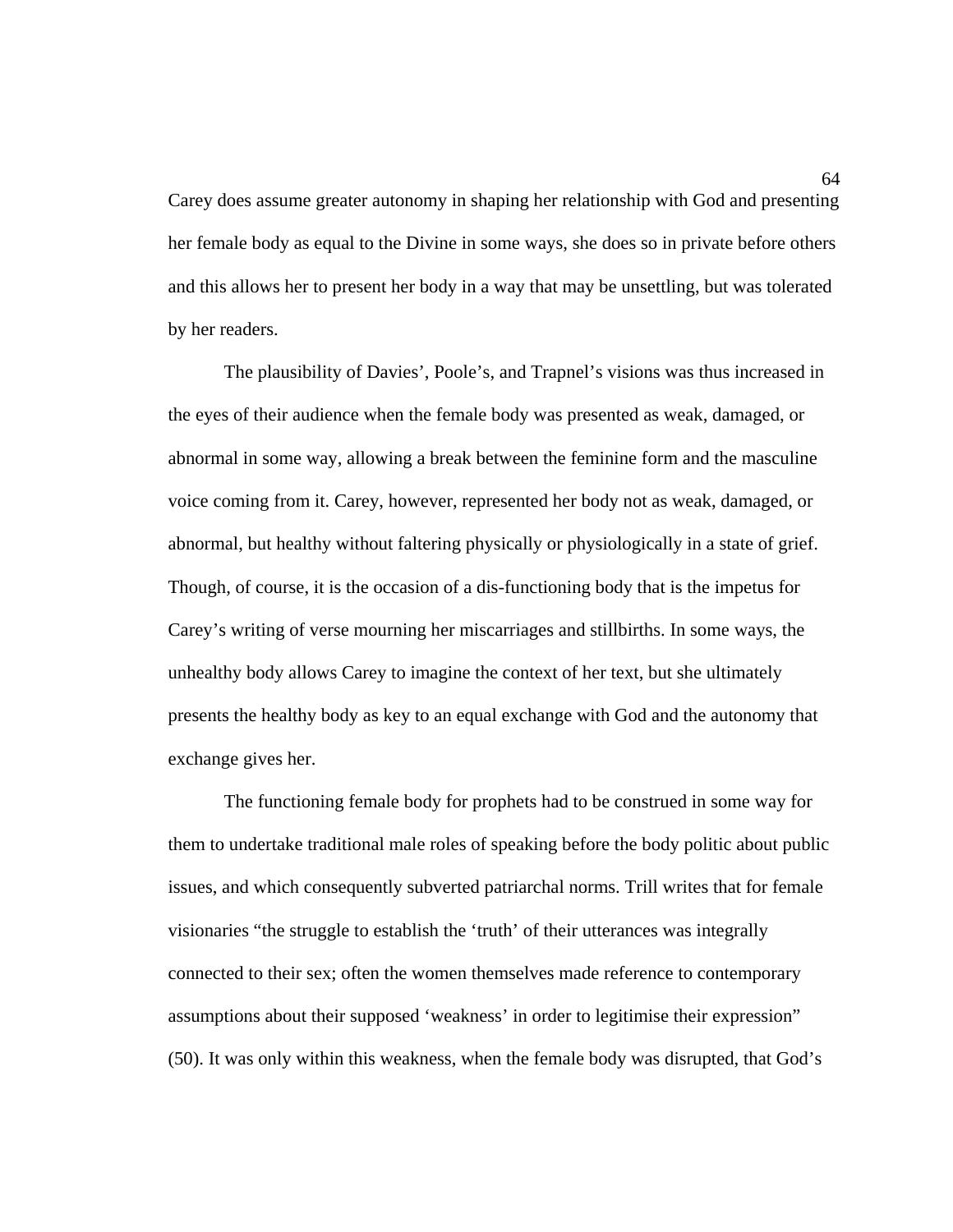(masculine) message could be considered as real. Carey, however, doesn't gain legitimacy from a damaged body. Though the miscarriages she experiences do provide the impetus for her dialogue with God in "Upon ye Sight...," Carey's reciprocal relationship with God is sustained by the production of children by her healthy, childbearing body. For Carey, the properly functioning body not only co-exists with the masculine voice she constructs in her verse, but that body necessarily allows such a voice to emerge. Since the body is the source of the material which establishes Carey's equality with God in terms of what they offer each other, it is the body which in effect gives Carey the confidence and daring to conflate her voice and a Divine voice without resolving the ambiguity clearly. Only with successful pregnancies does her body align Carey with God. In "Upon ye sight...,"Carey states that God's will is more important to her than then the painful loss of her children, and in the following stanza writes that "God hath gain'd one more; / To Praise him in the heavens; then was before" (15-16). Carey parallels God's gaining of another soul in heaven (the soul of her own aborted child) with the actions of God in reciprocating His Son's glory to Carey. Thus, Carey's reciprocal relationship with God, a relationship surpassing the one depicted by Donne and Herbert in terms of equality in their exchange with God, was grounded by her functioning, childbearing body.

 Thus, both Carey and female prophets displayed the body for public consumption as a text to be interpreted by an audience, yet Carey constructs the body-as-text differently than female prophets. Establishing legitimacy of their words and the Word of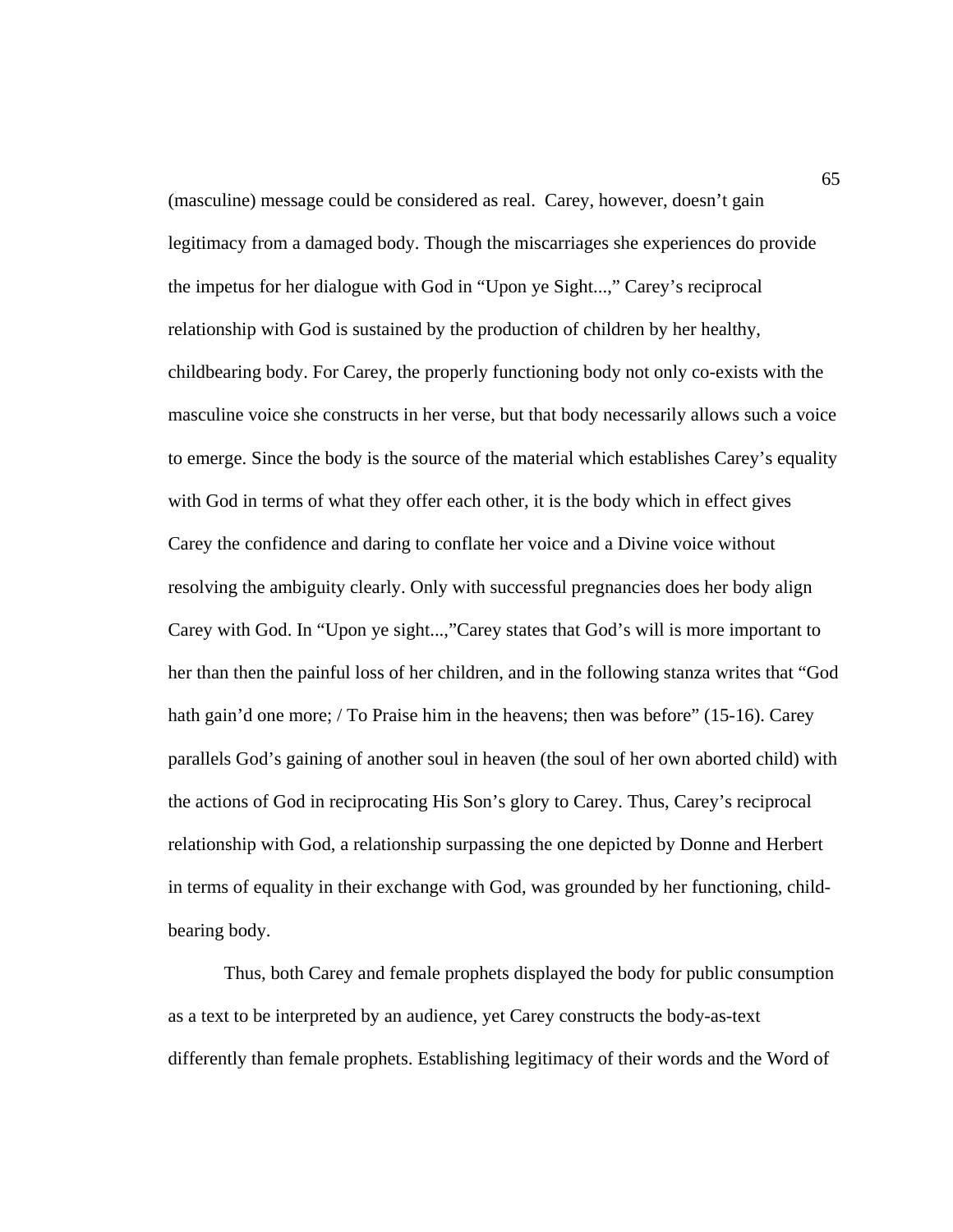God which they were conveying was thus approached differently by Carey than by her prophesying counterparts. Prophets typically stood in front of an audience, acting and speaking at the same time, often in the wild throes of communication from the Divine. The interaction of the watching public audience and the female prophet became one where physical movements were carefully analyzed. Carey's physicality was also closely analyzed, but only through the mediation of representation in words, words as metaphors. As an image then, Carey controlled what the public saw of her body. Female prophets had less control since they could not make their observers focus on what they wished to be observed. Carey's interaction with her reading public became one where her thoughts were analyzed, and this removal of Carey's narrator from direct physical confrontation with the public by the covers of her diary provided a buffer of sorts. Though differences in the rhetorical situation between Carey and prophets such as Trapnel, Poole, Channel, and Davies exist, all of these women attempted to speak for God, venturing into public spaces in order to do so, and threatening the patriarchal hierarchy of early modern society. As female prophets literally ventured into public spaces spouting their messages from God with warnings about the fate of the nation, Carey ventured into poetic dialogue circulating with male poets' depiction of God's relationship to man to establish her reciprocity with the Divine. Unlike female prophets, Carey threatens social norms and established gender hierarchies not necessarily by the physical presence of her material body on a stage, but by the *idea* of her body's abilities as comparable to those which God demonstrates. Carey's authority comes from her body itself, unlike prophets whose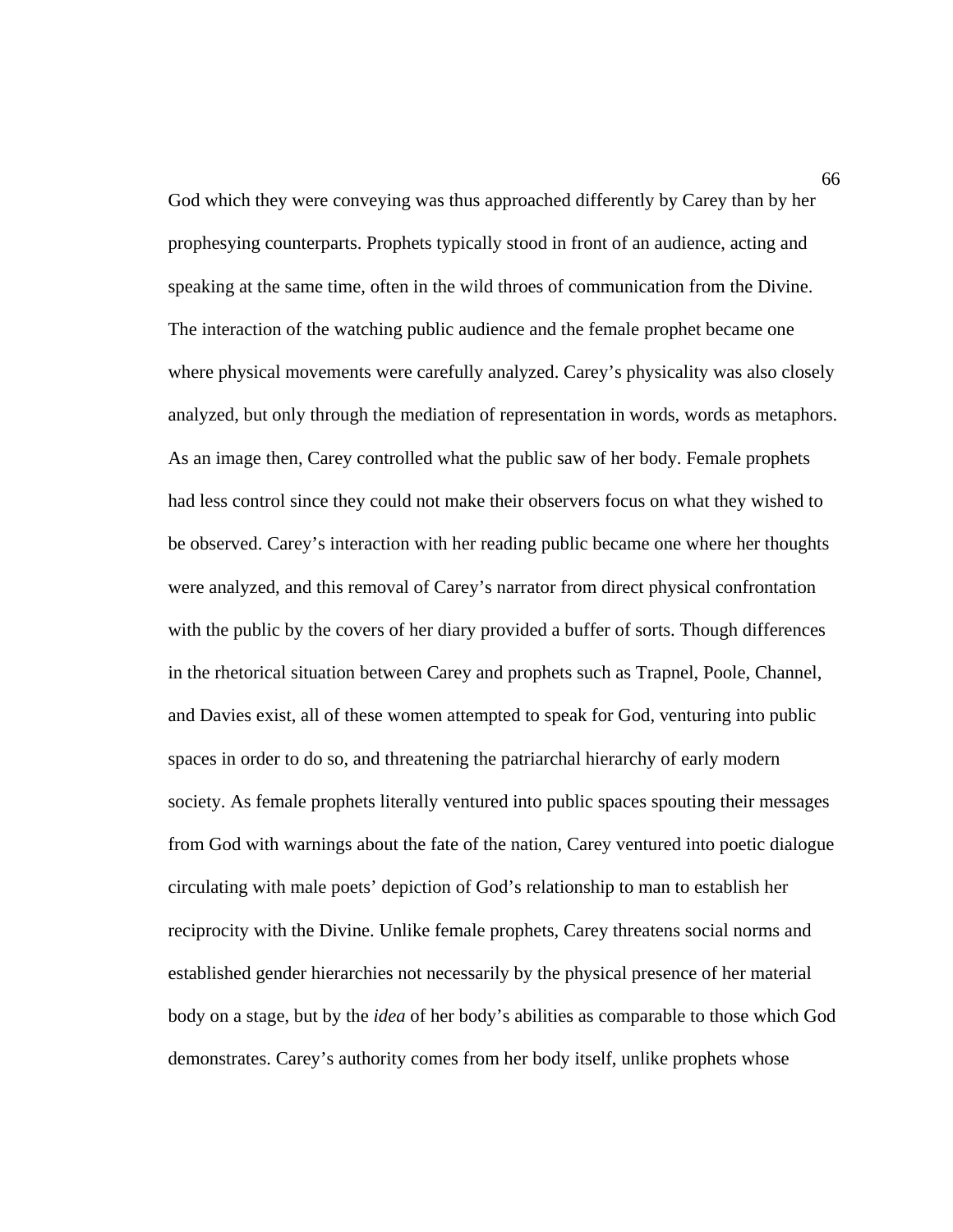authority comes from acknowledging that their ability to speak for God comes from purely outside their body.

 In attempting to decipher for their audiences how their female bodies and their own words related to a divine male voice, Trapnel, Channel, Poole, Davies and Carey existed in a perpetual state of shifting identity, alert to which parts of their being they needed to assign as masculine or feminine. Such shifts in identity were not only connected to their mixing of the public and private spheres, but also to general issues which arose as the Protestant church focused on the individual's relationship to God. Inherent social unease concerning the gender of the collective church, and its male members abounded in people's perception of biblical texts, stories, and metaphors which often related the church as the bride of Christ. This would imply that the collective worshipers were female and passive in relation to their "partner." At other moments, however, Christ is the provider of milk and nourishment comparable to the role of a nursing mother, relinquishing His role as husband. Consequently, the gender of the church as a collective body alternates between male and female, and such slippery significations of gender in religious thought create what Mack identifies as "temporary liberation from rigid gender roles" (92). Purkiss writes that the "relationship between the female body of a woman prophet and the masculine voice which issued from it was always intrinsically unsettling" (141), acknowledging as Mack does that female prophets had to, in effect, negotiate this gendered space by making clear distinctions between their appearance and their sound. In making such distinctions, they divorced their mouths from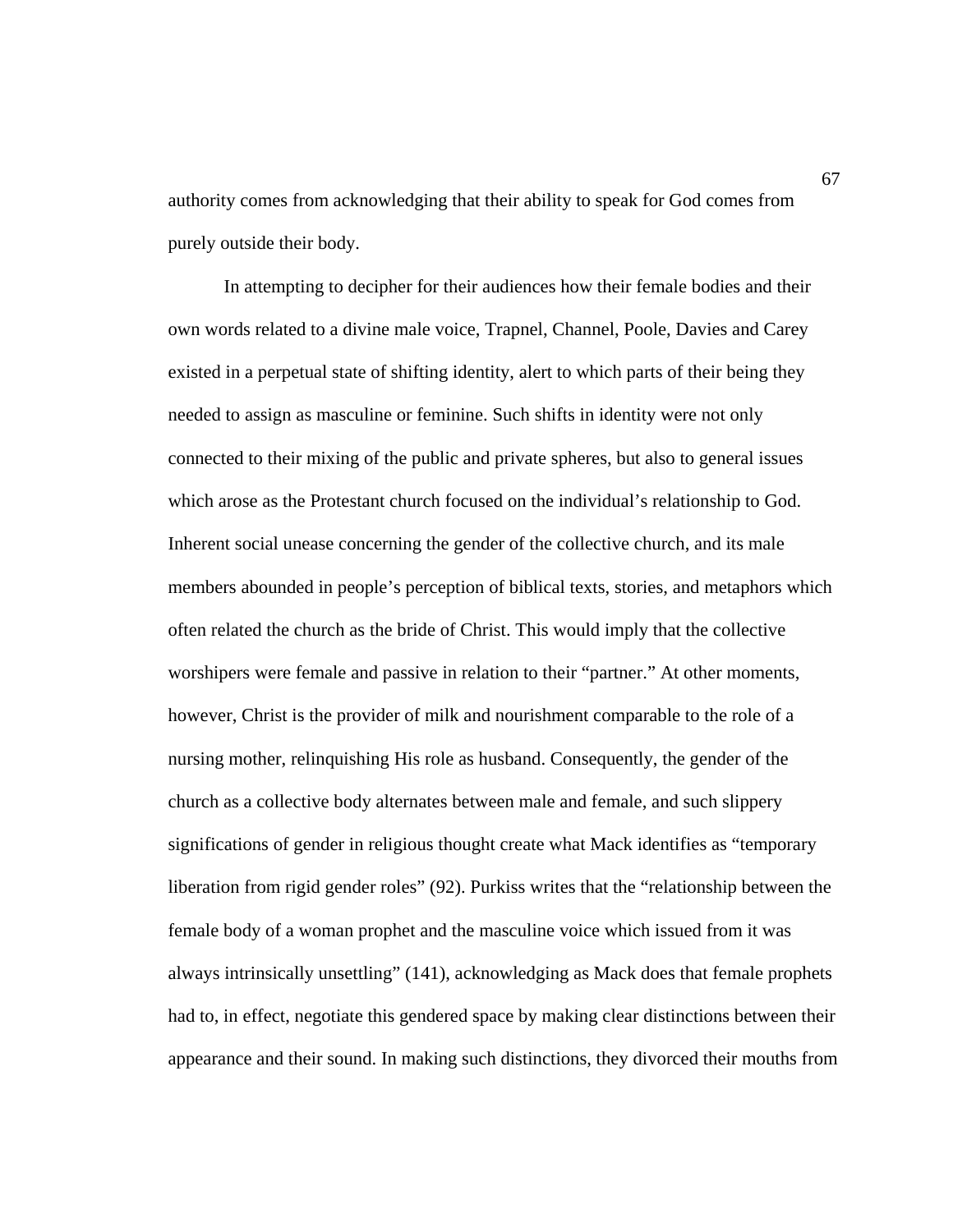their faces, their tongues from their brains, and their chests from their lungs.

 Carey negotiates herself within the same gender boundaries, and thus the diary she creates is not a diary that "could be analyzed to reveal women's sense of identity" (76) as Crawford suggests about the genre in general. Rather, Carey's diary records her search for a stable identity through the dismemberment of her individual parts, both in a purely physical sense and within the physical/spiritual antagonism which sought reconciliation in the symbol of the soul. Her body speaks to the soul and the soul speaks to the body: one mouth talks and one hand writes, but they are fragmented and separate. However, by projecting successful pregnancies in the future, Carey can overcome this hurdle. Carey demonstrates the search for identity involving the personal reconciliation of her fallen body and her increased agency afforded her by motherhood to subservience before God by alternating moments in her writing of the usual rhetoric of Calvinist theology where the human state is acknowledged as having "been marred almost beyond recognition by original sin" (Lewalski 15) and then moments where the actions of God Himself are questioned. In "A Dialogue Betwixt the Soul and the Body," Carey recognizes that with regard to taking her children, "God is wise and knows it best, God is loving and therefore did it" (14), yet in later verse passages Carey questions God's actions. In "Wretten by me at the death...," Carey writes that if God has fulfilled his will, then she will be "pleas'd and compleatly happy still" (10). Several pages later, in "Upon ye sight...," Carey again uses the exact phrase that she will be "pleassed, Compleatly happy still" (32) in accordance with God's will, but then presses further with the question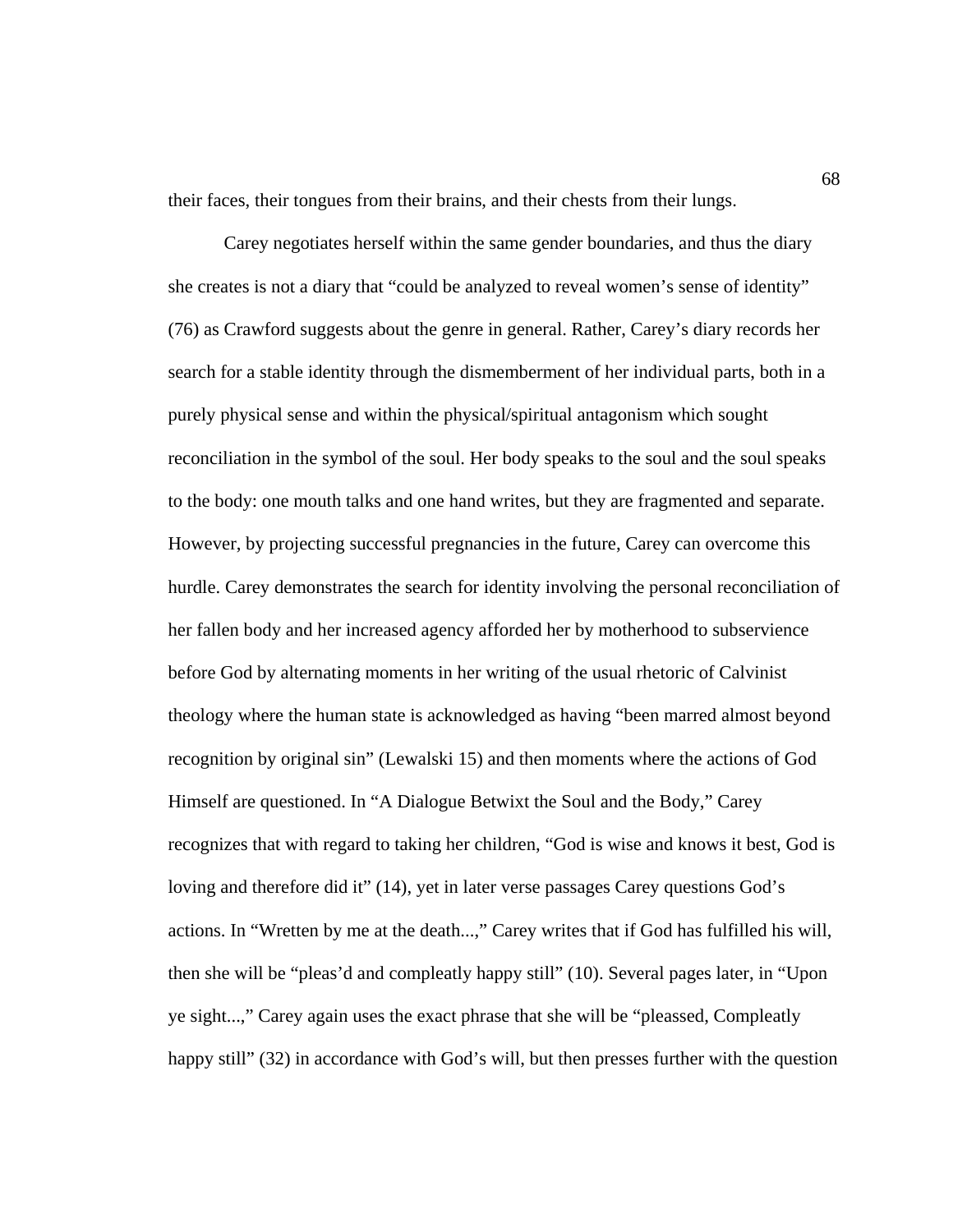"I only now desire of my sweet God / the reason why he tooke in hand his rodd?" (35- 36).

 This oscillation between the voice of a Godly and pious Calvinist woman and the alarming voice of a woman who rebukes the idea of unquestioning submission indicates the personal ambivalence Carey held regarding her relationship to God and the relationship Calvinist ideology proclaimed she should feel. Thus, her diary does not reveal a "self" since that self was in the process of negotiation between the personal and the public notions of correct spirituality, or the negotiation between a body with agency which can comparably reciprocate with God or a body without agency who is subsumed by God's own system of self-reward. Just as Carey's rhetoric records her wavering between different ideas of a what her "self" should do and think, female prophets wavered between establishing their autonomy and proclaiming their self-sacrificing of autonomy to allow the masculine, divine voice to be heard through their feminine bodies.

 Though not restricted to women, as seen in the case of Donne and Herbert who are troubled by the unity or lack thereof between their unredeemed body and soul, this search to situate the self in religious horizons is important in the context of gender since it is within religion that a paradox existed for women. Women were denied rights in the public sphere which men had claimed as their domain and any intrusion by women into this domain, whether secular or religious, was "potentially a source of resentment and resistance" (Crawford 9). Yet at the same time, women did possess souls that could be saved and glorified in heaven, and were therefore equal to men's. Women were also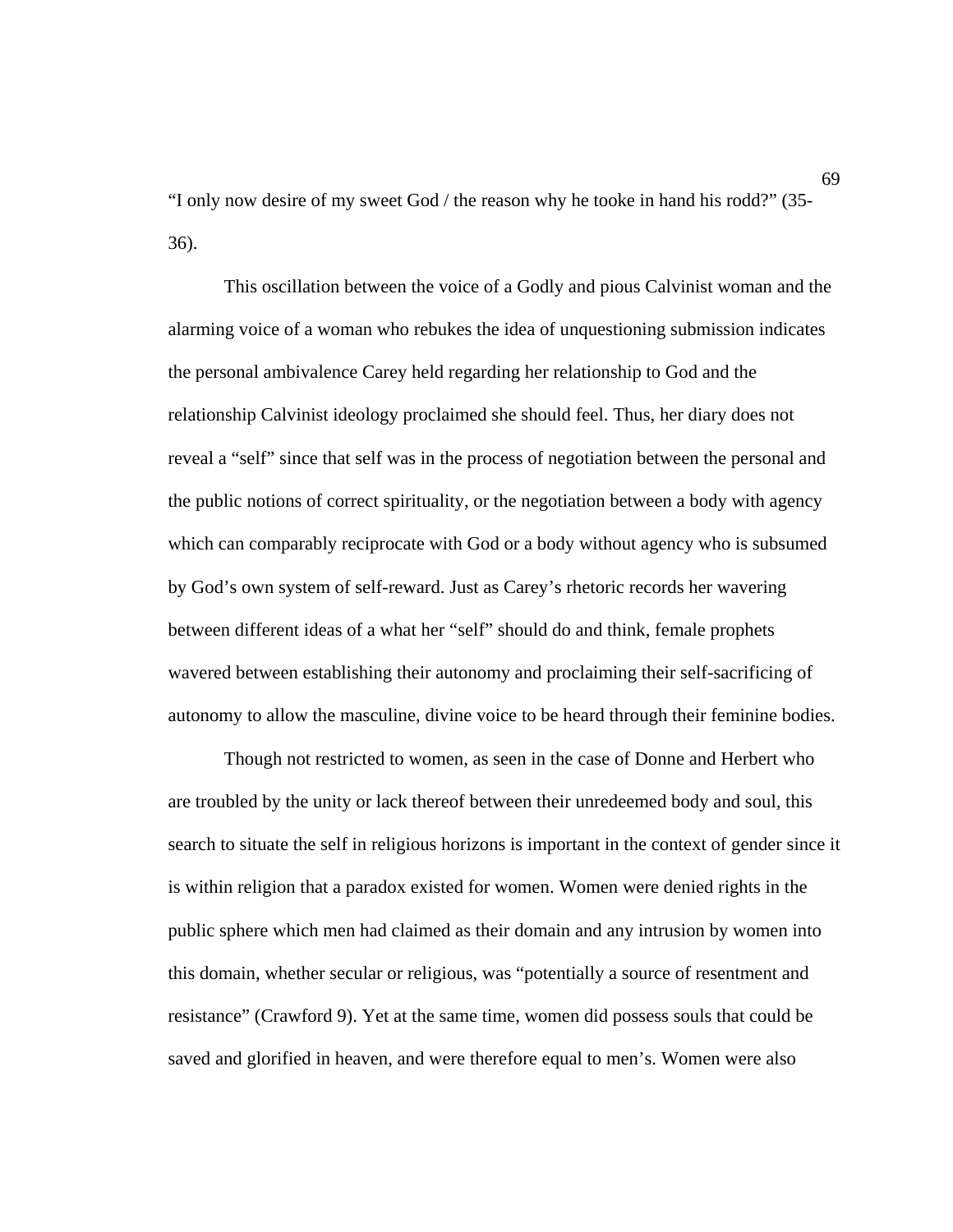charged with instilling and nourishing dominant religious thought at home in their daughters and sons, displaying some level of religious authority in private. Crawford suggests that a "Godly woman" in early modern society would be one who "had a role in promoting domestic piety" (87) and such actions of agency in the private religious arena were at odds with the agency often denied women in public.

 The body for Carey and prophets, however, became public, and whether the body was represented in a text or a body as text, such representation encapsulated paradox. In Carey's diary, she not only creates and builds upon an image of the body in her diary as a way to assert autonomy and power within her relationship to God, but she also invites public consumption of her physical body by gauging the soundness of her relationship to God by her reproductive success. But the insertion of a female body into a textual space already shaped by male predecessors required Carey to temper her appearance as did female prophets who appeared before their audiences as weak, ill, or in some other way disabled. Carey asserts her narrator's body as more autonomous and spiritually authoritative in how she was able to take part in defining her relationship with God, but she also has to make excuses for her subversive voice with reference to the condition of her body and its actions.

 In Carey's diary, she relies on two tropes to excuse her subversive voice: a textual embodiment of the femme covert motif and the trope of humility, common to the writings of many women in the seventeenth century. The idea of the femme covert originally refers to coverture laws which, according to Amy Erickson, eclipsed "a woman's legal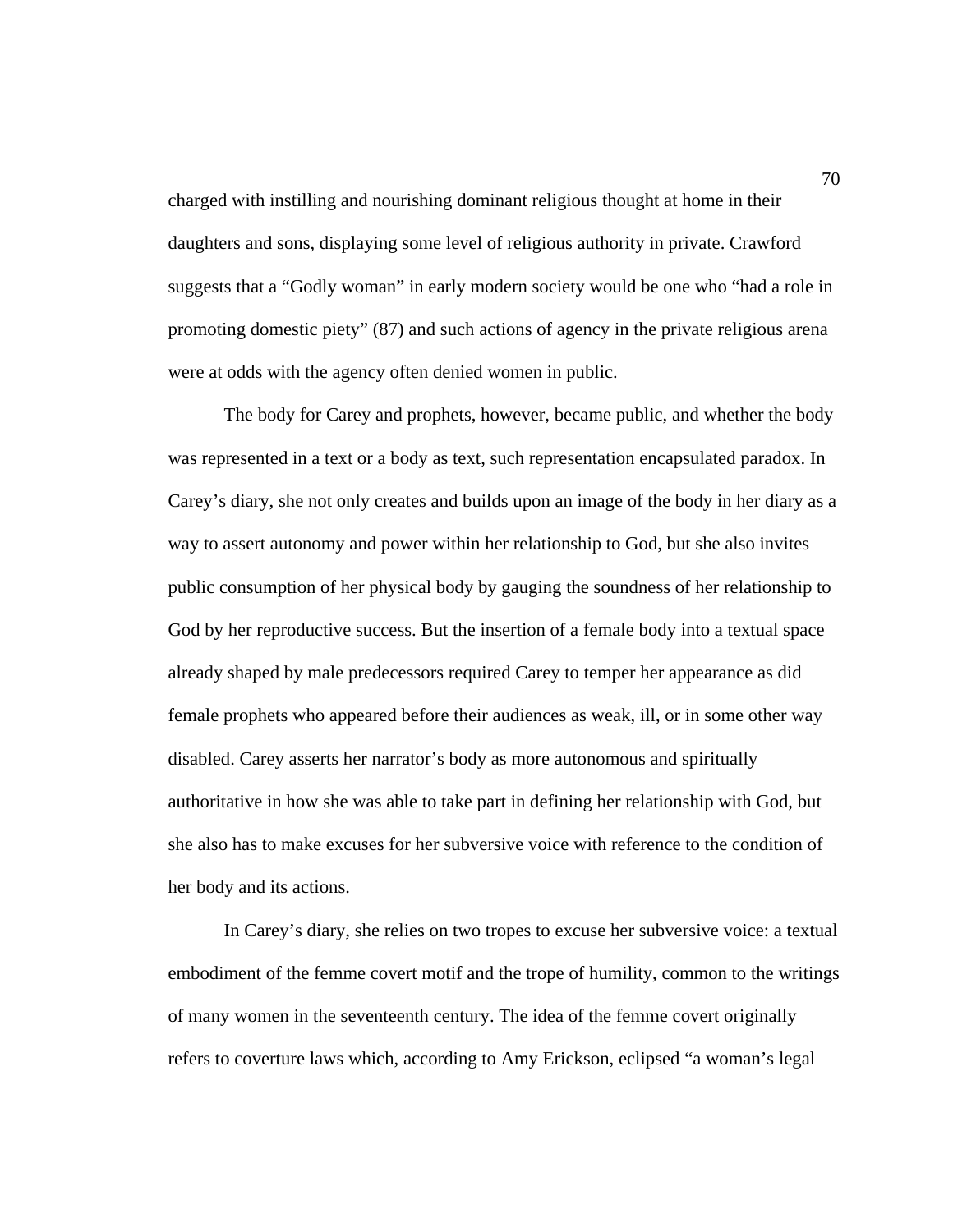identity during marriage" and which prevented a woman's representation in civil court independently of her husband (24). Women were thus classified by a "technical definition of [a] legal disability" which in effect "debarred them from independent legal action" (Erickson 100). Carey and female prophets, however, usurp this constraining legal doctrine and transform the male presence in their texts into a method of legitimization authorizing the creation of their work. Combined with a touch of submissive humility acknowledging poetic weakness, Carey relies on these tropes to excuse her gender. In doing so, Carey creates a distinction between her body and her gender, a distinction also evident in the writings and performances of female prophets.

 First, Carey uses her husband as a legitimating patron just as female visionaries depended on male patrons once they began to enter the public stage. Mack points out that "no woman presuming to address a mixed audience on political issues could have survived without allies, either as editors, apologists, ministers, or, in a very few cases, lovers" (96). Often, female prophets' messages were mediated through a male amanuensis, such as Arise Evans who recounts Channel's story and the male "relator" of Trapnel's visions. These amanuensises served as interlocutors between female prophets and their public, and thus Channel and Trapnel relied on a legitimizing male persona to present their prophecies. Carey constructs the figure of her husband to serve a similar purpose as an amanuensis of sorts, not in translating her words into his own voice, but by acting as legitimizing mediator nonetheless. Carey addresses her husband, George Payler, in the preface to her "Dialogue" and later on includes one of his poems before her own.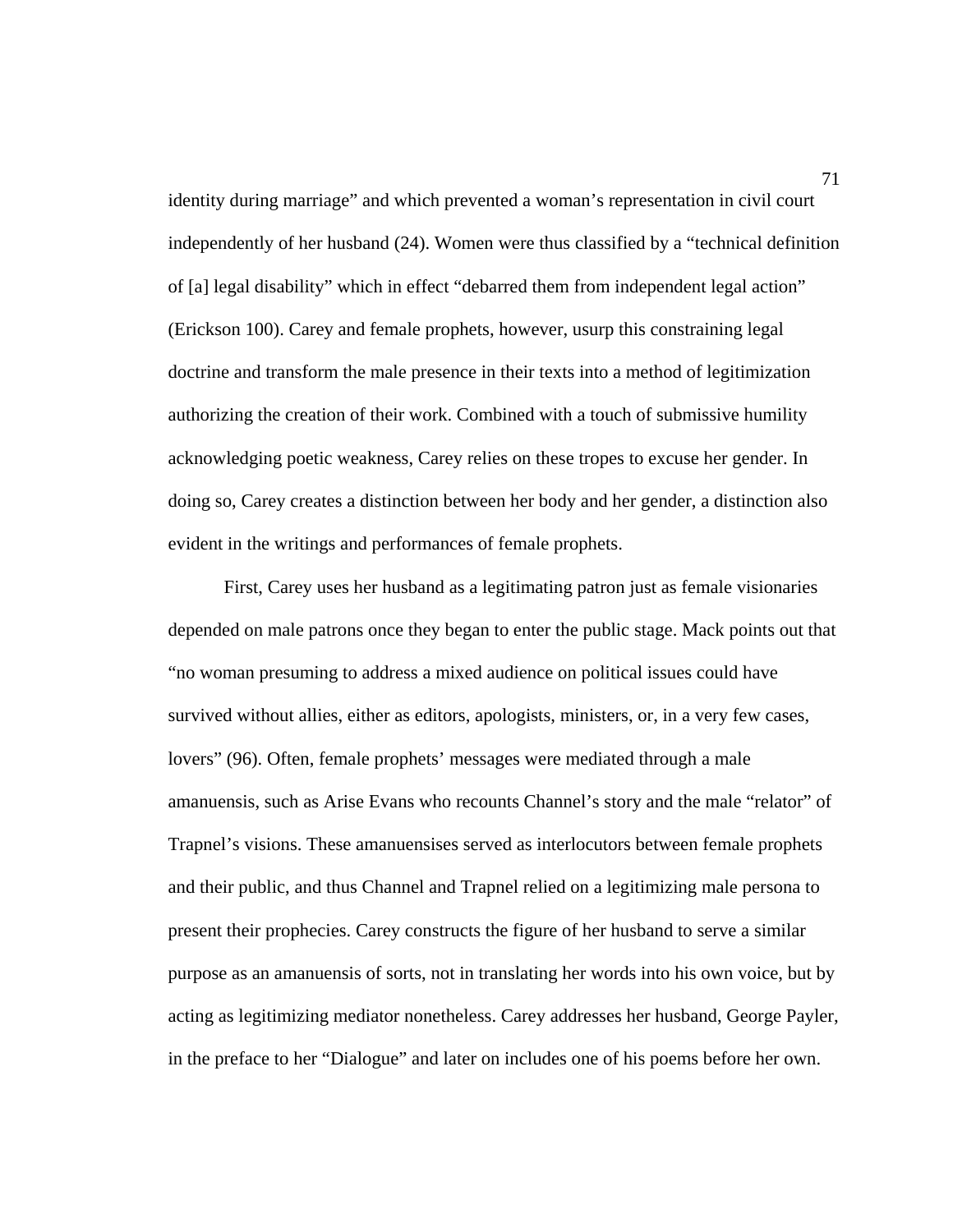This address and the inclusion of his single poem allow Carey to portray her subversive reciprocal relationship to God under the cover of a textual femme covert.

 "To My Most Loving and Dearly Beloved Husband George Payler" begins the preface to the prose passage of "Dialogue Betwixt the Soul and Body." Carey pleads that her spiritual "endeavours" will be accepted by her husband, stating "Therefore my dear, I humbly present these lines to thee" (6). She addresses her husband throughout the preface, and in doing so presents to the reader a self-representation of a dutiful and loyal wife literally embodying the femme covert: "God hath also made us of one mind, out judgments are one, our wills, our aims in spirituals..." (9). This blatant depiction of a sole figure representing both husband and wife provides Carey with greater authority as her female body is thus authorized by the male head of her household. Carey is possessed by him, and the possession Carey constructs emphasizes the legitimacy of Carey's textual ambitions: "I shall now, my dear, beg thy watchfulness over me, against sin, and thy prayers for me" (10). Carey's husband does indeed watch over Carey's words quite literally as his eyes are embedded in Carey's words themselves.

 Though Carey emphasizes the importance of her husband's guardianship over her text in the preface, she does not mention or refer to him throughout the "Dialogue," nor in any other prose or verse passage. She does include one poem that she states is authored by her husband, but doesn't refer to this poem again. These isolated references to her husband rely on his voice and image only by how they precipitate Carey's subversive depiction of her reciprocal relationship with God. Her husband's authorizing presence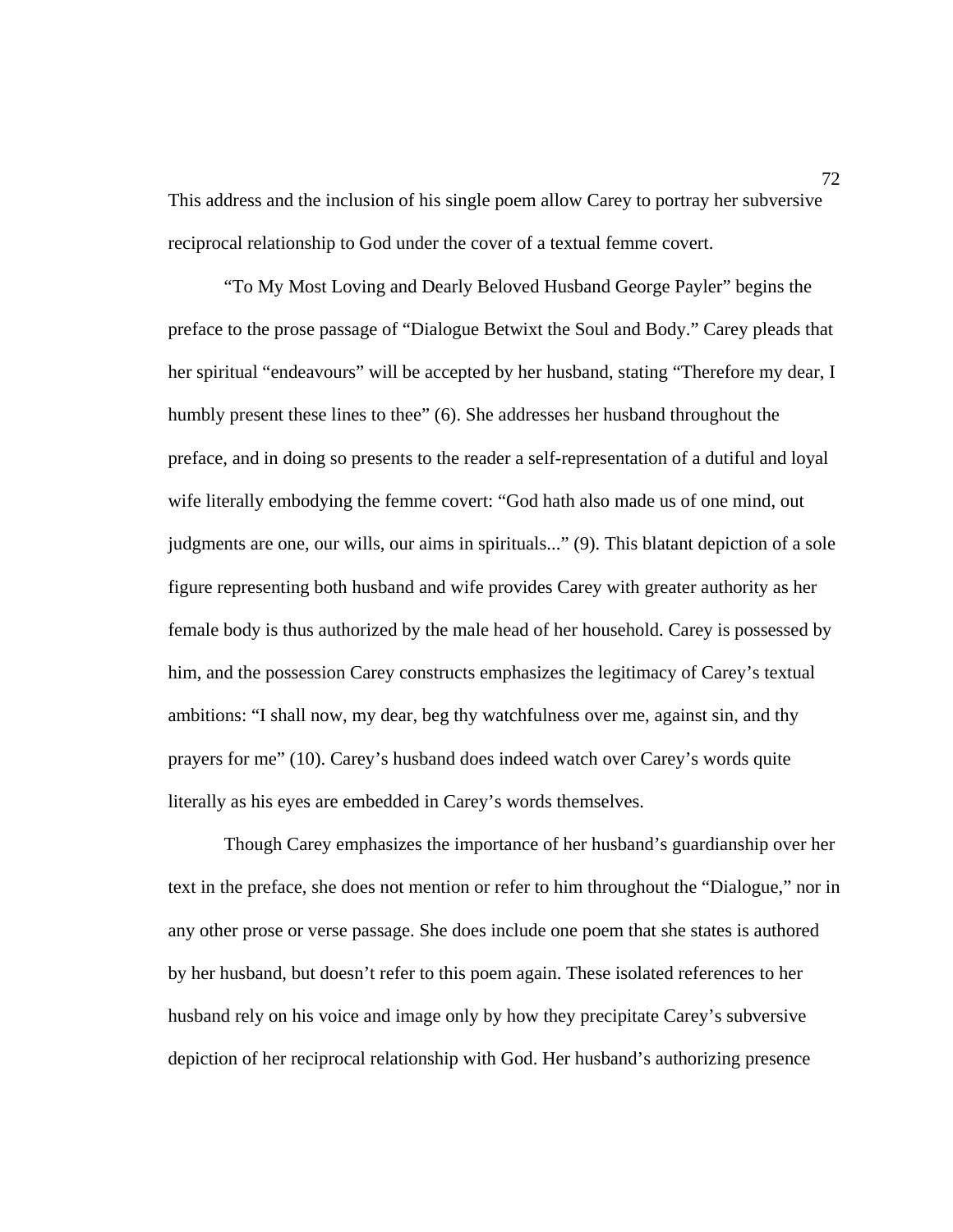helps to create the narrator's persona as a good wife and mother who is attempting to perform her duty of maintaining and revering domestic space even in a text that ventured outside of such a space.

 Not only does Carey embody the femme covert trope in her writing, but she also employs the trope of humility as an excuse for her boldness in writing a text that would raise the eyebrows of her contemporaries. The lines she "humbly presents" to her husband, lines which she wishes had "power to express my affection further than I can" (8). Like Carey, female prophets (as well as many other contemporaneous female writers in general) often expressed humility in their messages from God. Elinor Channel's "relator" tells of how she is "but a weak woman in expression (but) was taught in brief how to express her message from God..." (198). In both examples, the boldness of the writer/speaker must be excused with humility even as that boldness acted as the initial impetus for their words.

 The recurring theme of the femme covert, which protected and masked women by men in their texts as well as in the political/economic sphere of public discourse, and the trope of humility are used by both Carey and female prophets as ways to justify their bodily disruption of gender hierarchy. Whether using the image of the body as thematic tool or using the tangible flesh and blood spectacle of speaking and acting before an audience, Carey and visionaries (and their male interlocutors, as the case may be) acknowledged their weaknesses as necessary in order to circumvent the very norms they threatened. Mack plays with the idea of self-conscious irony constructed in women's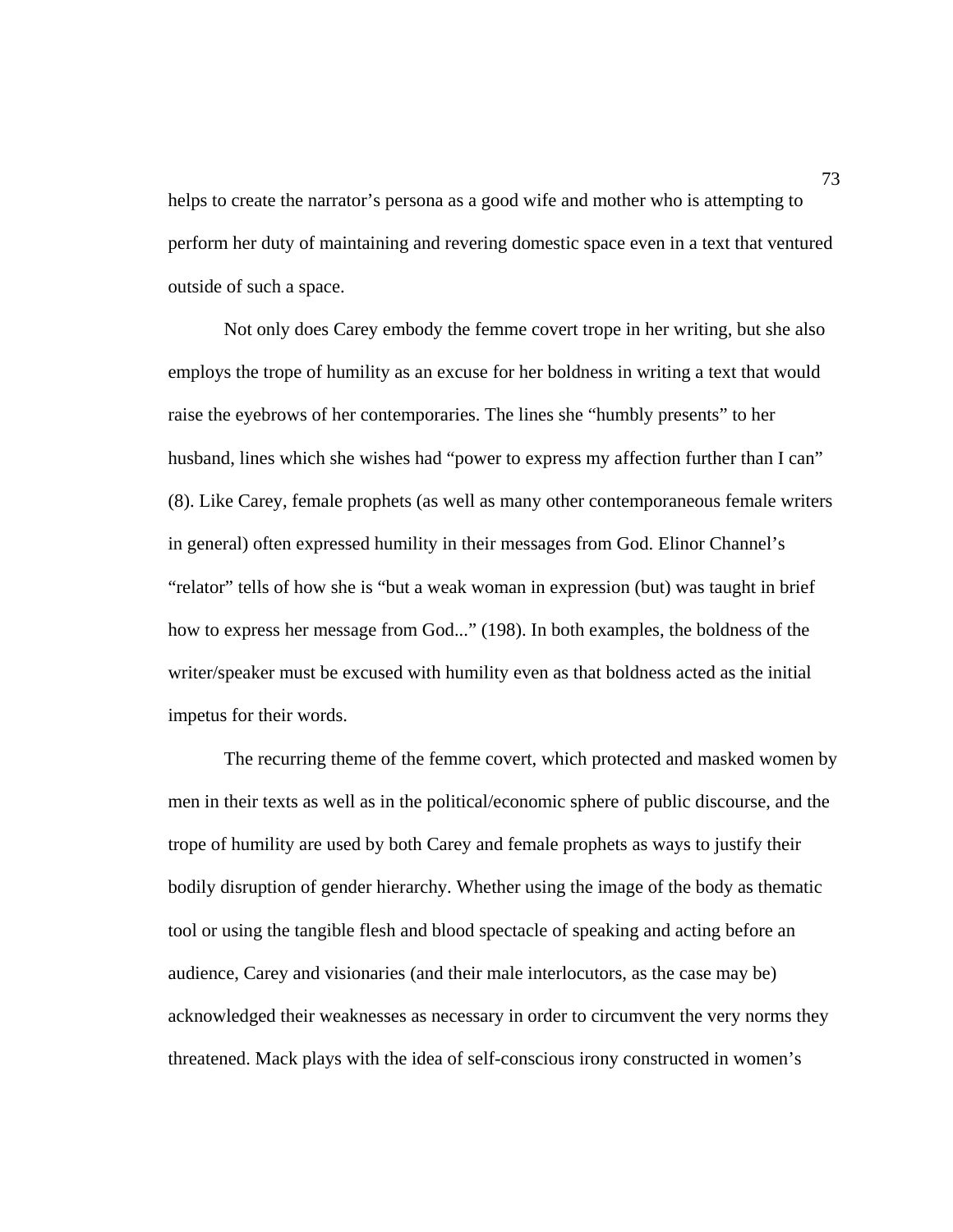writing, asking if such behavior implied "that *men* were the victims of cold-blooded manipulation by *women*, who consciously used traditional language and behavior as a covert strategy of self-expression?" (111). Mack then answers in the negative, stating that women's feelings of inadequacy may have often been genuine. In Carey's case, however, the failure to refer to her husband even one time after her preface and the inclusion his single poem suggests that though this may not have been "cold-blooded manipulation," Carey at least felt it unnecessary to continue the tropes of humility and the passive femme covert after her initial concession to them. Feelings of inadequacy may have existed for Carey, but the formulaic structure of iterating female passiveness and frailty by utilizing these tropes and then neglecting to use them in later passages suggests such feelings, if they existed, did not run deeply. Thus, these tropes were strategically and carefully used by Carey not as substantive material for her diary, but as a way to excuse the substantive material which centered on her definition of her relationship to God.

 Yet even though Carey and female prophets both employed these tropes throughout their writing, female prophets anticipated their audience's reception of their message differently than did Carey. Within the carefully conceived paradox of tactical self-lowering in order to rise above gendered expectations of authorship and ensure their readers that they possessed authority and legitimacy from the Divine, female prophets often constructed a direct warning to their readers: an insult against them, as speakers of God's Word, was an insult to God himself. Carey doesn't warn her audience directly about not perceiving her words as authoritative. Instead, she directs her body to follow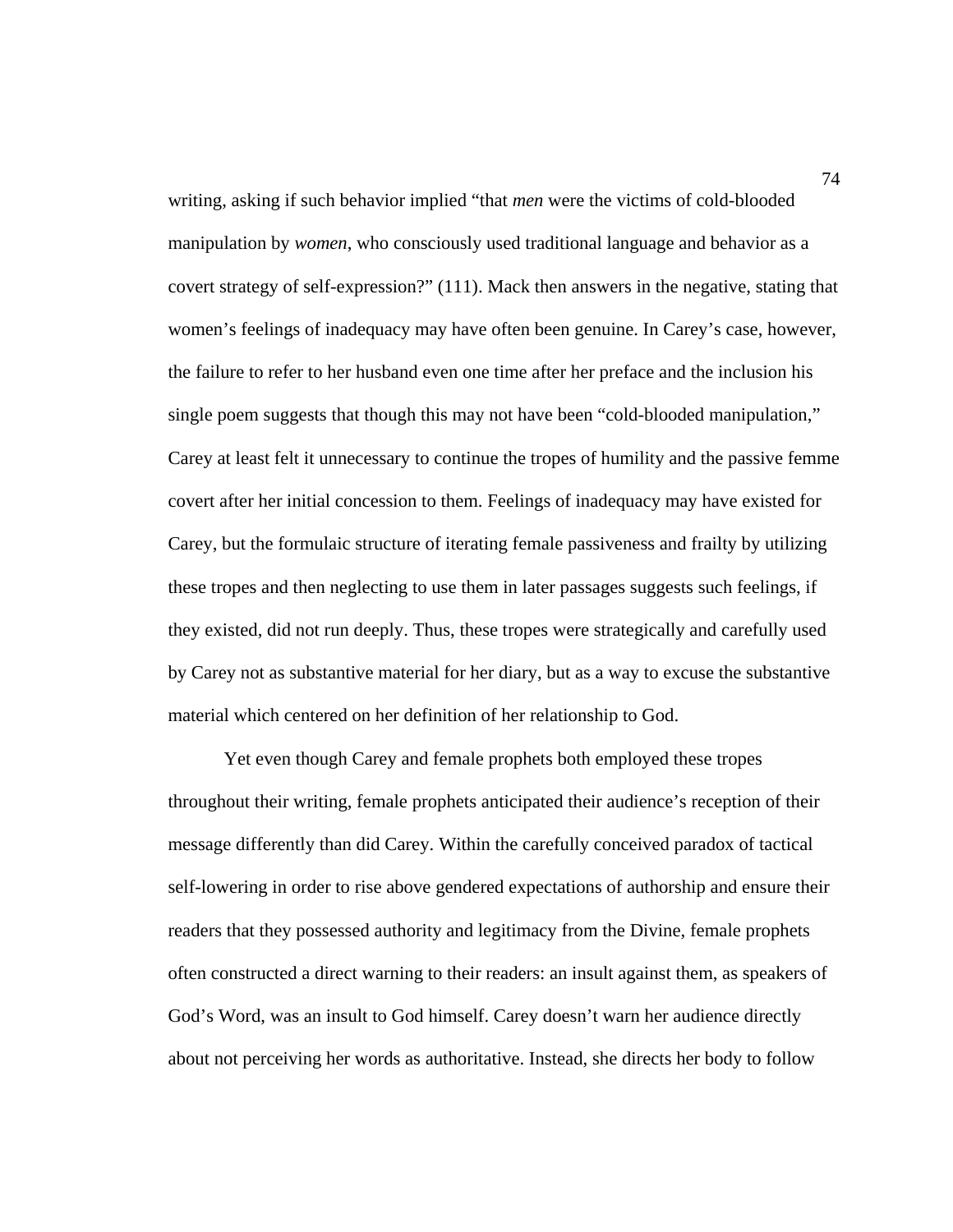suit from her soul and in this way, she speaks to the audience through her soul's direction to her body. Using a constructed discourse between her soul and her body as a conduit to convey a message, just as female prophets did on the public stage, Carey demonstrates to the readers what will and what will not happen if they disregard her message that is divinely ordained as she attempts to console her body to enter into God's grace through submission to His will. In "A Dialogue...," Carey sweetly alerts her body that it is of crucial importance to follow the example led by her soul. In "A Dialogue...," the soul gains authority from its trials and tribulations with God which, the soul tells us, "by experience I know true" (29). Carey writes, "Let thee and I, my dear Body, all the members, all the faculties, even the whole man give up ourselves unto God, our good God, into his service..." (35-36) and directs the soul to its material counterpart, suggesting that the body must heed the soul's words as a role model for behavior. In such emulation of the soul, the body will be able to "enjoy God, and Christ, and the Spirit for ever" (37). The body of Carey's soul thus stands in for the body of the reader, a reader who must heed Carey's depiction of how to interact successfully with God through the example she constructs in her text. Using encouragement instead of warning, Carey appropriately focuses on her body's response to God's actions.

 Female prophets, on the other hand, relied on severe warnings, not encouragement or enticement to keep their readers doubt free of their authority as true vessels of God's word. In one of her pamphlets, Davies demonstrates that to insult her prophecies by disregarding or admonishing them as corrupt or insincere can produce serious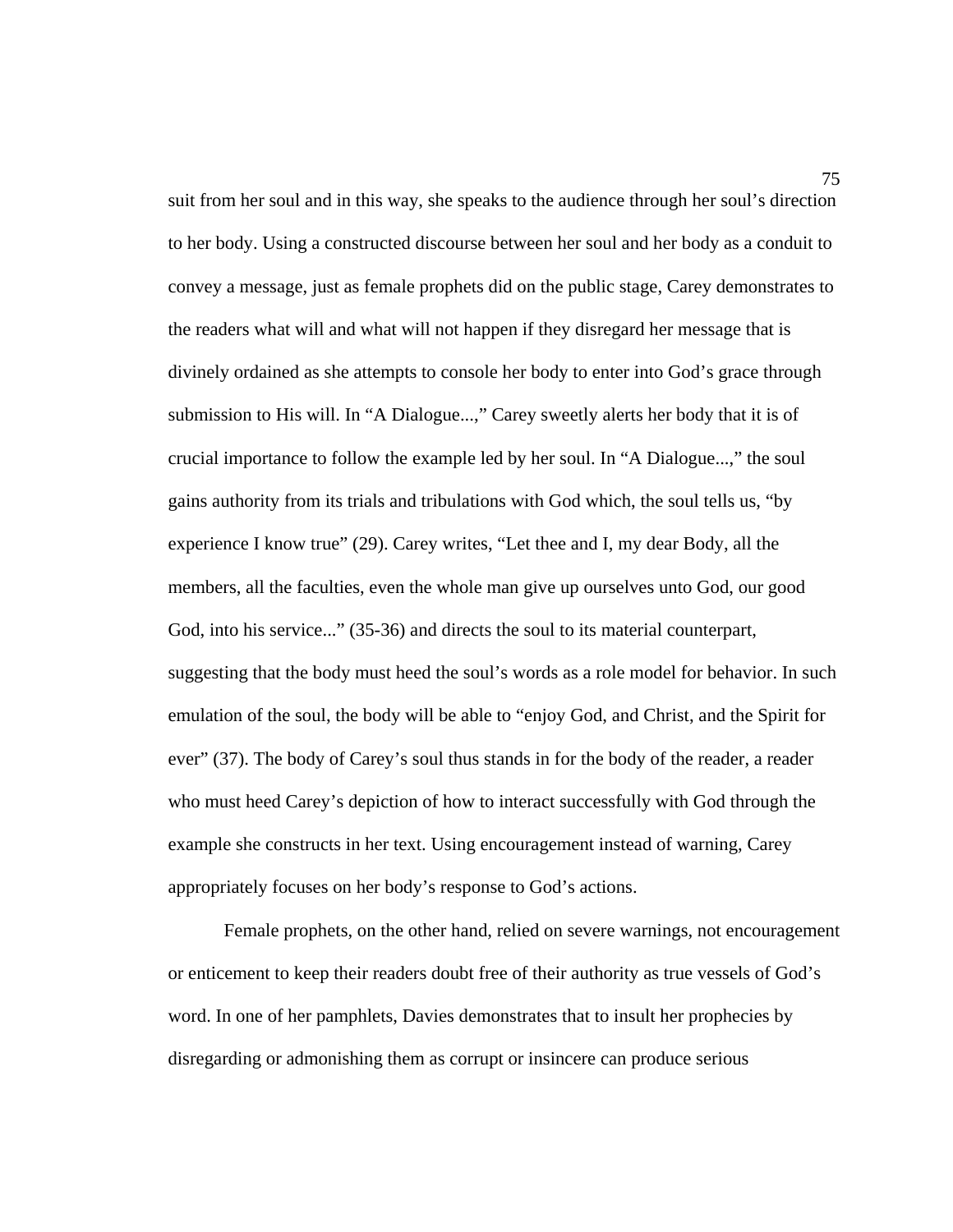repercussions. Davies maintained a record of her visions in what she refers to a "this Book of mine." Her first husband, disbelieving her visions, seized her book and threw it "into the fire" (148). Davies consequently prophesies his death with the next three years, a death that she tells us came to pass accordingly. Shortly afterwards, Davies had the unfortunate luck to marry another man who performed the same action. Davies tells us that "he likewise burning my book, another manuscript" managed to escape "not scot free" (148) from the wrath of the Divine whom she spoke for. This example illustrates, quite explicitly, how Davies uses the examples of her husbands to warn her audience to take her visions very seriously.

 In a similar way, Trapnel in "The Cry of a Stone," addresses her audience by telling them that if they refuse to listen to God's word through Trapnel's speech, or refuse to acknowledge the "voyce within a voyce" (G1v) as Trapnel refers to it, then the consequences could be dire. "The Lord would have your Protestations, Vows, Covenants, and Narrations brought into your palace against you, this shall be bitterness in your dishes; you shall have plenty and fulness, but without comfort" (K3v) Trapnel states, connecting her audience's failure to recognize her divine authority with punishment, a punishment represented here in metaphorical terms as gastronomical dissatisfaction.

 In both Carey's writing and the visions expounded by female prophets and/or their amanuensis, a man couldn't be too far away; after all, the body was dangerous to these women when it was on display for the public to feast their eyes on, whether figuratively or literally, and the security a male presence offered was important to a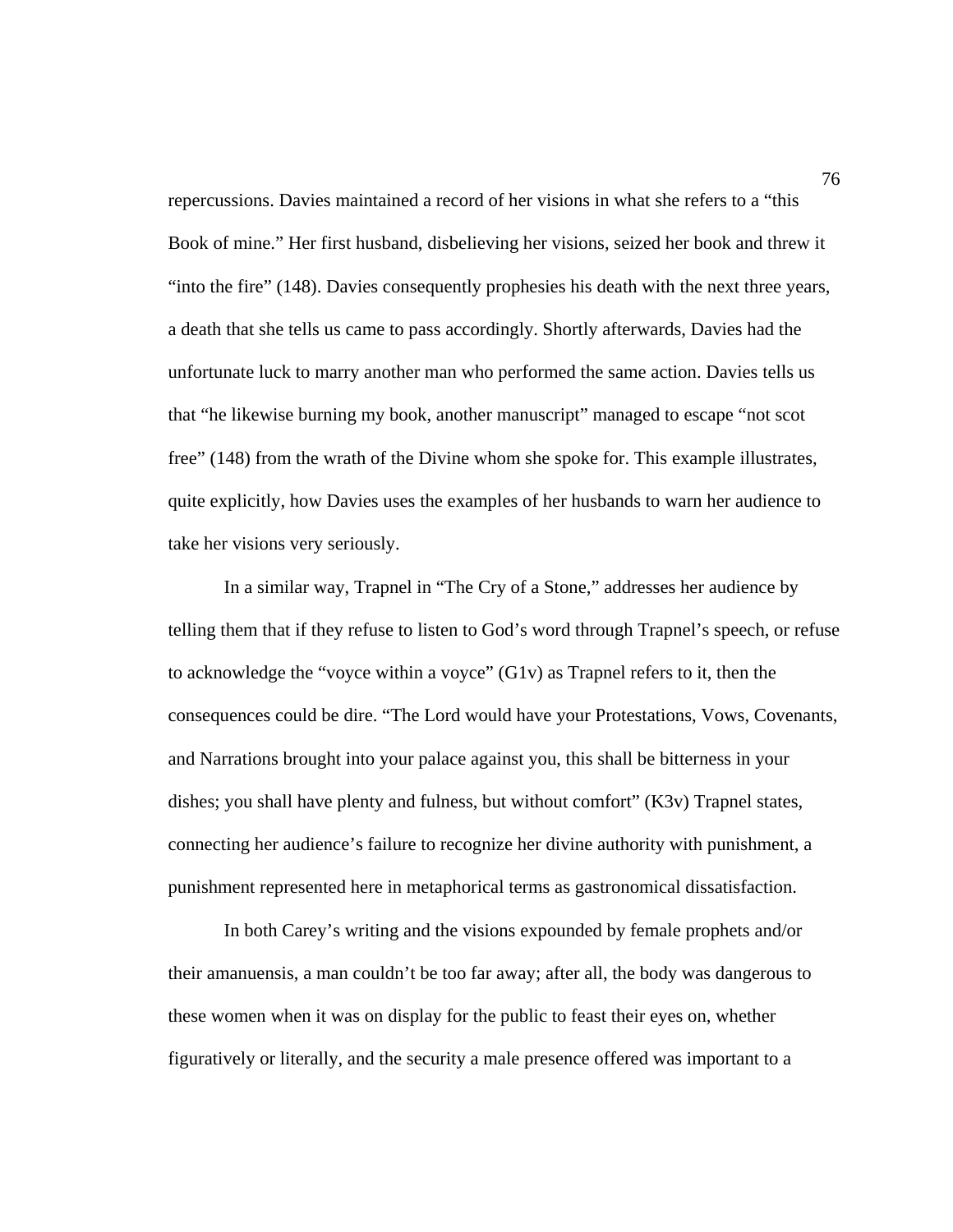work's reception. Despite the shared methods of anticipating and defending their work from critics, female prophets represented themselves as more passivity physically than Carey represents herself. Carey is hindered by her gender (as demonstrated by the defensive tropes she employs) but her bodily autonomy in producing children helps her much more than the bodies of prophets, bodies that not only had to separated from voices and genders, but had to be defeated or displaced a step farther in order to allow the voice to be heard. Thus, Carey's distinction between her body and gender emphasizes greater bodily autonomy as it can birth children, which then places Carey in a position to barter with God.

 Channel's relator states that "inwardly though she be but a weak woman in expression, she was taught in brief how to express her message from God to your highness" (198). Though Carey identifies how difficult it was to express God's power and mercy, she was not taught by Him how to overcome the inexpressible; she was motivated perhaps, but her ability to express her thoughts is not given to her from any higher power. Carey's words are created in negotiations between herself and God, indicating Carey's greater autonomy in that she can barter with Him and in the process verbally interact as a separate discursive subject. Channel's relator states that "when she is Dumb, all her sences are taken up," and her visions are "dictated and made plain to her by the Spirit of God" (199). This depiction of Channel as a manipulated and passive subject is distinctly different from Carey's self-depiction as narrator who questions God's actions and contemplates her submission to His will. This contemplation is allowed only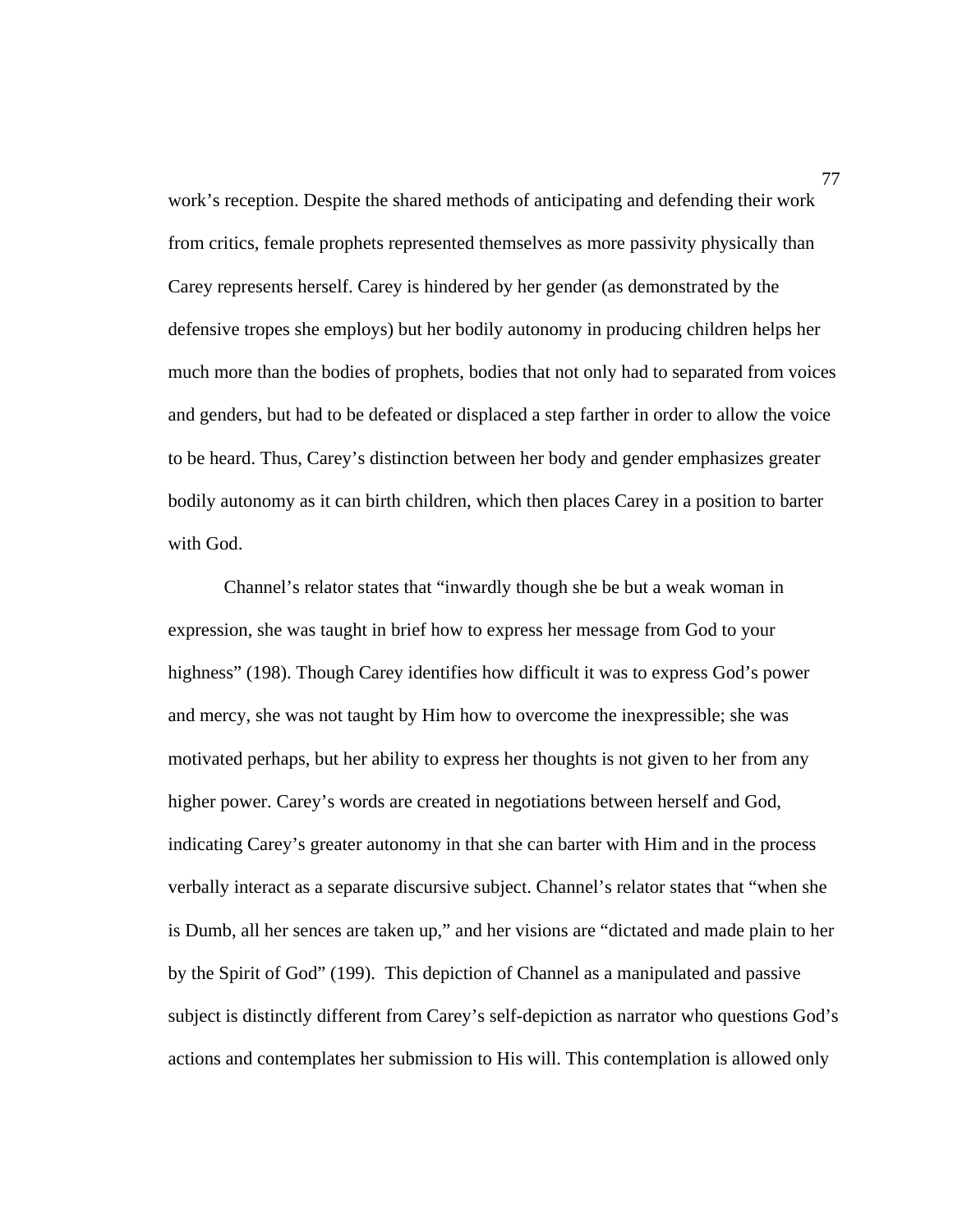by the authoritative space Carey creates for herself by establishing a reciprocal relationship to God nearing equality.

 Carey's contemplation and interrogation of God's actions is absent from Anna Trapnel's writing just as it is absent from Channel's messages. Trapnel writes, "Oh Lord, thy servant knows there is no selfe in this thing"  $(G1v)$ , thus claiming complete detachment of her person (her gender) from her bodily actions and speech as Carey does, but in Trapnel's depiction of this detachment, her body mimics a male body because it is God's assuredly male voice emanating from her mouth in a public space. Trapnel identifies herself as a servant whom God has "over-ruled" and who has "put...to silence" (G1v). Carey's moments of silence are scarce, and the one passage in "Upon ye sight of my Aborted Birth" where God is the supposed interlocutor in the poem is overshadowed by the sneaking suspicion that the voice is an echo of Carey's own voice, since the words He speaks could make sense coming from Carey's mouth just as easily as from His own. This autonomy Carey demonstrates is recognized by Mack as being absent from the words of female prophets. Mack writes that the female prophet, unable to rely on "individual capacities" in order to justify her authority, instead "invited her audience to contemplate her as the literal embodiment of a feminine archetype" (23). Mack cites Davies' use of the terms "vessel, handmaid, or bride" to represent herself, and Trapnel uses similar terms as well, identifying herself as a "vessel" to be filled with liquor, a "poor handmaid," and a "servant" throughout her writings. Carey identifies herself as a "Child by mercy free" ("Upon ye sight..." 68), and though she does refer to herself as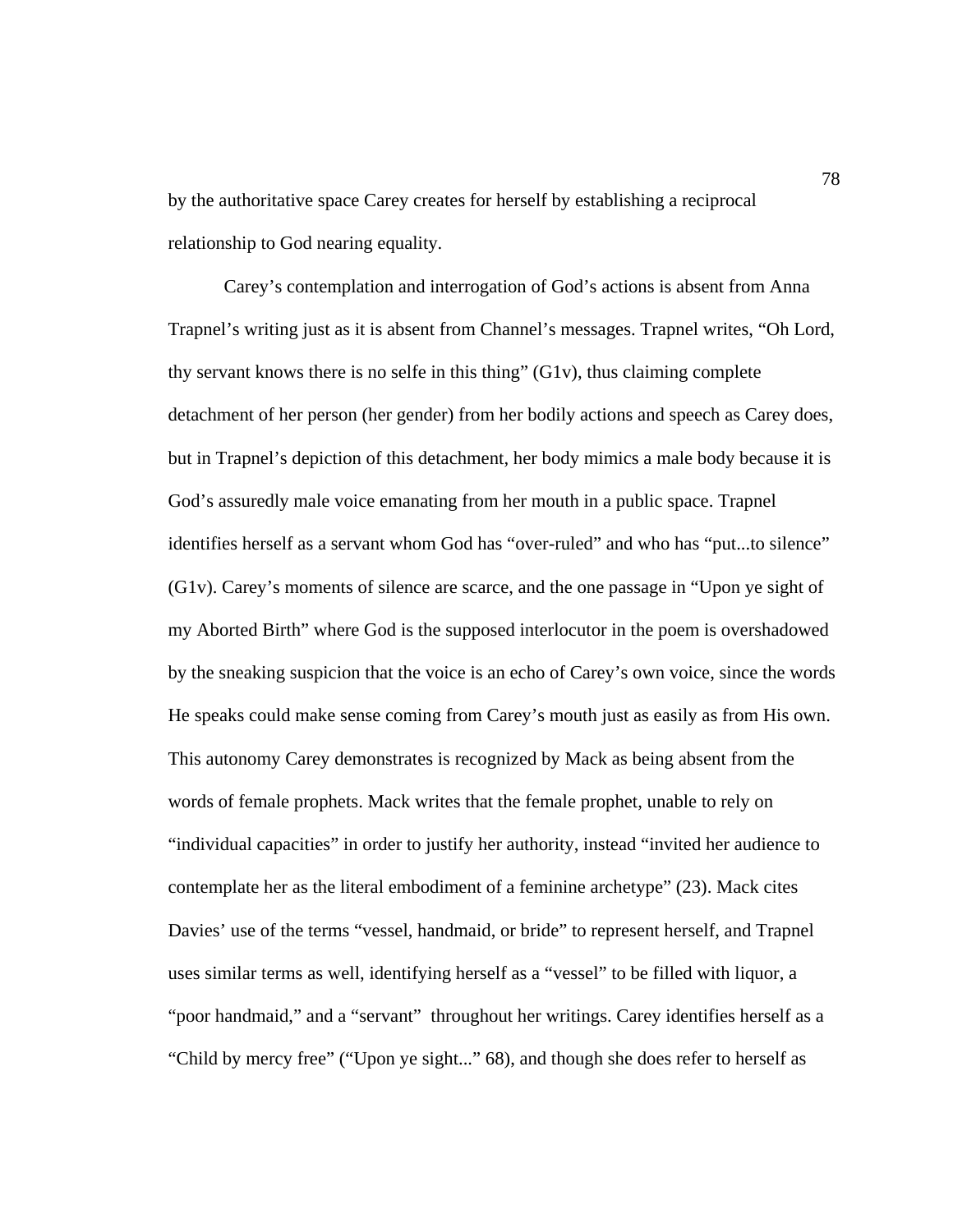God's handmaid, she follows that self-definition with a question of God's very authority. In "Upon ye sight...," Carey writes that she is God's "hand-maide" (33) but immediately follows this in the next stanza with "I only now desire of my sweet God / the reason why he tooke in hand his rodd?" (34-35).

 Carey's defiance exists because she makes a distinction between her body and her gender, just as prophets were tolerated by the public because they separated their body and gender. Yet, this distinction crumbles at other times in both Carey's and prophets' writing and speaking. Within the distinction of body and gender, Carey constructs a more active body than female prophets, but in conveying God's words to their readers they all relied on symbols of pregnancy and maternal nurturing to convince the public of their legitimacy. Thus, in order to establish their credibility while thwarting patriarchal norms which disallowed women a voice in public, they had to acknowledge and utilize the duties of mothers and nurturers securely nestled in traditional gender roles, an aspect of their rhetorical strategy antagonistic to other moments when prophets and Carey divorce their gendered weaknesses from the actions of their bodies. This antagonism emerges from Carey's writing and prophets' messages as these women struggled with portraying their private bodies in public spaces. As Mack states, the prophet's only way of legitimizing herself in the public eye was "to present herself as a defender of the natural order in which she was subservient while simultaneously affirming that she had transcended that natural order" (108). The search for identity stimulates this antagonism between body and gender as Carey and other women tried to unite their social roles with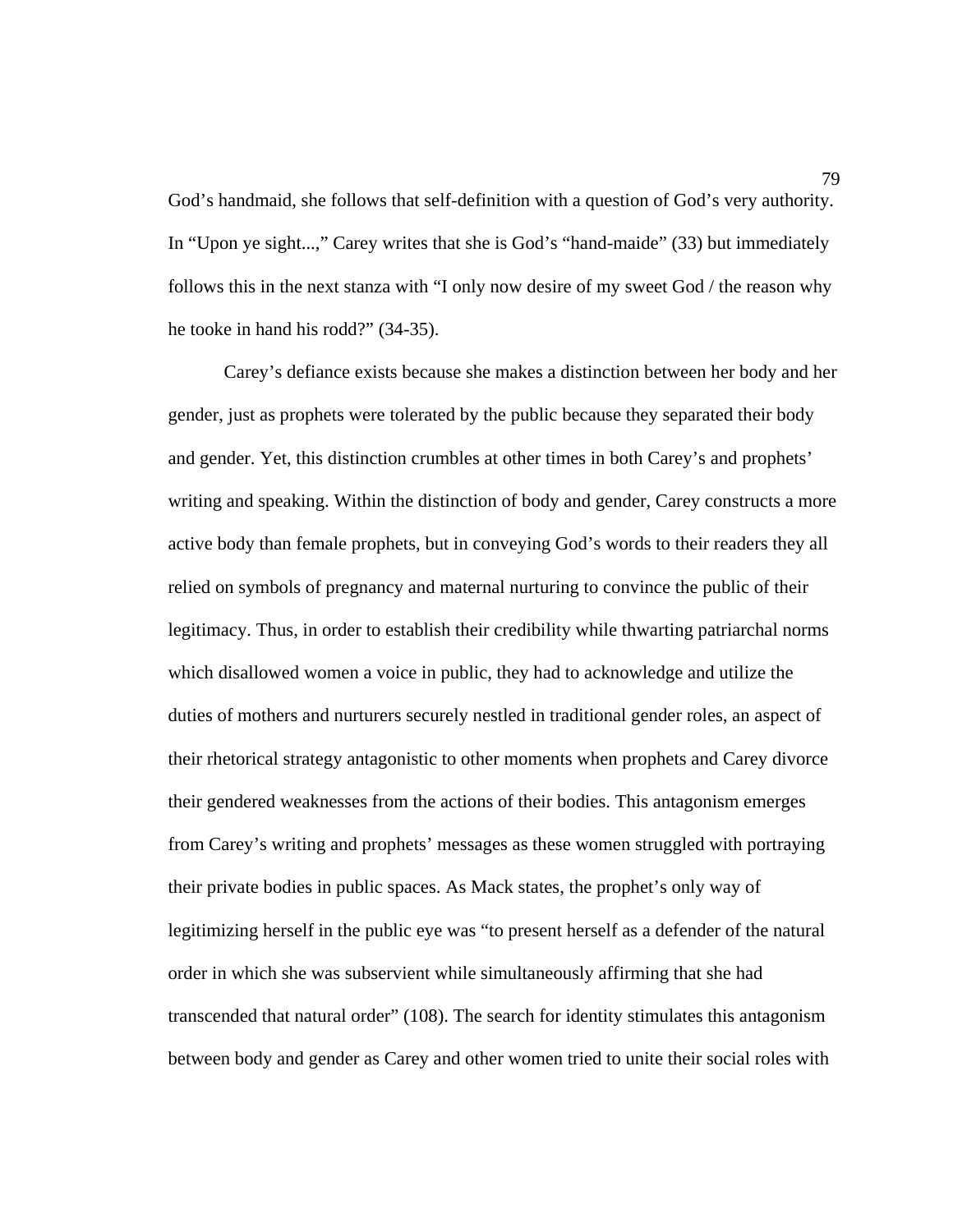their individual ambitions and goals. At times, then, as a plea to be accepted with authority and legitimacy within the public sphere of politics or textual and theological discourse, female writers distinguished between their gender and their body. At other times this rift between gender and body was erased in order to gain legitimacy. The conflicting ideologies need not be reconciled; instead, they should be viewed as a signifier of women searching for identity through the fragmented mirror in which they, and others viewed themselves.

 We have already seen Carey's advantageous use of pregnancy imagery, but her symbolism of childbirth was ironically also literal, since she derives power from the very real births, and losses, of children. Female prophets, though they may have, and did, experience births and losses of children, only portray figurative births in their messages and visions, births usually of their divine insight and powerful knowledge, not real children. Symbolic images and intimations of birthing and nurturing remained only that metaphors. For Carey, birthing children was the literal embodiment of her justification for subversiveness.

 Poole uses the imagery of a woman suffering from birthing pains in order to illustrate how well she understood the political state of England which further developed her legitimacy. She states that she was "made sensible of the distresses of the Land" by having the "pangs of a travelling woman...upon me" (164), the same pangs found in the feminized "Land" who was then in a "dying state." Not only does Poole address her geographical prowess by traveling over the country with her all-knowing divine eye, but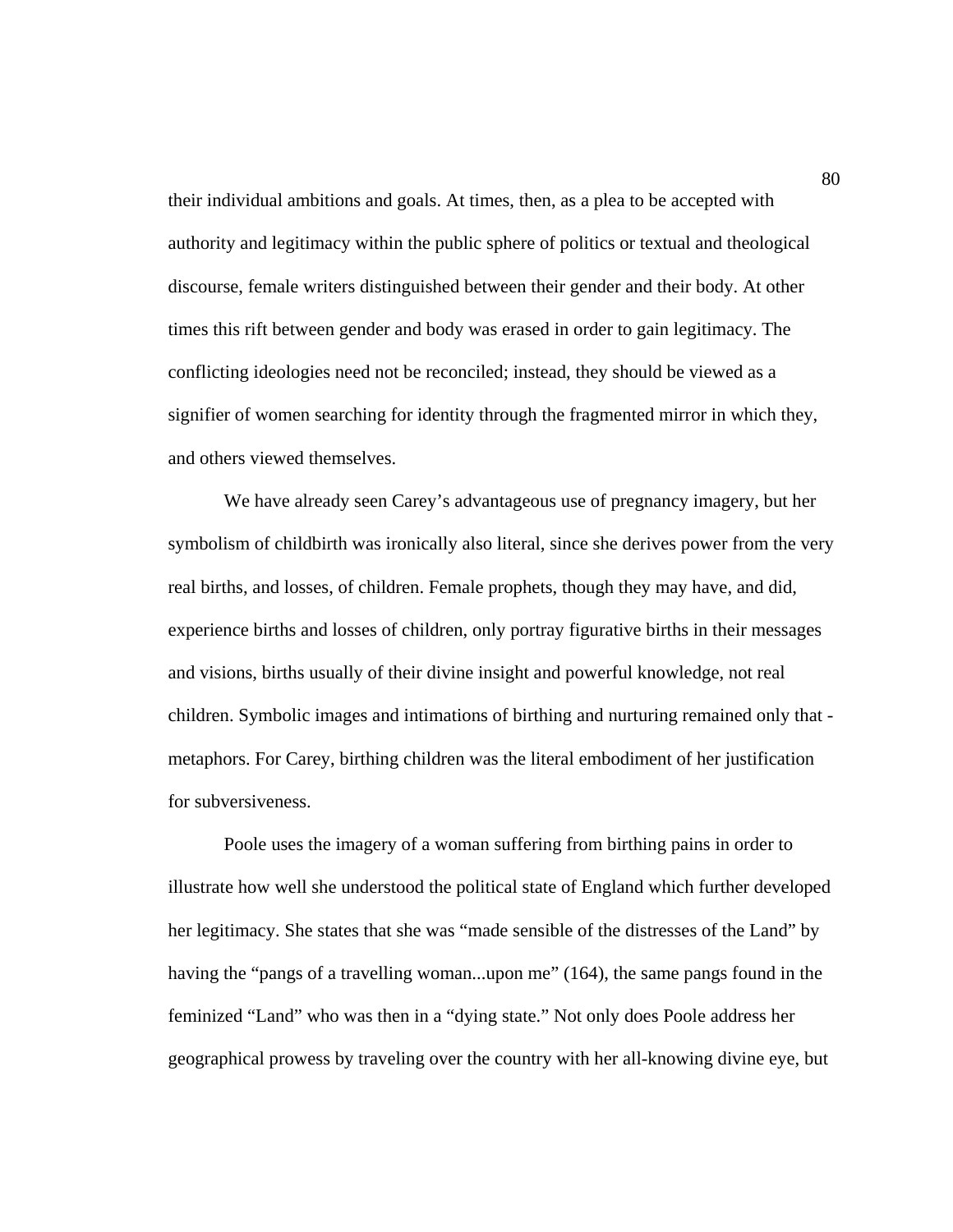she also asserts that because of her voyeuristic and empathetic abilities allowed her by being a prophet and a woman, she is able to conceive knowledge of a greater thoroughness than her public (male) audience. Crawford points out that in "A Prophesie," Poole refers to herself as "pregnant with the divine, of her message as 'the Babe Jesus within me'" (109). Poole portrays herself as pregnant, but not with a mortal child, thus sealing off the possibility of literal reference Carey invokes.

 Pregnancy was often not referred to directly, however, but through indirect association with the mother/child relationship. Mack writes that many woman "all saw, and were taught to see, moral and spiritual significance in childbirth and the mother/child relationship" (93). Eleanor Davies, for example, illustrates her legitimacy in such a way. She tells of how she takes in George Carr, a mute boy of thirteen years who was himself endowed with visionary capabilities. Not only does she demonstrate the truth of visionaries by providing numerous examples of the boys psychic abilities, but by showcasing the quasi-maternal role she undertakes, Davies emphasizes her moral purity in taking care of a boy many thought was simply lying or mentally disturbed. And that purity was apparently noticed by God, who endowed Davies with the "Spirit of Prophesie" (147) falling upon her in the midst of her ardent defenses of the boy from "doubting Justices of Peace and Church-men." Davies tells us that these visions began right after she began "providing for that aforesaid admired guest, bit adorned him almost; how afterward it came to pass, like the least of all seeds, how it sprang up, as follows..." (147). Continuing on to describe the visions themselves, Davies emphasizes the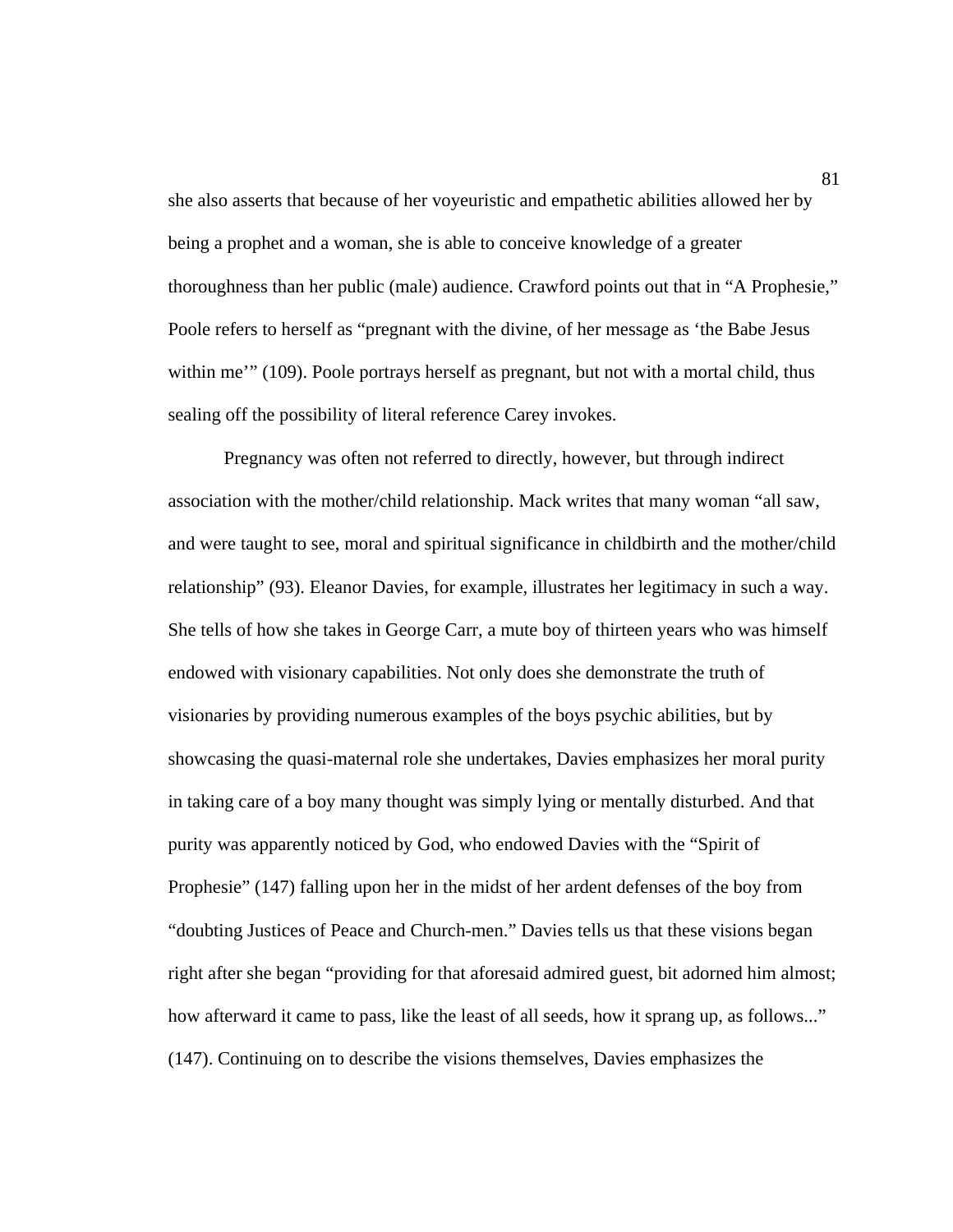connection between her maternal nature and the birth of her prophesies.

 This connection is an example of what Purkiss identifies as a maternal metaphor where there is "an underlying linkage between female reproduction and the production of the Word of God" (153). Taken a step farther, Purkiss states that this "figures the transmission of the Word in prophecy as female reproduction" (153), and indeed both Davies and Poole exemplify this connection through the symbolic imagery childbirth affords them. Channel's relator expresses this connection in his text by making sure to inform the reader that Channel "hath many small children, three of them very young ones" (198) who weigh on her mind so heavily that she is unable to sleep, and is so exhausted at times that she is made "speechless." Her maternal worries, coupled with the visions flooding her mind, produce a "restless condition" which can only be alleviated through expressing her mind to the king (198). Though the children are real, they are still only used symbolically in the text to heighten the urgency of Channel's much needed prophetic release. She must share her visions to be rid of them, and this release will purge her worries from her body. Carey's children and the literal expulsion of them from her body provides her with the chance to speak with, and for, God. Carey shares her children with God and with the reader of her diary as they trace Carey's numerous experiences with birth and loss, and these literal "visions" are shared by Carey in an effort to establish and sustain her greater autonomy and authority in a discourse with God.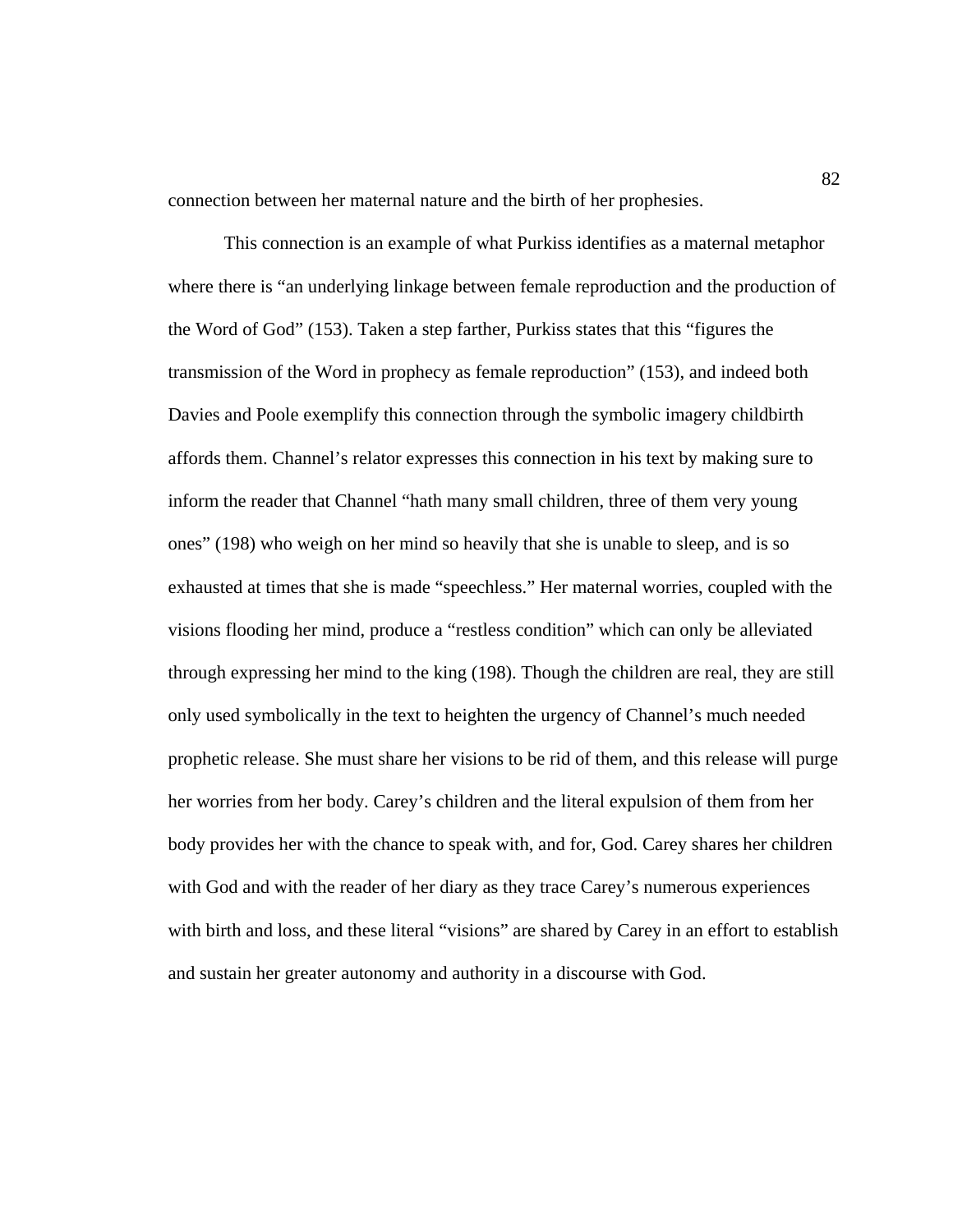## **Conclusion**

 Carey thus used the imagery of children not only in a figurative sense as signifiers of God's blessing and Carey's spiritual well-being, but the miscarriages and deaths of her children were also the literal impetus for her writing. Carey constructed the very real loss of her children as a way for her to gain bargaining power with God as she defined why and how her redemption should occur. Carey suggests that if she submits to God's will, the giving of her children allows her request for redemption through Christ, saying that if she gives her "all," God should then not let her "pyne for poverty" (Wretten by me att the same tyme...5-6). Though Carey has not the power to control the death of her children, she does use their deaths strategically by recognizing that their souls, the fruits that God Himself desires, can be used in a way which lends her agency in shaping a discourse with the Divine.

 Whereas female prophets used pregnancy imagery and the image of children to foster the image of a Godly wife and mother, even as they disrupted such roles as they spoke to and for God outside their proper domestic space, Carey does not figuratively use children to emphasize her domestic legitimacy as wife and mother. Carey's literal children were used to establish and sustain increased autonomy and agency in defining her relationship with God, a relationship in which Carey neared equality with Him by bartering with the same goods. Female prophets, on the other hand, used the image of children to counteract such autonomy and agency that was necessarily involved as they stood up to speak for God in front of a general public.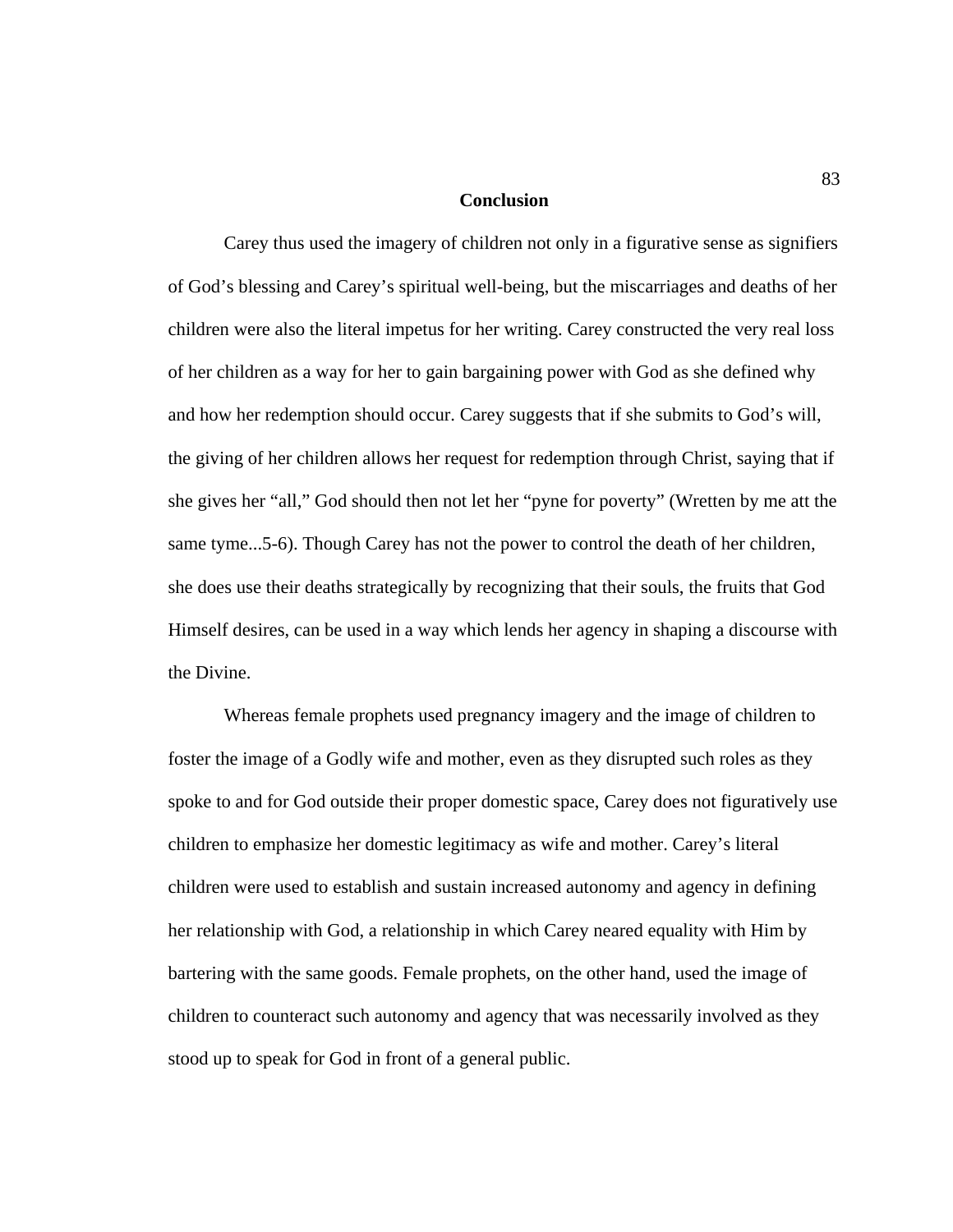Female prophets such as Poole, Davies, and Channel took advantage not only of the imagery of children to showcase themselves as wives and mothers, but they also used the image of giving birth and reproducing God's word as metaphors to emphasize such roles. As female prophets represented their messages in such a way, Donne and Herbert similarly represented their texts as metaphorical children, as did other writers,  $9$  though not with the purpose of establishing themselves in a particular role but to establish the importance of their texts as an intimate offering to God. Like Carey, Herbert and Donne offer their "children" to God, but unlike Carey they do not tenderly demand a comparable return. In Herbert's dedication to his reader which prefaces The Temple, he refers to his verse as his "first fruits" (5) which he presents to God. Lewalski has observed that a central metaphor frequently used in religious lyrics is that whereby the Christian himself is an "object of God's husbandry and also a sharer in it," (97) and this metaphor commonly relies on images of fruits, vines, seeds, and other botanical aspects of growth. References to fruit were therefore imbued with connotations of birthing, nurturing and cultivating souls, which is what a parent would do to a child just as God does in an analogous sense to his flock of mankind. Herbert' "children," however, are not bartered with; he offers them unconditionally, recognizing that he possesses no ownership over them. In addressing God, Herbert refers to his fruits with the possessive pronoun "my," but abruptly negates such possession when he states that they are "Yet not mine neither: from thee they came, / And must return" ( "The Dedication" 5), which is quite a different perspective than Carey's when she states "But if I give *my all* to thee" ("Wretten by me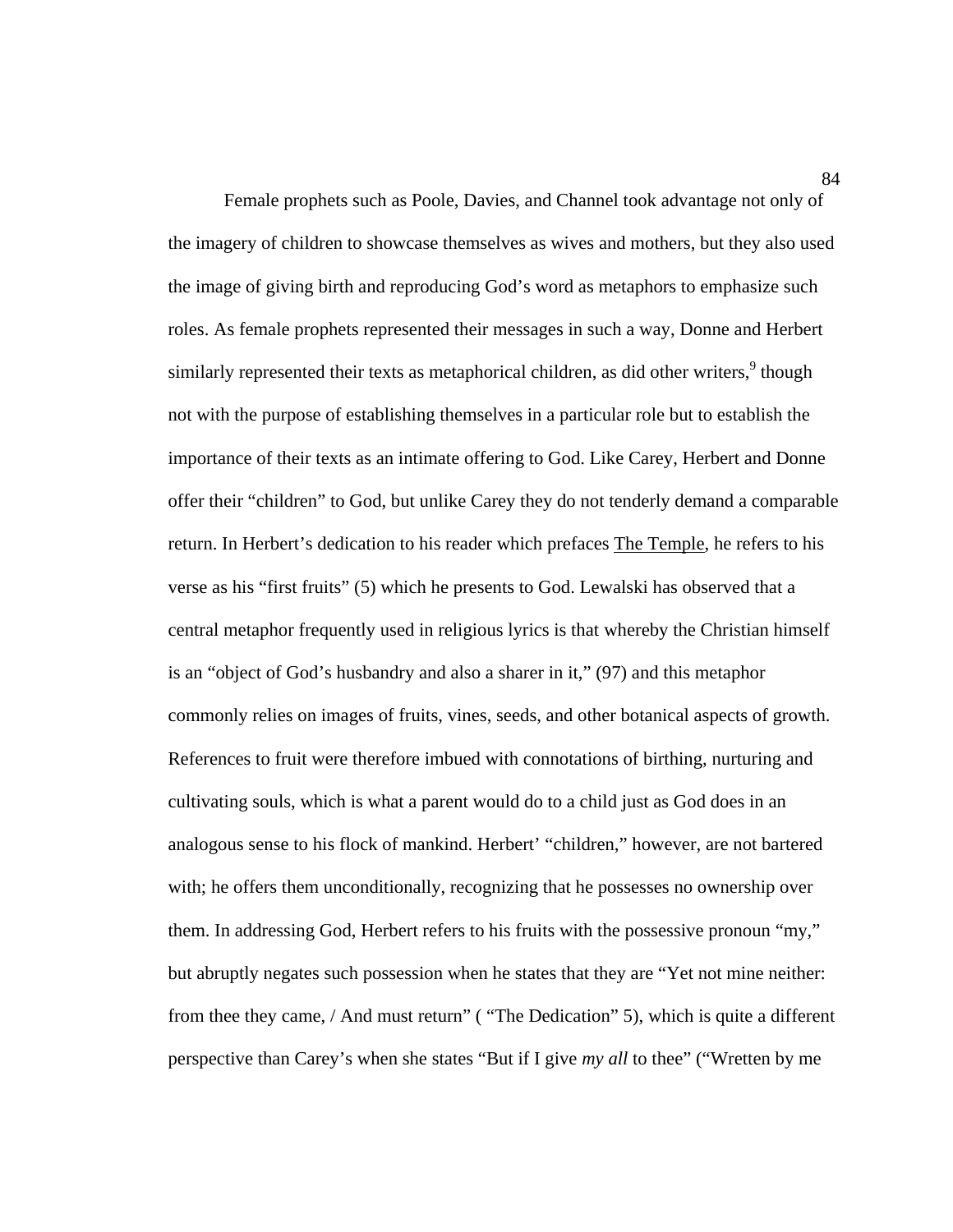att the same tyme..." 5, italics mine) without ever negating her stipulation of sole possession over her children.

 Donne likewise portrays his texts as children which signify his deep investment in these writings, his offerings to God. In a dedicatory epistle prefacing his "Devotions Upon Emergent Occasions," Donne identifies that this text, "This child of mine, this Booke, comes into the world from mee, and with me" (421). Though it would seem that Donne is thus proclaiming his autonomy and ownership over this "child" as Carey does with the souls of her literal children, Donne also states that this birth of his book is caused by his recovery from a sickness, a recovery instigated by God, and he is therefore in this book "borne a Father." The autonomy that fatherhood offers him in proclaiming the text's production as his own is subverted by the idea that this fatherhood is simultaneously his own birth in his recovery from a grave illness. The metaphorical birth of his recovery was fathered by God, therefore implying that the book-as-child is possible only from God's actions.

 God's actions are indeed recognized by Carey as those which she must submit to, yet she derives authority from her body's ability to birth children which allows her to negotiate that surrender and construct her relationship to God's word with more agency than Donne, Herbert, or female prophets display in their texts and messages. Even though she uses her body differently, Carey adopts the characteristic of strong lines common to metaphysical poets, especially the sexually passionate and disorienting language Herbert and Donne use. And though Carey uses similar tropes to defend how she speaks to and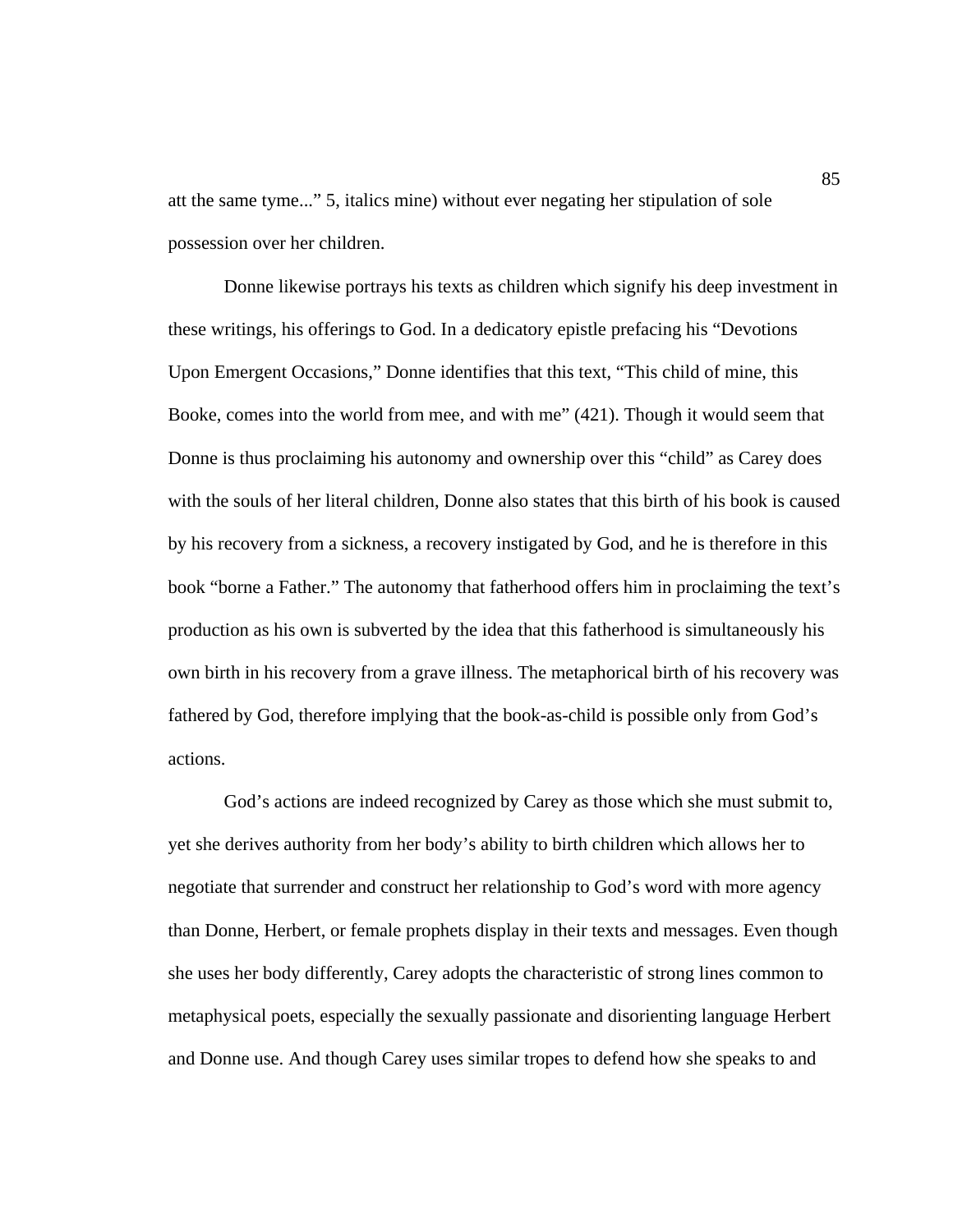for God just as female prophets like Trapnel, Poole, Channel and Davies, Carey does not use the imagery of children as another defense against those who would accuse her of rebuking her necessary role as mother and wife and deny the legitimacy of her portrayal of her relationship with God. Instead, Carey uses the imagery of children as literal representations of the material which she uses to establish and sustain her authority, not passivity, in a discourse with the divine.

 Carey's reciprocal relationship with God, which she takes an active part in defining and shaping through the rhetoric of her text, is a relationship based on her body's performance and success in birthing children. Though she uses strong lines and imagery reminiscent of Donne and Herbert, Carey uses such techniques and figures to develop and sustain a level of autonomy in shaping her discourse with the divine which her male predecessors avoid. And though Carey's ability of speaking to and for God align her with female prophets of the mid seventeenth century in that such speech necessitated the deployment of defensive tropes to excuse their bodies' actions, Carey's presentation of her authority in a discourse with God surpasses that which such visionaries depict. Carey's diary serves as the literal embodiment of a woman strategically using her body to converse with God in her text. God speaks with his rod as Carey replies with her womb, and ultimately such a dialogue diminishes the boundaries of the physical world and the spiritual realm which Carey sought to negotiate herself between.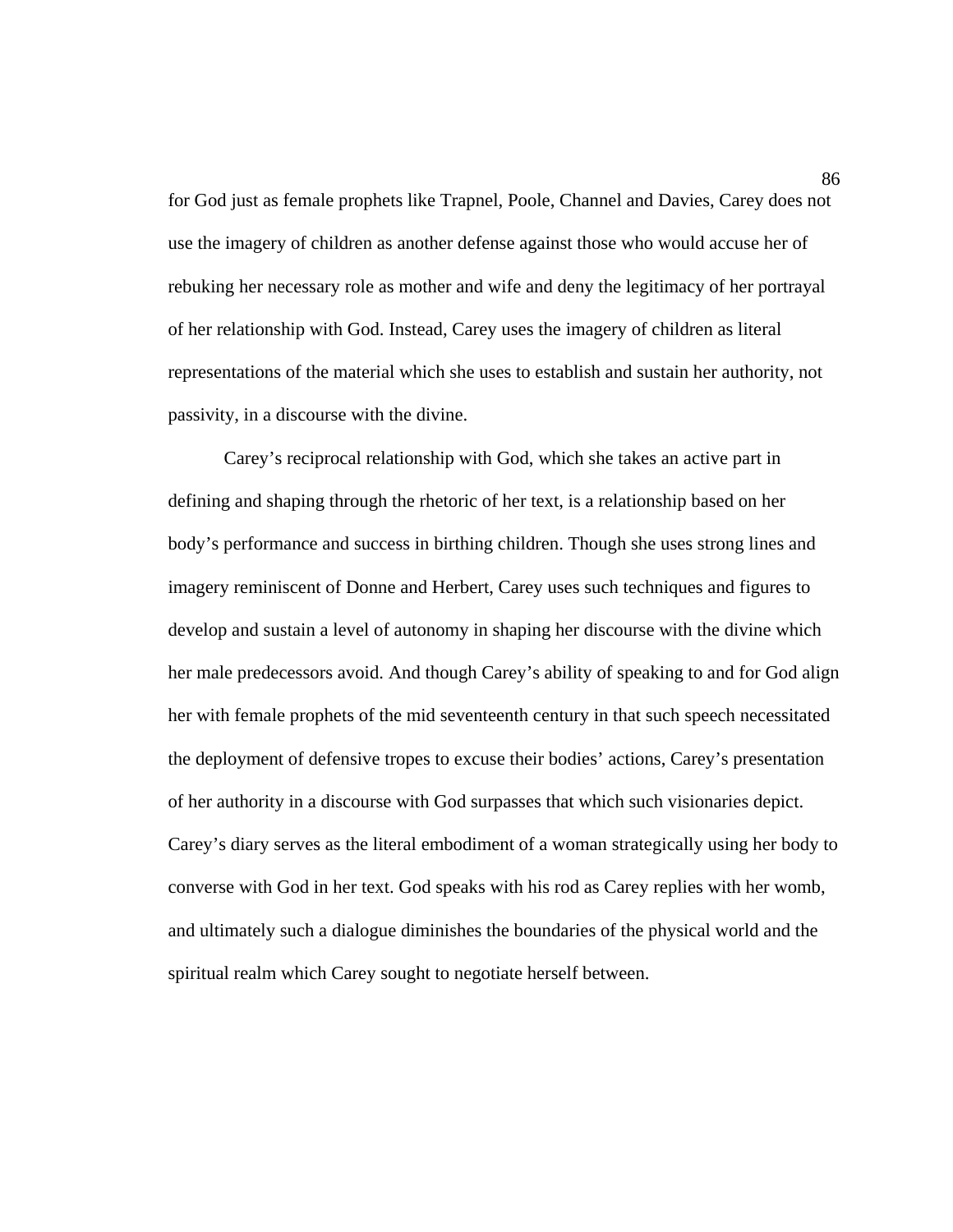## **Notes**

1. See L.E. Semler, "Creative Adoption in Eliza's Babes (1652): Puritan Refigurations of Sibbes, Herrick, and Herbert," Centered on the Word: Literature, Scripture, and the Tutor-Stuart Middle Way, eds. Daniel W. Doerksen and Christopher Hodgkins (Newark: University of Delaware Press, 2004) 319-345.

2. See Patricia Demers, Women's Writing in English: Early Modern Writing (Toronto: University of Toronto Press, 2005) 165 and 205; Sidney L. Sondergard, Sharpening Her Pen: Strategies of Violence by Early Modern English Women Writers (London: Associated University Presses, 2002) 135-136.

3. For an analysis of multiple biblical tropes used by writers of the seventeenth century religious lyric, see Barbara Lewalski, Protestant Poetics and the Seventeenth Century Religious Lyric (Princeton, NJ: Princeton UP, 1979) 86-110. Carey frequently uses, among others, the tropes of Christian warfare, the heart synecdoche, and the Christian as branch/tree/vine.

4. I am indebted to Dr. Christopher Hodgkins for bringing this metaphor to my attention.

5. See Frances Dolan, "Marian Devotion and Maternal Authority in Seventeenth Century England," Maternal Measures: Figuring Caregiving in the Early Modern Period, eds. Naomi J. Miller and Naomi Yavneh (Burlington, VT: Ashgate, 2000) for a discussion of specific early modern women who undertook to emulate the Marian model. Dolan's discussion of The Widdowes Mite, a 1619 treatise which describes Mary as an "elevated instrument" and which, according to Dolan, provides the figure of Mary with "some efficacy," (286) gives insight into early modern perspectives of women's agency.

6. Lewalski 101-103.

 $\overline{a}$ 

7. I am indebted to Dr. Michelle Dowd for this observation of Carey's structure.

8. See Patricia Crawford, Women and Religion in England, 1500- 1720 (New York: Routledge, 1993) 106. Crawford cites that from 1640-1660 prophesy in England increased dramatically with over 300 women actively prophesying during this period and states that widespread social and religious disorder during that time was inducive to such an increase.

9. See Semler 319 for a brief discussion of how the anonymous author of Eliza's Babes identifies her texts as children begotten from the mystical marriage metaphor.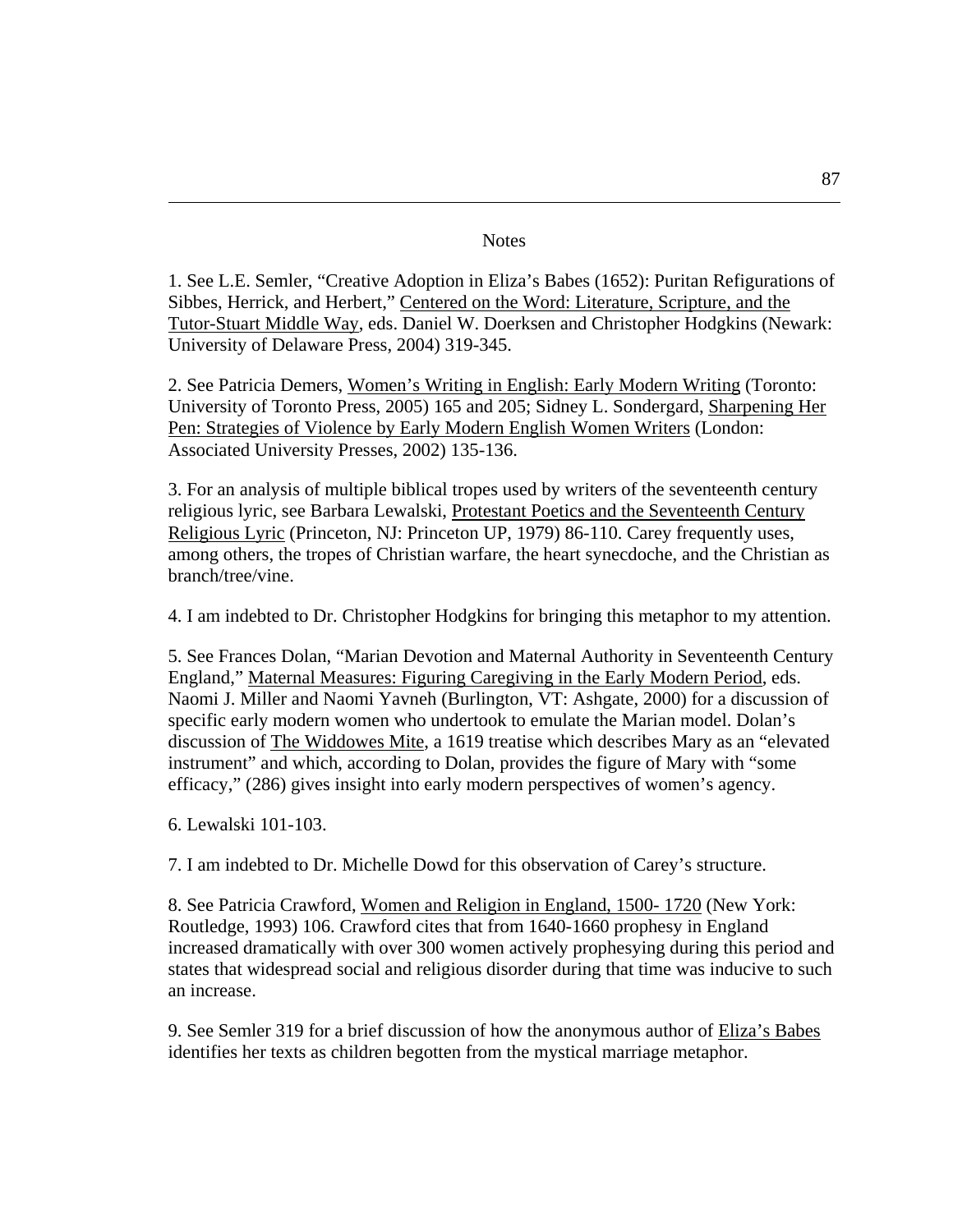## WORKS CITED

 $\overline{a}$ 

- Carey, Mary. "Upon ye Sight of my abortive Birth ye 31th: of December 1657." Kissing the Rod. Greer, Germaine, et al, eds. New York: Noonday, 1998. 158-161.
- - "Wretten by me att the same time; on the death of my  $4<sup>th</sup>$  & only child, Robert Payler." Greer, 156.
- - "Wretten by me at the death of my  $4<sup>th</sup>$  sonne and  $5<sup>th</sup>$  Child Perigrene Payer." Greer, 157.
- Channel, Elinor. "A Message From God, By a Dumb Woman." Lay By Your Needles Ladies, Take the Pen: Women Writing in England, 1500-1700. Eds. Trill, Suzanne, Kate Chedgzoy and Melanie Osborne. London: Arnold, 1997. 197-199.
- Crawford, Patricia. Women and Religion in England 1500-1720. New York: Routledge, 1993.
- Davies, Lady Eleanor. "Her Appeal." Trill, Chedgzoy, and Osborne. 146-151.
- Demers, Patricia. Women's Writing in English: Early Modern England. Toronto: University of Toronto Press, 2005.
- Dolan, Frances. "Marian Devotion and Maternal Authority in Seventeenth Century England." Maternal Measures: Figuring Caregiving in the Early Modern Period.
- Miller, Naomi J. And Naomi Yavneh, eds. Burlington, VT: Ashgate, 2000. 282-292.
- Donne, John. Holy Sonnets. Complete Poetry and Selected Prose of John Donne. Ed. Coffin, Charles M. New York: Random House, 2001. 258-266.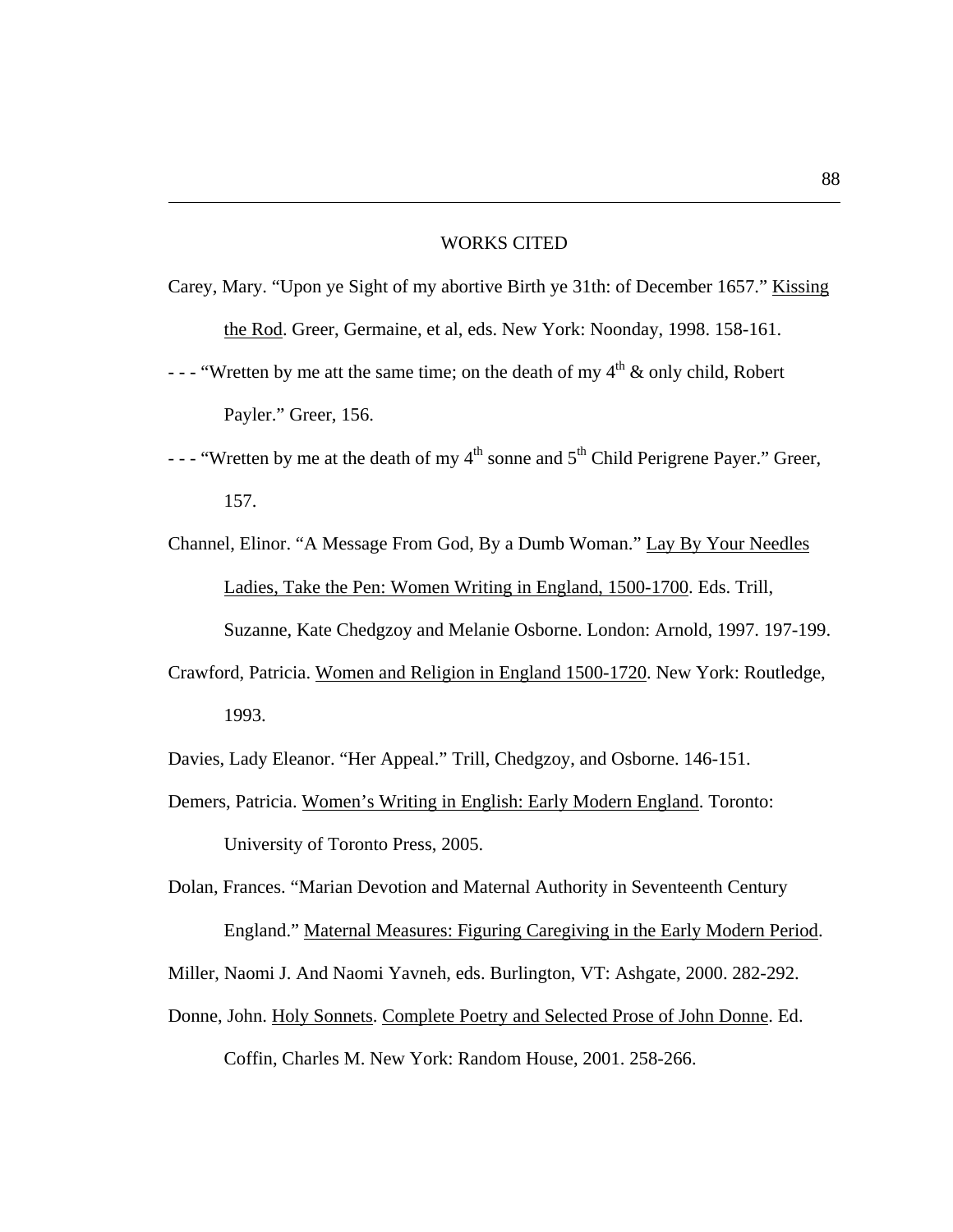Ellrodt, Robert. Seven Metaphysical Poets: A Structural Study of the Unchanging Self. New York: Oxford UP, 2000.

 $\overline{a}$ 

- Erickson, Amy L. Women and Property in Early Modern England. New York: Routledge, 1993.
- Herbert, George. The Temple. George Herbert: The Complete English Poems. Ed. Tobin, John. New York: Penguin, 1991.
- Lewalski, Barbara K. Protestant Poetics and the Seventeenth Century Religious Lyric. Princeton, NJ: Princeton UP, 1979.
- Long, Donna. "'It is a lovely boone I make to thee': Mary Carey's 'abortive birth' as Recuperative Religious Lyric." Discovering and (Re)Covering the Seventeenth Century Religious Lyric. Cunnar, Eugene R. And Jeffery Johnson, eds. Pittsburg, PA: Duquesne UP, 2001.
- Longfellow, Erica. Women and Religious Writing in Early Modern England. Cambridge: Cambridge UP, 2004.
- Mack, Phyllis. Visionary Women: Ecstatic Prophecy in Seventeenth Century England. Berkeley: University of California Press, 1992.
- Meilander, Marion. "Speakers and Hearers in The Temple." George Herbert Journal. 5 (1981-1982): 31-44.
- Miller, William. "Herbert's Approach to God in 'The Bag.'" English Language Notes. 29 (1991) 38-44.
- "Orbitie" Oxford English Dictionary On-line. University of North Carolina, Greensboro,